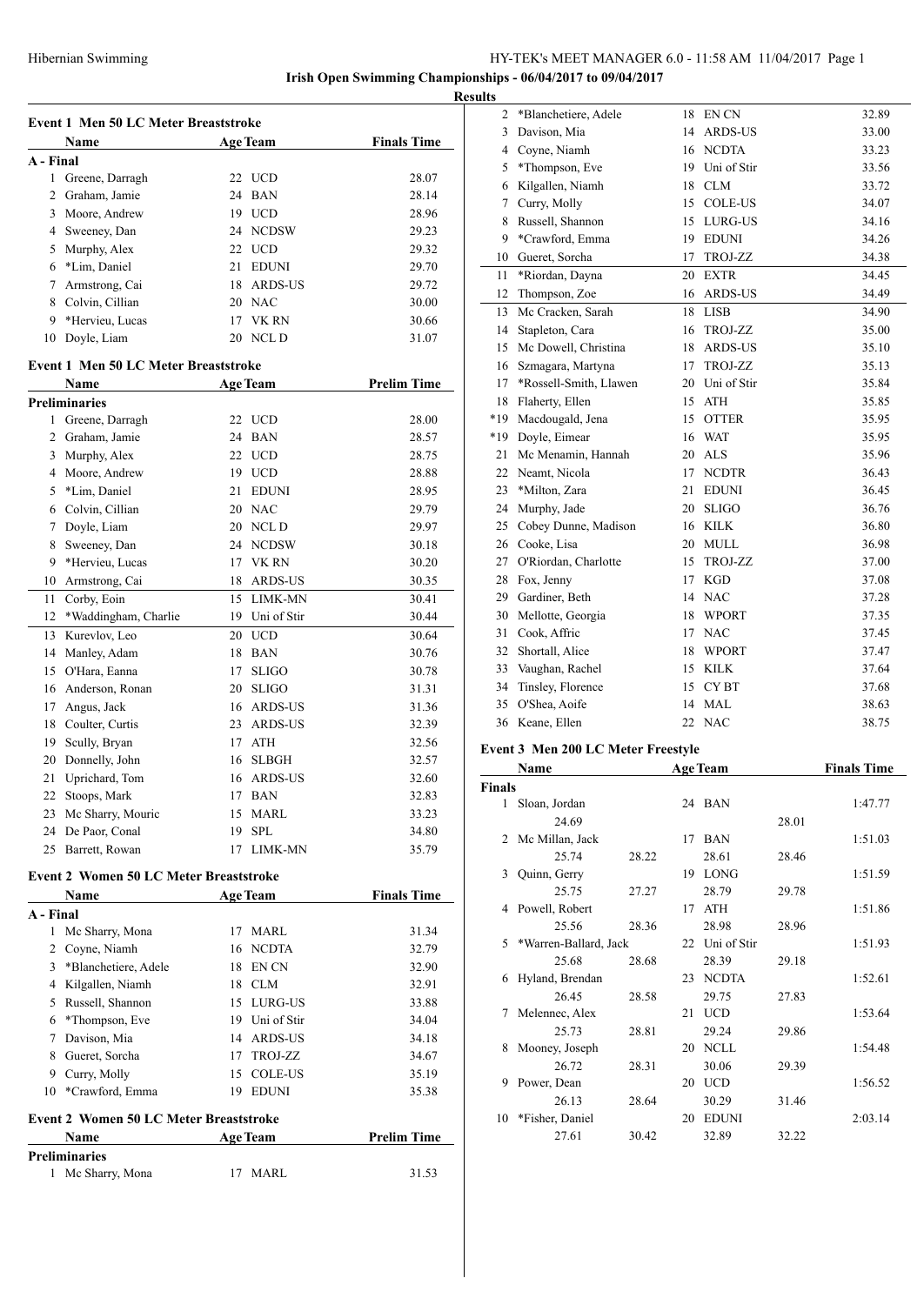**Irish Open Swimming Championships - 06/04/2017 to 09/04/2017**

**Results**

|    | Event 3 Men 200 LC Meter Freestyle |       |    |                 |       |                    |
|----|------------------------------------|-------|----|-----------------|-------|--------------------|
|    | Name                               |       |    | <b>Age Team</b> |       | <b>Prelim Time</b> |
|    | <b>Preliminaries</b>               |       |    |                 |       |                    |
| 1  | Sloan, Jordan                      |       |    | 24 BAN          |       | 1:47.41            |
|    | 24.74                              | 27.14 |    | 27.62           | 27.91 |                    |
|    | 2 Mc Millan, Jack                  |       |    | 17 BAN          |       | 1:51.89            |
|    | 25.80                              | 28.05 |    | 28.69           | 29.35 |                    |
| 3  | Powell, Robert                     |       |    | 17 ATH          |       | 1:52.18            |
|    | 26.12                              | 27.57 |    | 29.17           | 29.32 |                    |
| 4  | Hyland, Brendan                    |       |    | 23 NCDTA        |       | 1:52.42            |
|    |                                    |       |    | 29.71           | 28.92 |                    |
| 5  | Melennec, Alex                     |       | 21 | <b>UCD</b>      |       | 1:54.78            |
|    | 27.19                              | 28.89 |    | 30.35           | 28.35 |                    |
| 6  | Quinn, Gerry                       |       |    | 19 LONG         |       | 1:54.83            |
|    | 26.89                              | 29.26 |    | 29.72           | 28.96 |                    |
| 7  | *Warren-Ballard, Jack              |       |    | 22 Uni of Stir  |       | 1:55.03            |
|    | 27.03                              | 29.34 |    | 29.85           | 28.81 |                    |
| 8  | Mooney, Joseph                     |       |    | 20 NCLL         |       | 1:55.22            |
|    | 26.19                              | 28.94 |    | 29.38           | 30.71 |                    |
| 9  | Power, Dean                        |       |    | 20 UCD          |       | 1:55.33            |
|    | 26.75                              | 29.91 |    | 29.42           | 29.25 |                    |
| 10 | *Fisher, Daniel                    |       | 20 | <b>EDUNI</b>    |       | 1:55.86            |
|    | 27.36                              | 28.96 |    | 30.38           | 29.16 |                    |
| 11 | Colvin, Cillian                    |       |    | 20 NAC          |       | 1:56.35            |
|    | 26.75                              | 28.92 |    | 30.69           | 29.99 |                    |
| 12 | *Waddingham, Charlie               |       |    | 19 Uni of Stir  |       | 1:56.41            |
|    | 26.74                              | 29.29 |    | 29.88           | 30.50 |                    |
| 13 | *Barr, Angus                       |       |    | 19 Uni of Stir  |       | 1:56.50            |
|    | 26.27                              | 28.84 |    | 29.85           | 31.54 |                    |
| 14 | Gibbons, Brendan                   |       |    | 22 NCDA         |       | 1:56.75            |
|    | 26.67                              | 29.50 |    | 29.81           | 30.77 |                    |
| 15 | *Gale, Ross                        |       | 20 | <b>EDUNI</b>    |       | 1:57.00            |
|    | 26.38                              | 29.00 |    | 29.94           | 31.68 |                    |
| 16 | Walsh, Mark                        |       |    | 20 NCLL         |       | 1:57.07            |
|    | 27.10                              | 29.31 |    | 30.79           | 29.87 |                    |
| 17 | O'Keeffe Tighe, Cian               |       |    | 17 PORT         |       | 1:57.29            |
|    | 26.76                              | 30.07 |    | 29.81           | 30.65 |                    |
| 18 | *Leslie, Ross                      |       | 19 | EDUNI           |       | 1:57.89            |
|    | 26.40                              | 28.79 |    | 31.56           | 31.14 |                    |
| 19 | Turner, Nathan                     |       |    | 18 ALS          |       | 1:59.00            |
|    | 27.30                              | 29.47 |    | 31.13           | 31.10 |                    |
| 20 | *Proctor, Noah                     |       | 17 | <b>MART-FG</b>  |       | 2:00.33            |
|    | 27.48                              | 29.75 |    | 31.19           | 31.91 |                    |
| 21 | Wiffen, Daniel                     |       |    | 16 LISB         |       | 2:00.48            |
|    | 27.28                              | 30.96 |    | 31.00           | 31.24 |                    |
| 22 | Savage, Odhran                     |       |    | 18 SPL          |       | 2:00.69            |
|    | 27.69                              | 29.94 |    | 31.68           | 31.38 |                    |
| 23 | *Forsyth, Alex                     |       |    | 20 Uni of Stir  |       | 2:00.87            |
|    | 26.96                              | 29.11 |    | 31.95           | 32.85 |                    |
| 24 | Fleming, Jack                      |       |    | 16 LISB         |       | 2:01.37            |
|    | 28.68                              | 30.47 |    | 31.75           | 30.47 |                    |
| 25 | Uprichard, Tom                     |       |    | 16 ARDS-US      |       | 2:01.39            |
|    | 26.83                              | 30.48 |    | 31.15           | 32.93 |                    |
| 26 | *Meadows, Fraser                   |       |    | 19 EDUNI        |       | 2:01.40            |
|    | 27.14                              | 30.33 |    | 31.75           | 32.18 |                    |
| 27 | Jennings, Nathan                   |       |    | 18 LISB         |       | 2:01.53            |
|    | 27.12                              | 29.13 |    | 31.71           | 33.57 |                    |
| 28 | *Pradines, Nicolas                 |       |    | 17 VK RN        |       | 2:01.76            |
|    | 28.25                              | 30.36 |    | 31.87           | 31.28 |                    |

| 11 I.S |                                             |       |    |                 |       |                    |
|--------|---------------------------------------------|-------|----|-----------------|-------|--------------------|
| 29     | *Heald, Oscar                               |       | 18 | <b>EDUNI</b>    |       | 2:01.80            |
|        | 27.78                                       | 30.43 |    | 32.24           | 31.35 |                    |
| 30     | Carey, Andrew                               |       | 18 | ATH             |       | 2:01.85            |
|        | 27.00                                       | 30.26 |    | 30.75           | 33.84 |                    |
| 31     | Fitzmaurice, Isaac                          |       | 17 | <b>NAC</b>      |       | 2:02.11            |
|        | 26.80                                       | 30.61 |    | 31.43           | 33.27 |                    |
| 32     | Doyle, Connor                               |       | 17 | <b>DOL</b>      |       | 2:03.24            |
|        | 27.63                                       | 30.81 |    | 31.81           | 32.99 |                    |
| 33     | Mc Carthy, Ronan                            |       | 20 | <b>SWSC</b>     |       | 2:03.78            |
|        | 27.72                                       | 30.57 |    | 32.69           | 32.80 |                    |
| 34     | Mallon, Odhran                              |       | 17 | <b>LISB</b>     |       | 2:03.87            |
|        | 27.59                                       | 31.49 |    | 31.92           | 32.87 |                    |
| 35     | Mc Grattan, Chris                           |       | 18 | <b>BAN</b>      |       | 2:04.09            |
|        | 28.11                                       | 30.53 |    | 32.65           | 32.80 |                    |
| 36     | Nichols, Jaime                              |       | 17 | <b>ARDS-US</b>  |       | 2:04.30            |
|        | 28.32                                       | 30.64 |    | 32.74           | 32.60 |                    |
| 37     | Griffiths, Dylan                            |       | 15 | LISB            |       | 2:04.49            |
|        | 28.49                                       | 30.42 |    | 33.93           | 31.65 |                    |
| 38     | Kilbride, Denis                             |       | 16 | <b>NRS</b>      |       | 2:05.12            |
|        | 28.56                                       | 31.41 |    | 32.77           | 32.38 |                    |
| 39     | Juskus, Kasparas                            |       | 17 | <b>ALS</b>      |       | 2:05.48            |
|        | 28.74                                       | 31.27 |    | 33.40           | 32.07 |                    |
| 40     | Nolan-Whitney, Jack                         |       | 16 | <b>NRS</b>      |       | 2:05.61            |
|        | 28.38                                       | 31.45 |    | 32.31           | 33.47 |                    |
| 41     | Corby, Eoin                                 |       | 15 | LIMK-MN         |       | 2:05.62            |
|        | 28.90                                       | 31.34 |    | 33.19           | 32.19 |                    |
| 42     | Lonergan, Luke                              |       | 16 | <b>WAT</b>      |       | 2:05.87            |
|        | 27.72                                       | 31.72 |    | 32.94           | 33.49 |                    |
| 43     | Staunton, Diarmuid                          |       |    | 18 CLM          |       | 2:06.13            |
|        | 27.61                                       | 32.40 |    | 33.13           | 32.99 |                    |
| 44     | Rossiter, Evan                              |       |    | 16 NAC          |       | 2:07.13            |
|        | 29.08                                       | 32.15 |    | 32.19           | 33.71 |                    |
| 45     | Bray, Eoin                                  |       |    | 19 WAT          |       | 2:09.02            |
|        | 29.16                                       | 32.67 |    | 32.85           | 34.34 |                    |
| 46     | O'Keeffe, Finn                              |       | 16 | <b>TEMP-LE</b>  |       | 2:10.13            |
|        | 29.00                                       | 31.99 |    | 34.09           | 35.05 |                    |
| 47     | Scully, Bryan                               |       | 17 | <b>ATH</b>      |       | 2:12.22            |
|        | 29.53                                       | 32.17 |    | 35.49           | 35.03 |                    |
|        | Kearney, Cathal                             |       | 16 | ALS             |       | DQ                 |
|        | 27.23                                       | 30.12 |    | 31.96           | 30.76 |                    |
|        | <b>Event 4 Women 200 LC Meter Freestyle</b> |       |    |                 |       |                    |
|        | Name                                        |       |    | <b>Age Team</b> |       | <b>Finals Time</b> |

| EVEIL 4 WOHICH 200 LC MICLEI FICESLYIC |                 |
|----------------------------------------|-----------------|
| Name                                   | <b>Age Tean</b> |
|                                        |                 |

| Finals       |                     |       |    |                |       |         |
|--------------|---------------------|-------|----|----------------|-------|---------|
| $\mathbf{1}$ | *Firth~, Bethy      |       | 21 | <b>ARDS-US</b> |       | 2:03.02 |
|              | 29.01               | 30.85 |    | 31.38          | 31.78 |         |
| 2            | Bethel, Rachel      |       | 17 | <b>LISB</b>    |       | 2:03.37 |
|              | 29.29               | 31.24 |    | 31.43          | 31.41 |         |
| 3            | *Hofton, Natasha    |       | 22 | Uni of Stir    |       | 2:04.84 |
|              | 29.34               | 31.05 |    | 32.50          | 31.95 |         |
| 4            | Godden, Maria       |       | 15 | <b>KILK</b>    |       | 2:06.15 |
|              | 29.50               | 32.11 |    | 32.10          | 32.44 |         |
| 5            | Russell, Shannon    |       | 15 | LURG-US        |       | 2:07.92 |
|              | 30.10               | 32.08 |    | 33.51          | 32.23 |         |
| 6            | Trait, Naomi        |       | 14 | KILK           |       | 2:07.96 |
|              | 29.51               | 33.26 |    | 32.13          | 33.06 |         |
| 7            | Osing, Cara         |       | 14 | <b>TEMP-LE</b> |       | 2:08.03 |
|              | 29.96               | 32.97 |    | 32.76          | 32.34 |         |
| 8            | Catterson, Victoria |       | 16 | <b>ARDS-US</b> |       | 2:08.72 |
|              | 29.65               | 33.13 |    | 32.73          | 33.21 |         |
| 9            | Flood, Clodagh      |       | 20 | <b>NCDTA</b>   |       | 2:09.10 |
|              | 30.31               | 32.59 |    | 34.02          | 32.18 |         |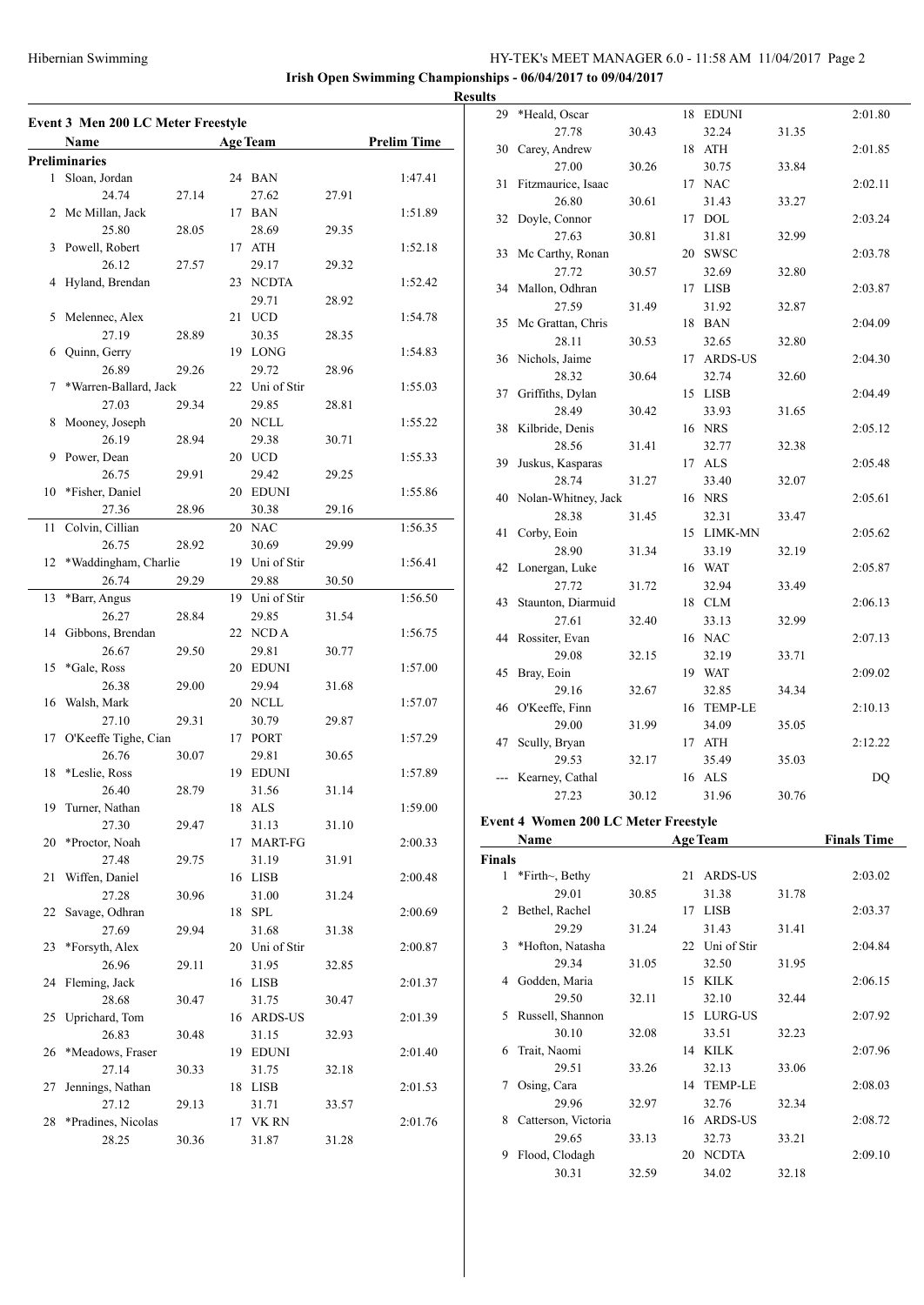| Finals  (Event 4 Women 200 LC Meter Freestyle) |                                             |       |  |                   |       |                    |  |  |  |  |
|------------------------------------------------|---------------------------------------------|-------|--|-------------------|-------|--------------------|--|--|--|--|
|                                                | Name                                        |       |  | <b>Age Team</b>   |       | <b>Finals Time</b> |  |  |  |  |
| 10                                             | Kilgallen, Niamh                            |       |  | 18 CLM            |       | 2:09.19            |  |  |  |  |
|                                                | 29.60                                       | 32.37 |  | 33.93             | 33.29 |                    |  |  |  |  |
|                                                | <b>Event 4 Women 200 LC Meter Freestyle</b> |       |  |                   |       |                    |  |  |  |  |
|                                                | Name                                        |       |  | <b>Age Team</b>   |       | <b>Prelim Time</b> |  |  |  |  |
|                                                | <b>Preliminaries</b>                        |       |  |                   |       |                    |  |  |  |  |
| 1                                              | Bethel, Rachel                              |       |  | 17 LISB           |       | 2:04.62            |  |  |  |  |
|                                                | 29.79                                       | 31.73 |  | 31.93             | 31.17 |                    |  |  |  |  |
| 2                                              | *Firth~, Bethy                              |       |  | 21 ARDS-US        |       | 2:04.96            |  |  |  |  |
|                                                | 29.44                                       | 31.66 |  | 31.95             | 31.91 |                    |  |  |  |  |
| 3                                              | Godden, Maria                               |       |  | 15 KILK           |       | 2:05.93            |  |  |  |  |
|                                                | 29.48                                       | 32.22 |  | 31.63             | 32.60 |                    |  |  |  |  |
| 4                                              | *Hofton, Natasha                            |       |  | 22 Uni of Stir    |       | 2:06.66            |  |  |  |  |
|                                                | 29.37                                       | 31.79 |  | 32.83             | 32.67 |                    |  |  |  |  |
| 5                                              | Catterson, Victoria                         |       |  | 16 ARDS-US        |       | 2:07.32            |  |  |  |  |
|                                                | 28.53                                       | 32.11 |  | 33.74             | 32.94 |                    |  |  |  |  |
| 6                                              | Russell, Shannon                            |       |  | 15 LURG-US        |       | 2:07.93            |  |  |  |  |
|                                                | 29.34                                       | 32.76 |  | 32.60             | 33.23 |                    |  |  |  |  |
| 7                                              | Trait, Naomi                                |       |  | 14 KILK           |       | 2:08.04            |  |  |  |  |
|                                                | 30.76                                       | 32.19 |  | 32.90             | 32.19 |                    |  |  |  |  |
| 8                                              | Flood, Clodagh                              |       |  | 20 NCDTA          |       | 2:09.10            |  |  |  |  |
|                                                | 29.92                                       | 32.49 |  | 33.33             | 33.36 |                    |  |  |  |  |
| 9                                              | Osing, Cara                                 |       |  | 14 TEMP-LE        |       | 2:09.34            |  |  |  |  |
|                                                | 30.36                                       | 33.18 |  | 32.80             | 33.00 |                    |  |  |  |  |
| 10                                             | Kilgallen, Niamh                            |       |  | 18 CLM            |       | 2:09.48            |  |  |  |  |
|                                                | 29.55                                       | 31.89 |  | 34.41             | 33.63 |                    |  |  |  |  |
| 11                                             | Bethel, Leah                                |       |  | 14 LISB           |       | 2:10.23            |  |  |  |  |
|                                                | 30.55                                       | 33.96 |  | 33.12             | 32.60 |                    |  |  |  |  |
| 12                                             | Burke, Jessica                              |       |  | 17 NAC            |       | 2:10.28            |  |  |  |  |
|                                                | 31.26                                       | 32.72 |  | 33.57             | 32.73 |                    |  |  |  |  |
| 13                                             | Cassidy, Emma                               |       |  | 23 SWSC           |       | 2:10.48            |  |  |  |  |
|                                                | 30.08                                       | 32.24 |  | 34.01             | 34.15 |                    |  |  |  |  |
| 14                                             | Cahill, Roisin                              |       |  | 18 ENS            |       | 2:10.64            |  |  |  |  |
|                                                | 29.64                                       | 33.47 |  | 33.55             | 33.98 |                    |  |  |  |  |
| 15                                             | Cunningham, Ally                            |       |  | 18 SWSC           |       | 2:11.03            |  |  |  |  |
|                                                | 30.21                                       | 32.19 |  | 34.82             | 33.81 |                    |  |  |  |  |
|                                                | 16 *Clark, Gillian                          |       |  | 21 EDUNI          |       | 2:11.29            |  |  |  |  |
|                                                | 30.54                                       | 32.78 |  | 34.07             | 33.90 |                    |  |  |  |  |
| 17                                             | Riordan, Erin                               |       |  | 18 LIMK-MN        |       | 2:11.87            |  |  |  |  |
|                                                | 29.65                                       | 33.57 |  | 34.01             | 34.64 |                    |  |  |  |  |
| 18                                             | *Henderson, Jenny<br>29.97                  | 32.18 |  | 19 EDUNI<br>34.79 | 35.00 | 2:11.94            |  |  |  |  |
|                                                | Daly, Edel                                  |       |  | 14 LIMK-MN        |       |                    |  |  |  |  |
| 19                                             | 30.12                                       | 32.73 |  | 35.10             | 34.10 | 2:12.05            |  |  |  |  |
|                                                | Mc Loughlin, Stephanie                      |       |  | 16 TUAM           |       | 2:12.06            |  |  |  |  |
| 20                                             | 30.69                                       | 33.65 |  | 33.06             | 34.66 |                    |  |  |  |  |
| 21                                             | Duggan McSweeney, Aoife                     |       |  | 19 ASK-MN         |       | 2:12.30            |  |  |  |  |
|                                                | 30.63                                       | 34.22 |  | 33.72             | 33.73 |                    |  |  |  |  |
| 22                                             | Lowe, Rebecca                               |       |  | 15 ATH            |       | 2:12.39            |  |  |  |  |
|                                                | 29.59                                       | 33.34 |  | 34.27             | 35.19 |                    |  |  |  |  |
| 23                                             | *Chiarotto, Joanne                          |       |  | 16 UN-DS-NI       |       | 2:13.29            |  |  |  |  |
|                                                | 29.40                                       | 33.37 |  | 34.90             | 35.62 |                    |  |  |  |  |
| 24                                             | Henderson, Emma                             |       |  | 19 LEA-US         |       | 2:13.32            |  |  |  |  |
|                                                | 31.30                                       | 33.03 |  | 35.13             | 33.86 |                    |  |  |  |  |
| 25                                             | Hickey, Shona                               |       |  | 18 NCLL           |       | 2:13.44            |  |  |  |  |
|                                                | 30.14                                       | 34.28 |  | 34.23             | 34.79 |                    |  |  |  |  |
| 26                                             | Nolan, Aisling                              |       |  | 16 NAC            |       | 2:13.54            |  |  |  |  |
|                                                | 30.88                                       | 34.48 |  | 33.88             | 34.30 |                    |  |  |  |  |
|                                                |                                             |       |  |                   |       |                    |  |  |  |  |

| <b>Results</b> |                      |       |                  |       |         |
|----------------|----------------------|-------|------------------|-------|---------|
| 27             | Gillic, Trudie       |       | 15 NCD K         |       | 2:14.12 |
|                | 30.56                | 33.73 | 35.67            | 34.16 |         |
| $*28$          | Leahy, Aoife         |       | 15 GAL           |       | 2:14.17 |
|                | 30.74                | 33.60 | 35.14            | 34.69 |         |
| $*28$          | Stapleton, Cara      |       | 16 TROJ-ZZ       |       | 2:14.17 |
|                | 30.60                | 34.65 | 34.75            | 34.17 |         |
| 30             | Mc Evoy, Lara        |       | 16 ALS           |       | 2:14.40 |
|                | 30.09                | 33.81 | 35.31            | 35.19 |         |
| 31             | *High, Mhairi        |       | 20 Uni of Stir   |       | 2:14.44 |
|                | 31.12                | 33.44 | 35.47            | 34.41 |         |
| 32             | Kilduff, Jenni       |       | 17 COM           |       | 2:15.12 |
|                | 30.41                | 33.16 | 36.28            | 35.27 |         |
| 33             | Barrett, Lily        |       | 20 ENS           |       | 2:15.34 |
|                | 30.71                | 34.21 | 34.71            | 35.71 |         |
| 34             | Flaherty, Ellen      |       | 15 ATH           |       | 2:15.36 |
|                | 31.05                | 34.25 | 35.88            | 34.18 |         |
| 35             | Mc Kibbin, Ellie     |       | 13 ARDS-US       |       | 2:15.48 |
|                | 31.62                | 34.32 | 36.45            | 33.09 |         |
| 36             | Blewitt, Sophie      |       | 18 LIMK-MN       |       | 2:15.82 |
|                | 30.68                | 34.41 | 35.60            | 35.13 |         |
|                | 37 Gannon, Jessica   |       | 13 COM           |       | 2:16.18 |
|                | 31.71                | 34.45 | 35.27            | 34.75 |         |
| 38             | Taylor, Laura        |       | 17 GLN-LE        |       | 2:17.08 |
|                | 30.48                | 34.72 | 35.67            | 36.21 |         |
| 39             | Lynagh, Laura        |       | 17 TROJ-ZZ       |       | 2:17.10 |
|                | 31.39                | 34.19 | 36.18            | 35.34 |         |
| 40             | Kotsikava, Lizaveta  |       | 17 NAC           |       | 2:17.83 |
|                | 30.93                | 35.00 | 35.63            | 36.27 |         |
| 41             | Dunne, Katie         |       | 15 KILK          |       | 2:18.17 |
|                | 31.78                | 34.04 | 36.05            | 36.30 |         |
| 42             | Cash, Fiona<br>32.53 | 34.84 | 19 LISB<br>36.56 |       | 2:18.68 |
| 43             | Mc Daid, Carrie      |       | 15 SLIGO         | 34.75 | 2:18.86 |
|                | 32.19                | 35.10 | 35.74            | 35.83 |         |
| 44             | Cruise, Deirbhile    |       | 17 NRS           |       | 2:20.27 |
|                | 31.01                | 35.57 | 36.88            | 36.81 |         |
| 45             | Sharkey, Emma        |       | 19 LEA-US        |       | 2:20.57 |
|                | 31.51                | 34.93 | 37.37            | 36.76 |         |
| 46             | Martin, Alie         |       | 16 TEMP-LE       |       | 2:25.57 |
|                | 32.07                | 36.57 | 37.94            | 38.99 |         |
|                |                      |       |                  |       |         |

# **Event 5 Men 100 LC Meter Backstroke**

|        | Name                  |       |    | <b>Age Team</b> | <b>Finals Time</b> |
|--------|-----------------------|-------|----|-----------------|--------------------|
| Finals |                       |       |    |                 |                    |
|        | 1 Ferguson, Conor     |       |    | 18 BAN          | 54.61              |
|        | 26.05                 | 28.56 |    |                 |                    |
|        | 2 Mc Evoy, Rory       |       |    | 19 NCL E        | 57.43              |
|        | 27.88                 | 29.55 |    |                 |                    |
|        | 3 Prendergast, David  |       |    | 23 UCD          | 57.98              |
|        | 28.62                 | 29.36 |    |                 |                    |
|        | 4 Mc Nicholl, Sean    |       |    | 16 TEMP-LE      | 58.77              |
|        | 27.94                 | 30.83 |    |                 |                    |
|        | 5 O'Sullivan, Brian E |       |    | 22 NAC          | 58.87              |
|        | 27.71                 | 31.16 |    |                 |                    |
| 6      | Corby, Alan           |       |    | 20 NCLL         | 59.60              |
|        | 28.13                 | 31.47 |    |                 |                    |
| $*7$   | Scannell, Sean        |       | 15 | KILK            | 1:00.02            |
|        | 29.31                 | 30.71 |    |                 |                    |
| $*7$   | *Kirkham, Danny       |       | 22 | <b>EDUNI</b>    | 1:00.02            |
|        | 28.61                 | 31.41 |    |                 |                    |
| 9      | *Deslandes, Adrien    |       |    | 20 VK RN        | 1:00.32            |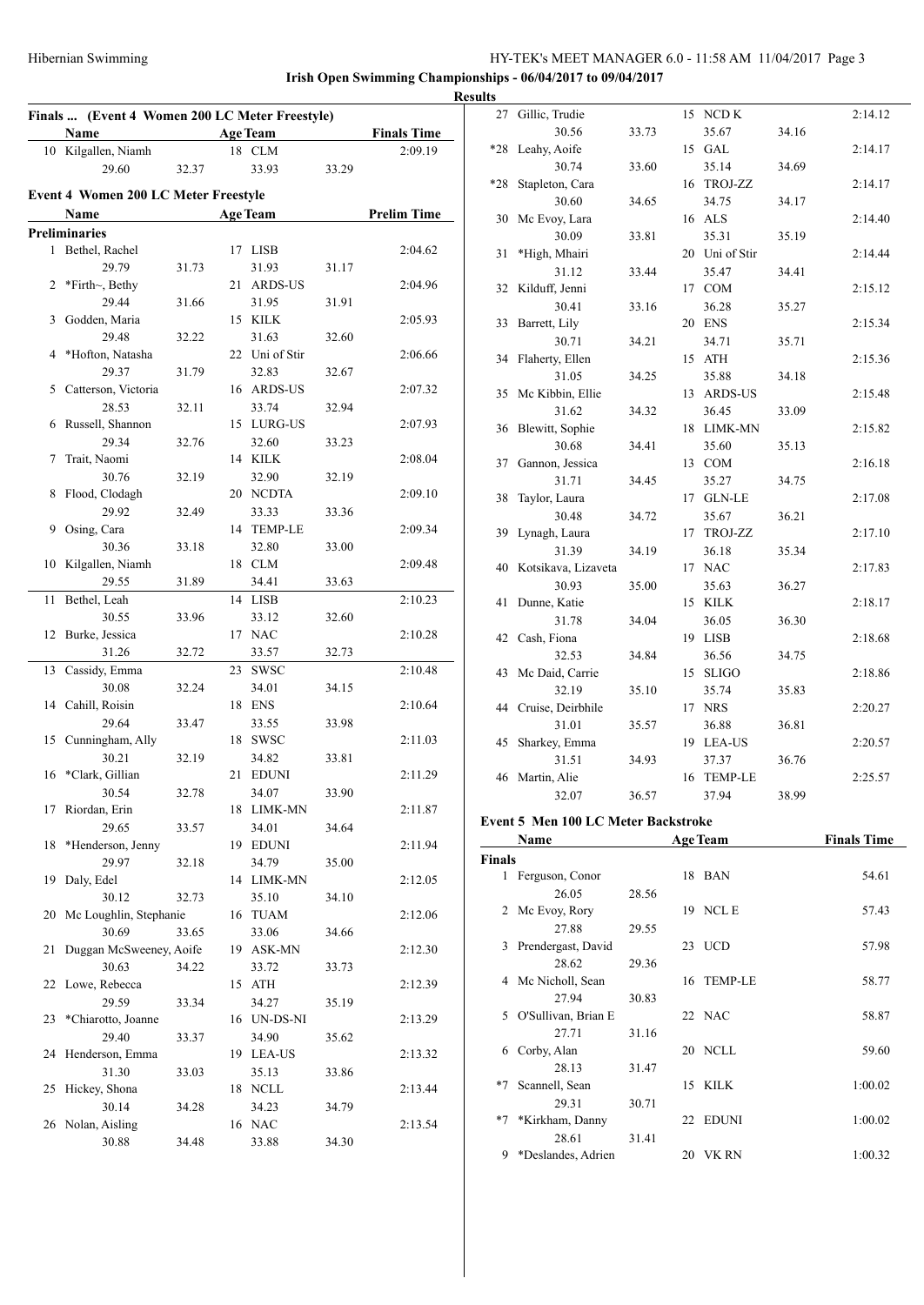Kavanagh, Kate 19 UCD 1:05.17

**Irish Open Swimming Championships - 06/04/2017 to 09/04/2017**

|                | Finals  (Event 5 Men 100 LC Meter Backstroke)<br>Name |       | <b>Age Team</b> | <b>Finals Time</b> |
|----------------|-------------------------------------------------------|-------|-----------------|--------------------|
|                | 10 *Sawkins, Andrew                                   |       | 19 EDUNI        | 1:01.54            |
|                | 29.03                                                 | 32.51 |                 |                    |
|                | Event 5 Men 100 LC Meter Backstroke                   |       |                 |                    |
|                | Name                                                  |       | Age Team        | <b>Prelim Time</b> |
|                | <b>Preliminaries</b>                                  |       |                 |                    |
|                | 1 Ferguson, Conor                                     |       | 18 BAN          | 54.65              |
|                | 2 Mc Evoy, Rory                                       |       | 19 NCL E        | 57.97              |
|                | 3 O'Sullivan, Brian E                                 |       | 22 NAC          | 58.48              |
|                | 4 Prendergast, David                                  |       | 23 UCD          | 58.58              |
|                | 5 Mc Nicholl, Sean                                    |       | 16 TEMP-LE      | 58.90              |
| 6              | *Kirkham, Danny                                       |       | 22 EDUNI        | 59.55              |
|                | 7 Corby, Alan                                         |       | 20 NCLL         | 59.79              |
| 8              | Scannell, Sean                                        |       | 15 KILK         | 59.93              |
| 9              | *Deslandes, Adrien                                    |       | 20 VK RN        | 1:00.62            |
| 10             | *Sawkins, Andrew                                      |       | 19 EDUNI        | 1:00.97            |
| 11             | Byrne, Stephen                                        |       | 18 NCDTA        | 1:00.98            |
| 12             | Wilson, Mitchell                                      |       | 18 GAL          | 1:01.18            |
| 13             | Byrne, Jordan                                         |       | 17 ALS          | 1:01.89            |
|                | 14 Galland, Luc                                       |       | 17 SWSC         | 1:01.91            |
|                | 15 Burke, Ciaran                                      |       | 17 TUAM         | 1:02.16            |
|                | 16 Mc Menamin, Conor                                  |       | 22 ALS          | 1:02.77            |
|                | 17 Gardiner, Matthew                                  |       | 16 NAC          | 1:02.84            |
|                | 18 O'Keeffe Tighe, Cian                               |       | 17 PORT         | 1:03.39            |
|                | 19 *Proctor, Noah                                     |       | 17 MART-FG      | 1:03.48            |
| 20             | Winston, Sam                                          |       | 15 ALS          | 1:03.53            |
| 21             | Mc Auliffe, Ross                                      |       | 18 SWSC         | 1:03.76            |
| 22             | Angus, Jack                                           |       | 16 ARDS-US      | 1:03.91            |
| 23             | Mooney, Peter                                         |       | 23 SLIGO        | 1:04.73            |
|                | 24 Carroll, Aaron                                     |       | 15 LIMK-MN      | 1:05.27            |
|                | 25 O'Gara, Hugh                                       |       | 17 ALS          | 1:05.53            |
|                | 26 Barrett, Rowan                                     |       | 17 LIMK-MN      | 1:05.81            |
|                | 27 Anderson, Robbie                                   |       | 19 BMENA-US     | 1:05.93            |
|                | 28 Wiffen, Nathan                                     |       | 16 LISB         | 1:05.98            |
| 29             | Neenan, Fionn                                         |       | 17 MAL          | 1:07.02            |
|                | 30 Keating, Aran                                      |       | 15 PORT         | 1:07.19            |
| 31             | Brady, Ethan                                          | 15    | <b>TEMP-LE</b>  | 1:07.71            |
| 32             | Lee, Rory                                             |       | 16 SWSC         | 1:07.72            |
| 33             | Flanagan, Patrick                                     |       | 20 UCD          | 1:07.80            |
|                | 34 Rossiter, Evan                                     |       | 16 NAC          | 1:08.07            |
|                | 35 Mc Clements~, Barry                                |       | 16 ARDS-US      | 1:10.15            |
|                | 36 O'Riordan, Sean                                    |       | 18 SWSC         | 1:14.95            |
| 37             | Mc Grath, Jonathan                                    |       | 24 NCLL         | 1:18.74            |
|                | <b>Event 6 Women 100 LC Meter Backstroke</b>          |       |                 |                    |
|                | Name                                                  |       | <b>Age Team</b> | <b>Finals Time</b> |
| <b>Finals</b>  | 1 Hill, Danielle                                      |       | 18 LARNE-US     | 1:02.32            |
| $\overline{2}$ | *Hofton, Natasha                                      |       | 22 Uni of Stir  | 1:02.68            |
|                | 30.08                                                 | 32.60 |                 |                    |
|                | 3 Godden, Maria                                       |       | 15 KILK         | 1:04.00            |
|                | 31.20                                                 | 32.80 |                 |                    |
| 4              | *Grant, Emily                                         |       | 20 Uni of Stir  | 1:04.13            |
|                | 31.16                                                 | 32.97 |                 |                    |
| 5              | Roberts, Jane                                         |       | 21 UCD          | 1:04.85            |
|                | 31.78                                                 | 33.07 |                 |                    |
| 6              | Reid, Rebecca                                         |       | 16 ARDS-US      | 1:05.16            |
|                | 31.08                                                 | 34.08 |                 |                    |
|                |                                                       |       |                 |                    |

|                                                                 | 31.20                 | 33.97 |    |                 |                    |  |  |  |  |  |  |  |
|-----------------------------------------------------------------|-----------------------|-------|----|-----------------|--------------------|--|--|--|--|--|--|--|
| 8                                                               | *Briggs, Megan        |       |    | 20 Uni of Stir  | 1:05.44            |  |  |  |  |  |  |  |
|                                                                 | 32.10                 | 33.34 |    |                 |                    |  |  |  |  |  |  |  |
| 9                                                               | Cassidy, Emma         |       | 23 | <b>SWSC</b>     | 1:06.23            |  |  |  |  |  |  |  |
|                                                                 | 31.86                 | 34.37 |    |                 |                    |  |  |  |  |  |  |  |
|                                                                 | 10 Cassidy, Ellen     |       |    | $16$ DOL        | 1:06.77            |  |  |  |  |  |  |  |
|                                                                 | 32.56                 | 34.21 |    |                 |                    |  |  |  |  |  |  |  |
|                                                                 |                       |       |    |                 |                    |  |  |  |  |  |  |  |
| <b>Event 6 Women 100 LC Meter Backstroke</b><br><b>Age Team</b> |                       |       |    |                 |                    |  |  |  |  |  |  |  |
|                                                                 | Name                  |       |    |                 | <b>Prelim Time</b> |  |  |  |  |  |  |  |
|                                                                 | <b>Preliminaries</b>  |       |    |                 |                    |  |  |  |  |  |  |  |
|                                                                 | 1 Hill, Danielle      |       | 18 | <b>LARNE-US</b> | 1:04.32            |  |  |  |  |  |  |  |
| 2                                                               | *Grant, Emily         |       |    | 20 Uni of Stir  | 1:04.58            |  |  |  |  |  |  |  |
|                                                                 | 3 *Hofton, Natasha    |       |    | 22 Uni of Stir  | 1:04.71            |  |  |  |  |  |  |  |
|                                                                 | 4 Godden, Maria       |       |    | 15 KILK         | 1:04.84            |  |  |  |  |  |  |  |
|                                                                 | 5 Kavanagh, Kate      |       | 19 | <b>UCD</b>      | 1:05.33            |  |  |  |  |  |  |  |
|                                                                 | 31.69                 | 33.64 |    |                 |                    |  |  |  |  |  |  |  |
|                                                                 | 6 Roberts, Jane       |       | 21 | <b>UCD</b>      | 1:05.81            |  |  |  |  |  |  |  |
| 7                                                               | Reid, Rebecca         |       | 16 | <b>ARDS-US</b>  | 1:05.87            |  |  |  |  |  |  |  |
|                                                                 | 31.37                 | 34.50 |    |                 |                    |  |  |  |  |  |  |  |
| 8                                                               | *Briggs, Megan        |       | 20 | Uni of Stir     | 1:05.91            |  |  |  |  |  |  |  |
|                                                                 | 32.00                 | 33.91 |    |                 |                    |  |  |  |  |  |  |  |
| 9.                                                              | *Firth~, Bethy        |       | 21 | <b>ARDS-US</b>  | 1:06.35            |  |  |  |  |  |  |  |
| 10                                                              | Cassidy, Emma         |       | 23 | <b>SWSC</b>     | 1:06.41            |  |  |  |  |  |  |  |
|                                                                 | 32.59                 | 33.82 |    |                 |                    |  |  |  |  |  |  |  |
| 11                                                              | Cassidy, Ellen        |       |    | 16 DOL          | 1:06.66            |  |  |  |  |  |  |  |
| 12                                                              | Armstrong, Scarlett   |       | 14 | <b>ARDS-US</b>  | 1:07.00            |  |  |  |  |  |  |  |
|                                                                 | 33.29                 | 33.71 |    |                 |                    |  |  |  |  |  |  |  |
|                                                                 | 13 Gibbs, Isabelle    |       |    | 15 GAL          | 1:07.25            |  |  |  |  |  |  |  |
|                                                                 | 14 Quinn, Caoimhe     |       |    | 15 ALS          | 1:07.36            |  |  |  |  |  |  |  |
|                                                                 | 15 O'Donnell, Megan   |       |    | 17 KGD          | 1:07.54            |  |  |  |  |  |  |  |
|                                                                 | 16 Tinsley, Florence  |       |    | 15 CYBT         | 1:07.93            |  |  |  |  |  |  |  |
| 17                                                              | Semchiy, Sharon       |       |    | 16 SWSC         | 1:08.14            |  |  |  |  |  |  |  |
| 18                                                              | Walshe, Ellen         |       | 16 | <b>TEMP-LE</b>  | 1:08.56            |  |  |  |  |  |  |  |
|                                                                 | 33.60                 | 34.96 |    |                 |                    |  |  |  |  |  |  |  |
|                                                                 | 19 Lowe, Rebecca      |       |    | 15 ATH          | 1:08.70            |  |  |  |  |  |  |  |
| 20                                                              | Borriello, Maeform    |       | 18 | <b>ATH</b>      | 1:08.83            |  |  |  |  |  |  |  |
|                                                                 | 32.36                 | 36.47 |    |                 |                    |  |  |  |  |  |  |  |
| 21                                                              | Martin, Alie          |       | 16 | <b>TEMP-LE</b>  | 1:08.99            |  |  |  |  |  |  |  |
| 22                                                              | Ahearne, Niamh        |       | 14 | <b>KILK</b>     | 1:09.30            |  |  |  |  |  |  |  |
|                                                                 | 33.24                 | 36.06 |    |                 |                    |  |  |  |  |  |  |  |
| 23                                                              | Grindle, Lucy         |       | 17 | <b>TROJ-ZZ</b>  | 1:09.33            |  |  |  |  |  |  |  |
| 24                                                              | O'Connor, Alex        |       | 16 | LIMK-MN         | 1:09.42            |  |  |  |  |  |  |  |
|                                                                 | 33.14                 | 36.28 |    |                 |                    |  |  |  |  |  |  |  |
| 25                                                              | Dunne, Katie          |       | 15 | KILK            | 1:09.64            |  |  |  |  |  |  |  |
| 26                                                              | Nolan, Beth           |       | 15 | <b>SWSC</b>     | 1:09.71            |  |  |  |  |  |  |  |
|                                                                 | 34.06                 | 35.65 |    |                 |                    |  |  |  |  |  |  |  |
| 27                                                              | Keaney, Maeve         |       | 18 | <b>SLIGO</b>    | 1:09.84            |  |  |  |  |  |  |  |
| 28                                                              | Hayman, Sophie        |       | 14 | <b>ALS</b>      | 1:10.69            |  |  |  |  |  |  |  |
|                                                                 | 34.51                 | 36.18 |    |                 |                    |  |  |  |  |  |  |  |
| 29                                                              | Leahy, Aoife          |       | 15 | GAL             | 1:10.70            |  |  |  |  |  |  |  |
|                                                                 | 34.95                 | 35.75 |    |                 |                    |  |  |  |  |  |  |  |
| 30                                                              | Osing, Cara           |       | 14 | <b>TEMP-LE</b>  | 1:10.80            |  |  |  |  |  |  |  |
|                                                                 | 34.24                 | 36.56 |    |                 |                    |  |  |  |  |  |  |  |
| 31                                                              | Trait, Naomi<br>34.39 |       | 14 | KILK            | 1:10.98            |  |  |  |  |  |  |  |
| 32                                                              | Gillic, Trudie        | 36.59 | 15 | NCD K           |                    |  |  |  |  |  |  |  |
|                                                                 | 34.94                 |       |    |                 | 1:11.25            |  |  |  |  |  |  |  |
| 33                                                              | Gorman, Amy           | 36.31 | 17 | <b>GLN-LE</b>   | 1:11.44            |  |  |  |  |  |  |  |
|                                                                 |                       |       |    |                 |                    |  |  |  |  |  |  |  |

Kearney, Aoife 13 ALS 1:11.89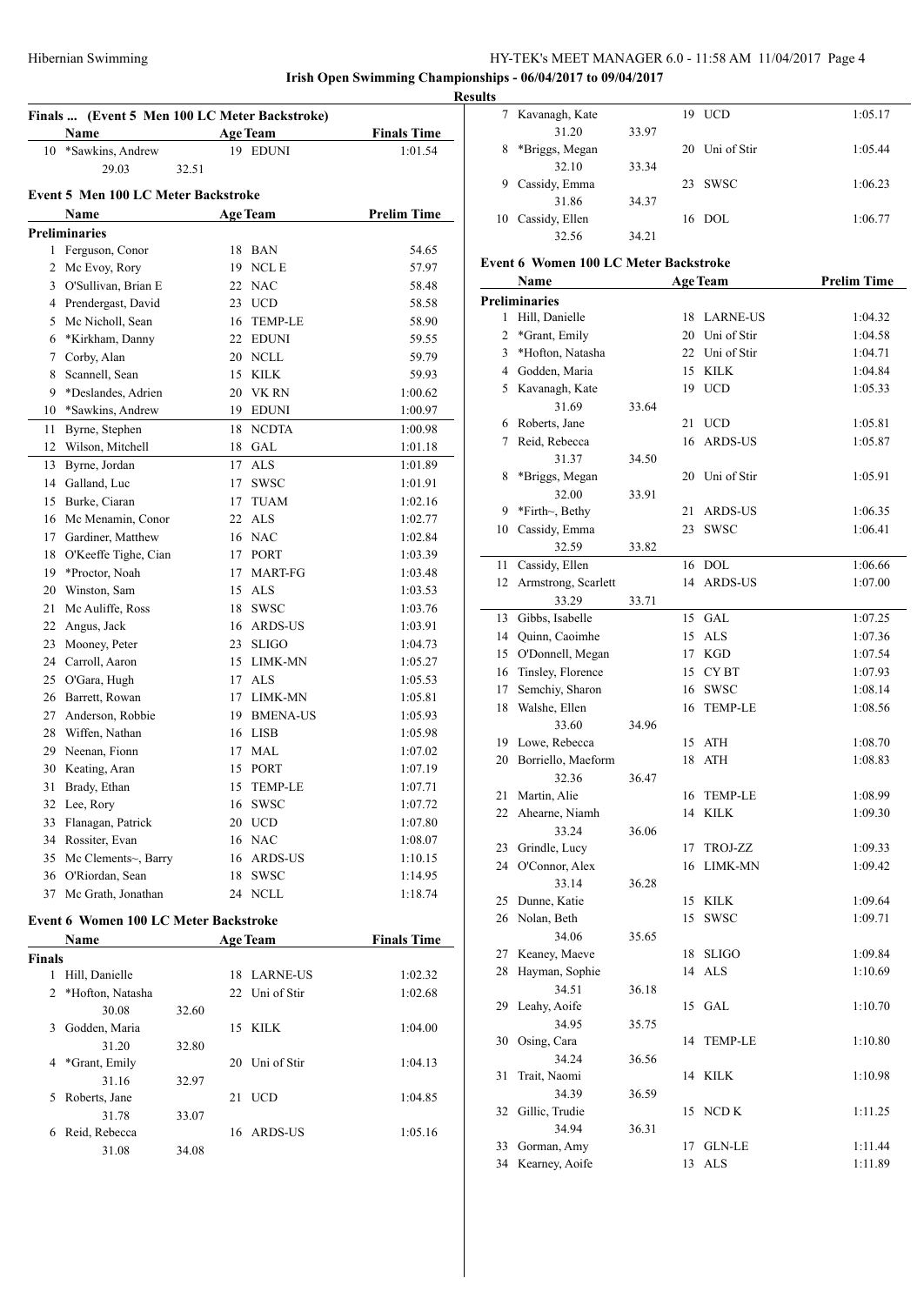**Irish Open Swimming Championships - 06/04/2017 to 09/04/2017**

# **Preliminaries ... (Event 6 Women 100 LC Meter Backstroke)**

|    | Name               |       |    | <b>Age Team</b> | <b>Prelim Time</b> |
|----|--------------------|-------|----|-----------------|--------------------|
|    | 35 O'Hara, Brogan  |       |    | 19 LEA-US       | 1:11.98            |
|    | 35.41              | 36.57 |    |                 |                    |
|    | 36 Doherty, Rachel |       |    | 16 NAC          | 1:12.37            |
|    | 34.84              | 37.53 |    |                 |                    |
| 37 | Malcolm, Ciara     |       |    | 16 NY&MN        | 1:12.41            |
|    | 34.29              | 38.12 |    |                 |                    |
| 38 | Gueret, Sorcha     |       |    | 17 TROJ-ZZ      | 1:12.81            |
|    | 35.36              | 37.45 |    |                 |                    |
| 39 | Martin, Leah       |       |    | 14 TEMP-LE      | 1:12.82            |
|    | 35.53              | 37.29 |    |                 |                    |
| 40 | Daly, Caoimhe      |       |    | 14 NRS          | 1:12.83            |
|    | 34.75              | 38.08 |    |                 |                    |
| 41 | Naughton, Imogen   |       | 18 | <b>SHARK</b>    | 1:12.86            |
|    | 34.34              | 38.52 |    |                 |                    |
|    | 42 Devitt, Nicole  |       |    | 18 ASG          | 1:13.04            |
|    | 34.98              | 38.06 |    |                 |                    |
| 43 | Morris, Kate       |       | 19 | <b>GLN-LE</b>   | 1:13.55            |
| 44 | Keane, Ellen       |       |    | 22 NAC          | 1:18.17            |
|    | 38.07              | 40.10 |    |                 |                    |
| 45 | Kelly, Ailbhe      |       |    | 19 NAC          | 1:30.78            |
|    | 44.62              | 46.16 |    |                 |                    |

# **Event 7 Men 200 LC Meter Butterfly**

|               | Name                      |       |    | <b>Age Team</b> |       | <b>Finals Time</b> |
|---------------|---------------------------|-------|----|-----------------|-------|--------------------|
| <b>Finals</b> |                           |       |    |                 |       |                    |
| 1             | Hyland, Brendan           |       | 23 | <b>NCDTA</b>    |       | 1:58.08            |
|               | 27.27                     | 28.59 |    | 32.76           | 29.46 |                    |
| 2             | *Gifford, Felix           |       | 23 | Uni of Stir     |       | 2:04.88            |
|               | 27.82                     | 31.76 |    | 32.57           | 32.73 |                    |
| 3             | Melly, Cillian            |       | 19 | <b>NCLCB</b>    |       | 2:04.94            |
|               | 27.80                     | 31.43 |    | 33.33           | 32.38 |                    |
|               | 4 Mc Geever, Finn         |       | 17 | <b>NCLL</b>     |       | 2:05.07            |
|               | 28.53                     | 32.12 |    | 32.44           | 31.98 |                    |
| 5.            | Griffin, Ben              |       | 21 | <b>NCDTR</b>    |       | 2:06.01            |
|               | 27.49                     | 32.78 |    | 32.47           | 33.27 |                    |
| 6             | *Ormonde-Cunningham, Reis |       | 19 | <b>MTKLY</b>    |       | 2:06.66            |
|               | 28.38                     | 31.72 |    | 33.03           | 33.53 |                    |
| 7             | Murtagh, Ethan            |       | 15 | TROJ-ZZ         |       | 2:07.14            |
|               | 27.88                     | 32.49 |    | 33.30           | 33.47 |                    |
| 8             | Doyle, Benjamin           |       | 20 | <b>ALS</b>      |       | 2:07.22            |
|               | 27.60                     | 32.00 |    | 32.93           | 34.69 |                    |
| 9             | Johnston, Paddy           |       | 16 | <b>ARDS-US</b>  |       | 2:09.83            |
|               | 27.90                     | 33.40 |    | 33.77           | 34.76 |                    |
| 10            | *Finlayson, Cameron       |       | 19 | <b>EDUNI</b>    |       | 2:12.65            |
|               | 29.24                     | 32.99 |    | 35.03           | 35.39 |                    |

# **Event 7 Men 200 LC Meter Butterfly**

|    | <b>Name</b>          |       |    | <b>Age Team</b> |       | <b>Prelim Time</b> |
|----|----------------------|-------|----|-----------------|-------|--------------------|
|    | <b>Preliminaries</b> |       |    |                 |       |                    |
| 1  | Hyland, Brendan      |       | 23 | <b>NCDTA</b>    |       | 2:03.67            |
|    | 28.36                | 31.55 |    | 34.33           | 29.43 |                    |
|    | 2 *Gifford, Felix    |       | 23 | Uni of Stir     |       | 2:05.24            |
|    | 28.39                | 30.96 |    | 32.60           | 33.29 |                    |
| 3  | Griffin, Ben         |       | 21 | <b>NCDTR</b>    |       | 2:06.79            |
|    | 28.22                | 32.07 |    | 33.36           | 33.14 |                    |
|    | 4 Mc Geever, Finn    |       | 17 | NCLL            |       | 2:07.00            |
|    | 27.32                | 32.42 |    | 32.50           | 34.76 |                    |
| 5. | Doyle, Benjamin      |       | 20 | ALS             |       | 2:07.43            |
|    | 28.07                | 31.72 |    | 33.45           | 34.19 |                    |

| <b>Results</b> |                           |       |    |             |       |         |
|----------------|---------------------------|-------|----|-------------|-------|---------|
| 6              | Melly, Cillian            |       |    | 19 NCLCB    |       | 2:07.73 |
|                | 27.00                     | 31.20 |    | 33.23       | 36.30 |         |
| 7              | Murtagh, Ethan            |       |    | 15 TROJ-ZZ  |       | 2:07.75 |
|                | 28.18                     | 32.15 |    | 33.36       | 34.06 |         |
| 8              | *Ormonde-Cunningham, Reis |       |    | 19 MTKLY    |       | 2:09.10 |
|                | 28.05                     | 32.50 |    | 33.43       | 35.12 |         |
| 9              | Johnston, Paddy           |       |    | 16 ARDS-US  |       | 2:09.50 |
|                | 28.53                     | 32.63 |    | 34.14       | 34.20 |         |
| 10             | *Finlayson, Cameron       |       |    | 19 EDUNI    |       | 2:10.25 |
|                | 28.08                     | 33.15 |    | 33.61       | 35.41 |         |
| 11             | *Dulondel, Louis          |       |    | 19 VK RN    |       | 2:11.31 |
|                | 28.48                     | 33.74 |    | 34.37       | 34.72 |         |
| 12             | *Murden, William          |       | 21 | Uni of Stir |       | 2:11.79 |
|                | 28.90                     | 33.19 |    | 33.98       | 35.72 |         |
| 13             | Mc Carthy, Cadan          |       | 17 | MAL         |       | 2:12.14 |
|                | 28.22                     | 33.54 |    | 34.07       | 36.31 |         |
| 14             | Jennings, Nathan          |       |    | 18 LISB     |       | 2:14.49 |
|                | 29.79                     | 34.76 |    | 34.41       | 35.53 |         |
| 15             | Mc Menamin, Fionnan       |       |    | 17 ALS      |       | 2:15.34 |
|                | 28.30                     | 33.43 |    | 36.47       | 37.14 |         |
| 16             | *Mc Callum, Iain          |       |    | 20 EDUNI    |       | 2:15.43 |
|                | 28.63                     | 34.77 |    | 35.12       | 36.91 |         |
| 17             | Mc Caughey, Christopher   |       |    | 19 BAN      |       | 2:15.76 |
|                | 28.96                     | 34.52 |    | 35.60       | 36.68 |         |
| 18             | O'Connor, Jermey          |       |    | 15 LIMK-MN  |       | 2:15.78 |
|                | 29.16                     | 32.60 |    | 35.58       | 38.44 |         |
| 19             | Maher, Alex               |       |    | 15 KILK     |       | 2:15.89 |
|                | 30.28                     | 35.15 |    | 35.85       | 34.61 |         |
| 20             | Duffy, Fionn              |       |    | 16 GAL      |       | 2:16.86 |
|                | 29.53                     | 33.25 |    | 37.04       | 37.04 |         |
| 21             | Scannell, Sean            |       |    | 15 KILK     |       | 2:16.97 |
|                | 28.96                     | 34.68 |    | 36.02       | 37.31 |         |
| 22             | Anderson, Ronan           |       |    | 20 SLIGO    |       | 2:17.13 |
|                | 29.49                     | 33.12 |    | 35.97       | 38.55 |         |
| 23             | Lewis, Ryan               |       |    | 18 LARNE-US |       | 2:18.74 |
|                | 31.52                     | 33.90 |    | 36.83       | 36.49 |         |
|                | 24 Mallon, Odhran         |       |    | 17 LISB     |       | 2:20.65 |
|                | 30.49                     | 37.07 |    | 36.33       | 36.76 |         |
| 25             | Nolan-Whitney, Jack       |       |    | 16 NRS      |       | 2:23.65 |
|                | 30.90                     | 35.74 |    | 39.20       | 37.81 |         |
| 26             | Farren, Shay              |       |    | 18 BAN      |       | 2:24.36 |
|                | 30.34                     | 36.89 |    | 36.73       | 40.40 |         |
| 27             | Nolan, Adam               |       |    | 16 TALL-LE  |       | 2:26.31 |
|                | 31.42                     | 37.54 |    | 37.80       | 39.55 |         |

# **Event 8 Women 200 LC Meter Butterfly**

|               | Name             |       |    | <b>Age Team</b> |       | <b>Finals Time</b> |
|---------------|------------------|-------|----|-----------------|-------|--------------------|
| <b>Finals</b> |                  |       |    |                 |       |                    |
| 1             | Walshe, Ellen    |       | 16 | TEMP-LE         |       | 2:16.43            |
|               | 29.95            | 33.87 |    | 36.09           | 36.52 |                    |
| 2             | Kelly, Sarah     |       | 20 | GAL             |       | 2:18.27            |
|               | 30.59            | 34.32 |    | 35.67           | 37.69 |                    |
| 3             | Flood, Clodagh   |       | 20 | <b>NCDTA</b>    |       | 2:19.18            |
|               | 30.96            | 34.23 |    | 36.28           | 37.71 |                    |
| 4             | Russell, Shannon |       | 15 | LURG-US         |       | 2:22.11            |
|               | 30.70            | 36.61 |    | 36.50           | 38.30 |                    |
| 5.            | Knox, Julia      |       | 14 | <b>BANB-US</b>  |       | 2:22.70            |
|               | 32.39            | 35.66 |    | 37.70           | 36.95 |                    |
| 6             | Kane, Amelia     |       | 14 | <b>ARDS-US</b>  |       | 2:22.86            |
|               | 31.55            | 36.73 |    | 36.80           | 37.78 |                    |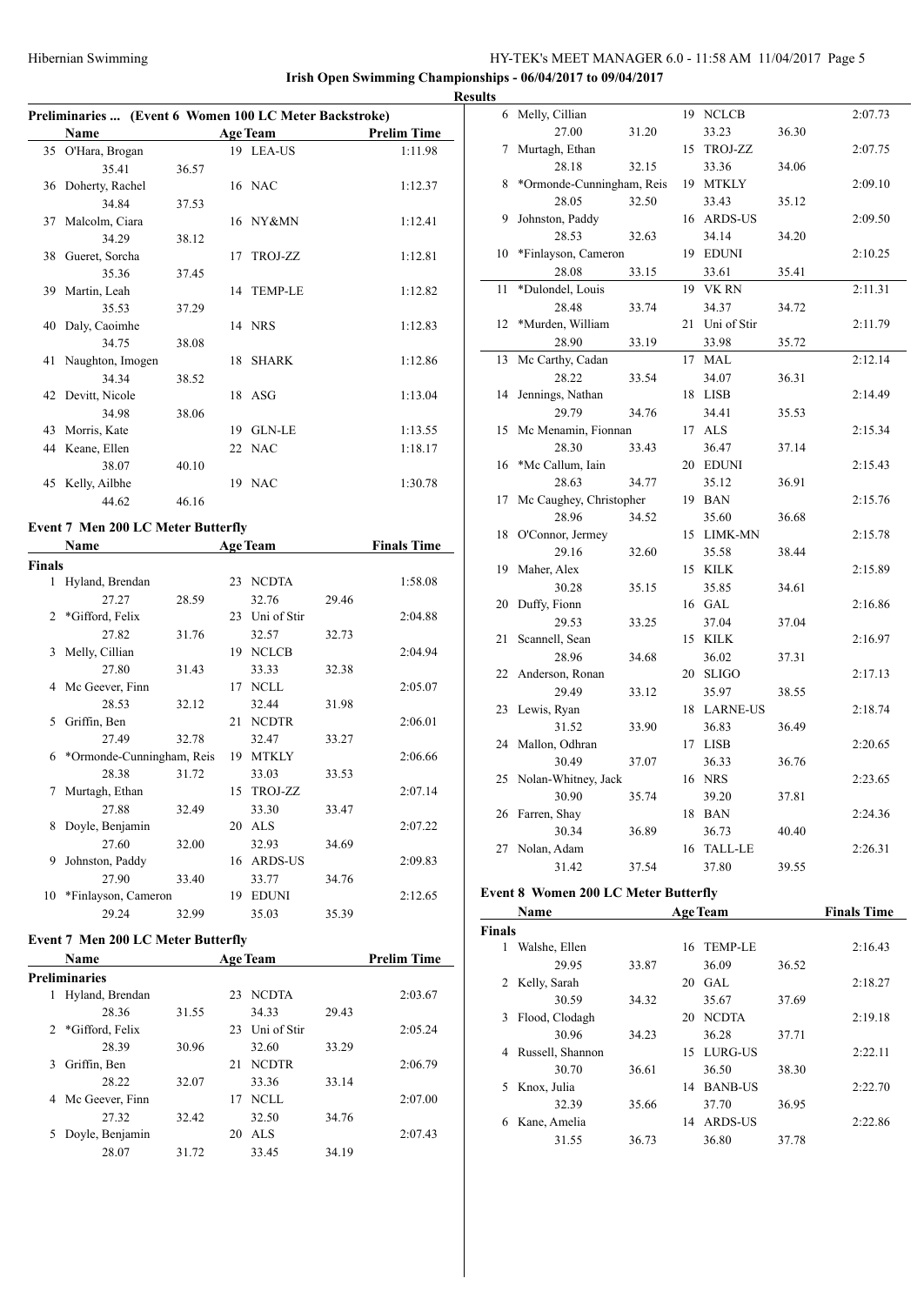| Finals  (Event 8 Women 200 LC Meter Butterfly)<br>Name |       | <b>Age Team</b> |       | <b>Finals Time</b> | Event 9 Men 1500 LC Meter Freestyle |       |                 |       |                    |
|--------------------------------------------------------|-------|-----------------|-------|--------------------|-------------------------------------|-------|-----------------|-------|--------------------|
| 7 Baguley, Katie                                       |       | 17 TROJ-ZZ      |       | 2:26.49            | Name                                |       | <b>Age Team</b> |       | <b>Finals Time</b> |
|                                                        |       |                 |       |                    | 1 Wiffen, Daniel                    |       | 16 LISB         |       | 16:12.99           |
| 30.91                                                  | 37.63 | 38.28           | 39.67 |                    | 29.18                               | 32.07 | 32.30           | 32.12 |                    |
| 8 Mc Dowell, Christina                                 |       | 18 ARDS-US      |       | 2:27.88            | 32.22                               | 32.33 | 32.42           | 32.61 |                    |
| 31.72                                                  | 37.10 | 38.81           | 40.25 |                    | 31.23                               | 32.28 | 32.20           | 32.52 |                    |
| 9 Mc Kibbin, Ellie                                     |       | 13 ARDS-US      |       | 2:28.42            | 32.71                               | 33.03 | 32.12           | 33.03 |                    |
| 32.77                                                  | 38.00 | 39.52           | 38.13 |                    | 32.77                               | 33.31 | 33.18           | 33.10 |                    |
| 10 *Clark, Gillian                                     |       | 21 EDUNI        |       | 2:28.63            | 33.14                               | 33.15 | 33.06           | 33.31 |                    |
| 32.43                                                  | 36.48 | 39.57           | 40.15 |                    | 33.08                               | 32.27 | 32.42           | 32.69 |                    |
| <b>Event 8 Women 200 LC Meter Butterfly</b>            |       |                 |       |                    | 32.06                               | 31.08 |                 |       |                    |
| Name                                                   |       | <b>Age Team</b> |       | <b>Prelim Time</b> | 2 *Fisher, Daniel                   |       | 20 EDUNI        |       | 16:29.71           |
| <b>Preliminaries</b>                                   |       |                 |       |                    | 29.17                               | 31.87 | 32.51           | 31.91 |                    |
| 1 Kelly, Sarah                                         |       | 20 GAL          |       | 2:20.01            | 32.38                               | 32.44 | 32.46           | 32.38 |                    |
| 30.98                                                  |       | 37.16           |       |                    |                                     |       |                 |       |                    |
|                                                        | 34.85 |                 | 37.02 |                    | 32.42                               | 32.59 | 32.85           | 32.79 |                    |
| 2 Walshe, Ellen                                        |       | 16 TEMP-LE      |       | 2:21.02            | 33.05                               | 32.98 | 33.47           | 33.26 |                    |
| 31.50                                                  | 35.88 | 38.29           | 35.35 |                    | 33.48                               | 33.62 | 33.67           | 33.70 |                    |
| 3 Russell, Shannon                                     |       | 15 LURG-US      |       | 2:21.66            | 33.79                               | 33.61 | 33.93           | 33.76 |                    |
| 31.31                                                  | 35.94 | 36.97           | 37.44 |                    | 33.98                               | 33.88 | 34.14           | 34.61 |                    |
| 4 Flood, Clodagh                                       |       | 20 NCDTA        |       | 2:23.05            | 32.90                               | 32.11 |                 |       |                    |
| 32.27                                                  | 35.96 | 37.40           | 37.42 |                    | 3 Fleming, Jack                     |       | 16 LISB         |       | 16:50.80           |
| 5 Kane, Amelia                                         |       | 14 ARDS-US      |       | 2:24.43            | 29.95                               | 32.80 | 33.58           | 33.24 |                    |
| 32.08                                                  | 36.47 | 36.81           | 39.07 |                    | 33.99                               | 33.24 | 33.90           | 33.42 |                    |
| 6 Knox, Julia                                          |       | 14 BANB-US      |       | 2:25.83            | 33.65                               | 33.38 | 34.12           |       |                    |
| 32.24                                                  | 37.43 | 37.34           | 38.82 |                    |                                     | 33.56 | 34.20           | 32.70 |                    |
| 7 Baguley, Katie                                       |       | 17 TROJ-ZZ      |       | 2:27.85            | 33.96                               | 33.46 | 34.37           | 33.66 |                    |
| 31.48                                                  | 36.60 | 39.58           | 40.19 |                    | 34.37                               | 33.77 | 34.54           | 33.66 |                    |
| 8 *Clark, Gillian                                      |       | 21 EDUNI        |       | 2:28.70            | 34.80                               | 34.37 | 34.78           | 34.07 |                    |
| 32.19                                                  | 36.78 | 39.17           | 40.56 |                    | 34.58                               | 33.09 |                 |       |                    |
| 9 Mc Dowell, Christina                                 |       | 18 ARDS-US      |       | 2:29.63            | 4 Bevan, Fiachra                    |       | 17 ALS          |       | 17:03.30           |
| 32.14                                                  | 37.52 | 38.52           | 41.45 |                    | 29.47                               | 33.38 | 32.45           | 34.02 |                    |
| 10 Mc Kibbin, Ellie                                    |       | 13 ARDS-US      |       | 2:29.77            | 33.65                               | 34.24 | 33.42           | 34.40 |                    |
| 33.73                                                  | 38.43 | 39.31           | 38.30 |                    | 33.49                               | 35.11 | 33.36           | 34.93 |                    |
| 11 Bates, Aoife                                        |       | 15 SHARK        |       | 2:30.44            | 33.95                               | 34.51 | 33.60           | 35.03 |                    |
| 33.05                                                  | 39.08 | 38.90           | 39.41 |                    | 33.62                               | 34.86 | 34.01           | 35.17 |                    |
| 12 Quinn, Caoimhe                                      |       | 15 ALS          |       | 2:35.39            | 33.72                               | 35.30 | 34.04           | 35.08 |                    |
| 34.43                                                  | 37.40 | 40.89           | 42.67 |                    | 34.35                               | 35.33 | 34.66           | 35.32 |                    |
| 13 Naughton, Imogen                                    |       | 18 SHARK        |       | 2:35.48            | 34.29                               | 34.54 |                 |       |                    |
| 32.89                                                  | 39.00 | 40.87           | 42.72 |                    |                                     |       |                 |       |                    |
| 14 Cleland, Maeve                                      |       | 15 BANB-US      |       | 2:35.92            | 5 Kilbride, Denis                   |       | 16 NRS          |       | 17:13.30           |
| 32.21                                                  | 38.80 | 40.05           | 44.86 |                    | 29.05                               | 32.89 | 32.55           | 34.42 |                    |
| 15 Gannon, Jessica                                     |       | 13 COM          |       | 2:36.93            | 33.74                               | 34.93 | 33.87           | 34.75 |                    |
| 34.96                                                  | 38.68 | 42.34           | 40.95 |                    | 34.57                               | 35.17 | 34.10           | 35.55 |                    |
| 16 Bryson, Aoibheann                                   |       | 15 ALS          |       | 2:37.23            | 33.93                               | 35.95 | 34.00           | 35.64 |                    |
| 34.06                                                  | 38.93 | 43.28           | 40.96 |                    | 34.09                               | 35.84 | 33.71           | 35.58 |                    |
| 17 Murray, Aoife                                       |       | 13 GLN-LE       |       | 2:38.01            | 34.43                               | 35.76 | 34.31           | 35.96 |                    |
| 34.49                                                  | 37.58 | 42.73           | 43.21 |                    | 34.27                               | 35.57 | 34.79           | 35.75 |                    |
| 18 Mulhall, Ailbhe                                     |       | 14 GAL          |       | 2:38.51            | 33.99                               | 34.14 |                 |       |                    |
| 33.46                                                  | 39.57 | 41.18           | 44.30 |                    | 6 Wiffen, Nathan                    |       | 16 LISB         |       | 17:30.17           |
| 19 Walshe, Hannah                                      |       | 15 TEMP-LE      |       | 2:38.52            | 30.63                               | 33.18 | 34.78           | 33.99 |                    |
| 32.48                                                  | 39.14 | 41.40           | 45.50 |                    | 35.67                               | 34.62 | 35.82           | 34.63 |                    |
| 20 Lynch, Robyn                                        |       | 15 TEMP-LE      |       | 2:38.80            | 36.01                               | 34.65 | 35.86           | 34.94 |                    |
| 33.71                                                  | 39.34 | 41.88           | 43.87 |                    | 35.92                               | 34.45 | 35.44           | 34.50 |                    |
|                                                        |       |                 |       |                    | 35.48                               | 34.31 | 36.05           | 34.83 |                    |
| 21 Trait, Aine                                         |       | 17 KILK         |       | 2:43.05            | 36.03                               | 34.99 | 36.45           | 34.98 |                    |
| 33.05                                                  | 40.08 | 42.70           | 47.22 |                    | 36.62                               | 35.24 | 36.44           | 34.21 |                    |
|                                                        |       |                 |       |                    | 35.31                               | 34.14 |                 |       |                    |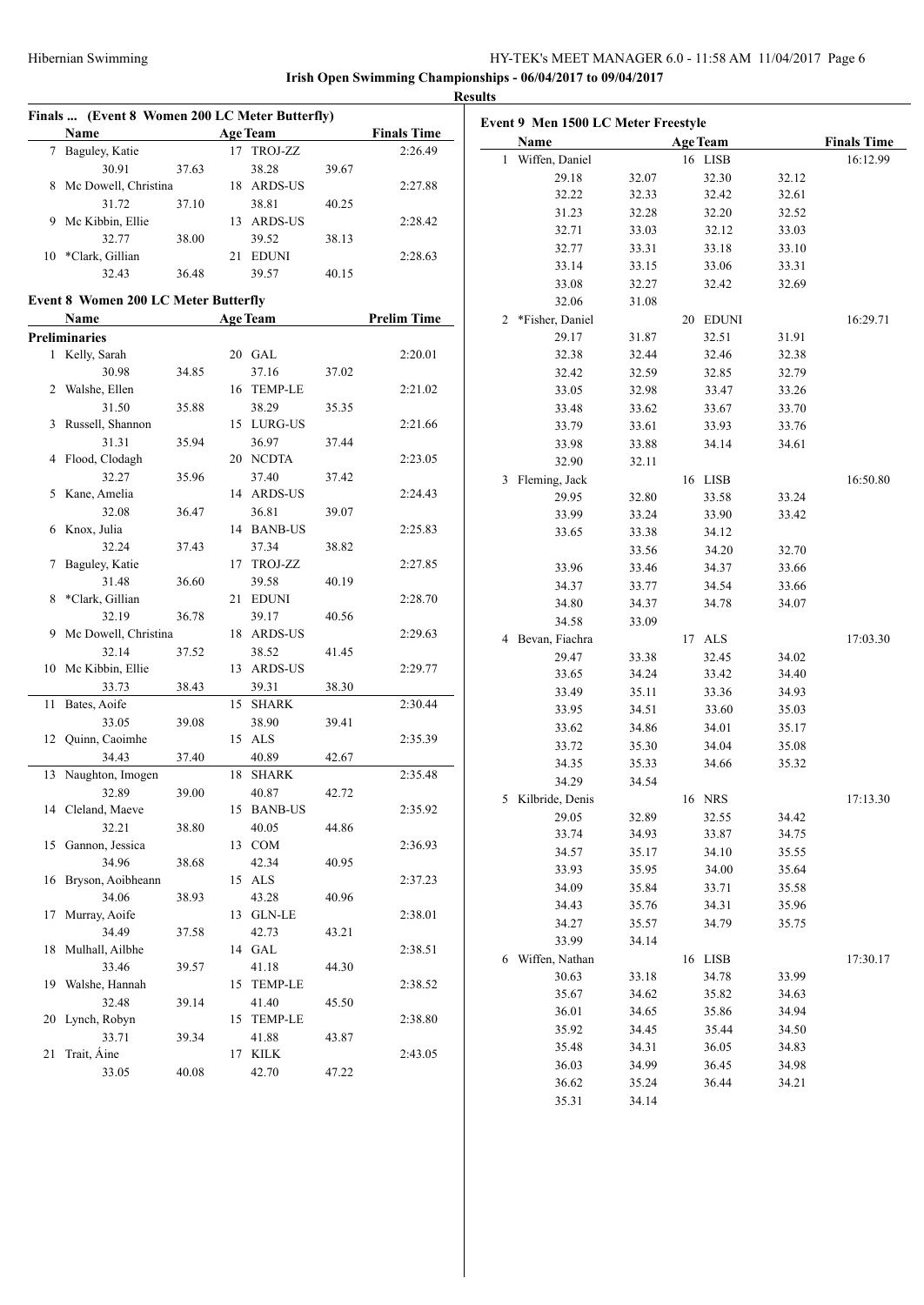|                                       |                |                 |                |                    | <b>Results</b> |                                       |                |                 |                |                    |
|---------------------------------------|----------------|-----------------|----------------|--------------------|----------------|---------------------------------------|----------------|-----------------|----------------|--------------------|
| (Event 9 Men 1500 LC Meter Freestyle) |                |                 |                |                    |                | 13 Kulczynski, Sabian                 |                | 15 ENS          |                | 18:20.18           |
| Name                                  |                | <b>Age Team</b> |                | <b>Finals Time</b> |                | 32.14                                 | 36.15          | 35.52           | 36.70          |                    |
| 7 Foley, Cian                         |                | 18 NRS          |                | 17:32.32           |                | 35.90                                 | 37.62          | 36.52           | 37.24          |                    |
| 31.13                                 | 33.73          | 34.77           | 34.18          |                    |                | 36.12                                 | 37.23          | 36.49           | 37.45          |                    |
| 35.46                                 | 34.27          | 35.44           | 34.50          |                    |                | 36.18                                 | 36.96          | 36.35           | 37.37          |                    |
| 35.63                                 | 34.70          | 35.96           | 34.71          |                    |                | 36.56                                 | 37.38          | 36.56           | 37.94          |                    |
| 36.24                                 | 34.65          | 35.77           | 34.82          |                    |                | 37.10                                 | 37.61          | 37.25           | 37.36          |                    |
| 35.54                                 | 34.68          | 36.01           | 34.86          |                    |                | 36.94                                 | 38.56          | 36.70           | 38.33          |                    |
| 36.06                                 | 35.80          | 35.97           | 35.35          |                    |                | 34.74                                 | 35.21          |                 |                |                    |
| 36.28                                 | 35.34          | 36.16           | 35.22          |                    |                | 14 O'Sullivan, Cillian                |                | 15 PORT         |                | 18:21.02           |
| 35.98                                 | 33.11          |                 |                |                    |                | 31.76                                 | 36.00          | 35.95           | 37.52          |                    |
| 8 *Smith, Patrick                     |                | 19 EDUNI        |                | 17:55.06           |                | 36.62                                 | 38.06          | 36.83           | 37.68          |                    |
| 29.86                                 | 34.29          | 34.10           | 36.34          |                    |                | 37.12                                 | 38.04          | 37.25           | 37.42          |                    |
| 34.97                                 | 35.76          | 34.59           | 36.36          |                    |                | 35.91                                 | 37.44          | 36.24           | 37.18          |                    |
| 34.91                                 | 36.53          | 34.98           | 36.55          |                    |                | 36.16                                 | 38.08          | 36.83           | 36.77          |                    |
| 35.55                                 | 36.82          | 36.07           | 37.06          |                    |                | 36.21                                 | 37.37          | 37.13           | 36.86          |                    |
| 35.53                                 | 37.67          | 35.95           | 36.96          |                    |                | 36.91                                 | 37.20          | 36.28           | 36.62          |                    |
| 35.90                                 | 36.96          | 36.42           | 38.01          |                    |                | 35.89                                 | 35.69          |                 |                |                    |
| 36.79                                 | 37.71          | 35.22           | 36.91          |                    |                | 15 Mc Knight, Traolach                |                | 19 TEMP-LE      |                | 18:41.40           |
| 35.88                                 | 34.41          |                 |                |                    |                | 31.41                                 | 35.11          | 35.28           | 36.54          |                    |
| 9 Purcell, Jamie                      |                | 15 TROJ-ZZ      |                | 17:55.75           |                | 36.73                                 | 35.92          | 37.70           | 36.74          |                    |
| 30.69                                 | 33.94          | 35.14           | 34.81          |                    |                | 37.94                                 | 37.40          | 38.05           | 38.13          |                    |
| 35.58                                 | 35.56          | 36.40           | 35.18          |                    |                | 39.20                                 | 37.94          | 38.99           | 37.84          |                    |
| 36.33                                 | 35.59          | 36.53           | 35.88          |                    |                | 39.48                                 | 36.96          | 38.96           | 37.43          |                    |
| 36.77                                 | 35.11          | 37.21           | 35.61          |                    |                | 38.03                                 | 37.80          | 39.31           | 37.07          |                    |
| 37.64                                 | 36.09          | 37.40           | 35.66          |                    |                | 37.98                                 | 38.58          | 36.89           | 38.60          |                    |
| 37.57                                 | 35.80          | 36.76           | 36.28          |                    |                | 39.40                                 | 33.99          |                 |                |                    |
| 37.19                                 | 35.85          | 37.07           | 35.96          |                    |                | 16 Rodionov, Sean                     |                | 18 NAC          |                | 18:58.43           |
| 36.40                                 | 33.75          |                 |                |                    |                | 31.02                                 | 35.56          | 35.66           | 37.40          |                    |
| 10 Church, Sean                       |                | 15 PORT         |                | 18:01.99           |                | 37.36                                 | 38.58          | 37.44           | 38.57          |                    |
| 31.12                                 | 34.11          | 34.41           | 35.03          |                    |                | 38.08                                 | 38.31          | 38.22           | 39.60          |                    |
| 35.20                                 | 35.71          | 36.03           | 35.98          |                    |                | 37.85                                 | 38.94          | 38.36           | 38.63          |                    |
| 36.45                                 | 36.21          | 36.55           | 36.46          |                    |                | 37.98                                 | 39.27          | 38.32           | 39.15          |                    |
| 36.67                                 | 36.43          | 36.68           | 36.40          |                    |                | 38.13                                 | 39.39          | 38.08           | 39.46          |                    |
| 36.77                                 | 36.44          | 36.73           | 36.51          |                    |                | 38.52                                 | 39.54          | 37.66           | 38.28          |                    |
| 36.68                                 | 36.89          | 36.57           | 36.76          |                    |                | 37.69                                 | 37.38          |                 |                |                    |
| 37.37                                 | 36.70          | 37.02           | 36.96          |                    |                | --- Turner, Nathan                    |                | 18 ALS          |                | DQ                 |
| 36.28                                 | 34.87          |                 |                |                    |                | 28.83                                 | 31.83          | 31.37           | 32.31          |                    |
| 11 David, Ben                         |                | 16 BARRA-ZZ     |                | 18:14.08           |                | 31.86                                 | 32.18          | 32.07           | 32.84          |                    |
| 31.01                                 | 34.75          | 35.57           | 36.23          |                    |                | 31.76<br>32.48                        | 32.64          | 32.69           | 33.30          |                    |
|                                       |                | 37.02           | 37.09          |                    |                | 32.67                                 | 32.92<br>33.25 | 32.24<br>33.28  | 33.26<br>33.17 |                    |
| 37.13                                 | 36.71          | 1:51.90         |                |                    |                | 33.10                                 | 33.30          | 33.13           | 33.15          |                    |
|                                       |                | 37.15           | 36.50          |                    |                | 33.24                                 |                | 33.42           | 34.02          |                    |
| 36.88                                 | 36.75          | 37.01           | 36.95          |                    |                | 33.32                                 | 33.51<br>33.50 |                 |                |                    |
| 36.81                                 | 37.06          | 37.05           | 37.18          |                    |                |                                       |                |                 |                |                    |
| 36.86                                 | 36.94          | 36.72           | 36.84          |                    |                | Event 10 Women 800 LC Meter Freestyle |                |                 |                |                    |
| 1:09.41                               |                |                 |                |                    |                | Name                                  |                | <b>Age Team</b> |                | <b>Finals Time</b> |
| 12 Irwin, Neddie                      |                | 14 SWSC         |                | 18:14.22           |                | 1 Bethel, Rachel                      |                | 17 LISB         |                | 9:00.19            |
| 31.07                                 | 33.78          | 36.19           | 36.17          |                    |                | 30.93                                 | 33.08          | 34.16           | 33.98          |                    |
| 36.98<br>37.53                        | 36.32<br>36.66 | 37.35           | 36.50<br>36.89 |                    |                | 34.25                                 | 34.35          | 34.26           | 34.28          |                    |
| 37.54                                 | 36.64          | 37.94           | 36.53          |                    |                | 34.30                                 | 34.22          | 34.06           | 34.55          |                    |
|                                       |                | 37.33           |                |                    |                | 33.94                                 | 34.40          | 33.64           | 31.79          |                    |
| 37.45                                 | 36.62          | 37.76           | 36.34          |                    |                | 2 Catterson, Victoria                 |                | 16 ARDS-US      |                | 9:12.41            |
| 37.74<br>37.60                        | 36.28          | 37.92           | 35.95          |                    |                | 30.71                                 | 33.70          | 34.21           | 34.54          |                    |
|                                       | 35.89          | 37.25           | 36.07          |                    |                | 34.34                                 | 34.66          | 34.60           | 34.82          |                    |
| 36.06                                 | 33.87          |                 |                |                    |                | 34.95                                 | 34.62          | 35.07           | 35.34          |                    |
|                                       |                |                 |                |                    |                | 35.50                                 | 35.25          | 35.51           | 34.59          |                    |
|                                       |                |                 |                |                    |                |                                       |                |                 |                |                    |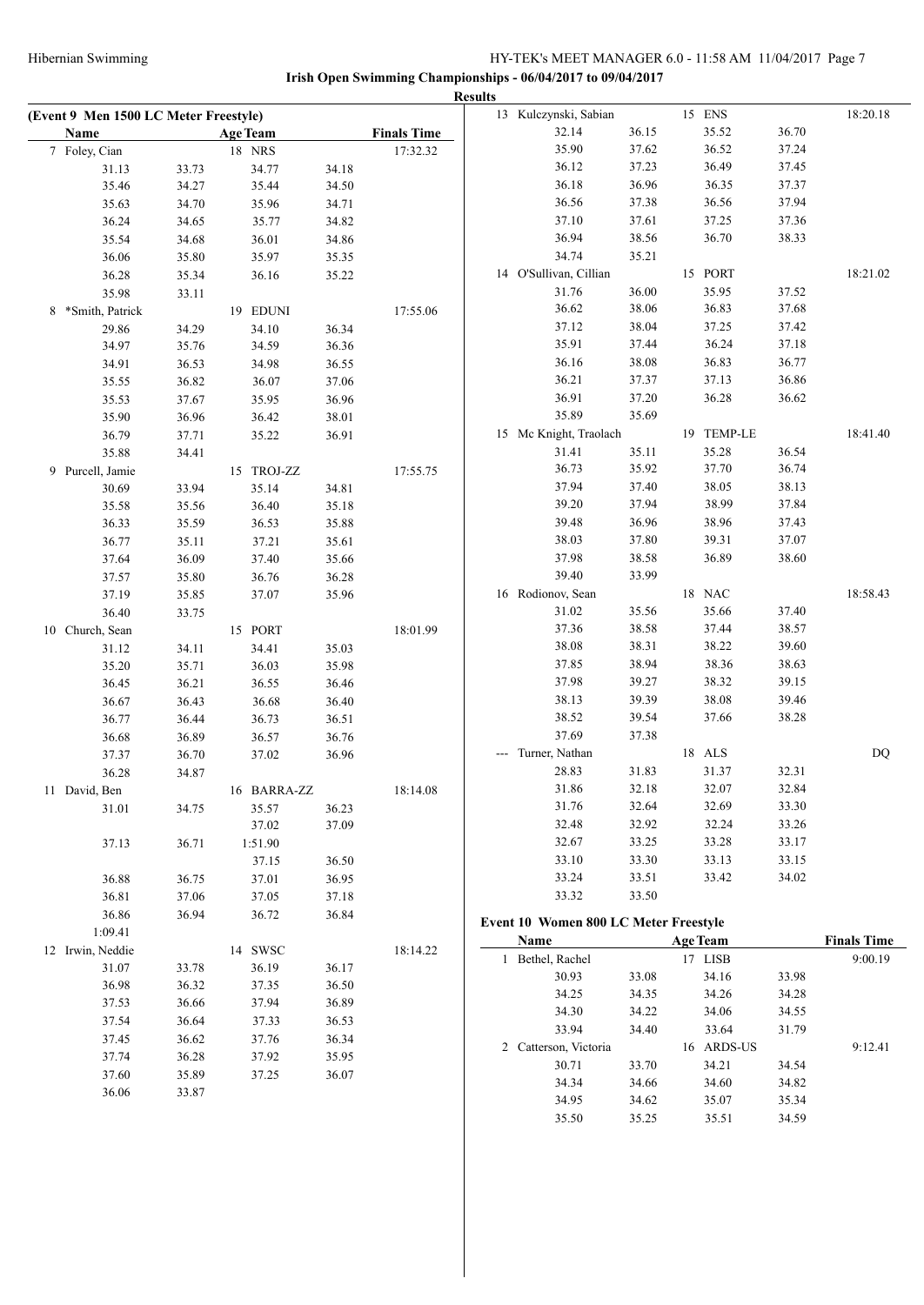|                                         |                |                 |                |                    | <b>Results</b> |                                             |                |                |                |                    |
|-----------------------------------------|----------------|-----------------|----------------|--------------------|----------------|---------------------------------------------|----------------|----------------|----------------|--------------------|
| (Event 10 Women 800 LC Meter Freestyle) |                |                 |                |                    |                | 15 O'Hara, Brogan                           |                | 19 LEA-US      |                | 9:53.49            |
| Name                                    |                | <b>Age Team</b> |                | <b>Finals Time</b> |                | 32.60                                       | 36.92          | 36.30          | 37.71          |                    |
| 3 Burke, Jessica                        |                | 17 NAC          |                | 9:22.99            |                | 36.96                                       | 37.96          | 37.11          | 38.33          |                    |
| 32.33                                   | 33.87          | 35.39           | 35.18          |                    |                | 37.48                                       | 38.42          | 37.39          | 38.25          |                    |
| 35.88                                   | 35.12          | 35.94           | 1:46.31        |                    |                | 36.04                                       | 38.27          | 36.78          | 36.97          |                    |
|                                         | 1:46.69        |                 | 2:56.98        |                    |                | 16 Taylor, Laura                            |                | 17 GLN-LE      |                | 9:55.04            |
|                                         |                |                 | 34.40          |                    |                | 33.05                                       | 35.75          | 37.01          | 36.26          |                    |
| 4 Daly, Edel                            |                | 14 LIMK-MN      |                | 9:25.04            |                | 37.53                                       | 36.47          | 38.28          | 37.17          |                    |
| 31.06                                   | 33.39          | 35.59           | 35.07          |                    |                | 38.24                                       | 37.46          | 38.17          | 37.46          |                    |
| 36.31                                   | 35.71          | 36.65           | 35.32          |                    |                | 38.93                                       | 37.32          | 38.52          | 37.42          |                    |
| 36.23                                   | 35.60          | 36.24           | 35.69          |                    |                | 17 Cash, Fiona                              |                | 19 LISB        |                | 10:00.38           |
| 36.35                                   | 36.04          | 36.26           | 33.53          |                    |                | 33.66                                       | 36.50          | 37.25          | 37.81          |                    |
| 5 *Blanchetiere, Adele                  |                | 18 EN CN        |                | 9:30.24            |                | 37.97                                       | 38.34          | 38.69          | 38.11          |                    |
| 32.57                                   | 35.81          | 36.10           | 35.46          |                    |                | 38.35                                       | 38.17          | 38.20          | 38.00          |                    |
| 35.90                                   | 36.11          | 36.08           | 36.21          |                    |                | 37.77                                       | 37.60          | 37.85          | 36.11          |                    |
| 36.07                                   | 35.08          | 35.97           | 37.02          |                    |                | 18 Carroll, Ella                            |                | 12 LIMK-MN     |                | 10:04.00           |
| 36.54                                   | 35.95          | 35.99           | 33.38          |                    |                | 33.32<br>37.83                              | 37.78<br>39.39 | 37.43<br>38.17 | 39.21<br>39.36 |                    |
| 6 Bethel, Leah                          |                | 14 LISB         |                | 9:30.45            |                | 38.75                                       | 38.79          | 38.20          | 38.45          |                    |
| 32.86                                   | 35.15          | 35.28           | 35.73          |                    |                | 37.28                                       | 37.86          | 36.19          | 35.99          |                    |
| 35.62                                   | 36.39          | 36.26           | 36.35          |                    |                | 19 Sharkey, Emma                            |                | 19 LEA-US      |                | 10:05.78           |
| 36.49                                   | 36.52          |                 |                |                    |                | 33.54                                       | 37.09          | 37.23          | 38.44          |                    |
| 35.89                                   | 35.43          | 35.10           | 34.52          |                    |                | 37.89                                       | 38.52          | 38.47          | 38.69          |                    |
| 7 Lowe, Rebecca                         |                | 15 ATH          |                | 9:36.22            |                | 38.13                                       | 38.75          | 38.22          | 38.86          |                    |
| 30.93<br>36.81                          | 34.85<br>36.76 | 36.39<br>36.70  | 36.62<br>36.55 |                    |                | 37.64                                       | 39.28          | 37.65          | 37.38          |                    |
| 36.49                                   | 36.97          | 36.96           | 36.71          |                    |                | 20 O'Neill, Aine                            |                | 15 NAC         |                | 10:19.19           |
| 36.92                                   | 36.52          | 36.21           |                |                    |                | 33.29                                       | 37.97          | 38.03          | 39.08          |                    |
| 8 *High, Mhairi                         |                | 20 Uni of Stir  | 33.83          | 9:38.03            |                | 38.57                                       | 40.17          | 39.03          | 39.75          |                    |
| 31.54                                   | 34.66          | 35.05           | 36.38          |                    |                | 38.93                                       | 40.15          | 38.81          | 40.22          |                    |
| 35.75                                   | 36.71          | 36.29           | 37.22          |                    |                | 38.76                                       | 39.80          | 38.49          | 38.14          |                    |
| 36.25                                   | 37.38          | 36.47           | 37.59          |                    |                |                                             |                |                |                |                    |
| 36.53                                   | 37.72          | 36.60           | 35.89          |                    |                | Event 11 Men 400 LC Meter Freestyle Relay   |                |                |                |                    |
| 9 O'Riordan, Charlotte                  |                | 15 TROJ-ZZ      |                | 9:39.90            |                | <b>Team</b>                                 |                | Relay          |                | <b>Finals Time</b> |
| 31.57                                   | 35.52          | 35.55           | 36.86          |                    |                | 1 BAN                                       |                | A              |                | 3:23.38            |
| 35.85                                   | 37.17          | 35.60           | 37.58          |                    |                | 24.15                                       | 51.29          | 24.57          | 51.25          |                    |
| 36.49                                   | 37.59          | 36.47           | 37.42          |                    |                | 24.70                                       | 51.17          | 24.03          | 49.67          |                    |
| 36.79                                   | 37.58          | 36.33           | 35.53          |                    |                | 2 LIMK-MN                                   |                | A              |                | 3:32.99            |
| 10 Thompson, Zoe                        |                | 16 ARDS-US      |                | 9:42.36            |                | 25.34                                       | 53.15          | 25.63          | 53.70          |                    |
| 32.73                                   | 35.88          | 37.33           | 36.46          |                    |                | 25.88                                       | 53.57          | 24.99          | 52.57          |                    |
| 37.43                                   | 36.25          | 37.47           | 36.47          |                    |                | 3 ATH                                       |                | $\mathbf{A}$   |                | 3:34.54            |
| 37.11                                   | 36.71          | 37.37           | 36.59          |                    |                | 24.42                                       | 51.53          | 25.02          | 53.50          |                    |
| 37.48                                   | 36.67          | 36.19           | 34.22          |                    |                | 26.50                                       | 56.20          | 25.03          | 53.31          |                    |
| 11 Cruise, Deirbhile                    |                | 17 NRS          |                | 9:48.47            |                | 4 VKRN                                      |                | A              |                | 3:34.72            |
| 32.89                                   | 36.20          | 37.35           | 37.04          |                    |                | 25.58<br>26.26                              | 52.85<br>55.78 | 26.11<br>24.76 | 54.40<br>51.69 |                    |
| 37.69                                   | 36.83          | 37.88           | 37.10          |                    |                | 5 NAC                                       |                | A              |                | 3:37.29            |
| 37.42                                   | 37.01          | 37.71           | 36.91          |                    |                | 25.13                                       | 53.76          |                |                |                    |
| 37.72                                   | 37.02          | 36.81           | 34.89          |                    |                | 25.68                                       | 54.77          | 24.01<br>26.39 | 51.62<br>57.14 |                    |
| 12 Gaffney, Kate                        |                | 17 LIMK-MN      |                | 9:48.75            |                | 6 BAN                                       |                | B              |                | 3:38.24            |
| 32.48                                   | 36.53          | 36.72           | 37.57          |                    |                | 26.15                                       | 54.81          | 26.41          | 54.30          |                    |
| 36.97                                   | 36.99          | 37.01           | 37.63          |                    |                | 26.04                                       | 54.94          | 26.07          | 54.19          |                    |
| 36.70                                   | 37.69          | 37.23           | 37.76          |                    |                | 7 SWSC                                      |                | A              |                | 3:45.96            |
| 37.33                                   | 37.89          | 35.92           | 36.33          |                    |                | 25.11                                       | 53.87          | 26.85          | 59.01          |                    |
| 13 Hayman, Sophie                       |                | 14 ALS          |                | 9:50.37            |                | 25.82                                       | 57.01          | 25.89          | 56.07          |                    |
| 33.42                                   | 35.67          | 38.36           | 37.37          |                    |                |                                             |                |                |                |                    |
| 38.27                                   | 36.62          | 38.26           | 37.14          |                    |                | Event 12 Women 400 LC Meter Freestyle Relay |                |                |                |                    |
| 38.46                                   | 36.51          | 38.06           | 36.64          |                    |                | <b>Team</b>                                 |                | Relay          |                | <b>Finals Time</b> |
| 37.99                                   | 36.58          | 36.77           | 34.25          |                    |                | 1 SWSC                                      |                | $\mathbf{A}$   |                | 4:00.86            |
| 14 Davison, Mia                         |                | 14 ARDS-US      |                | 9:53.13            |                | 28.83                                       | 59.37          | 29.75          | 1:02.57        |                    |
| 32.79                                   | 36.19          | 37.93           | 36.88          |                    |                | 28.29                                       | 59.56          | 28.33          | 59.36          |                    |
| 38.19                                   | 36.87          | 38.34           | 36.73          |                    |                |                                             |                |                |                |                    |
|                                         |                |                 |                |                    |                |                                             |                |                |                |                    |
| 38.44<br>38.35                          | 37.11<br>37.00 | 38.38<br>37.88  | 37.11<br>34.94 |                    |                |                                             |                |                |                |                    |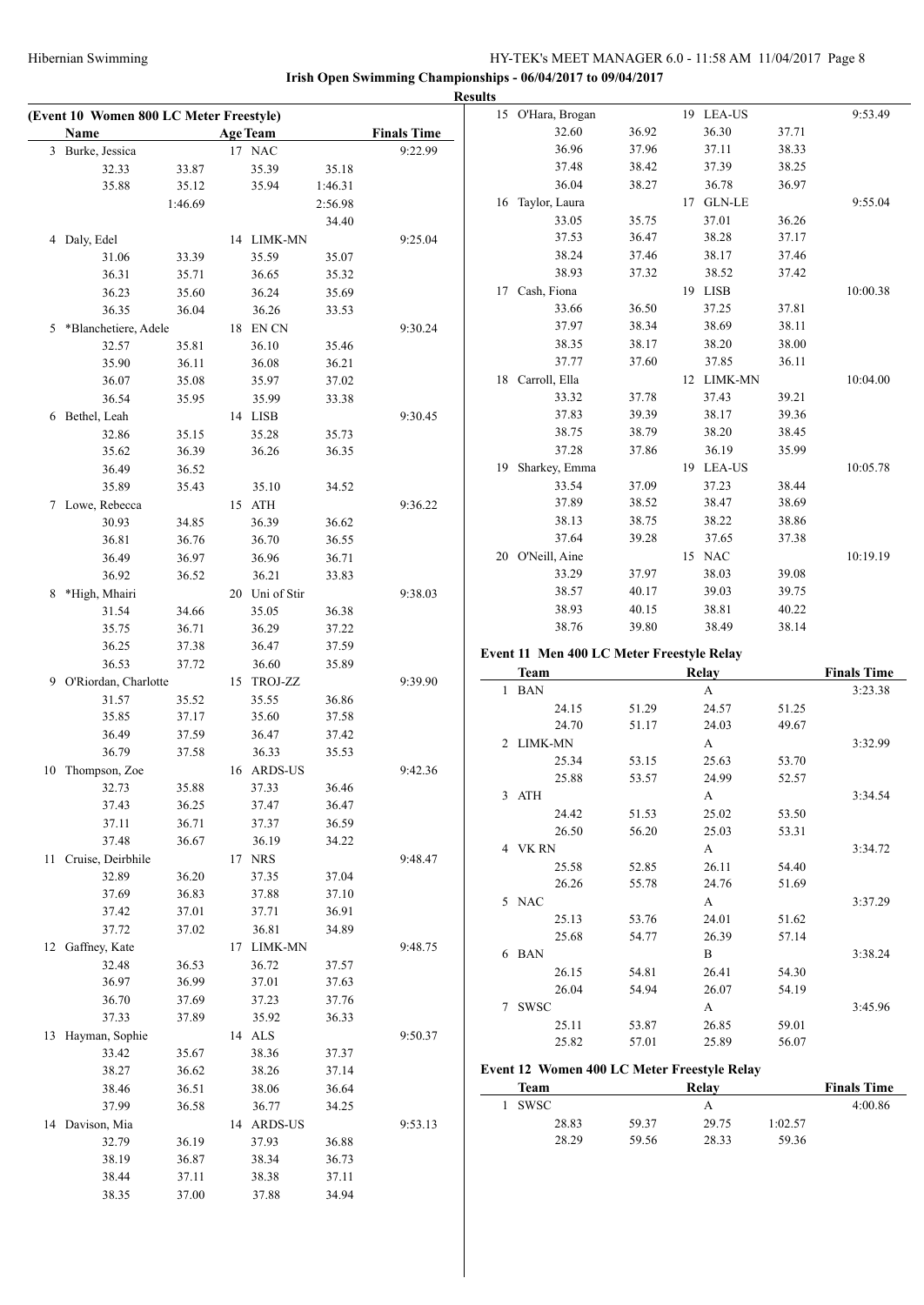|   | (Event 12 Women 400 LC Meter Freestyle Relay) |         |       |         |                    |  |  |  |  |  |  |  |  |
|---|-----------------------------------------------|---------|-------|---------|--------------------|--|--|--|--|--|--|--|--|
|   | Team                                          |         | Relay |         | <b>Finals Time</b> |  |  |  |  |  |  |  |  |
|   | 2 KILK                                        |         | A     |         | 4:01.84            |  |  |  |  |  |  |  |  |
|   | 28.31                                         | 59.19   | 29.18 | 1:01.56 |                    |  |  |  |  |  |  |  |  |
|   | 28.76                                         | 1:02.02 | 27.91 | 59.07   |                    |  |  |  |  |  |  |  |  |
| 3 | <b>TROJ-ZZ</b>                                |         | A     |         | 4:05.13            |  |  |  |  |  |  |  |  |
|   | 29.52                                         | 1:00.43 | 29.96 | 1:01.83 |                    |  |  |  |  |  |  |  |  |
|   | 29.32                                         | 1:00.96 | 29.18 | 1:01.91 |                    |  |  |  |  |  |  |  |  |
| 4 | <b>NAC</b>                                    |         | A     |         | 4:07.52            |  |  |  |  |  |  |  |  |
|   | 30.80                                         | 1:03.02 | 30.38 | 1:02.55 |                    |  |  |  |  |  |  |  |  |
|   | 29.29                                         | 1:01.46 | 29.25 | 1:00.49 |                    |  |  |  |  |  |  |  |  |
| 5 | <b>LIMK-MN</b>                                |         | A     |         | 4:10.39            |  |  |  |  |  |  |  |  |
|   | 29.45                                         | 1:03.10 | 29.57 | 1:02.54 |                    |  |  |  |  |  |  |  |  |
|   | 29.93                                         | 1:02.84 | 29.45 | 1:01.91 |                    |  |  |  |  |  |  |  |  |
| 6 | <b>LEA-US</b>                                 |         | A     |         | 4:11.57            |  |  |  |  |  |  |  |  |
|   | 30.52                                         | 1:02.57 | 30.10 | 1:01.98 |                    |  |  |  |  |  |  |  |  |
|   | 30.73                                         | 1:03.62 | 30.29 | 1:03.40 |                    |  |  |  |  |  |  |  |  |
| 7 | <b>TEMP-LE</b>                                |         | A     |         | 4:12.31            |  |  |  |  |  |  |  |  |
|   | 28.99                                         | 1:00.51 | 30.89 | 1:05.84 |                    |  |  |  |  |  |  |  |  |
|   | 29.66                                         | 1:02.43 | 29.42 | 1:03.53 |                    |  |  |  |  |  |  |  |  |

# **Event 13 Men 100 LC Meter Freestyle**

|               | Name                  |       |    | <b>Age Team</b> | <b>Finals Time</b> |
|---------------|-----------------------|-------|----|-----------------|--------------------|
| <b>Finals</b> |                       |       |    |                 |                    |
| 1             | Bain, Calum           |       |    | 21 Uni of Stir  | 50.91              |
|               | 23.87                 | 27.04 |    |                 |                    |
|               | 2 Prendergast, David  |       |    | 23 UCD          | 50.97              |
|               | 24.53                 | 26.44 |    |                 |                    |
| 3             | Quinn, Gerry          |       |    | 19 LONG         | 51.22              |
|               | 24.44                 | 26.78 |    |                 |                    |
| 4             | *Warren-Ballard, Jack |       |    | 22 Uni of Stir  | 51.40              |
|               | 24.69                 | 26.71 |    |                 |                    |
| 5.            | Powell, Robert        |       |    | 17 ATH          | 51.65              |
|               | 25.10                 | 26.55 |    |                 |                    |
| 6             | *Watson, Greg         |       |    | 22 EDUNI        | 51.78              |
|               | 24.59                 | 27.19 |    |                 |                    |
| 7             | Mc Millan, Jack       |       | 17 | <b>BAN</b>      | 51.92              |
|               | 24.87                 | 27.05 |    |                 |                    |
| 8             | Melennec, Alex        |       |    | 21 UCD          | 52.41              |
|               | 25.05                 | 27.36 |    |                 |                    |
| 9             | *Leslie, Ross         |       | 19 | <b>EDUNI</b>    | 52.85              |
|               | 25.80                 | 27.05 |    |                 |                    |
| 10            | Power, Dean           |       |    | 20 UCD          | 53.18              |
|               | 25.65                 | 27.53 |    |                 |                    |

# **Event 13 Men 100 LC Meter Freestyle**

|   | <b>Name</b>           |       |    | <b>Age Team</b> | <b>Prelim Time</b> |
|---|-----------------------|-------|----|-----------------|--------------------|
|   | <b>Preliminaries</b>  |       |    |                 |                    |
| 1 | Prendergast, David    |       |    | 23 UCD          | 50.98              |
|   | 24.45                 | 26.53 |    |                 |                    |
| 2 | Bain, Calum           |       | 21 | Uni of Stir     | 51.07              |
|   | 23.59                 | 27.48 |    |                 |                    |
| 3 | *Warren-Ballard, Jack |       |    | 22 Uni of Stir  | 51.30              |
|   | 25.10                 | 26.20 |    |                 |                    |
| 4 | Quinn, Gerry          |       | 19 | <b>LONG</b>     | 51.52              |
|   | 24.61                 | 26.91 |    |                 |                    |
| 5 | *Watson, Greg         |       | 22 | EDUNI           | 51.86              |
|   | 24.59                 | 27.27 |    |                 |                    |
| 6 | Powell, Robert        |       | 17 | ATH             | 52.01              |
|   | 24.78                 | 27.23 |    |                 |                    |
| 7 | Mc Millan, Jack       |       | 17 | <b>BAN</b>      | 52.13              |
|   | 25.14                 | 26.99 |    |                 |                    |

| <b>Results</b> |                             |       |                |       |
|----------------|-----------------------------|-------|----------------|-------|
| 8              | *Dabauvalle, Quentin        |       | 21 VK RN       | 52.30 |
|                | 25.06                       | 27.24 |                |       |
|                | 9 Melennec, Alex            |       | 21 UCD         | 52.43 |
|                | 25.36                       | 27.07 |                |       |
|                | 10 Power, Dean              |       | 20 UCD         | 52.97 |
|                | 25.19                       | 27.78 |                |       |
| 11             | *Leslie, Ross               |       | 19 EDUNI       | 53.01 |
|                | 25.94                       | 27.07 |                |       |
| 12             | *Forsyth, Alex              |       | 20 Uni of Stir | 53.25 |
| 13             | 25.97<br>*Gifford, Felix    | 27.28 | 23 Uni of Stir | 53.34 |
|                | 25.70                       | 27.64 |                |       |
| 14             | *Barr, Angus                |       | 19 Uni of Stir | 53.40 |
|                | 26.12                       | 27.28 |                |       |
| 15             | Mooney, Joseph              |       | 20 NCLL        | 53.44 |
|                | 25.39                       | 28.05 |                |       |
|                | 16 Gibbons, Brendan         |       | 22 NCD A       | 53.57 |
|                | 26.06                       | 27.51 |                |       |
| 17             | *Deslandes, Adrien          |       | 20 VK RN       | 53.58 |
|                | 25.54                       | 28.04 |                |       |
| 18             | *Meadows, Fraser            |       | 19 EDUNI       | 53.61 |
|                | 25.83                       | 27.78 |                |       |
|                | 19 Carey, Andrew            |       | 18 ATH         | 53.64 |
|                | 25.87                       | 27.77 | 20 EDUNI       | 53.70 |
|                | 20 *Gale, Ross<br>25.65     | 28.05 |                |       |
| 21             | O'Keeffe Tighe, Cian        |       | 17 PORT        | 53.85 |
|                | 26.33                       | 27.52 |                |       |
|                | 22 Mc Geever, Finn          |       | 17 NCLL        | 53.97 |
|                | 25.53                       | 28.44 |                |       |
| 23             | Munn, Conor                 |       | 22 ARDS-US     | 54.11 |
|                | 25.53                       | 28.58 |                |       |
|                | 24 Turner, Nathan           |       | 18 ALS         | 54.15 |
|                | 26.15<br>25 Lennon, Fiachra | 28.00 | 19 ATH         | 54.31 |
|                | 26.38                       | 27.93 |                |       |
|                | 26 *Fisher, Daniel          |       | 20 EDUNI       | 54.47 |
|                | 26.14                       | 28.33 |                |       |
|                | 27 Dennis, Scott            |       | 20 BAN         | 54.63 |
|                | 26.28                       | 28.35 |                |       |
|                | 28 Jennings, Nathan         |       | 18 LISB        | 54.65 |
|                | 26.69                       | 27.96 |                |       |
|                | 29 Manley, Sam              |       | 19 BAN         | 54.66 |
|                | 26.14                       | 28.52 |                |       |
|                | 30 Kearney, Cathal<br>26.08 | 28.61 | 16 ALS         | 54.69 |
| 31             | Anderson, Ronan             |       | 20 SLIGO       | 54.74 |
|                | 25.54                       | 29.20 |                |       |
|                | *32 Hewitt, Michael         |       | 17 CYBT        | 54.80 |
|                | 26.64                       | 28.16 |                |       |
| *32            | *Nikles, Christian          |       | 20 Uni of Stir | 54.80 |
|                | 26.02                       | 28.78 |                |       |
| 34             | Grace, Jack                 |       | 19 BALLY       | 54.85 |
|                | 25.75                       | 29.10 |                |       |
| $*35$          | *Finlayson, Cameron         |       | 19 EDUNI       | 54.88 |
| *35            | 26.61<br>*Pradines, Nicolas | 28.27 | 17 VK RN       | 54.88 |
|                | 26.65                       | 28.23 |                |       |
| 37             | Johnston, Paddy             |       | 16 ARDS-US     | 55.09 |
|                | 26.13                       | 28.96 |                |       |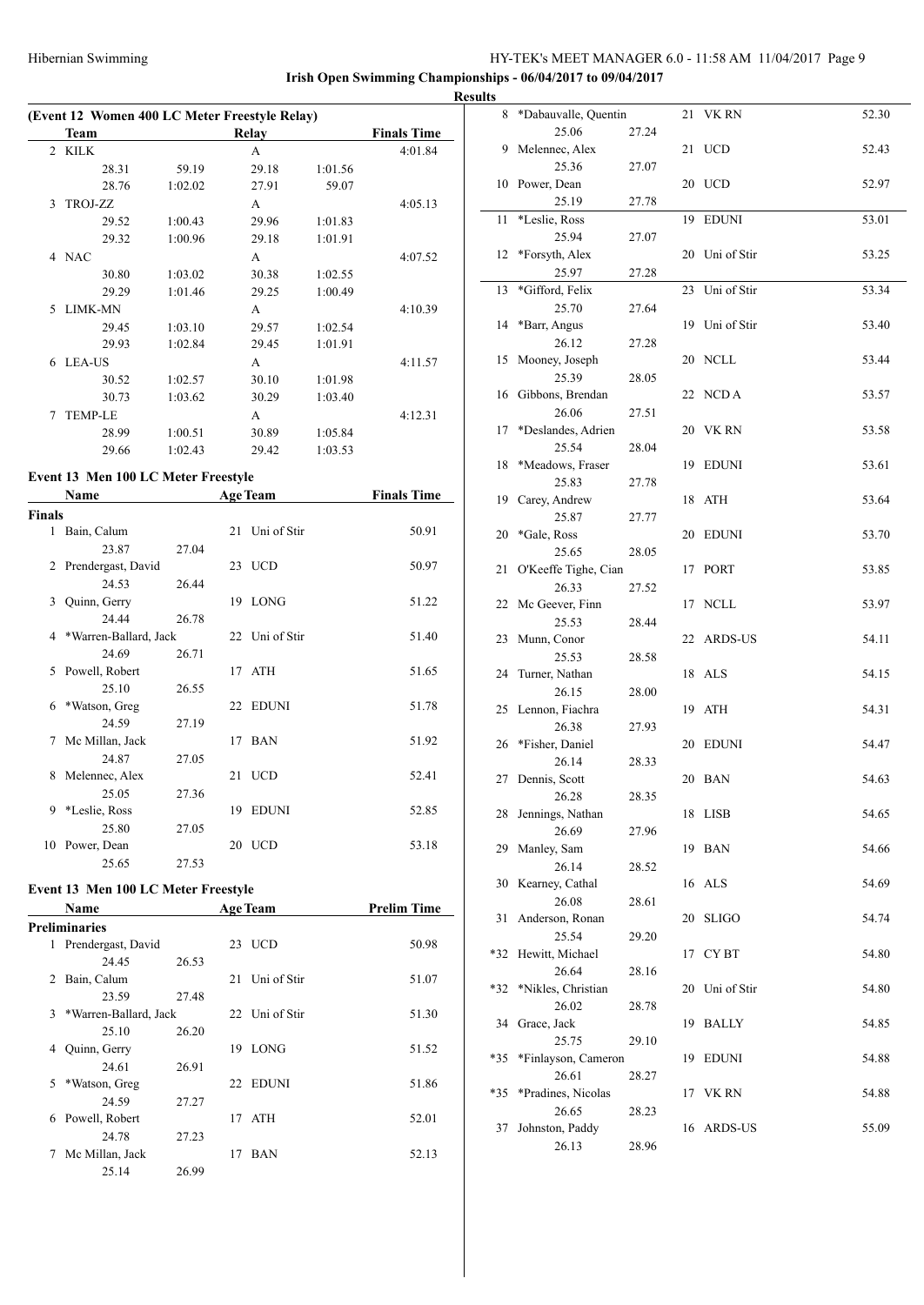**Irish Open Swimming Championships - 06/04/2017 to 09/04/2017**

|     | Preliminaries  (Event 13 Men 100 LC Meter Freestyle) |       |    |                 |                    |
|-----|------------------------------------------------------|-------|----|-----------------|--------------------|
|     | Name                                                 |       |    | <b>Age Team</b> | <b>Prelim Time</b> |
| 38  | Mooney, Peter                                        |       |    | 23 SLIGO        | 55.22              |
|     | 26.19                                                | 29.03 |    |                 |                    |
| 39  | Uprichard, Tom                                       |       |    | 16 ARDS-US      | 55.28              |
|     | 26.41                                                | 28.87 |    |                 |                    |
|     | 40 Fitzmaurice, Isaac                                |       |    | 17 NAC          | 55.31              |
|     | 26.00                                                | 29.31 |    |                 |                    |
| 41  | Mc Menamin, Fionnan                                  |       |    | 17 ALS          | 55.56              |
| 42  | 27.00<br>Burke, Ciaran                               | 28.56 | 17 | <b>TUAM</b>     | 55.77              |
|     | 26.53                                                | 29.24 |    |                 |                    |
| 43  | Doyle, Connor                                        |       | 17 | <b>DOL</b>      | 55.88              |
|     | 27.14                                                | 28.74 |    |                 |                    |
| 44  | Purdy, Finn                                          |       | 18 | <b>LARNE-US</b> | 56.18              |
|     | 26.29                                                | 29.89 |    |                 |                    |
| 45  | Wiffen, Daniel                                       |       |    | 16 LISB         | 56.33              |
| 46  | Mc Carthy, Ronan                                     |       | 20 | <b>SWSC</b>     | 56.55              |
|     | 26.17                                                | 30.38 |    |                 |                    |
| 47  | Galland, Luc<br>26.44                                |       | 17 | <b>SWSC</b>     | 56.59              |
|     | 48 Nichols, Jaime                                    | 30.15 | 17 | <b>ARDS-US</b>  | 56.61              |
|     | 26.89                                                | 29.72 |    |                 |                    |
| *49 | Shannon, Ryan                                        |       | 20 | ENS             | 56.62              |
|     | 27.11                                                | 29.51 |    |                 |                    |
| *49 | Juskus, Kasparas                                     |       |    | 17 ALS          | 56.62              |
|     | 27.37                                                | 29.25 |    |                 |                    |
| 51  | Rafferty, Shea                                       |       |    | 16 NY&MN        | 56.81              |
|     | 27.09                                                | 29.72 |    |                 |                    |
| 52  | Gardiner, Matthew                                    |       |    | 16 NAC          | 56.84              |
| 53  | 27.01<br>Murtagh, Ethan                              | 29.83 | 15 | TROJ-ZZ         | 57.41              |
|     | 27.56                                                | 29.85 |    |                 |                    |
| 54  | Lewis, Ryan                                          |       | 18 | LARNE-US        | 57.56              |
|     | 27.14                                                | 30.42 |    |                 |                    |
| *55 | Lonergan, Luke                                       |       |    | 16 WAT          | 57.66              |
|     | 26.85                                                | 30.81 |    |                 |                    |
| *55 | Balashchuk, Maxym                                    |       |    | 16 NAC          | 57.66              |
|     | 27.43                                                | 30.23 |    |                 |                    |
|     | 57 Mallon, Odhran                                    |       |    | 17 LISB         | 57.96              |
| 58  | 28.15<br>Kilbride, Denis                             | 29.81 |    | 16 NRS          | 58.16              |
|     | 28.22                                                | 29.94 |    |                 |                    |
|     | 59 Nolan-Whitney, Jack                               |       |    | 16 NRS          | 58.24              |
|     | 28.14                                                | 30.10 |    |                 |                    |
| 60  | Hewitt, Adam                                         |       | 16 | BAN             | 58.41              |
|     | 28.24                                                | 30.17 |    |                 |                    |
| 61  | O'Keeffe, Finn                                       |       | 16 | TEMP-LE         | 58.74              |
|     | 27.80                                                | 30.94 |    |                 |                    |
| 62  | O'Hara, Peter<br>28.45                               |       | 27 | <b>SLBGH</b>    | 59.19              |
| 63  | Mc Clements~, Barry                                  | 30.74 | 16 | ARDS-US         | 1:02.12            |
|     | 29.89                                                | 32.23 |    |                 |                    |
| 64  | O'Riordan, Sean                                      |       | 18 | SWSC            | 1:03.75            |
|     | 29.82                                                | 33.93 |    |                 |                    |
| 65  | *Davis~, Peter                                       |       | 20 | Uni of Stir     | 1:04.62            |
|     | 31.24                                                | 33.38 |    |                 |                    |
| 66  | Flanagan, Patrick                                    |       | 20 | <b>UCD</b>      | 1:23.37            |
|     | 41.67                                                | 41.70 |    |                 |                    |
|     | Hyland, Brendan                                      |       | 23 | NCDTA           | DQ                 |
|     | 24.72                                                |       |    |                 |                    |

| <b>Results</b>                                                                                                                                                                                                                                                                                                                                                                                                                                                             |                               |                |    |
|----------------------------------------------------------------------------------------------------------------------------------------------------------------------------------------------------------------------------------------------------------------------------------------------------------------------------------------------------------------------------------------------------------------------------------------------------------------------------|-------------------------------|----------------|----|
| $\frac{1}{2}$                                                                                                                                                                                                                                                                                                                                                                                                                                                              | Coulter, Curtis<br>23.79      | 23 ARDS-US     | DQ |
| $\qquad \qquad - -$                                                                                                                                                                                                                                                                                                                                                                                                                                                        | Mc Nicholl, Sean<br>25.45     | 16 TEMP-LE     | DQ |
|                                                                                                                                                                                                                                                                                                                                                                                                                                                                            | *Waddingham, Charlie<br>25.48 | 19 Uni of Stir | DQ |
| $---$                                                                                                                                                                                                                                                                                                                                                                                                                                                                      | Mc Grath, Jonathan<br>37.02   | 24 NCLL        | DQ |
| $\frac{1}{2} \left( \frac{1}{2} \right) \left( \frac{1}{2} \right) \left( \frac{1}{2} \right) \left( \frac{1}{2} \right) \left( \frac{1}{2} \right) \left( \frac{1}{2} \right) \left( \frac{1}{2} \right) \left( \frac{1}{2} \right) \left( \frac{1}{2} \right) \left( \frac{1}{2} \right) \left( \frac{1}{2} \right) \left( \frac{1}{2} \right) \left( \frac{1}{2} \right) \left( \frac{1}{2} \right) \left( \frac{1}{2} \right) \left( \frac{1}{2} \right) \left( \frac$ | Sloan, Jordan<br>24.00        | 24 BAN         | DQ |
| $\frac{1}{2} \left( \frac{1}{2} \right) \left( \frac{1}{2} \right) \left( \frac{1}{2} \right) \left( \frac{1}{2} \right)$                                                                                                                                                                                                                                                                                                                                                  | O'Sullivan, Brian E<br>24.03  | 22 NAC         | DQ |
| $---$                                                                                                                                                                                                                                                                                                                                                                                                                                                                      | Thompson, David               | 24 BAN         | DQ |
| $---$                                                                                                                                                                                                                                                                                                                                                                                                                                                                      | 23.92<br>Brown, James         | 20 ARDS-US     | DQ |
| $---$                                                                                                                                                                                                                                                                                                                                                                                                                                                                      | 25.12<br>Colvin, Cillian      | 20 NAC         | DQ |
|                                                                                                                                                                                                                                                                                                                                                                                                                                                                            | 25.01<br>Corby, Alan<br>24.59 | 20 NCLL        | DQ |

# **Event 14 Women 100 LC Meter Freestyle**

|        | Name                  |       |    | <b>Age Team</b> | <b>Finals Time</b> |
|--------|-----------------------|-------|----|-----------------|--------------------|
| Finals |                       |       |    |                 |                    |
| 1      | Hill, Danielle        |       |    | 18 LARNE-US     | 56.93              |
|        | 27.81                 | 29.12 |    |                 |                    |
| 2      | *Firth $\sim$ , Bethy |       |    | 21 ARDS-US      | 57.19              |
|        | 27.19                 | 30.00 |    |                 |                    |
| 3      | *Hofton, Natasha      |       |    | 22 Uni of Stir  | 57.24              |
|        | 27.60                 | 29.64 |    |                 |                    |
| 4      | Kilgallen, Niamh      |       |    | 18 CLM          | 58.02              |
|        | 27.97                 | 30.05 |    |                 |                    |
| 5      | Kavanagh, Kate        |       |    | 19 UCD          | 58.65              |
|        | 28.74                 | 29.91 |    |                 |                    |
| 6      | Godden, Maria         |       |    | 15 KILK         | 58.76              |
|        | 27.89                 | 30.87 |    |                 |                    |
| 7      | Riordan, Erin         |       |    | 18 LIMK-MN      | 58.99              |
|        | 28.12                 | 30.87 |    |                 |                    |
| 8      | *Cummins, Erin        |       | 19 | Uni of Stir     | 59.38              |
|        | 29.05                 | 30.33 |    |                 |                    |
| 9      | *Chiarotto, Joanne    |       |    | 16 UN-DS-NI     | 59.72              |
|        | 29.07                 | 30.65 |    |                 |                    |
| 10     | Flood, Clodagh        |       | 20 | <b>NCDTA</b>    | 1:00.30            |
|        | 28.43                 | 31.87 |    |                 |                    |

# **Event 14 Women 100 LC Meter Freestyle**

|   | <b>Name</b>           |       |    | <b>Age Team</b> | <b>Prelim Time</b> |
|---|-----------------------|-------|----|-----------------|--------------------|
|   | Preliminaries         |       |    |                 |                    |
| 1 | *Hofton, Natasha      |       |    | 22 Uni of Stir  | 57.70              |
|   | 27.90                 | 29.80 |    |                 |                    |
|   | 2 Kilgallen, Niamh    |       | 18 | CLM             | 58.13              |
|   | 27.95                 | 30.18 |    |                 |                    |
| 3 | *Firth $\sim$ , Bethy |       | 21 | ARDS-US         | 58.39              |
|   | 28.00                 | 30.39 |    |                 |                    |
| 4 | Hill, Danielle        |       |    | 18 LARNE-US     | 58.49              |
|   | 28.07                 | 30.42 |    |                 |                    |
| 5 | Godden, Maria         |       | 15 | KILK.           | 58.88              |
|   | 28.51                 | 30.37 |    |                 |                    |
| 6 | Kavanagh, Kate        |       | 19 | <b>UCD</b>      | 59.05              |
|   | 28.49                 | 30.56 |    |                 |                    |
| 7 | Cassidy, Emma         |       | 23 | <b>SWSC</b>     | 59.51              |
|   | 28.48                 | 31.03 |    |                 |                    |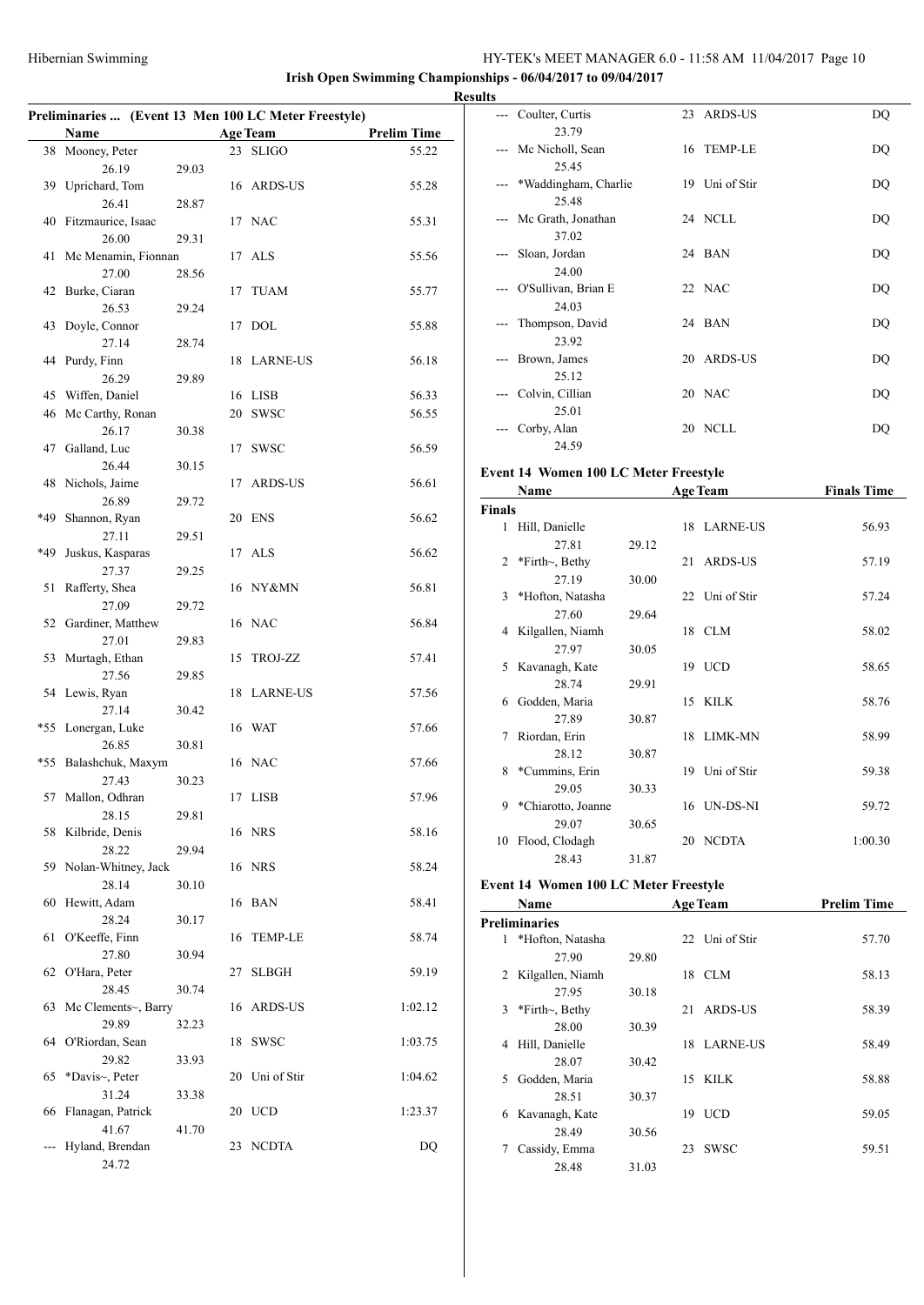| Preliminaries  (Event 14 Women 100 LC Meter Freestyle) |                             |       |    |                 |                    |  |
|--------------------------------------------------------|-----------------------------|-------|----|-----------------|--------------------|--|
|                                                        | Name                        |       |    | <b>Age Team</b> | <b>Prelim Time</b> |  |
|                                                        | 8 Riordan, Erin             |       |    | 18 LIMK-MN      | 59.57              |  |
|                                                        | 28.43                       | 31.14 |    |                 |                    |  |
| 9                                                      | *Chiarotto, Joanne          |       |    | 16 UN-DS-NI     | 59.59              |  |
|                                                        | 28.56                       | 31.03 |    |                 |                    |  |
| 10                                                     | Flood, Clodagh<br>28.67     | 31.04 | 20 | <b>NCDTA</b>    | 59.71              |  |
| *11                                                    | Osing, Cara                 |       | 14 | <b>TEMP-LE</b>  | 59.86              |  |
|                                                        | 29.45                       | 30.41 |    |                 |                    |  |
| $*11$                                                  | *Cummins, Erin              |       | 19 | Uni of Stir     | 59.86              |  |
|                                                        | 28.54                       | 31.32 |    |                 |                    |  |
|                                                        | <b>Swim-Off Required</b>    |       |    |                 |                    |  |
| 13                                                     | *Clark, Gillian             |       | 21 | <b>EDUNI</b>    | 1:00.09            |  |
|                                                        | 29.07                       | 31.02 |    |                 |                    |  |
| 14                                                     | Trait, Naomi                |       | 14 | <b>KILK</b>     | 1:00.10            |  |
| 15                                                     | 28.60<br>Cunningham, Ally   | 31.50 | 18 | <b>SWSC</b>     | 1:00.16            |  |
|                                                        | 29.85                       | 30.31 |    |                 |                    |  |
| 16                                                     | Stapleton, Cara             |       | 16 | TROJ-ZZ         | 1:00.26            |  |
|                                                        | 29.26                       | 31.00 |    |                 |                    |  |
| $*17$                                                  | Kelly, Sarah                |       | 20 | GAL             | 1:00.56            |  |
|                                                        | 29.07                       | 31.49 |    |                 |                    |  |
| *17                                                    | Semchiy, Sharon             |       |    | 16 SWSC         | 1:00.56            |  |
|                                                        | 28.38                       | 32.18 |    |                 |                    |  |
| 19                                                     | *Henderson, Jenny<br>28.82  | 31.77 | 19 | <b>EDUNI</b>    | 1:00.59            |  |
| 20                                                     | Armstrong, Scarlett         |       |    | 14 ARDS-US      | 1:00.62            |  |
|                                                        | 29.55                       | 31.07 |    |                 |                    |  |
| 21                                                     | Lowe, Rebecca               |       | 15 | ATH             | 1:00.70            |  |
|                                                        | 28.63                       | 32.07 |    |                 |                    |  |
| 22                                                     | Bethel, Leah                |       |    | 14 LISB         | 1:00.77            |  |
|                                                        | 29.51                       | 31.26 |    |                 |                    |  |
| 23                                                     | Mc Menamin, Hannah<br>29.90 | 30.95 | 20 | ALS             | 1:00.85            |  |
|                                                        | 24 Cahill, Roisin           |       | 18 | <b>ENS</b>      | 1:00.88            |  |
|                                                        | 28.62                       | 32.26 |    |                 |                    |  |
| 25                                                     | Mulhall, Keela              |       |    | 16 GAL          | 1:01.21            |  |
|                                                        | 29.45                       | 31.76 |    |                 |                    |  |
|                                                        | 26 Borriello, Maeform       |       | 18 | ATH             | 1:01.22            |  |
|                                                        | 29.39                       | 31.83 |    |                 |                    |  |
| 27                                                     | O'Donnell, Megan<br>28.89   | 32.45 | 17 | <b>KGD</b>      | 1:01.34            |  |
| 28                                                     | Mc Loughlin, Stephanie      |       | 16 | <b>TUAM</b>     | 1:01.46            |  |
|                                                        | 29.61                       | 31.85 |    |                 |                    |  |
| 29                                                     | Hickey, Shona               |       | 18 | <b>NCLL</b>     | 1:01.51            |  |
|                                                        | 29.52                       | 31.99 |    |                 |                    |  |
| 30                                                     | Leahy, Aoife                |       | 15 | GAL             | 1:01.59            |  |
|                                                        | 29.79                       | 31.80 |    |                 |                    |  |
| 31                                                     | Gillic, Trudie<br>29.81     | 31.79 | 15 | NCD K           | 1:01.60            |  |
| 32                                                     | Cleland, Maeve              |       | 15 | <b>BANB-US</b>  | 1:01.64            |  |
|                                                        | 30.21                       | 31.43 |    |                 |                    |  |
| 33                                                     | Cassidy, Ellen              |       | 16 | <b>DOL</b>      | 1:01.65            |  |
|                                                        | 29.58                       | 32.07 |    |                 |                    |  |
| 34                                                     | Duggan McSweeney, Aoife     |       | 19 | ASK-MN          | 1:01.71            |  |
|                                                        | 30.02                       | 31.69 |    |                 |                    |  |
| 35                                                     | Daly, Edel<br>29.27         |       | 14 | LIMK-MN         | 1:01.77            |  |
|                                                        | 36 O'Riordan, Charlotte     | 32.50 | 15 | TROJ-ZZ         | 1:01.84            |  |
|                                                        | 29.85                       | 31.99 |    |                 |                    |  |
|                                                        |                             |       |    |                 |                    |  |

| <b>Results</b>  |                                        |       |                 |              |                    |
|-----------------|----------------------------------------|-------|-----------------|--------------|--------------------|
|                 | 37 Kilduff, Jenni                      |       |                 | 17 COM       | 1:01.88            |
|                 | 29.85                                  | 32.03 |                 |              |                    |
|                 | 38 Henderson, Emma                     |       |                 | 19 LEA-US    | 1:01.89            |
|                 | 30.35                                  | 31.54 |                 |              |                    |
|                 | 39 Blewitt, Sophie                     |       |                 | 18 LIMK-MN   | 1:02.01            |
|                 | 29.98                                  | 32.03 |                 |              |                    |
|                 | 40 Tinsley, Florence                   |       |                 | 15 CYBT      | 1:02.13            |
|                 | 30.02                                  | 32.11 |                 |              |                    |
|                 | 41 Grindle, Lucy                       |       |                 | 17 TROJ-ZZ   | 1:02.28            |
|                 | 30.48                                  | 31.80 |                 |              |                    |
|                 | 42 Quinn, Caoimhe                      |       |                 | 15 ALS       | 1:02.43            |
|                 | 29.81                                  | 32.62 |                 |              |                    |
|                 | 43 O'Connor, Alex                      |       |                 | 16 LIMK-MN   | 1:02.51            |
|                 | 29.69                                  | 32.82 |                 |              |                    |
|                 | 44 Keaney, Maeve                       |       |                 | 18 SLIGO     | 1:02.58            |
|                 | 30.08                                  | 32.50 |                 |              |                    |
|                 | 45 Baguley, Katie                      |       |                 | 17 TROJ-ZZ   | 1:02.66            |
|                 | 30.02                                  | 32.64 |                 |              |                    |
|                 | 46 Flaherty, Ellen                     |       |                 | 15 ATH       | 1:02.72            |
|                 | 29.57                                  | 33.15 |                 |              |                    |
|                 | 47 Gueret, Sorcha                      |       |                 | 17 TROJ-ZZ   | 1:02.73            |
|                 | 29.71                                  | 33.02 |                 |              |                    |
|                 | 48 Mc Crea, Alex                       |       |                 | 16 CYBT      | 1:02.96            |
|                 | 30.11                                  | 32.85 |                 |              |                    |
|                 | 49 Ungureanu, Ioana                    |       |                 | 15 NAC       | 1:03.46            |
|                 | 30.29                                  | 33.17 |                 |              |                    |
|                 | 50 Montgomery, Emma                    |       |                 | 15 CYBT      | 1:03.72            |
|                 | 29.73                                  | 33.99 |                 |              |                    |
|                 | 51 Nolan, Beth                         |       |                 | 15 SWSC      | 1:03.94            |
|                 | 30.37                                  | 33.57 |                 |              |                    |
|                 | 52 Turner, Nicole                      |       |                 | 15 LAMAR     | 1:18.94            |
|                 | 36.94                                  | 42.00 |                 |              |                    |
|                 | 53 Kelly, Ailbhe                       |       |                 | 19 NAC       | 1:24.13            |
|                 | 40.44                                  | 43.69 |                 |              |                    |
|                 | 54 Grace, Hannah                       |       |                 | 19 BALLY     | 1:41.89            |
|                 | Event 15 Men 100 LC Meter Breaststroke |       |                 |              |                    |
|                 | <b>Name</b>                            |       | <b>Age Team</b> |              | <b>Finals Time</b> |
| <b>Finals</b>   |                                        |       |                 |              |                    |
|                 | 1 Quinn, Nicholas                      |       |                 | 24 CBAR      | 1:01.73            |
|                 | 29.21                                  | 32.52 |                 |              |                    |
|                 | 2 Greene, Darragh                      |       |                 | 22 UCD       | 1:01.91            |
|                 | 30.05                                  | 31.86 |                 |              |                    |
| 3               | Graham, Jamie                          |       |                 | 24 BAN       | 1:02.50            |
|                 | 29.11                                  | 33.39 |                 |              |                    |
| 4               | *Lim, Daniel                           |       | 21              | <b>EDUNI</b> | 1:04.05            |
|                 | 29.79                                  | 34.26 |                 |              |                    |
| 5               | Sweeney, Dan                           |       |                 | 24 NCDSW     | 1:04.58            |
|                 | 30.42                                  | 34.16 |                 |              |                    |
|                 | 6 Moore, Andrew                        |       |                 | 19 UCD       | 1:05.30            |
|                 | 30.35                                  | 34.95 |                 |              |                    |
| $7\phantom{.0}$ | Manley, Adam                           |       |                 | 18 BAN       | 1:06.01            |
|                 | 31.46                                  | 34.55 |                 |              |                    |
| 8               | Corby, Eoin                            |       |                 | 15 LIMK-MN   | 1:06.02            |
|                 | 31.03                                  | 34.99 |                 |              |                    |
| 9               | Doyle, Liam                            |       |                 | 20 NCL D     | 1:06.34            |

30.44 35.90

31.66 35.29

10 O'Hara, Eanna 17 SLIGO 1:06.95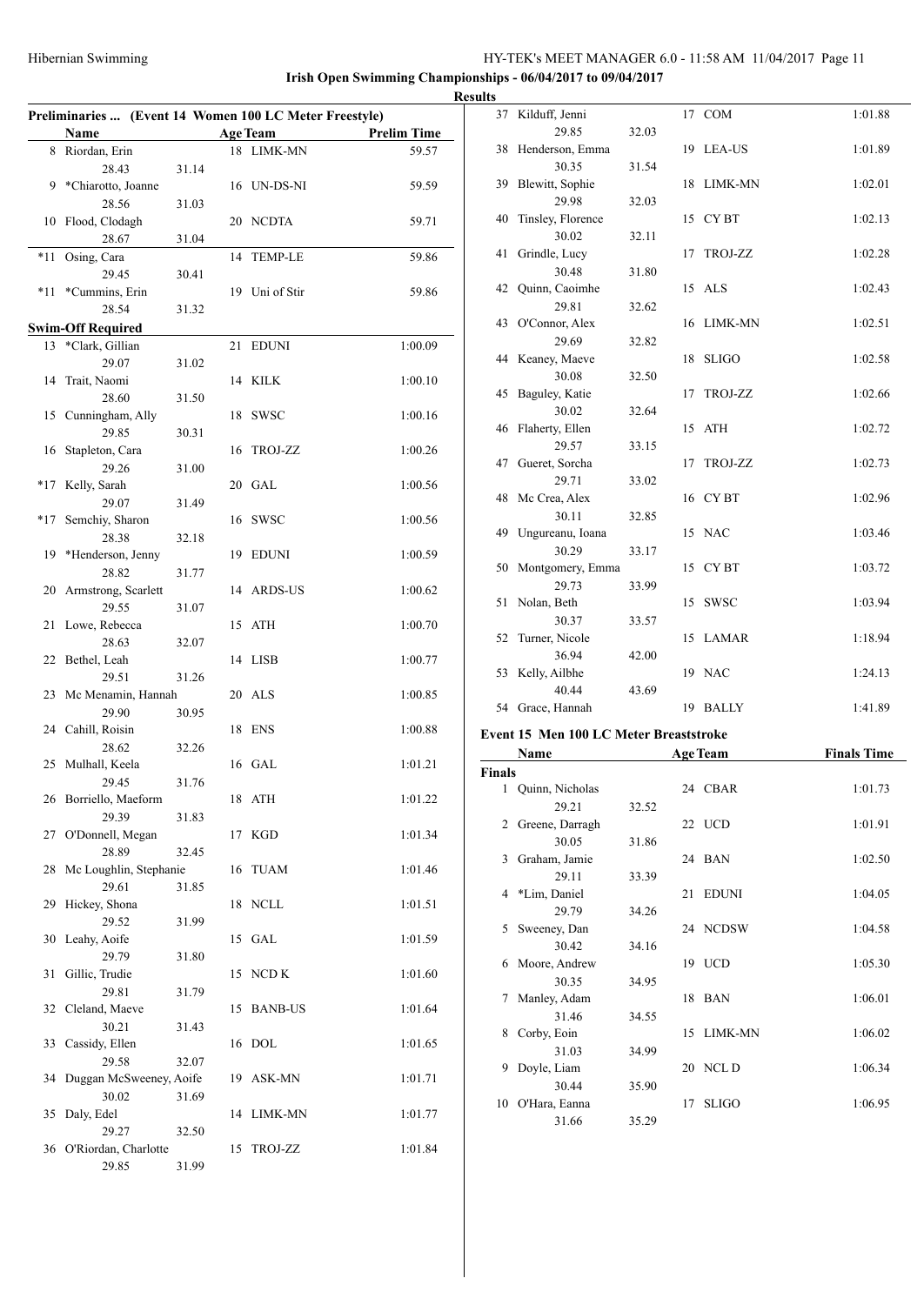$\sim$ 

**Irish Open Swimming Championships - 06/04/2017 to 09/04/2017**

|    | Event 15 Men 100 LC Meter Breaststroke<br>Name |       |    | <b>Age Team</b> | <b>Prelim Time</b> |
|----|------------------------------------------------|-------|----|-----------------|--------------------|
|    | <b>Preliminaries</b>                           |       |    |                 |                    |
| 1  | Greene, Darragh                                |       | 22 | <b>UCD</b>      | 1:02.53            |
|    | 29.76                                          | 32.77 |    |                 |                    |
| 2  | Quinn, Nicholas                                |       |    | 24 CBAR         | 1:02.70            |
|    | 29.52                                          | 33.18 |    |                 |                    |
| 3  | Graham, Jamie                                  |       | 24 | BAN             | 1:03.00            |
|    | 29.16                                          | 33.84 |    |                 |                    |
| 4  | Moore, Andrew                                  |       | 19 | <b>UCD</b>      | 1:04.36            |
|    | 29.52                                          | 34.84 |    |                 |                    |
| 5  | *Lim, Daniel                                   |       | 21 | <b>EDUNI</b>    | 1:04.56            |
|    | 30.17                                          | 34.39 |    |                 |                    |
| 6  | Sweeney, Dan                                   |       | 24 | NCDSW           | 1:05.09            |
|    | 30.49                                          | 34.60 |    |                 |                    |
| 7  | Doyle, Liam                                    |       | 20 | NCL D           | 1:06.21            |
|    | 31.05                                          | 35.16 |    |                 |                    |
| 8  | Manley, Adam                                   |       | 18 | <b>BAN</b>      | 1:06.36            |
|    | 30.51                                          | 35.85 |    |                 |                    |
| 9  | Corby, Eoin                                    |       | 15 | LIMK-MN         | 1:06.71            |
|    | 32.02                                          | 34.69 |    |                 |                    |
| 10 | O'Hara, Eanna                                  |       | 17 | <b>SLIGO</b>    | 1:06.73            |
|    | 31.98                                          | 34.75 |    |                 |                    |
| 11 | *Waddingham, Charlie                           |       | 19 | Uni of Stir     | 1:06.78            |
|    | 30.48                                          | 36.30 |    | ASG             | 1:06.86            |
| 12 | Keighley, Euan<br>31.61                        |       | 19 |                 |                    |
| 13 |                                                | 35.25 | 20 | <b>NAC</b>      | 1:07.10            |
|    | Colvin, Cillian<br>30.68                       | 36.42 |    |                 |                    |
| 14 | Armstrong, Cai                                 |       | 18 | ARDS-US         | 1:07.11            |
|    | 31.21                                          | 35.90 |    |                 |                    |
| 15 | *Gale, Ross                                    |       | 20 | EDUNI           | 1:07.47            |
|    | 31.78                                          | 35.69 |    |                 |                    |
| 16 | *Hervieu, Lucas                                |       | 17 | VK RN           | 1:07.67            |
|    | 32.15                                          | 35.52 |    |                 |                    |
| 17 | Angus, Jack                                    |       |    | 16 ARDS-US      | 1:08.73            |
|    | 32.96                                          | 35.77 |    |                 |                    |
| 18 | Kurevlov, Leo                                  |       |    | 20 UCD          | 1:09.10            |
|    | 31.59                                          | 37.51 |    |                 |                    |
| 19 | Stoops, Mark                                   |       |    | 17 BAN          | 1:09.72            |
|    | 32.13                                          | 37.59 |    |                 |                    |
| 20 | *Heald, Oscar                                  |       | 18 | <b>EDUNI</b>    | 1:10.09            |
|    | 32.16                                          | 37.93 |    |                 |                    |
| 21 | Anderson, Ronan                                |       | 20 | <b>SLIGO</b>    | 1:10.51            |
|    | 32.95                                          | 37.56 |    |                 |                    |
| 22 | Woodside, Ben                                  |       |    | 14 LARNE-US     | 1:11.16            |
|    | 34.51                                          | 36.65 |    |                 |                    |
| 23 | Cooke, Uisean                                  |       | 16 | LIMK-MN         | 1:11.25            |
|    | 32.83                                          | 38.42 |    |                 |                    |
| 24 | Savage, Odhran                                 |       | 18 | <b>SPL</b>      | 1:11.52            |
|    | 33.93                                          | 37.59 |    |                 |                    |
| 25 | Scully, Bryan<br>33.18                         | 38.61 | 17 | ATH             | 1:11.79            |
| 26 | Uprichard, Tom                                 |       |    | 16 ARDS-US      | 1:12.28            |
|    | 34.37                                          | 37.91 |    |                 |                    |
| 27 | Duffy, Fionn                                   |       |    | 16 GAL          | 1:12.61            |
|    | 33.31                                          | 39.30 |    |                 |                    |
| 28 | Donnelly, John                                 |       | 16 | <b>SLBGH</b>    | 1:12.64            |
|    | 33.40                                          | 39.24 |    |                 |                    |
|    |                                                |       |    |                 |                    |

| <b>Results</b> |                        |       |            |         |
|----------------|------------------------|-------|------------|---------|
|                | 29 Vedernikovs, Nikita |       | 17 NAC     | 1:13.00 |
|                | 34.20                  | 38.80 |            |         |
|                | 30 Gardiner, Matthew   |       | 16 NAC     | 1:13.21 |
|                | 34.70                  | 38.51 |            |         |
|                | 31 Church, Sean        |       | 15 PORT    | 1:13.58 |
|                | 34.75                  | 38.83 |            |         |
| 32             | Davenport, Max         |       | 16 NAC     | 1:13.73 |
|                | 34.67                  | 39.06 |            |         |
|                | 33 Carew, Christopher  |       | 18 LAMAR   | 1:13.91 |
|                | 33.86                  | 40.05 |            |         |
|                | 34 Mc Sharry, Mouric   |       | 15 MARL    | 1:14.16 |
|                | 34.67                  | 39.49 |            |         |
|                | 35 Kenny, Joe          |       | 16 TEMP-LE | 1:14.59 |
|                | 35.12                  | 39.47 |            |         |
|                | 36 Staunton, Diarmuid  |       | 18 CLM     | 1:14.85 |
|                | 33.70                  | 41.15 |            |         |
|                | 37 Feenan, Andrew      |       | 16 SWSC    | 1:14.90 |
|                | 33.58                  | 41.32 |            |         |
| 38             | Foley, Cian<br>35.93   | 39.26 | 18 NRS     | 1:15.19 |
|                | 39 O'Gara, Hugh        |       | 17 ALS     | 1:15.42 |
|                | 35.12                  | 40.30 |            |         |
| 40             | Phelan, Yosef          |       | 17 GLN-LE  | 1:17.02 |
|                | 35.62                  | 41.40 |            |         |
| 41             | Barrett, Rowan         |       | 17 LIMK-MN | 1:17.23 |
|                | 36.79                  | 40.44 |            |         |
|                | 42 Woods, David        |       | 19 SLIGO   | 1:17.34 |
|                | 35.60                  | 41.74 |            |         |
| 43             | Hewitt, Adam           |       | 16 BAN     | 1:17.45 |
|                | 36.66                  | 40.79 |            |         |
|                | 44 Rooney, Cian        |       | 14 MARL    | 1:17.55 |
|                | 35.22                  | 42.33 |            |         |
|                | 45 O'Riordan, Sean     |       | 18 SWSC    | 1:28.97 |
|                | 41.95                  | 47.02 |            |         |
|                | 46 Murray, Conor       |       | 19 FER     | 1:31.80 |
|                | 41.87                  | 49.93 |            |         |
|                |                        |       |            |         |

# **Event 16 Women 100 LC Meter Breaststroke**

| Name          |                        |       | <b>Age Team</b> | <b>Finals Time</b> |         |
|---------------|------------------------|-------|-----------------|--------------------|---------|
| <b>Finals</b> |                        |       |                 |                    |         |
|               | 1 Mc Sharry, Mona      |       |                 | 17 MARL            | 1:07.38 |
|               | 31.47                  | 35.91 |                 |                    |         |
|               | 2 Coyne, Niamh         |       |                 | 16 NCDTA           | 1:11.84 |
|               | 34.28                  | 37.56 |                 |                    |         |
| 3             | Haughey, Aisling       |       |                 | $22$ ALS           | 1:11.95 |
|               | 33.15                  | 38.80 |                 |                    |         |
|               | 4 *Blanchetiere, Adele |       |                 | 18 EN CN           | 1:12.32 |
|               | 34.81                  | 37.51 |                 |                    |         |
|               | 5 Kilgallen, Niamh     |       |                 | 18 CLM             | 1:12.86 |
|               | 33.38                  | 39.48 |                 |                    |         |
| 6             | *Thompson, Eve         |       |                 | 19 Uni of Stir     | 1:13.55 |
|               | 33.89                  | 39.66 |                 |                    |         |
| 7             | *Rossell-Smith, Llawen |       |                 | 20 Uni of Stir     | 1:13.66 |
|               | 36.09                  | 37.57 |                 |                    |         |
| 8             | *Riordan, Dayna        |       |                 | 20 EXTR            | 1:15.41 |
|               | 35.98                  | 39.43 |                 |                    |         |
| 9             | Thompson, Zoe          |       |                 | 16 ARDS-US         | 1:15.84 |
|               | 35.80                  | 40.04 |                 |                    |         |
| 10            | Szmagara, Martyna      |       | 17              | TROJ-ZZ            | 1:17.27 |
|               | 35.39                  | 41.88 |                 |                    |         |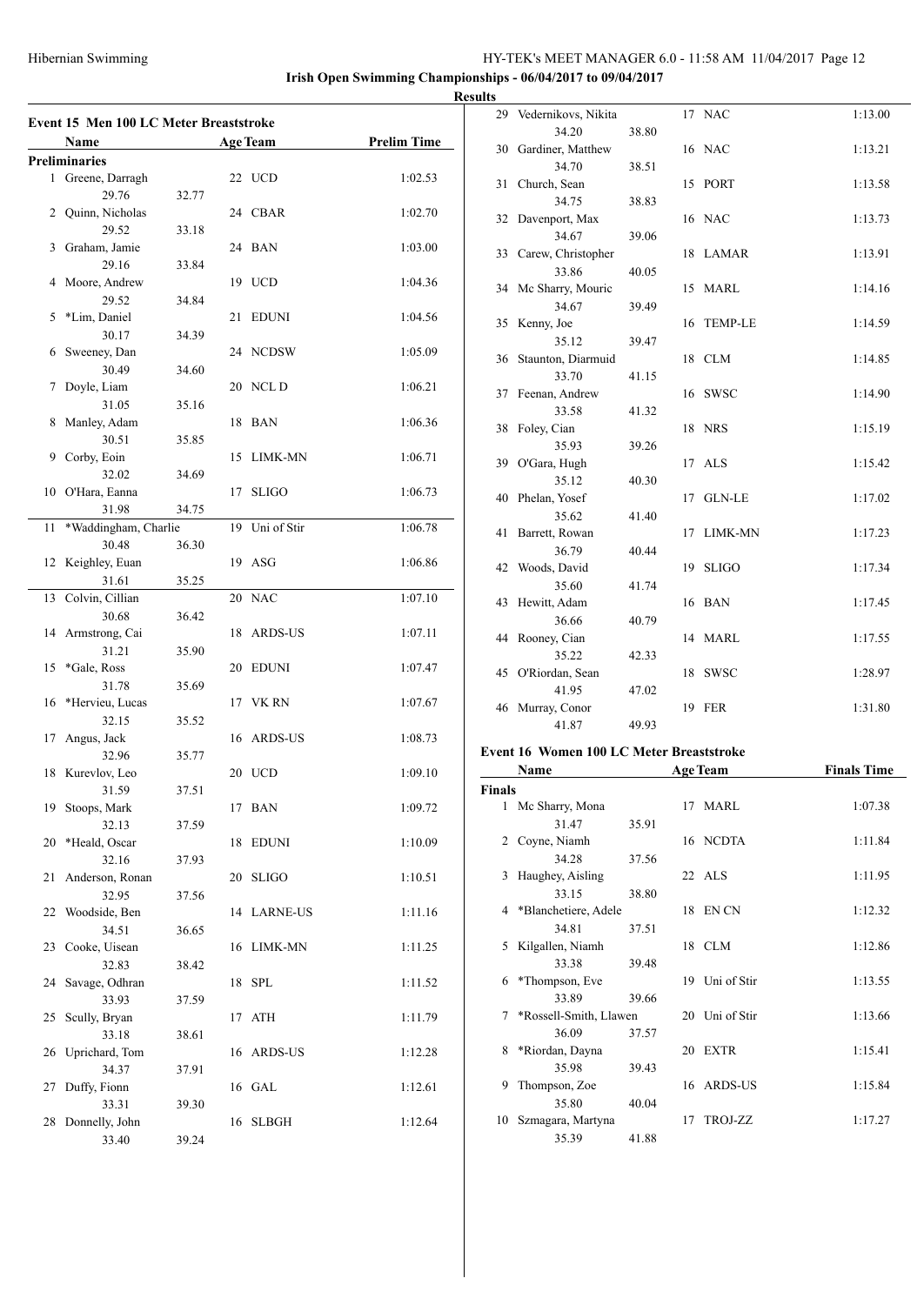**Irish Open Swimming Championships - 06/04/2017 to 09/04/2017**

**Result** 

|              | Event 16 Women 100 LC Meter Breaststroke |       |    |                 |                    |
|--------------|------------------------------------------|-------|----|-----------------|--------------------|
|              | <b>Name</b>                              |       |    | <b>Age Team</b> | <b>Prelim Time</b> |
|              | <b>Preliminaries</b>                     |       |    |                 |                    |
| $\mathbf{1}$ | Mc Sharry, Mona<br>32.07                 | 35.92 |    | 17 MARL         | 1:07.99            |
|              | 2 Coyne, Niamh<br>34.63                  | 37.47 |    | 16 NCDTA        | 1:12.10            |
| 3            | Haughey, Aisling                         |       |    | 22 ALS          | 1:12.31            |
| 4            | 34.15<br>*Blanchetiere, Adele            | 38.16 | 18 | EN CN           | 1:12.89            |
| 5            | 34.12<br>Kilgallen, Niamh                | 38.77 | 18 | <b>CLM</b>      | 1:12.96            |
| 6            | 34.16<br>*Rossell-Smith, Llawen          | 38.80 | 20 | Uni of Stir     | 1:12.98            |
|              | 35.06                                    | 37.92 |    |                 |                    |
| 7            | *Thompson, Eve<br>34.83                  | 39.10 | 19 | Uni of Stir     | 1:13.93            |
| 8            | Russell, Shannon<br>34.96                | 39.77 | 15 | LURG-US         | 1:14.73            |
| 9            | *Riordan, Dayna<br>35.22                 |       | 20 | <b>EXTR</b>     | 1:15.48            |
| 10           | Szmagara, Martyna                        | 40.26 | 17 | TROJ-ZZ         | 1:15.88            |
| 11           | 35.21<br>Thompson, Zoe                   | 40.67 | 16 | <b>ARDS-US</b>  | 1:16.61            |
| 12           | 34.96<br>Mc Dowell, Christina            | 41.65 | 18 | ARDS-US         | 1:17.21            |
|              | 35.90                                    | 41.31 |    |                 |                    |
| 13           | Davison, Mia<br>36.00                    | 41.23 | 14 | <b>ARDS-US</b>  | 1:17.23            |
| 14           | *Milton, Zara<br>36.88                   | 40.48 | 21 | <b>EDUNI</b>    | 1:17.36            |
| 15           | Curry, Molly<br>36.23                    | 41.38 |    | 15 COLE-US      | 1:17.61            |
| 16           | Burke, Jessica                           |       |    | 17 NAC          | 1:17.67            |
| 17           | 36.33<br>Macdougald, Jena                | 41.34 | 15 | <b>OTTER</b>    | 1:18.30            |
| $*18$        | 37.53<br>Doyle, Eimear                   | 40.77 |    | 16 WAT          | 1:18.64            |
|              | 35.50<br>*18 Cobey Dunne, Madison        | 43.14 |    | 16 KILK         | 1:18.64            |
| 20           | 37.27<br>*Crawford, Emma                 | 41.37 | 19 | <b>EDUNI</b>    | 1:18.75            |
|              | 36.10                                    | 42.65 |    |                 |                    |
| 21           | Mellotte, Georgia<br>37.38               | 41.45 | 18 | <b>WPORT</b>    | 1:18.83            |
| 22           | Neamt, Nicola<br>37.85                   | 41.42 | 17 | <b>NCDTR</b>    | 1:19.27            |
| 23           | Gardiner, Beth<br>36.56                  | 42.88 |    | 14 NAC          | 1:19.44            |
| 24           | Mc Evoy, Lara<br>37.52                   | 42.11 |    | 16 ALS          | 1:19.63            |
| 25           | Mc Menamin, Hannah                       |       | 20 | ALS             | 1:19.94            |
| 26           | 38.00<br>Stapleton, Cara                 | 41.94 | 16 | TROJ-ZZ         | 1:20.05            |
| 27           | 38.32<br>Joyce, Grace                    | 41.73 | 15 | <b>SHARK</b>    | 1:20.08            |
| 28           | 37.65<br>Barrett, Lily                   | 42.43 |    | 20 ENS          | 1:20.13            |
|              | 37.42                                    | 42.71 |    |                 |                    |

| τs |                         |       |    |                |         |
|----|-------------------------|-------|----|----------------|---------|
| 29 | Murphy, Jade            |       |    | 20 SLIGO       | 1:20.35 |
|    | 36.72                   | 43.63 |    |                |         |
|    | 30 Gueret, Sorcha       |       | 17 | TROJ-ZZ        | 1:20.53 |
|    | 36.36                   | 44.17 |    |                |         |
| 31 | Shortall, Alice         |       | 18 | <b>WPORT</b>   | 1:20.60 |
|    | 37.99                   | 42.61 |    |                |         |
| 32 | Lynch, Robyn            |       | 15 | <b>TEMP-LE</b> | 1:20.61 |
|    | 38.33                   | 42.28 |    |                |         |
| 33 | Mc Cracken, Sarah       |       | 18 | LISB           | 1:20.89 |
|    | 37.88                   | 43.01 |    |                |         |
| 34 | O'Shea, Aoife           |       |    | 14 MAL         | 1:21.24 |
|    | 38.28                   | 42.96 |    |                |         |
| 35 | Tinsley, Florence       |       |    | 15 CYBT        | 1:21.76 |
|    | 38.01                   | 43.75 |    |                |         |
| 36 | Trait, Naomi            |       |    | 14 KILK        | 1:21.82 |
|    | 39.54                   | 42.28 |    |                |         |
|    | 37 O'Riordan, Charlotte |       | 15 | TROJ-ZZ        | 1:22.27 |
|    | 38.09                   | 44.18 |    |                |         |
|    | 38 Malcolm, Ciara       |       |    | 16 NY&MN       | 1:22.39 |
|    | 38.45                   | 43.94 |    |                |         |
|    | 39 Mc Bride, Naoíse     |       | 15 | <b>TALL-LE</b> | 1:22.51 |
|    | 38.07                   | 44.44 |    |                |         |
|    | 40 Vaughan, Rachel      |       |    | 15 KILK        | 1:23.07 |
|    | 39.60                   | 43.47 |    |                |         |
| 41 | Mc Daid, Carrie         |       | 15 | <b>SLIGO</b>   | 1:23.15 |
|    | 37.30                   | 45.85 |    |                |         |
| 42 | Hudy, Joyce<br>37.84    |       | 17 | <b>SSEAL</b>   | 1:23.68 |
|    |                         | 45.84 |    | 14 NAC         |         |
| 43 | Dawson, Ailbhe<br>39.21 | 45.03 |    |                | 1:24.24 |
|    | 44 Martin, Leah         |       | 14 | <b>TEMP-LE</b> | 1:25.69 |
|    | 40.75                   | 44.94 |    |                |         |
|    | 45 Keane, Ellen         |       |    | 22 NAC         | 1:27.28 |
|    | 41.24                   | 46.04 |    |                |         |
|    |                         |       |    |                |         |
|    |                         |       |    |                |         |

# **Event 17 Men 400 LC Meter IM**<br>Name **Age Team**

|              | EVENT 17   MIEN 400 LU MIEIEF IM |       |    |                 |       |                    |  |  |  |
|--------------|----------------------------------|-------|----|-----------------|-------|--------------------|--|--|--|
|              | Name                             |       |    | <b>Age Team</b> |       | <b>Finals Time</b> |  |  |  |
| Finals       |                                  |       |    |                 |       |                    |  |  |  |
| $\mathbf{1}$ | Griffin, Ben                     |       | 21 | <b>NCDTR</b>    |       | 4:29.41            |  |  |  |
|              | 28.40                            | 32.60 |    | 34.63           | 34.64 |                    |  |  |  |
|              | 37.58                            | 38.55 |    | 31.44           | 31.57 |                    |  |  |  |
|              | 2 Mc Carthy, Cadan               |       | 17 | <b>MAL</b>      |       | 4:33.30            |  |  |  |
|              | 28.03                            | 32.62 |    | 34.93           | 35.12 |                    |  |  |  |
|              | 38.51                            | 40.67 |    | 32.41           | 31.01 |                    |  |  |  |
| 3            | Melly, Cillian                   |       |    | 19 NCLCB        |       | 4:36.01            |  |  |  |
|              | 28.26                            | 32.00 |    | 35.33           | 34.73 |                    |  |  |  |
|              | 40.25                            | 41.50 |    | 32.66           | 31.28 |                    |  |  |  |
| 4            | *Ormonde-Cunningham, Reis        |       | 19 | <b>MTKLY</b>    |       | 4:40.81            |  |  |  |
|              | 28.77                            | 32.35 |    | 36.69           | 36.10 |                    |  |  |  |
|              | 40.12                            | 40.62 |    | 34.14           | 32.02 |                    |  |  |  |
| 5            | Walsh, Mark                      |       |    | 20 NCLL         |       | 4:42.12            |  |  |  |
|              | 28.01                            | 33.57 |    | 36.82           | 36.96 |                    |  |  |  |
|              | 41.23                            | 42.82 |    | 31.25           | 31.46 |                    |  |  |  |
| 6            | Byrne, Stephen                   |       | 18 | <b>NCDTA</b>    |       | 4:49.64            |  |  |  |
|              | 30.29                            | 33.70 |    | 38.11           | 36.66 |                    |  |  |  |
|              | 43.51                            | 42.51 |    | 33.91           | 30.95 |                    |  |  |  |
| 7            | Wilson, Mitchell                 |       |    | 18 GAL          |       | 4:49.99            |  |  |  |
|              | 29.04                            | 33.61 |    | 36.90           | 36.07 |                    |  |  |  |
|              | 43.37                            | 42.79 |    | 34.92           | 33.29 |                    |  |  |  |
| 8            | Mc Caughey, Christopher          |       |    | 19 BAN          |       | 4:51.35            |  |  |  |
|              | 29.14                            | 35.79 |    | 37.23           | 38.60 |                    |  |  |  |
|              | 38.63                            | 43.09 |    | 34.72           | 34.15 |                    |  |  |  |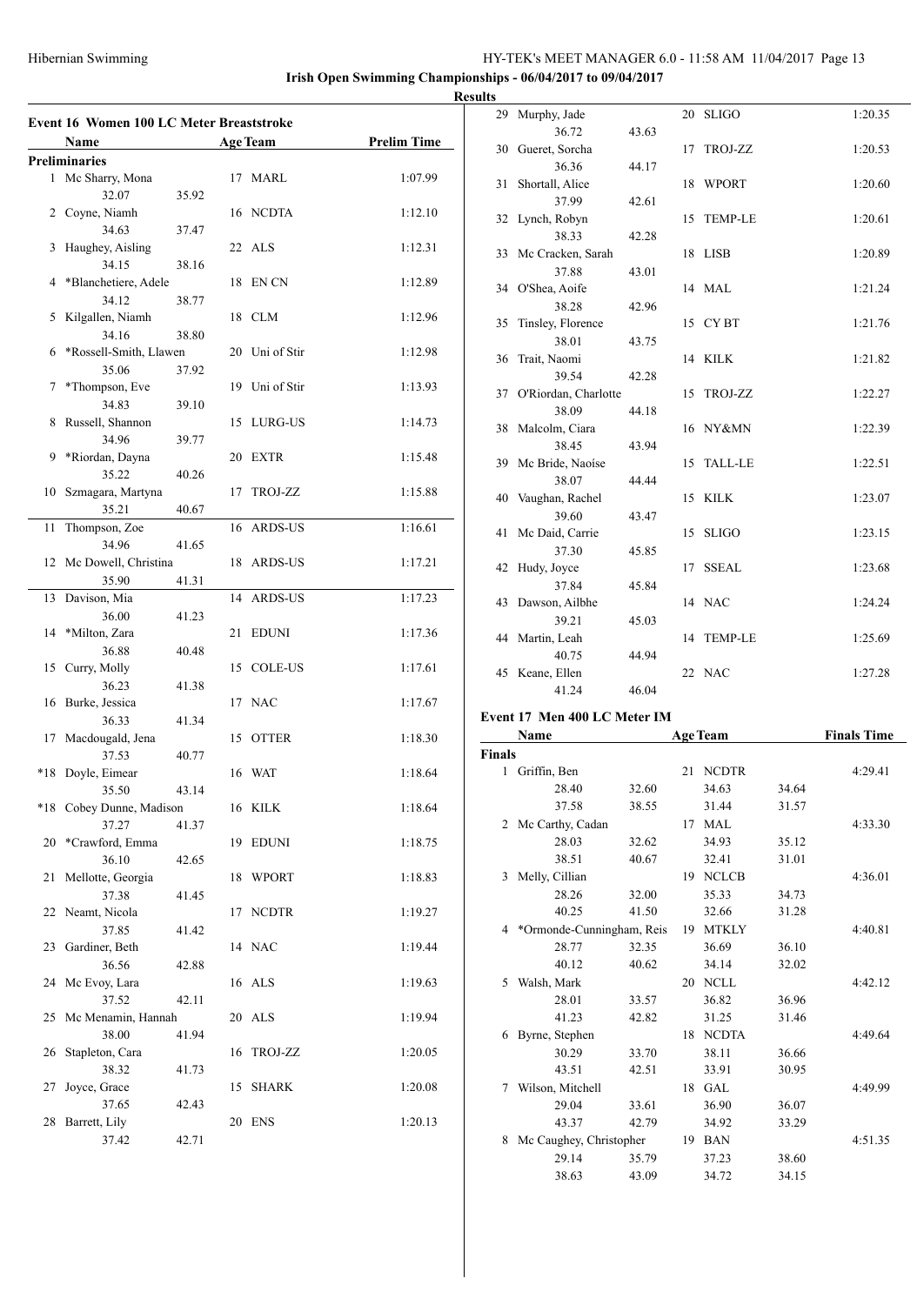|        | Finals  (Event 17 Men 400 LC Meter IM) |       |    |                 |       |                    |
|--------|----------------------------------------|-------|----|-----------------|-------|--------------------|
|        | Name                                   |       |    | <b>Age Team</b> |       | <b>Finals Time</b> |
| 9      | Fleming, Jack                          |       |    | 16 LISB         |       | 4:57.20            |
|        | 30.60                                  | 37.01 |    | 37.12           | 38.27 |                    |
|        | 42.56                                  | 44.45 |    | 34.14           | 33.05 |                    |
| 10     | Doyle, Connor                          |       |    | 17 DOL          |       | 4:58.37            |
|        | 29.96                                  | 34.14 |    | 40.81           | 38.64 |                    |
|        | 44.08                                  | 43.30 |    | 34.95           | 32.49 |                    |
|        |                                        |       |    |                 |       |                    |
|        | Event 17 Men 400 LC Meter IM           |       |    |                 |       |                    |
|        | Name                                   |       |    | <b>Age Team</b> |       | <b>Prelim Time</b> |
|        | <b>Preliminaries</b>                   |       |    |                 |       |                    |
| 1      | Griffin, Ben                           |       | 21 | <b>NCDTR</b>    |       | 4:39.04            |
|        | 29.06                                  | 32.85 |    | 34.99           | 35.96 |                    |
|        | 38.87                                  | 40.40 |    | 34.59           | 32.32 |                    |
| 2      | Melly, Cillian                         |       |    | 19 NCLCB        |       | 4:40.40            |
|        | 28.06                                  | 32.34 |    | 35.72           | 35.19 |                    |
|        | 41.37                                  | 41.73 |    | 33.80           | 32.19 |                    |
| 3      | Mc Carthy, Cadan                       |       |    | 17 MAL          |       | 4:40.98            |
|        | 29.08                                  | 33.07 |    | 36.26           | 35.41 |                    |
|        | 40.55                                  | 41.11 |    | 33.92           | 31.58 |                    |
| 4      | *Ormonde-Cunningham, Reis              |       |    | 19 MTKLY        |       | 4:43.75            |
|        | 28.40                                  | 33.15 |    | 36.68           | 37.62 |                    |
|        | 38.96                                  | 42.16 |    | 34.13           | 32.65 |                    |
| 5      | Walsh, Mark                            |       |    | 20 NCLL         |       | 4:44.49            |
|        | 28.69                                  | 33.11 |    | 37.44           | 36.68 |                    |
|        | 42.04                                  | 42.24 |    | 32.68           | 31.61 |                    |
|        | 6 Wilson, Mitchell                     |       |    | 18 GAL          |       | 4:47.71            |
|        | 29.22                                  | 33.85 |    | 36.64           | 37.19 |                    |
|        | 40.93                                  | 42.66 |    | 33.60           | 33.62 |                    |
| 7      | Mc Caughey, Christopher                |       |    | 19 BAN          |       | 4:50.53            |
|        | 28.60                                  | 34.32 |    | 37.50           | 37.58 |                    |
|        | 41.04                                  | 43.67 |    | 34.11           | 33.71 |                    |
| 8      | Byrne, Stephen                         |       |    | 18 NCDTA        |       | 4:56.65            |
|        | 29.61                                  | 34.46 |    | 37.36           | 37.01 |                    |
|        | 44.02                                  | 44.47 |    | 35.75           | 33.97 |                    |
| 9      | Fleming, Jack                          |       |    | 16 LISB         |       | 4:57.45            |
|        | 31.06                                  | 36.45 |    | 37.11           | 37.92 |                    |
|        | 42.55                                  | 45.11 |    | 34.28           | 32.97 |                    |
|        | 10 Doyle, Connor                       |       |    | 17 DOL          |       | 4:58.94            |
|        | 30.04                                  | 34.63 |    | 40.35           | 38.87 |                    |
|        | 43.69                                  | 43.45 |    | 35.21           | 32.70 |                    |
| $11\,$ | Bevan, Fiachra                         |       | 17 | ALS             |       | 5:00.39            |
|        | 31.21                                  | 35.23 |    | 39.97           | 38.00 |                    |
|        | 43.77                                  | 43.64 |    | 35.07           | 33.50 |                    |
| 12     | Stoops, Mark                           |       |    | 17 BAN          |       | 5:00.69            |
|        | 31.19                                  | 36.15 |    | 40.06           | 39.33 |                    |
|        | 42.13                                  | 41.46 |    | 36.32           | 34.05 |                    |
| 13     | Duffy, Fionn                           |       | 16 | GAL             |       | 5:02.35            |
|        | 29.85                                  | 35.72 |    | 39.34           | 40.14 |                    |
|        | 42.44                                  | 44.16 |    | 35.59           | 35.11 |                    |
| 14     | Mallon, Odhran                         |       |    | 17 LISB         |       | 5:03.72            |
|        | 30.50                                  | 35.39 |    | 40.81           | 37.81 |                    |
|        | 46.03                                  | 45.09 |    | 34.98           | 33.11 |                    |
| 15     | O'Connor, Jermey                       |       |    | 15 LIMK-MN      |       | 5:04.52            |
|        | 29.61                                  | 34.23 |    | 39.43           | 37.83 |                    |
|        | 48.39                                  | 47.27 |    | 34.80           | 32.96 |                    |
| 16     | Carroll, Aaron                         |       |    | 15 LIMK-MN      |       | 5:05.09            |
|        | 29.52                                  | 35.42 |    | 37.57           | 38.45 |                    |
|        | 45.67                                  | 48.24 |    | 34.78           | 35.44 |                    |
|        |                                        |       |    |                 |       |                    |

| 17            | *Proctor, Noah                 |       | 17 MART-FG      |       | 5:06.14            |
|---------------|--------------------------------|-------|-----------------|-------|--------------------|
|               | 29.55                          | 34.42 | 38.05           | 37.29 |                    |
|               | 48.56                          | 48.80 | 34.83           | 34.64 |                    |
|               | 18 Wiffen, Nathan              |       | 16 LISB         |       | 5:07.25            |
|               | 30.30                          | 35.60 | 36.67           | 37.86 |                    |
|               | 46.96                          | 49.64 | 34.67           | 35.55 |                    |
|               | 19 Rossiter, Evan              |       | 16 NAC          |       | 5:08.29            |
|               | 31.27                          | 38.29 | 39.05           | 37.88 |                    |
|               | 44.02                          | 47.40 | 35.21           | 35.17 |                    |
|               | 20 Stafford, Finlay            |       | 15 ARDS-US      |       | 5:08.68            |
|               | 31.62                          | 35.94 | 38.84           | 38.82 |                    |
|               | 47.63                          | 47.02 | 35.27           | 33.54 |                    |
|               | 21 Nolan, Adam                 |       | 16 TALL-LE      |       | 5:14.53            |
|               | 31.96                          | 37.16 | 42.09           | 39.23 |                    |
|               | 45.12                          | 43.78 | 38.79           | 36.40 |                    |
|               | 22 Wiffen, Daniel              |       | 16 LISB         |       | 5:17.09            |
|               | 31.26                          | 37.55 | 40.84           | 42.30 |                    |
|               | 43.10                          | 49.48 | 36.40           | 36.16 |                    |
|               | 23 Kenny, Joe                  |       | 16 TEMP-LE      |       | 5:17.45            |
|               | 32.81                          | 41.39 | 40.98           | 42.11 |                    |
|               | 41.00                          | 43.48 | 38.45           | 37.23 |                    |
|               |                                |       |                 |       |                    |
|               | Event 18 Women 400 LC Meter IM |       |                 |       |                    |
|               | Name                           |       | <b>Age Team</b> |       | <b>Finals Time</b> |
| <b>Finals</b> |                                |       |                 |       |                    |
|               | 1 Russell, Shannon             |       | 15 LURG-US      |       | 4:53.02            |
|               | 31.61                          | 35.22 | 38.32           | 37.63 |                    |
|               | 42.29                          | 41.65 | 33.42           | 32.88 |                    |
|               | 2 Reid, Rebecca                |       | 16 ARDS-US      |       | 4:58.13            |
|               | 31.68                          | 36.67 | 37.67           | 37.31 |                    |
|               | 42.78                          | 43.61 | 34.74           | 33.67 |                    |
|               | 3 Kane, Amelia                 |       | 14 ARDS-US      |       | 5:00.35            |
|               | 32.12                          | 37.14 | 37.55           | 38.56 |                    |
|               | 42.72                          | 44.93 | 34.23           | 33.10 |                    |
|               | 4 Walshe, Ellen                |       | 16 TEMP-LE      |       | 5:01.57            |
|               | 29.48                          | 35.23 | 38.65           | 39.26 |                    |
|               | 44.00                          | 45.61 | 34.75           | 34.59 |                    |
| 5             | Knox, Julia                    |       | 14 BANB-US      |       | 5:01.70            |
|               | 32.01                          | 37.50 | 38.01           | 39.03 |                    |
|               | 43.52                          | 45.14 | 33.16           | 33.33 |                    |
|               | 6 Catterson, Victoria          |       | 16 ARDS-US      |       | 5:06.01            |
|               | 32.21                          | 37.12 | 39.81           | 38.25 |                    |
|               | 45.85                          | 45.91 | 34.34           | 32.52 |                    |
| 7             | Semchiy, Sharon                |       | 16 SWSC         |       | 5:13.44            |
|               | 32.80                          | 37.39 | 40.03           | 38.38 |                    |
|               | 47.70                          | 46.96 | 36.20           | 33.98 |                    |
| 8             | Burke, Jessica                 |       | 17 NAC          |       | 5:13.61            |
|               | 34.40                          | 38.47 | 41.17           | 38.86 |                    |
|               | 46.77                          | 44.88 | 35.79           | 33.27 |                    |
|               | 9 Mc Feely, Christine          |       | 16 ALS          |       | 5:25.53            |
|               | 34.53                          |       | 41.68           |       |                    |
|               | 45.46                          | 40.93 | 38.62           | 41.71 |                    |
|               |                                | 45.91 |                 | 36.69 |                    |
|               | Mc Kibbin, Ellie               | 40.38 | 13 ARDS-US      |       | 5:26.50            |
| 10            |                                |       | 40.61           | 42.07 |                    |
|               | 33.29                          |       |                 |       |                    |
|               | 45.68                          | 48.61 | 39.01           | 36.85 |                    |
|               | Event 18 Women 400 LC Meter IM |       |                 |       |                    |

| wann                 |       | тес теаш   | ттении типе |         |  |
|----------------------|-------|------------|-------------|---------|--|
| <b>Preliminaries</b> |       |            |             |         |  |
| Russell, Shannon     |       | 15 LURG-US |             | 4:52.85 |  |
| 31.92                | 35.73 | 37.72      | 37.60       |         |  |
| 41 93                | 40.98 | 34.17      | 32.80       |         |  |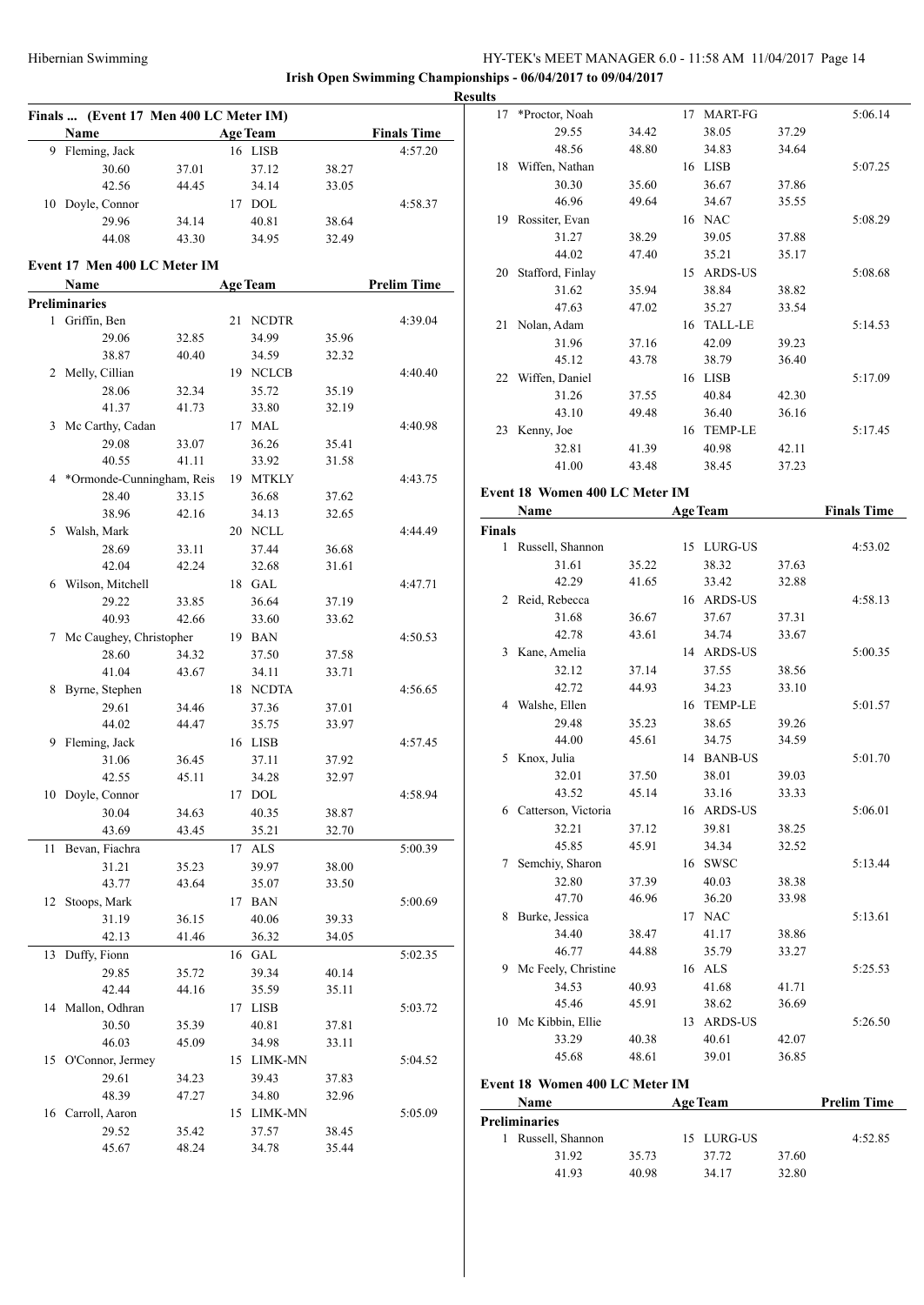| Preliminaries  (Event 18 Women 400 LC Meter IM) |                       |       |  |                 |       |                    |  |  |  |  |
|-------------------------------------------------|-----------------------|-------|--|-----------------|-------|--------------------|--|--|--|--|
|                                                 | Name                  |       |  | <b>Age Team</b> |       | <b>Prelim Time</b> |  |  |  |  |
| $\overline{2}$                                  | Reid, Rebecca         |       |  | 16 ARDS-US      |       | 5:01.75            |  |  |  |  |
|                                                 | 31.21                 | 36.18 |  | 36.98           | 37.31 |                    |  |  |  |  |
|                                                 | 44.57                 | 45.41 |  | 36.02           | 34.07 |                    |  |  |  |  |
| 3                                               | Kane, Amelia          |       |  | 14 ARDS-US      |       | 5:04.21            |  |  |  |  |
|                                                 | 32.34                 | 37.58 |  | 38.26           | 38.45 |                    |  |  |  |  |
|                                                 | 43.42                 | 45.22 |  | 34.26           | 34.68 |                    |  |  |  |  |
|                                                 | 4 Catterson, Victoria |       |  | 16 ARDS-US      |       | 5:04.49            |  |  |  |  |
|                                                 | 31.83                 | 37.18 |  | 39.92           | 37.31 |                    |  |  |  |  |
|                                                 | 45.58                 | 45.46 |  | 34.59           | 32.62 |                    |  |  |  |  |
| 5                                               | Knox, Julia           |       |  | 14 BANB-US      |       | 5:04.92            |  |  |  |  |
|                                                 | 33.10                 | 37.61 |  | 38.74           | 38.53 |                    |  |  |  |  |
|                                                 | 45.23                 | 44.51 |  | 34.31           | 32.89 |                    |  |  |  |  |
| 6                                               | Burke, Jessica        |       |  | 17 NAC          |       | 5:14.62            |  |  |  |  |
|                                                 | 33.44                 | 39.54 |  | 40.10           | 40.03 |                    |  |  |  |  |
|                                                 | 44.77                 | 46.81 |  | 35.00           | 34.93 |                    |  |  |  |  |
| 7                                               | Walshe, Ellen         |       |  | 16 TEMP-LE      |       | 5:15.87            |  |  |  |  |
|                                                 | 32.21                 | 37.05 |  | 41.42           | 41.46 |                    |  |  |  |  |
|                                                 | 45.74                 | 44.78 |  | 37.53           | 35.68 |                    |  |  |  |  |
| 8                                               | Semchiy, Sharon       |       |  | 16 SWSC         |       | 5:17.52            |  |  |  |  |
|                                                 | 31.55                 | 39.08 |  | 38.97           | 39.86 |                    |  |  |  |  |
|                                                 | 46.59                 | 48.44 |  | 35.89           | 37.14 |                    |  |  |  |  |
| 9.                                              | Mc Kibbin, Ellie      |       |  | 13 ARDS-US      |       | 5:20.11            |  |  |  |  |
|                                                 | 32.98                 | 37.53 |  | 42.21           | 39.41 |                    |  |  |  |  |
|                                                 | 46.97                 | 45.91 |  | 39.70           | 35.40 |                    |  |  |  |  |
| 10                                              | Davison, Mia          |       |  | 14 ARDS-US      |       | 5:20.98            |  |  |  |  |
|                                                 | 32.25                 | 39.60 |  | 41.12           | 42.27 |                    |  |  |  |  |
|                                                 | 43.80                 | 46.09 |  | 38.26           | 37.59 |                    |  |  |  |  |
| 11                                              | Mc Feely, Christine   |       |  | 16 ALS          |       | 5:22.42            |  |  |  |  |
|                                                 | 33.45                 | 39.68 |  | 41.13           | 40.88 |                    |  |  |  |  |
|                                                 | 45.03                 | 47.82 |  | 37.22           | 37.21 |                    |  |  |  |  |
| 12                                              | Grindle, Lucy         |       |  | 17 TROJ-ZZ      |       | 5:23.19            |  |  |  |  |
|                                                 | 34.69                 | 39.07 |  | 41.46           | 40.29 |                    |  |  |  |  |
|                                                 | 49.94                 | 48.23 |  | 36.36           | 33.15 |                    |  |  |  |  |
| 13                                              | Naughton, Imogen      |       |  | 18 SHARK        |       | 5:25.06            |  |  |  |  |
|                                                 | 33.19                 | 37.88 |  | 41.60           | 40.22 |                    |  |  |  |  |
|                                                 | 48.43                 | 48.67 |  | 38.37           | 36.70 |                    |  |  |  |  |
| 14                                              | Donegan, Ele          |       |  | 14 LEA-US       |       | 5:27.12            |  |  |  |  |
|                                                 | 32.85                 | 38.87 |  | 40.50           | 41.73 |                    |  |  |  |  |
|                                                 | 49.24                 | 51.75 |  | 36.33           | 35.85 |                    |  |  |  |  |
| 15                                              | Baguley, Katie        |       |  | 17 TROJ-ZZ      |       | 5:27.13            |  |  |  |  |
|                                                 | 32.26                 | 38.36 |  | 43.84           | 41.16 |                    |  |  |  |  |
|                                                 | 49.37                 | 49.41 |  | 37.87           | 34.86 |                    |  |  |  |  |
| 16                                              | Gannon, Jessica       |       |  | 13 COM          |       | 5:28.31            |  |  |  |  |
|                                                 | 34.75                 | 39.24 |  | 41.96           |       |                    |  |  |  |  |
|                                                 |                       | 50.23 |  | 35.85           | 33.84 |                    |  |  |  |  |
| 17                                              | Flaherty, Ellen       |       |  | 15 ATH          |       | 5:28.47            |  |  |  |  |
|                                                 | 33.64                 | 41.32 |  | 41.43           | 42.31 |                    |  |  |  |  |
|                                                 | 46.82                 | 48.52 |  | 37.02           | 37.41 |                    |  |  |  |  |
| 18                                              | Walshe, Hannah        |       |  | 15 TEMP-LE      |       | 5:34.40            |  |  |  |  |
|                                                 | 33.68                 | 39.40 |  | 44.52           | 42.59 |                    |  |  |  |  |
|                                                 | 51.42                 | 50.51 |  | 37.66           | 34.62 |                    |  |  |  |  |
| 19                                              | Cox, Eabha            |       |  | 17 WAT          |       | 5:34.42            |  |  |  |  |
|                                                 | 32.59                 | 41.38 |  | 42.84           | 42.53 |                    |  |  |  |  |
|                                                 | 47.40                 | 50.19 |  | 39.20           | 38.29 |                    |  |  |  |  |
| 20                                              | Daly, Caoimhe         |       |  | 14 NRS          |       | 5:34.83            |  |  |  |  |
|                                                 | 35.96                 | 41.39 |  | 40.54           | 40.61 |                    |  |  |  |  |
|                                                 | 52.20                 | 49.45 |  | 37.79           | 36.89 |                    |  |  |  |  |

| <b>Results</b> |                                        |       |    |                   |       |                    |
|----------------|----------------------------------------|-------|----|-------------------|-------|--------------------|
| 21             | Trait, Aine                            |       |    | 17 KILK           |       | 5:35.58            |
|                | 33.97                                  | 41.53 |    | 42.41             | 43.08 |                    |
|                | 50.51                                  | 51.88 |    | 36.04             | 36.16 |                    |
|                | 22 Dawson, Ailbhe                      |       |    | 14 NAC            |       | 5:38.11            |
|                |                                        |       |    |                   | 44.92 |                    |
|                | 33.85                                  | 41.08 |    | 43.90             |       |                    |
|                | 49.68                                  | 50.34 |    | 37.85             | 36.49 |                    |
|                | 23 Martin, Leah                        |       |    | 14 TEMP-LE        |       | 5:42.23            |
|                | 38.58                                  | 43.95 |    | 45.33             | 41.60 |                    |
|                | 47.87                                  | 46.38 |    | 40.37             | 38.15 |                    |
|                | 24 Hudy, Joyce                         |       |    | 17 SSEAL          |       | 5:42.90            |
|                | 33.59                                  | 42.17 |    | 44.35             | 45.84 |                    |
|                | 47.93                                  | 50.34 |    | 39.27             | 39.41 |                    |
|                | 25 Finnegan, Chloe                     |       |    | 18 WAT            |       | 5:45.92            |
|                | 34.63                                  | 40.56 |    | 45.18             | 43.78 |                    |
|                | 52.68                                  | 50.68 |    | 40.45             | 37.96 |                    |
|                | --- Nolan, Beth                        |       |    | 15 SWSC           |       | DQ                 |
|                | 35.06                                  | 41.03 |    | 43.23             | 42.32 |                    |
|                | 49.19                                  | 49.05 |    | 41.23             | 37.56 |                    |
|                | Vaughan, Rachel                        |       |    | 15 KILK           |       | DQ                 |
|                | 34.23                                  | 39.84 |    | 44.37             | 41.10 |                    |
|                | 48.55                                  | 48.66 |    | 40.90             | 36.78 |                    |
|                |                                        |       |    |                   |       |                    |
|                | Event 19 Men 50 LC Meter Butterfly     |       |    |                   |       |                    |
|                | Name                                   |       |    | <b>Age Team</b>   |       | <b>Finals Time</b> |
| <b>Finals</b>  |                                        |       |    |                   |       |                    |
|                | 1 Brines, Conor                        |       |    | 22 LARNE-US       |       | 24.12              |
|                | 2 Bain, Calum                          |       |    | 21 Uni of Stir    |       | 24.51              |
|                | 3 O'Sullivan, Brian E                  |       |    | 22 NAC            |       | 24.82              |
|                | 4 *Watson, Greg                        |       |    | 22 EDUNI          |       | 25.05              |
|                | 5 Powell, Robert                       |       |    | 17 ATH            |       | 25.19              |
|                | 6 Mc Nicholl, Sean                     |       |    | 16 TEMP-LE        |       | 25.35              |
|                | 7 Munn, Conor                          |       |    | 22 ARDS-US        |       | 25.37              |
|                | 8 *Dabauvalle, Quentin                 |       |    | 21 VK RN          |       | 25.48              |
|                | 9 Colvin, Cillian                      |       |    | 20 NAC            |       | 25.76              |
| 10             | Murphy, Alex                           |       |    | 22 UCD            |       | 26.32              |
|                | Event 19 Men 50 LC Meter Butterfly     |       |    |                   |       |                    |
|                | Name                                   |       |    | Age Team          |       | <b>Prelim Time</b> |
|                | <b>Preliminaries</b>                   |       |    |                   |       |                    |
| 1              | Brines, Conor                          |       | 22 | <b>LARNE-US</b>   |       | 24.28              |
|                | Bain, Calum                            |       | 21 |                   |       |                    |
| 2              |                                        |       |    | Uni of Stir       |       | 25.04              |
| 3              | *Watson, Greg                          |       |    | 22 EDUNI          |       | 25.12              |
|                | 4 O'Sullivan, Brian E                  |       |    | 22 NAC            |       | 25.20              |
|                | 5 Brown, James                         |       | 20 | <b>ARDS-US</b>    |       | 25.24              |
|                | 6 Colvin, Cillian                      |       |    | 20 NAC            |       | 25.38              |
| 7              | Mc Nicholl, Sean                       |       |    | 16 TEMP-LE        |       | 25.41              |
|                |                                        |       |    | 22 ARDS-US        |       | 25.44              |
| 8              | Munn, Conor                            |       |    |                   |       |                    |
| *9             | Murphy, Alex                           |       |    | 22 UCD            |       | 25.61              |
| *9             | Powell, Robert                         |       |    | 17 ATH            |       | 25.61              |
| 11             | *Dabauvalle, Quentin                   |       | 21 | VK RN             |       | 25.69              |
| 12             | *Dulondel, Louis                       |       |    | 19 VK RN          |       | 25.79              |
| 13             | Lennon, Fiachra                        |       | 19 | ATH               |       | 25.87              |
|                |                                        |       |    |                   |       |                    |
| 14             | *Nikles, Christian                     |       | 20 | Uni of Stir       |       | 25.96              |
| 15             | *Mc Callum, Iain                       |       |    | 20 EDUNI          |       | 25.99              |
| $*16$          | *Hewison, Brody                        |       |    | 19 IOMN           |       | 26.26              |
|                | *16 Mc Geever, Finn                    |       |    | 17 NCLL           |       | 26.26              |
|                | 18 Mc Menamin, Fionnan                 |       |    | 17 ALS            |       | 26.35              |
|                | 19 *Leslie, Ross                       |       |    | 19 EDUNI          |       | 26.44              |
|                | 20 Dennis, Scott<br>21 Hewitt, Michael |       |    | 20 BAN<br>17 CYBT |       | 26.47<br>26.54     |

\*22 Burke, Ciaran 17 TUAM 26.67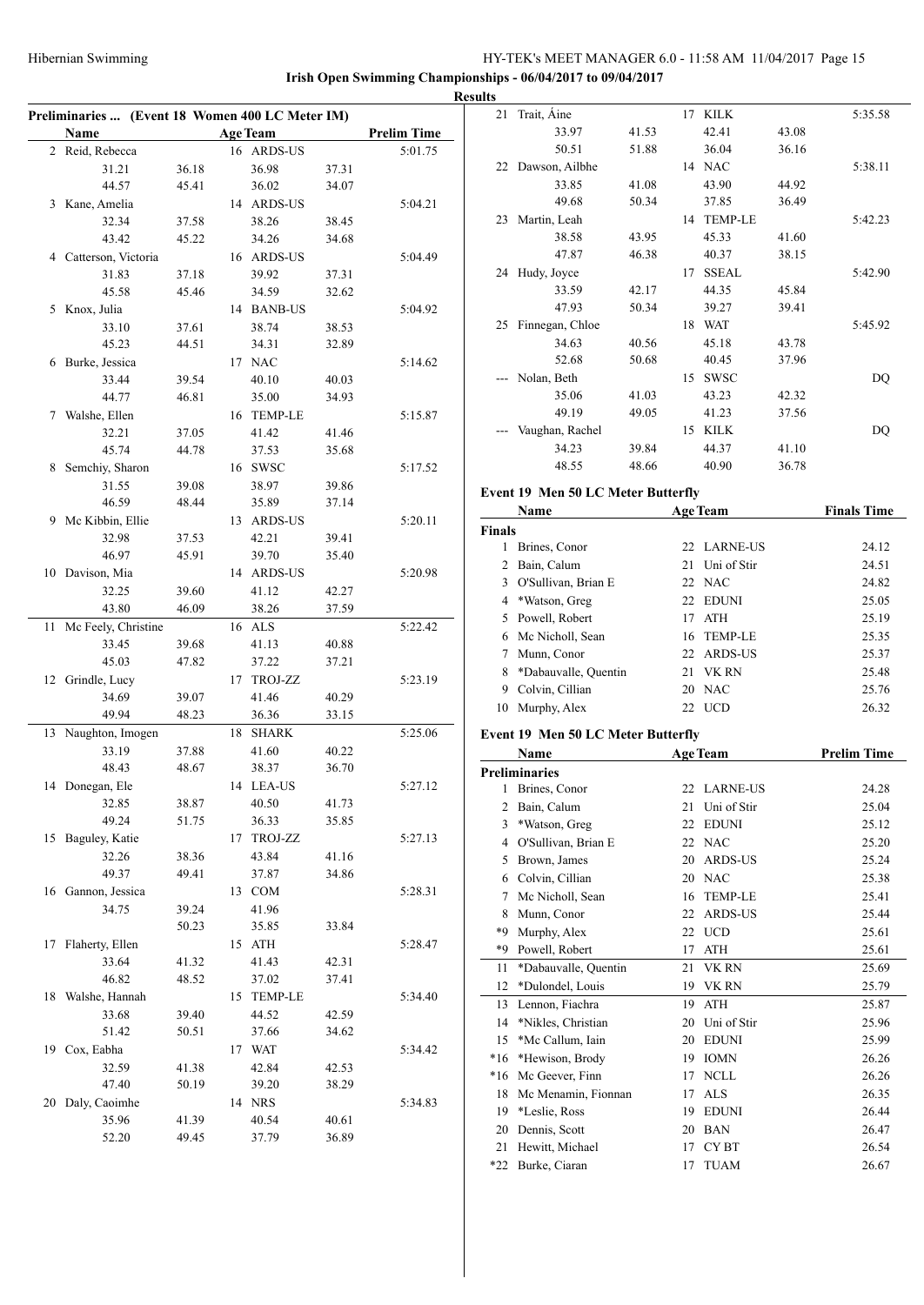**Irish Open Swimming Championships - 06/04/2017 to 09/04/2017 Results**

|                | Preliminaries  (Event 19 Men 50 LC Meter Butterfly) |    |                 |                    |
|----------------|-----------------------------------------------------|----|-----------------|--------------------|
|                | Name                                                |    | <b>Age Team</b> | <b>Prelim Time</b> |
| $*22$          | Gibbons, Brendan                                    |    | 22 NCD A        | 26.67              |
| 24             | *Finlayson, Cameron                                 |    | 19 EDUNI        | 26.72              |
| 25             | *Meadows, Fraser                                    |    | 19 EDUNI        | 26.73              |
| 26             | *Gifford, Felix                                     |    | 23 Uni of Stir  | 26.79              |
| 27             | Carey, Andrew                                       |    | 18 ATH          | 26.85              |
| 28             | *Murden, William                                    |    | 21 Uni of Stir  | 26.98              |
| *29            | Armstrong, Cai                                      |    | 18 ARDS-US      | 27.00              |
| *29            | *Robertson, Alastair                                |    | 20 EDUNI        | 27.00              |
| 31             | Manley, Sam                                         |    | 19 BAN          | 27.15              |
| 32             | Johnston, Paddy                                     |    | 16 ARDS-US      | 27.17              |
| 33             | Rafferty, Shea                                      |    | 16 NY&MN        | 27.19              |
| *34            | O'Connor, Jermey                                    |    | 15 LIMK-MN      | 27.20              |
| *34            | Jennings, Nathan                                    |    | 18 LISB         | 27.20              |
| 36             | Hewitt, Adam                                        |    | 16 BAN          | 27.23              |
| 37             | *Sawkins, Andrew                                    |    | 19 EDUNI        | 27.34              |
| 38             | Mc Auliffe, Ross                                    |    | 18 SWSC         | 27.40              |
|                | Murtagh, Ethan                                      |    |                 |                    |
| *39            |                                                     |    | 15 TROJ-ZZ      | 27.53              |
| *39            | Juskus, Kasparas                                    |    | 17 ALS          | 27.53              |
| 41             | Lewis, Ryan                                         |    | 18 LARNE-US     | 27.55              |
| 42             | O'Keeffe Tighe, Cian                                |    | 17 PORT         | 27.58              |
| 43             | O'Hara, Peter                                       | 27 | <b>SLBGH</b>    | 28.35              |
| 44             | Balashchuk, Maxym                                   |    | 16 NAC          | 28.69              |
| 45             | Shannon, Ryan                                       | 20 | <b>ENS</b>      | 29.15              |
|                | <b>Event 20 Women 50 LC Meter Butterfly</b>         |    |                 |                    |
|                | Name                                                |    |                 | <b>Finals Time</b> |
|                |                                                     |    | <b>Age Team</b> |                    |
| <b>Finals</b>  |                                                     |    |                 |                    |
| 1              | *Mills, Lauren                                      |    | 20 Uni of Stir  | 27.26              |
| $\overline{c}$ | Reid, Emma                                          | 18 | ARDS-US         | 27.31              |
| 3              | O'Brien, Shauna                                     | 23 | $UCD$           | 27.39              |
| 4              | Roberts, Jane                                       | 21 | <b>UCD</b>      | 27.75              |
| 5              | Mc Sharry, Mona                                     |    | 17 MARL         | 28.42              |
|                | 6 Walshe, Ellen                                     |    | 16 TEMP-LE      | 28.60              |
| 7              | *Firth~, Bethy                                      | 21 | ARDS-US         | 29.12              |
| 8              | Kelly, Sarah                                        |    | 20 GAL          | 29.60              |
| 9              | Leahy, Aoife                                        |    | 15 GAL          | 29.63              |
| 10             | Cook, Affric                                        | 17 | <b>NAC</b>      | 29.64              |
|                |                                                     |    |                 |                    |
|                | <b>Event 20 Women 50 LC Meter Butterfly</b>         |    |                 |                    |
|                | Name                                                |    | <b>Age Team</b> | <b>Prelim Time</b> |
|                | <b>Preliminaries</b>                                |    |                 |                    |
|                | 1 O'Brien, Shauna                                   |    | 23 UCD          | 27.34              |
| 2              | *Mills, Lauren                                      |    | 20 Uni of Stir  | 27.41              |
| 3              | Roberts, Jane                                       |    | 21 UCD          | 27.60              |
| 4              | Reid, Emma                                          |    | 18 ARDS-US      | 28.01              |
| 5              | Mc Sharry, Mona                                     |    | 17 MARL         | 28.35              |
|                | 6 Walshe, Ellen                                     |    | 16 TEMP-LE      | 29.08              |
| $\tau$         | *Firth~, Bethy                                      | 21 | ARDS-US         | 29.38              |
| 8              | Cook, Affric                                        | 17 | <b>NAC</b>      | 29.53              |
| 9              | Kelly, Sarah                                        |    | 20 GAL          | 29.61              |
| 10             | Leahy, Aoife                                        |    | 15 GAL          | 29.93              |
| 11             | *Briggs, Megan                                      | 20 | Uni of Stir     | 29.97              |
| 12             | Davidson, Sarah                                     | 18 | <b>BAN</b>      | 30.07              |
|                |                                                     |    |                 |                    |
| 13             | Lynch, Robyn                                        | 15 | <b>TEMP-LE</b>  | 30.09              |
| 14             | Mc Crea, Alex                                       | 16 | CY BT           | 30.16              |
| 15             | Flood, Clodagh                                      |    | 20 NCDTA        | 30.42              |
| 16             | Gorman, Amy                                         |    | 17 GLN-LE       | 30.70              |
| 17             | *Chiarotto, Joanne                                  | 16 | UN-DS-NI        | 31.21              |
| 18             | *Blanchetiere, Adele                                | 18 | EN CN           | 31.27              |

| 19 | Stapleton, Cara                             |         | TROJ-ZZ<br>16    |         | 31.41              |
|----|---------------------------------------------|---------|------------------|---------|--------------------|
| 20 | Keane, Ellen                                |         | 22<br><b>NAC</b> |         | 33.94              |
| 21 | Turner, Nicole                              |         | 15 LAMAR         |         | 38.94              |
|    | Event 21 Men 800 LC Meter Freestyle Relay   |         |                  |         |                    |
|    | Team                                        |         | Relay            |         | <b>Finals Time</b> |
| 1  | <b>BAN</b>                                  |         | A                |         | 7:32.11            |
|    | 25.81                                       | 54.21   | 1:23.76          | 1:53.27 |                    |
|    | 25.47                                       | 54.74   | 1:23.88          | 1:52.89 |                    |
|    | 25.47                                       | 54.75   | 1:24.40          | 1:54.14 |                    |
|    | 1:22.96                                     | 54.06   | 1:51.81          |         |                    |
| 2  | <b>LIMK-MN</b>                              |         | А                |         | 8:00.50            |
|    | 26.49                                       | 55.61   | 1:25.62          | 1:55.50 |                    |
|    | 27.43                                       | 57.71   | 1:28.91          | 1:59.35 |                    |
|    | 26.94                                       | 57.49   | 1:30.80          | 2:03.58 |                    |
|    | 27.37                                       | 57.59   | 1:29.56          | 2:02.07 |                    |
|    | 3 LISB                                      |         | A                |         | 8:04.50            |
|    | 27.39                                       | 56.97   | 1:27.00          | 1:57.94 |                    |
|    | 27.32                                       | 58.32   | 1:29.36          | 2:00.97 |                    |
|    | 28.47                                       | 1:01.47 | 1:33.09          | 2:04.32 |                    |
|    | 27.79                                       | 58.99   | 1:30.19          | 2:01.27 |                    |
|    | Event 22 Women 800 LC Meter Freestyle Relay |         |                  |         |                    |
|    | Team                                        |         | Relay            |         | <b>Finals Time</b> |
| 1  | <b>SWSC</b>                                 |         | A                |         | 8:50.58            |
|    | 30.26                                       | 1:03.64 | 1:37.21          | 2:10.80 |                    |
|    | 31.77                                       | 1:07.14 | 1:43.26          | 2:18.82 |                    |
|    | 30.62                                       | 1:05.31 | 1:38.53          | 2:11.13 |                    |
|    | 1:37.14                                     | 1:03.84 | 2:09.83          |         |                    |
| 2  | <b>LIMK-MN</b>                              |         | A                |         | 8:51.57            |
|    | 30.23                                       | 1:03.87 | 1:38.42          | 2:12.02 |                    |
|    | 30.68                                       | 1:05.77 | 1:40.54          | 2:15.11 |                    |
|    | 31.36                                       | 1:04.78 | 1:39.56          | 2:13.34 |                    |
|    | 30.66                                       | 1:04.12 | 1:39.11          | 2:11.10 |                    |
|    | 3 LEA-US                                    |         | A                |         | 9:08.21            |
|    | 30.34                                       | 1:04.23 | 1:38.67          | 2:12.67 |                    |
|    | 30.29                                       | 1:05.81 | 1:41.10          | 2:16.87 |                    |
|    | 31.05                                       | 1:06.84 | 1:42.36          | 2:18.43 |                    |
|    |                                             |         |                  |         |                    |
|    | 31.16                                       | 1:07.67 | 1:44.33          | 2:20.24 |                    |

|               | Name                |       |    | <b>Age Team</b> |       | <b>Finals Time</b> |  |
|---------------|---------------------|-------|----|-----------------|-------|--------------------|--|
| <b>Finals</b> |                     |       |    |                 |       |                    |  |
| 1             | Bethel, Rachel      |       | 17 | <b>LISB</b>     |       | 4:21.26            |  |
|               | 30.45               | 32.69 |    | 33.20           | 33.43 |                    |  |
|               | 33.40               | 33.39 |    | 32.82           | 31.88 |                    |  |
| 2             | Russell, Shannon    |       | 15 | <b>LURG-US</b>  |       | 4:22.24            |  |
|               | 29.59               | 33.48 |    | 33.29           | 33.67 |                    |  |
|               | 33.39               | 33.52 |    | 32.99           | 32.31 |                    |  |
| 3             | Catterson, Victoria |       | 16 | <b>ARDS-US</b>  |       | 4:25.40            |  |
|               | 30.32               | 33.04 |    | 33.55           | 33.68 |                    |  |
|               | 34.02               | 34.20 |    | 33.76           | 32.83 |                    |  |
| 4             | Knox, Julia         |       | 14 | <b>BANB-US</b>  |       | 4:31.36            |  |
|               | 31.66               | 33.52 |    | 35.36           | 34.53 |                    |  |
|               | 35.51               | 34.20 |    | 34.32           | 32.26 |                    |  |
| 5             | Osing, Cara         |       | 14 | <b>TEMP-LE</b>  |       | 4:31.48            |  |
|               | 30.93               | 33.42 |    | 34.85           | 34.74 |                    |  |
|               | 35.25               | 34.62 |    | 34.61           | 33.06 |                    |  |
| 6             | Kane, Amelia        |       | 14 | <b>ARDS-US</b>  |       | 4:33.62            |  |
|               | 31.74               | 33.64 |    | 35.13           | 34.55 |                    |  |
|               | 35.56               | 34.81 |    | 34.92           | 33.27 |                    |  |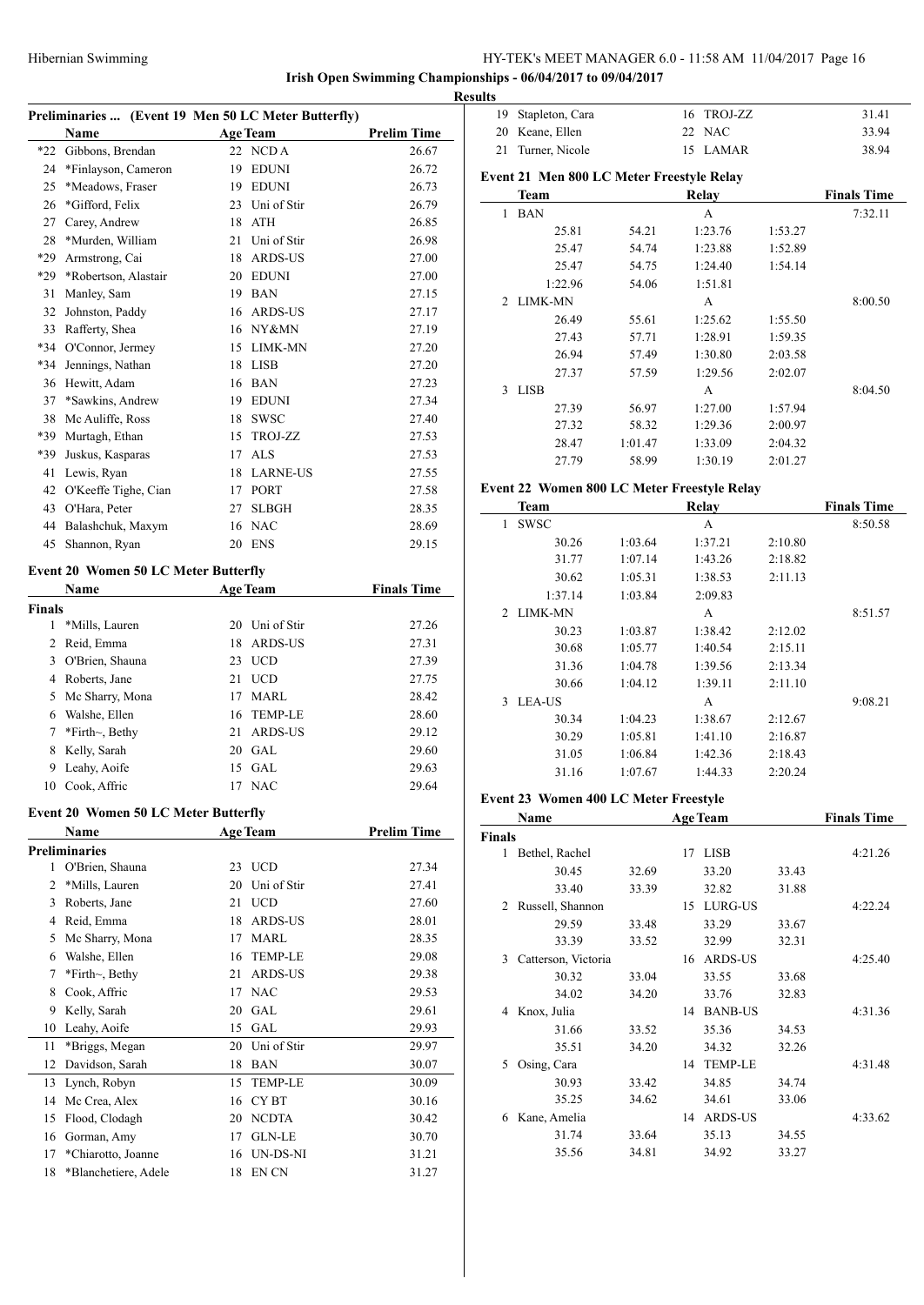|              | Finals  (Event 23 Women 400 LC Meter Freestyle) |       |    |                 |       |                    |  |  |  |  |  |  |
|--------------|-------------------------------------------------|-------|----|-----------------|-------|--------------------|--|--|--|--|--|--|
|              | Name                                            |       |    | <b>Age Team</b> |       | <b>Finals Time</b> |  |  |  |  |  |  |
| 7            | Daly, Edel                                      |       |    | 14 LIMK-MN      |       | 4:34.19            |  |  |  |  |  |  |
|              | 30.04                                           | 34.62 |    | 33.92           | 35.99 |                    |  |  |  |  |  |  |
|              | 34.83                                           | 36.60 |    | 34.57           | 33.62 |                    |  |  |  |  |  |  |
| 8            | Burke, Jessica                                  |       |    | 17 NAC          |       | 4:35.05            |  |  |  |  |  |  |
|              | 30.88                                           | 34.29 |    | 34.03           | 35.75 |                    |  |  |  |  |  |  |
|              | 34.76                                           | 36.27 |    | 34.47           | 34.60 |                    |  |  |  |  |  |  |
| 9            | Cahill, Roisin                                  |       |    | 18 ENS          |       | 4:42.63            |  |  |  |  |  |  |
|              | 30.33                                           | 35.27 |    | 34.63           | 36.59 |                    |  |  |  |  |  |  |
|              | 35.75                                           | 37.29 |    | 36.27           | 36.50 |                    |  |  |  |  |  |  |
| 10           | Henderson, Emma                                 |       |    | 19 LEA-US       |       | 4:43.88            |  |  |  |  |  |  |
|              | 32.30                                           | 34.44 |    | 36.28           | 35.86 |                    |  |  |  |  |  |  |
|              | 37.16                                           | 36.23 |    | 37.22           | 34.39 |                    |  |  |  |  |  |  |
|              |                                                 |       |    |                 |       |                    |  |  |  |  |  |  |
|              | Event 23 Women 400 LC Meter Freestyle           |       |    |                 |       |                    |  |  |  |  |  |  |
|              | Name                                            |       |    | <b>Age Team</b> |       | <b>Prelim Time</b> |  |  |  |  |  |  |
|              | <b>Preliminaries</b>                            |       |    |                 |       |                    |  |  |  |  |  |  |
| $\mathbf{1}$ | Bethel, Rachel                                  |       |    | 17 LISB         |       | 4:24.06            |  |  |  |  |  |  |
|              | 30.57                                           | 32.46 |    | 33.07           | 33.70 |                    |  |  |  |  |  |  |
|              | 33.66                                           | 34.23 |    | 33.96           | 32.41 |                    |  |  |  |  |  |  |
|              | 2 Catterson, Victoria                           |       |    | 16 ARDS-US      |       | 4:25.21            |  |  |  |  |  |  |
|              | 30.84                                           | 32.72 |    | 33.59           | 33.66 |                    |  |  |  |  |  |  |
|              | 34.09                                           | 34.33 |    | 33.74           | 32.24 |                    |  |  |  |  |  |  |
| 3            | Russell, Shannon                                |       |    | 15 LURG-US      |       | 4:27.42            |  |  |  |  |  |  |
|              | 29.99                                           | 33.49 |    | 34.12           | 34.22 |                    |  |  |  |  |  |  |
|              | 34.30                                           | 34.16 |    | 33.95           | 33.19 |                    |  |  |  |  |  |  |
|              | 4 Kelly, Sarah                                  |       |    | 20 GAL          |       | 4:32.28            |  |  |  |  |  |  |
|              | 31.40                                           | 33.54 |    | 33.74           | 33.92 |                    |  |  |  |  |  |  |
|              | 34.96                                           | 34.87 |    | 35.48           | 34.37 |                    |  |  |  |  |  |  |
| 5            | Osing, Cara                                     |       |    | 14 TEMP-LE      |       | 4:32.91            |  |  |  |  |  |  |
|              | 31.12                                           | 34.30 |    | 34.25           | 35.17 |                    |  |  |  |  |  |  |
|              | 34.49                                           | 34.98 |    | 34.37           | 34.23 |                    |  |  |  |  |  |  |
| 6            | Daly, Edel                                      |       |    | 14 LIMK-MN      |       | 4:35.04            |  |  |  |  |  |  |
|              | 30.03                                           | 34.87 |    | 34.84           | 36.40 |                    |  |  |  |  |  |  |
|              | 34.81                                           | 35.94 |    | 34.52           | 33.63 |                    |  |  |  |  |  |  |
| 7            | Burke, Jessica                                  |       |    | 17 NAC          |       | 4:35.80            |  |  |  |  |  |  |
|              | 32.37                                           | 34.55 |    | 35.27           | 35.64 |                    |  |  |  |  |  |  |
|              | 34.92                                           | 35.40 |    | 34.32           | 33.33 |                    |  |  |  |  |  |  |
|              | 8 Kane, Amelia                                  |       |    | 14 ARDS-US      |       | 4:36.08            |  |  |  |  |  |  |
|              | 31.01                                           | 34.91 |    | 33.91           | 35.29 |                    |  |  |  |  |  |  |
|              | 34.64                                           | 36.31 |    | 34.89           | 35.12 |                    |  |  |  |  |  |  |
| 9            | Lowe, Rebecca                                   |       | 15 | ATH             |       | 4:36.10            |  |  |  |  |  |  |
|              | 30.50                                           | 34.94 |    | 34.63           | 36.08 |                    |  |  |  |  |  |  |
|              | 35.11                                           | 36.16 |    | 34.61           | 34.07 |                    |  |  |  |  |  |  |
| 10           | Knox, Julia                                     |       |    | 14 BANB-US      |       | 4:37.04            |  |  |  |  |  |  |
|              | 30.68                                           | 35.31 |    | 34.85           | 36.55 |                    |  |  |  |  |  |  |
|              | 34.72                                           | 36.23 |    | 34.21           | 34.49 |                    |  |  |  |  |  |  |
| 11           | Coyne, Niamh                                    |       |    | 16 NCDTA        |       | 4:37.36            |  |  |  |  |  |  |
|              | 31.37                                           | 33.76 |    | 35.70           | 35.27 |                    |  |  |  |  |  |  |
|              | 35.79                                           | 35.08 |    | 36.17           | 34.22 |                    |  |  |  |  |  |  |
| 12           | Cahill, Roisin                                  |       | 18 | <b>ENS</b>      |       | 4:39.51            |  |  |  |  |  |  |
|              | 31.09                                           | 33.97 |    | 35.89           | 35.38 |                    |  |  |  |  |  |  |
|              | 36.62                                           | 35.64 |    | 36.34           | 34.58 |                    |  |  |  |  |  |  |
| 13           | Henderson, Emma                                 |       | 19 | LEA-US          |       | 4:39.95            |  |  |  |  |  |  |
|              | 31.94                                           | 34.13 |    | 35.98           | 35.42 |                    |  |  |  |  |  |  |
|              | 36.70                                           | 35.52 |    | 36.75           | 33.51 |                    |  |  |  |  |  |  |
|              | 14 Gannon, Jessica                              |       | 13 | <b>COM</b>      |       | 4:41.10            |  |  |  |  |  |  |
| 15           | Borriello, Maeform                              |       | 18 | ATH             |       | 4:41.40            |  |  |  |  |  |  |
|              | 30.85                                           | 34.98 |    | 34.78           | 36.02 |                    |  |  |  |  |  |  |
|              | 35.39                                           | 36.35 |    | 36.16           | 36.87 |                    |  |  |  |  |  |  |
|              |                                                 |       |    |                 |       |                    |  |  |  |  |  |  |

| <b>Results</b> |                           |       |    |                |       |         |
|----------------|---------------------------|-------|----|----------------|-------|---------|
|                | 16 Mc Evoy, Lara          |       |    | 16 ALS         |       | 4:41.49 |
| 17             | Bethel, Leah              |       |    | 14 LISB        |       | 4:43.28 |
|                | 33.21                     | 34.98 |    | 36.44          | 36.01 |         |
|                | 36.18                     | 35.83 |    | 37.02          | 33.61 |         |
|                | 18 O'Riordan, Charlotte   |       |    | 15 TROJ-ZZ     |       | 4:43.41 |
|                | 31.06                     | 34.78 |    | 34.56          | 35.81 |         |
|                | 35.77                     | 37.55 |    | 37.11          | 36.77 |         |
|                | 19 Mc Loughlin, Stephanie |       |    | 16 TUAM        |       | 4:43.94 |
|                | 32.37                     | 34.00 |    | 35.26          | 34.62 |         |
|                | 36.67                     | 36.44 |    | 38.47          | 36.11 |         |
|                | 20 Gaffney, Kate          |       |    | 17 LIMK-MN     |       | 4:44.31 |
| 21             | Kilduff, Jenni            |       |    | 17 COM         |       | 4:44.71 |
|                | 31.79                     | 36.45 |    | 35.79          | 37.08 |         |
|                | 36.11                     | 37.40 |    | 35.29          | 34.80 |         |
| 22             | *High, Mhairi             |       |    | 20 Uni of Stir |       | 4:44.80 |
|                | 31.00                     | 34.79 |    | 35.42          | 36.92 |         |
|                | 36.21                     | 37.33 |    | 36.66          | 36.47 |         |
| 23             | Duggan McSweeney, Aoife   |       |    | 19 ASK-MN      |       | 4:45.34 |
|                | 24 Cash, Fiona            |       |    | 19 LISB        |       | 4:46.15 |
|                | 32.29                     | 35.59 |    | 35.65          | 37.12 |         |
|                | 36.42                     | 37.45 |    | 36.23          | 35.40 |         |
| 25             | Thompson, Zoe             |       |    | 16 ARDS-US     |       | 4:46.46 |
|                | 32.59                     | 35.44 |    | 37.39          | 35.80 |         |
|                | 37.00                     | 36.48 |    | 36.75          | 35.01 |         |
|                | 26 Donegan, Ele           |       |    | 14 LEA-US      |       | 4:50.05 |
|                | 33.28                     | 35.96 |    | 37.53          | 36.74 |         |
|                | 37.70                     | 36.51 |    | 37.40          | 34.93 |         |
|                | *27 Cruise, Deirbhile     |       |    | 17 NRS         |       | 4:51.17 |
|                | *27 O'Hara, Brogan        |       |    | 19 LEA-US      |       | 4:51.17 |
| 29             | Harley, May               |       |    | 16 DOL         |       | 4:53.96 |
|                | 33.28                     | 36.05 |    | 36.94          | 37.28 |         |
|                | 37.39                     | 37.35 |    | 37.86          | 37.81 |         |
| 30             | Sharkey, Emma             |       |    | 19 LEA-US      |       | 4:54.09 |
|                | 33.61                     | 36.49 |    | 37.95          | 37.95 |         |
|                | 37.99                     | 36.99 |    | 37.44          | 35.67 |         |
| 31             | Kotsikava, Lizaveta       |       |    | 17 NAC         |       | 4:54.35 |
| 32             | Mc Daid, Carrie           |       | 15 | <b>SLIGO</b>   |       | 4:55.12 |
|                | 33.31                     | 36.19 |    | 38.24          | 37.05 |         |
|                | 37.95                     | 37.80 |    | 38.46          | 36.12 |         |
|                | 33 D'Aughton, Hanna       |       |    | 15 SWSC        |       | 5:05.50 |
|                | 31.96                     | 37.52 |    | 37.85          | 40.06 |         |
|                | 38.89                     | 40.05 |    | 39.51          | 39.66 |         |
| 34             | Finnegan, Chloe           |       |    | 18 WAT         |       | 5:07.13 |
| 35             | Walshe, Hannah            |       | 15 | <b>TEMP-LE</b> |       | 5:07.58 |
| 36             | Turner, Nicole            |       |    | 15 LAMAR       |       | 6:00.05 |
|                | 39.19                     | 44.01 |    | 46.12          | 45.90 |         |
|                | 47.30                     | 46.86 |    | 46.01          | 44.66 |         |
| 37             | Kelly, Ailbhe             |       |    | 19 NAC         |       | 6:04.78 |

|               | Name              |       |    | <b>Age Team</b> |       | <b>Finals Time</b> |
|---------------|-------------------|-------|----|-----------------|-------|--------------------|
| <b>Finals</b> |                   |       |    |                 |       |                    |
| l             | Sloan, Jordan     |       | 24 | <b>BAN</b>      |       | 3:55.47            |
|               | 26.71             | 29.86 |    | 30.42           | 31.07 |                    |
|               | 30.26             | 30.04 |    | 29.71           | 27.40 |                    |
|               | 2 Mc Millan, Jack |       | 17 | <b>BAN</b>      |       | 4:01.52            |
|               | 26.95             | 29.67 |    | 30.64           | 30.76 |                    |
|               | 30.85             | 30.65 |    | 30.90           | 31.10 |                    |
| 3             | *Gifford, Felix   |       | 23 | Uni of Stir     |       | 4:04.38            |
|               | 27.22             | 30.66 |    | 30.72           | 31.99 |                    |
|               | 31.00             | 31.98 |    | 30.29           | 30.52 |                    |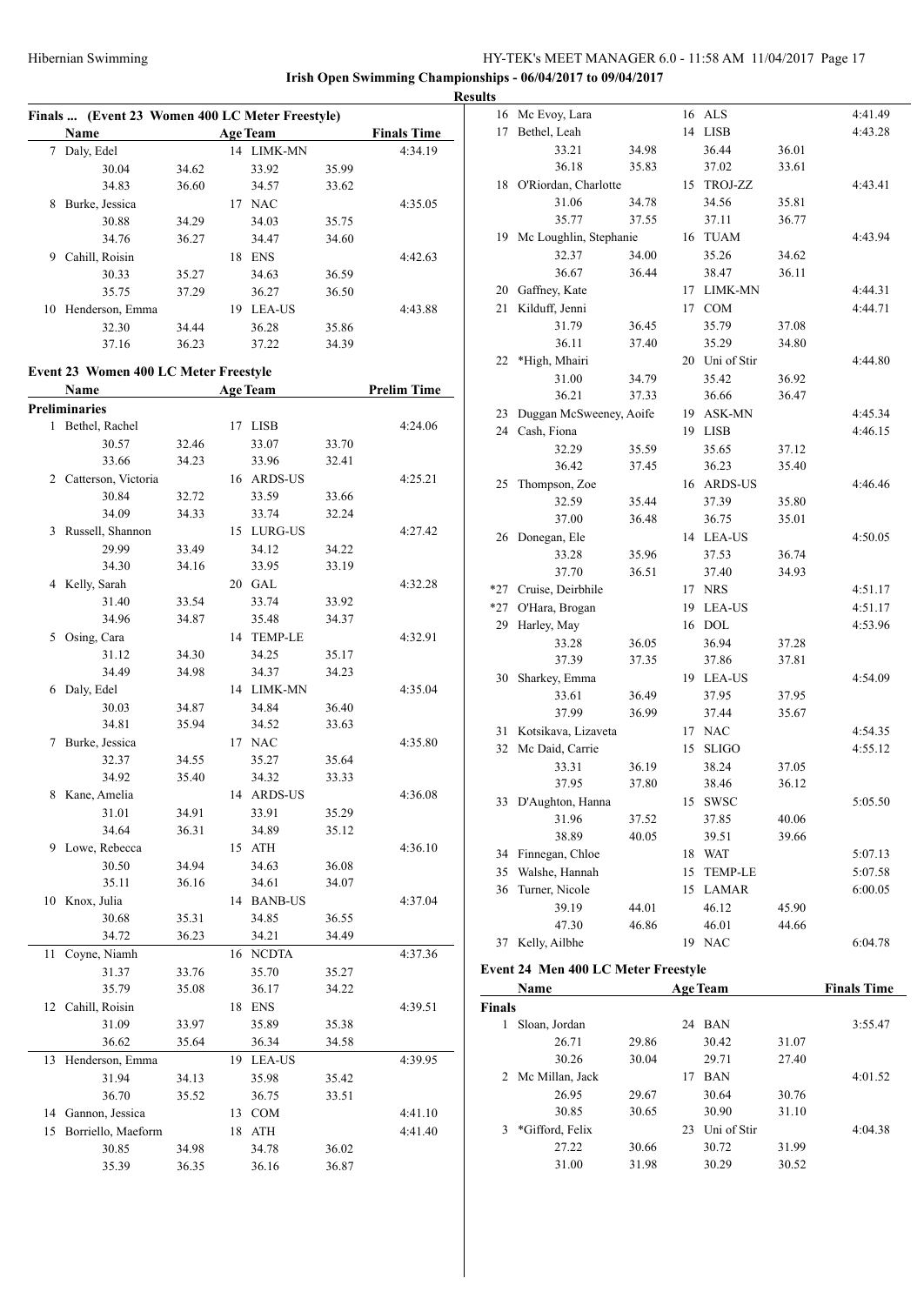|                                               |       |                 |       |                    | <b>Results</b> |                        |       |            |       |         |
|-----------------------------------------------|-------|-----------------|-------|--------------------|----------------|------------------------|-------|------------|-------|---------|
| Finals  (Event 24 Men 400 LC Meter Freestyle) |       |                 |       |                    |                | 12 Mc Carthy, Cadan    |       | 17 MAL     |       | 4:14.53 |
| Name                                          |       | <b>Age Team</b> |       | <b>Finals Time</b> |                | 28.33                  | 30.63 | 32.56      | 32.59 |         |
| 4 Mooney, Joseph                              |       | 20 NCLL         |       | 4:04.81            |                | 33.20                  | 32.74 | 32.98      | 31.50 |         |
| 27.51                                         | 29.73 | 31.69           | 31.15 |                    |                | 13 Kearney, Cathal     |       | 16 ALS     |       | 4:17.88 |
| 31.66                                         | 32.01 | 30.73           | 30.33 |                    |                | 27.44                  | 31.34 | 32.31      | 33.63 |         |
| 5 *Gale, Ross                                 |       | 20 EDUNI        |       | 4:07.77            |                | 33.51                  | 33.87 | 33.21      | 32.57 |         |
| 27.47                                         | 31.10 | 30.97           | 32.17 |                    |                | 14 Quinn, Gerry        |       | 19 LONG    |       | 4:18.62 |
| 31.34                                         | 32.06 | 31.37           | 31.29 |                    |                | 28.38                  | 31.49 | 32.12      | 32.37 |         |
| 6 Turner, Nathan                              |       | 18 ALS          |       | 4:09.07            |                | 32.62                  | 33.60 | 34.02      | 34.02 |         |
| 27.75                                         | 30.32 | 31.61           | 31.79 |                    |                | 15 Doyle, Connor       |       | 17 DOL     |       | 4:19.58 |
| 32.62                                         | 31.94 | 32.57           | 30.47 |                    |                | 29.24                  | 31.43 | 33.21      | 32.93 |         |
| 7 *Fisher, Daniel                             |       | 20 EDUNI        |       | 4:11.14            |                | 33.44                  | 32.96 | 33.89      | 32.48 |         |
| 28.03                                         | 29.84 | 31.93           | 31.92 |                    |                | 16 Anderson, Ronan     |       | 20 SLIGO   |       | 4:19.79 |
| 32.11                                         | 32.17 | 33.23           | 31.91 |                    |                | 29.03                  | 31.44 | 32.83      | 32.44 |         |
| 8 Walsh, Mark                                 |       | 20 NCLL         |       | 4:11.45            |                | 32.73                  | 33.14 | 34.65      | 33.53 |         |
| 27.40                                         | 31.52 | 31.33           | 32.67 |                    |                | 17 Griffiths, Dylan    |       | 15 LISB    |       | 4:19.99 |
| 31.49                                         | 32.63 | 32.08           | 32.33 |                    |                | 29.61                  | 32.10 | 33.48      | 32.94 |         |
| 9 Wiffen, Daniel                              |       | 16 LISB         |       | 4:13.45            |                | 33.21                  | 33.03 | 34.12      | 31.50 |         |
| 28.25                                         | 30.33 | 31.72           | 31.66 |                    |                | 18 Fleming, Jack       |       | 16 LISB    |       | 4:20.48 |
| 33.02                                         | 32.27 | 33.57           | 32.63 |                    |                | 29.37                  | 32.91 | 32.44      | 33.22 |         |
| 10 *Barr, Angus                               |       | 19 Uni of Stir  |       | 4:13.51            |                | 32.37                  | 34.02 | 33.73      | 32.42 |         |
| 27.26                                         | 31.36 | 31.49           | 32.60 |                    |                | 19 *Pradines, Nicolas  |       | 17 VK RN   |       | 4:21.99 |
| 32.27                                         | 33.46 | 32.54           | 32.53 |                    |                | 28.63                  | 31.32 | 33.00      | 32.86 |         |
|                                               |       |                 |       |                    |                | 33.72                  | 33.54 | 35.00      | 33.92 |         |
| Event 24 Men 400 LC Meter Freestyle           |       |                 |       |                    |                | 20 Mallon, Odhran      |       | 17 LISB    |       | 4:22.11 |
| Name                                          |       | <b>Age Team</b> |       | <b>Prelim Time</b> |                | 30.27                  | 33.58 | 34.16      | 33.35 |         |
| <b>Preliminaries</b>                          |       |                 |       |                    |                | 33.57                  | 32.63 | 33.34      | 31.21 |         |
| 1 Sloan, Jordan                               |       | 24 BAN          |       | 4:05.26            |                | 21 *Proctor, Noah      |       | 17 MART-FG |       | 4:22.74 |
| 27.17                                         | 30.03 | 31.55           |       |                    |                | 28.63                  | 31.18 | 33.07      | 33.30 |         |
|                                               | 31.09 | 31.91           | 30.28 |                    |                | 33.58                  | 34.09 | 34.79      | 34.10 |         |
| 2 Mc Millan, Jack                             |       | 17 BAN          |       | 4:06.17            |                | 22 Kilbride, Denis     |       | 16 NRS     |       | 4:22.76 |
| 26.54                                         | 28.85 | 29.64           | 30.85 |                    |                | 29.26                  | 31.91 | 33.93      | 33.37 |         |
| 32.17                                         | 33.05 | 33.27           | 31.80 |                    |                | 34.33                  | 33.51 | 34.31      | 32.14 |         |
| 3 *Gifford, Felix                             |       | 23 Uni of Stir  |       | 4:08.14            |                | 23 Nichols, Jaime      |       | 17 ARDS-US |       | 4:24.26 |
| 27.43                                         | 30.10 | 31.36           | 31.72 |                    |                | 28.70                  | 32.95 | 33.10      | 34.37 |         |
| 31.86                                         | 31.64 | 32.25           | 31.78 |                    |                | 33.73                  | 34.61 | 33.37      | 33.43 |         |
| 4 Mooney, Joseph                              |       | 20 NCLL         |       | 4:09.78            |                | 24 Bevan, Fiachra      |       | 17 ALS     |       | 4:25.88 |
| 27.63                                         | 30.04 | 31.31           | 31.89 |                    |                | 29.95                  | 32.54 | 34.13      | 34.02 |         |
| 31.92                                         | 32.58 | 31.40           | 33.01 |                    |                | 33.90                  | 33.90 | 34.60      | 32.84 |         |
| 5 Walsh, Mark                                 |       | 20 NCLL         |       | 4:09.89            |                | 25 Foley, Cian         |       | 18 NRS     |       | 4:25.91 |
| 27.36                                         | 31.21 | 31.23           | 32.69 |                    |                | 30.32                  | 33.21 | 34.34      | 33.46 |         |
| 31.08                                         | 32.56 | 31.81           | 31.95 |                    |                | 33.81                  | 33.78 | 34.12      | 32.87 |         |
| *6 *Gale, Ross                                |       | 20 EDUNI        |       | 4:10.12            |                | 26 Nolan-Whitney, Jack |       | 16 NRS     |       | 4:26.20 |
| 28.30                                         | 31.47 | 31.07           | 31.88 |                    |                | 29.45                  | 32.91 | 33.82      | 34.51 |         |
| 31.52                                         | 32.53 | 32.29           | 31.06 |                    |                | 34.06                  | 34.50 | 33.97      | 32.98 |         |
| *6 Wiffen, Daniel                             |       | 16 LISB         |       | 4:10.12            |                | 27 *Heald, Oscar       |       | 18 EDUNI   |       | 4:26.51 |
| 29.16                                         | 32.31 | 30.68           | 31.57 |                    |                | 28.86                  | 31.44 | 33.68      | 32.87 |         |
| 31.18                                         | 32.35 | 31.78           | 31.09 |                    |                | 34.62                  | 34.54 | 36.35      | 34.15 |         |
| 8 *Fisher, Daniel                             |       | 20 EDUNI        |       | 4:12.09            |                | 28 Mc Grattan, Chris   |       | 18 BAN     |       | 4:26.60 |
| 27.60                                         | 30.75 | 31.26           | 32.54 |                    |                | 29.13                  | 32.49 | 33.77      | 34.96 |         |
| 32.11                                         | 33.15 | 32.72           | 31.96 |                    |                | 34.12                  | 35.23 | 34.46      | 32.44 |         |
| 9 *Barr, Angus                                |       | 19 Uni of Stir  |       | 4:12.40            |                | 29 Corby, Eoin         |       | 15 LIMK-MN |       | 4:26.64 |
| 28.00                                         | 30.63 | 31.52           | 31.43 |                    |                | 29.98                  | 32.54 | 34.58      | 33.79 |         |
| 31.50                                         | 32.80 | 34.02           | 32.50 |                    |                | 34.53                  | 35.03 | 34.24      | 31.95 |         |
| 10 Turner, Nathan                             |       | 18 ALS          |       | 4:12.65            |                | 30 *Smith, Patrick     |       | 19 EDUNI   |       | 4:28.12 |
| 27.39                                         | 30.85 | 31.46           | 32.69 |                    |                | 29.27                  | 32.97 | 34.44      | 34.99 |         |
| 32.44                                         | 33.25 | 32.41           | 32.16 |                    |                | 33.54                  | 34.96 | 34.03      | 33.92 |         |
| 11 O'Keeffe Tighe, Cian                       |       | 17 PORT         |       | 4:13.16            |                | 31 Fitzmaurice, Isaac  |       | 17 NAC     |       | 4:28.68 |
| 27.87                                         | 30.60 | 32.97           | 32.52 |                    |                | 29.09                  | 32.29 | 33.84      | 34.58 |         |
| 33.15                                         | 32.54 | 33.03           | 30.48 |                    |                | 35.13                  | 34.83 | 35.33      | 33.59 |         |
|                                               |       |                 |       |                    |                |                        |       |            |       |         |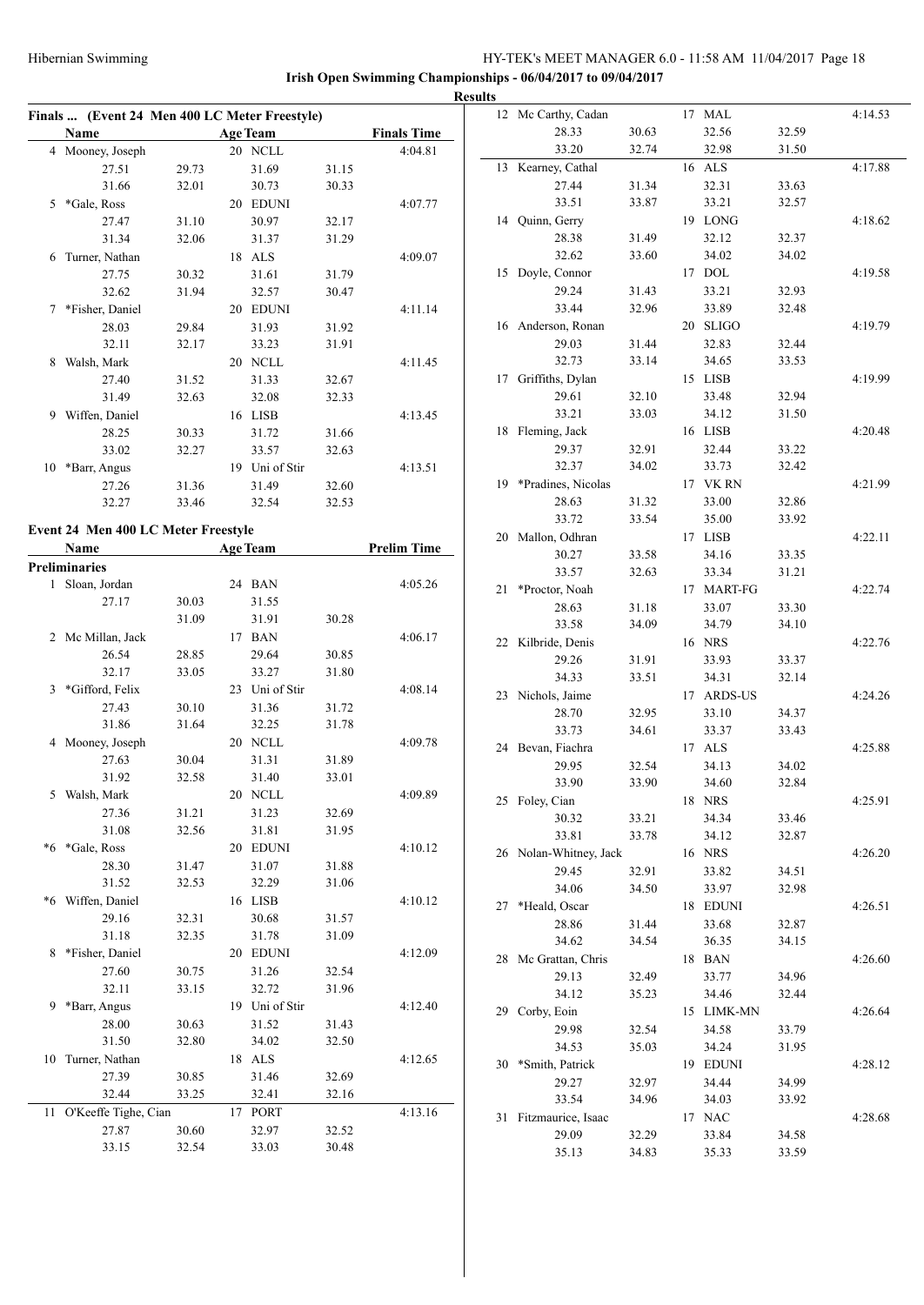|        | Preliminaries  (Event 24 Men 400 LC Meter Freestyle) |         |    |                 |       |                    |
|--------|------------------------------------------------------|---------|----|-----------------|-------|--------------------|
|        | Name                                                 |         |    | <b>Age Team</b> |       | <b>Prelim Time</b> |
|        | 32 Wiffen, Nathan                                    |         |    | 16 LISB         |       | 4:29.74            |
|        | 30.42                                                | 33.00   |    | 34.55           | 33.85 |                    |
|        | 34.23                                                | 34.02   |    | 34.61           | 35.06 |                    |
|        | 33 Rossiter, Evan                                    |         |    | 16 NAC          |       | 4:30.28            |
|        | 29.92                                                | 33.87   |    | 33.69           | 34.92 |                    |
|        | 34.06                                                | 35.29   |    | 34.50           | 34.03 |                    |
|        | 34 Power, Ruairi                                     |         |    | 18 ENS          |       | 4:30.59            |
|        | 29.93                                                | 33.55   |    | 34.79           | 34.36 |                    |
|        | 35.19                                                | 35.32   |    | 34.90           | 32.55 |                    |
| 35     | Harley, Cian                                         |         |    | 17 DOL          |       | 4:30.85            |
|        | 29.56                                                | 33.65   |    | 33.55           | 34.81 |                    |
|        | 34.34                                                | 36.07   |    | 34.21           | 34.66 |                    |
| 36     | Moynihan, Riley                                      |         |    | 15 MAL          |       | 4:31.74            |
|        | 29.82                                                | 34.35   |    | 34.36           | 35.68 |                    |
|        | 33.83                                                | 35.76   |    | 35.13           | 32.81 |                    |
| 37     | Doorly, Joseph                                       |         |    | 17 GAL          |       | 4:32.47            |
|        | 30.21                                                | 33.90   |    | 34.49           | 34.81 |                    |
|        | 35.06                                                | 35.14   |    | 35.29           | 33.57 |                    |
| 38     | Bray, Eoin                                           |         |    | 19 WAT          |       | 4:32.80            |
|        | 29.83                                                | 33.84   |    | 34.04           | 35.43 |                    |
|        | 34.61                                                | 35.75   |    | 35.29           | 34.01 |                    |
|        | 39 Church, Sean                                      |         |    | 15 PORT         |       | 4:38.69            |
|        | 29.99                                                | 33.93   |    | 34.27           | 36.25 |                    |
|        | 35.78                                                | 37.08   |    | 35.73           | 35.66 |                    |
| 40     | Coode, Jack                                          |         |    | 18 NRS          |       | 4:47.66            |
|        | 30.37                                                | 33.81   |    | 36.19           | 37.12 |                    |
|        | 37.85                                                | 37.15   |    | 37.98           | 37.19 |                    |
| 41     | Mc Grath, Jonathan                                   |         |    | 24 NCLL         |       | 5:03.81            |
|        | 35.03                                                | 37.17   |    | 39.46           | 37.61 |                    |
|        | 39.41                                                | 1:55.13 |    |                 | 36.81 |                    |
|        | 42 O'Riordan, Sean                                   |         |    | 18 SWSC         |       | 5:08.09            |
|        | 32.18                                                | 37.47   |    | 38.29           | 41.13 |                    |
|        | 39.63                                                | 42.12   |    | 39.65           | 37.62 |                    |
|        |                                                      |         |    |                 |       |                    |
|        | <b>Event 25 Women 100 LC Meter Butterfly</b>         |         |    |                 |       |                    |
|        | Name                                                 |         |    | <b>Age Team</b> |       | <b>Finals Time</b> |
| Finals |                                                      |         |    |                 |       |                    |
| 1      | O'Brien, Shauna                                      |         |    | 23 UCD          |       | 1:00.41            |
| 2      | Walshe, Ellen                                        |         | 16 | <b>TEMP-LE</b>  |       | 1:01.60            |
|        | 28.71                                                | 32.89   |    |                 |       |                    |
| 3      | Reid, Emma                                           |         | 18 | ARDS-US         |       | 1:02.03            |
|        | 28.27                                                | 33.76   |    |                 |       |                    |
| 4      | Roberts, Jane                                        |         | 21 | <b>UCD</b>      |       | 1:02.74            |
|        | 29.19                                                | 33.55   |    |                 |       |                    |
| 5      | Kelly, Sarah                                         |         | 20 | GAL             |       | 1:03.54            |
|        | 30.30                                                | 33.24   |    |                 |       |                    |
| 6      | *Clark, Gillian                                      |         | 21 | <b>EDUNI</b>    |       | 1:04.67            |
|        | 29.78                                                | 34.89   |    |                 |       |                    |
| 7      | Flood, Clodagh                                       |         | 20 | NCDTA           |       | 1:05.09            |
|        | 30.39                                                | 34.70   |    |                 |       |                    |
| 8      | Mc Kibbin, Ellie                                     |         | 13 | ARDS-US         |       | 1:06.35            |
|        | 31.00                                                | 35.35   |    |                 |       |                    |
| 9      | Barrett, Lily                                        |         | 20 | ENS             |       | 1:06.53            |
|        | 30.36                                                | 36.17   |    |                 |       |                    |
|        |                                                      |         |    |                 |       |                    |
|        | <b>Event 25 Women 100 LC Meter Butterfly</b>         |         |    |                 |       |                    |
|        | Name                                                 |         |    | <b>Age Team</b> |       | <b>Prelim Time</b> |
|        | <b>Preliminaries</b>                                 |         |    |                 |       |                    |
| 1      | O'Brien, Shauna                                      |         |    | 23 UCD          |       | 1:00.39            |
|        | 28.26                                                | 32.13   |    |                 |       |                    |
|        |                                                      |         |    |                 |       |                    |

| <b>Results</b> |                          |       |    |                |         |
|----------------|--------------------------|-------|----|----------------|---------|
| 2              | *Mills, Lauren           |       |    | 20 Uni of Stir | 1:01.89 |
|                | 28.82                    | 33.07 |    |                |         |
| 3              | Reid, Emma               |       |    | 18 ARDS-US     | 1:02.48 |
|                | 29.07                    | 33.41 |    |                |         |
| 4              | Roberts, Jane            |       |    | 21 UCD         | 1:02.59 |
|                | 28.82                    | 33.77 |    |                |         |
| 5              | Walshe, Ellen            |       |    | 16 TEMP-LE     | 1:03.22 |
| 6              | 29.31<br>Kelly, Sarah    | 33.91 |    | 20 GAL         | 1:05.31 |
|                | 30.43                    | 34.88 |    |                |         |
| 7              | *Clark, Gillian          |       | 21 | <b>EDUNI</b>   | 1:06.00 |
|                | 30.84                    | 35.16 |    |                |         |
| 8              | Flood, Clodagh           |       |    | 20 NCDTA       | 1:06.04 |
|                | 30.44                    | 35.60 |    |                |         |
| 9              | Barrett, Lily            |       |    | 20 ENS         | 1:06.55 |
|                | 30.95                    | 35.60 |    |                |         |
| 10             | Mc Kibbin, Ellie         |       | 13 | <b>ARDS-US</b> | 1:06.58 |
|                | 31.14                    | 35.44 |    |                |         |
| 11             | Baguley, Katie           |       | 17 | TROJ-ZZ        | 1:06.88 |
|                | 31.09                    | 35.79 |    |                |         |
| 12             | Harrington, Lisa         |       | 19 | ATH            | 1:07.77 |
|                | 31.38                    | 36.39 |    |                |         |
| 13             | Mc Dowell, Christina     |       | 18 | <b>ARDS-US</b> | 1:07.81 |
|                | 31.17                    | 36.64 |    | ARDS-US        | 1:07.93 |
| 14             | *Firth~, Bethy<br>30.36  |       | 21 |                |         |
| 15             | *Chiarotto, Joanne       | 37.57 |    | 16 UN-DS-NI    | 1:08.00 |
|                | 31.00                    | 37.00 |    |                |         |
| 16             | Davidson, Sarah          |       |    | 18 BAN         | 1:08.42 |
|                | 31.63                    | 36.79 |    |                |         |
| 17             | Lynch, Robyn             |       | 15 | <b>TEMP-LE</b> | 1:08.47 |
|                | 32.50                    | 35.97 |    |                |         |
| 18             | Semchiy, Sharon          |       |    | 16 SWSC        | 1:08.50 |
|                | 32.07                    | 36.43 |    |                |         |
| 19             | Davison, Mia             |       |    | 14 ARDS-US     | 1:08.53 |
|                | 31.14                    | 37.39 |    |                |         |
| 20             | Naughton, Imogen         |       | 18 | <b>SHARK</b>   | 1:08.54 |
|                | 32.11                    | 36.43 |    |                |         |
| 21             | Mc Crea, Alex            |       |    | 16 CYBT        | 1:08.66 |
|                | 30.88<br>22 Bates, Aoife | 37.78 |    | 15 SHARK       | 1:08.92 |
|                | 32.37                    | 36.55 |    |                |         |
| 23             | Cook, Affric             |       | 17 | <b>NAC</b>     | 1:09.31 |
|                | 32.56                    | 36.75 |    |                |         |
| *24            | Egan, Caoimhe            |       | 17 | <b>TALL-LE</b> | 1:09.69 |
|                | 32.32                    | 37.37 |    |                |         |
| *24            | Donegan, Ele             |       |    | 14 LEA-US      | 1:09.69 |
|                | 33.30                    | 36.39 |    |                |         |
| 26             | Cleland, Maeve           |       | 15 | <b>BANB-US</b> | 1:09.71 |
|                | 32.28                    | 37.43 |    |                |         |
| 27             | Grindle, Lucy            |       | 17 | TROJ-ZZ        | 1:10.01 |
|                | 31.85                    | 38.16 |    |                |         |
| 28             | Ungureanu, Ioana         |       | 15 | <b>NAC</b>     | 1:10.24 |
| 29             | 32.76<br>Dimitrova, Eli  | 37.48 | 18 | <b>MULL</b>    | 1:10.38 |
|                | 34.05                    | 36.33 |    |                |         |
| 30             | Flaherty, Ellen          |       | 15 | ATH            | 1:10.66 |
|                | 31.86                    | 38.80 |    |                |         |
| 31             | *Blanchetiere, Adele     |       | 18 | EN CN          | 1:10.90 |
|                | 32.88                    | 38.02 |    |                |         |
|                |                          |       |    |                |         |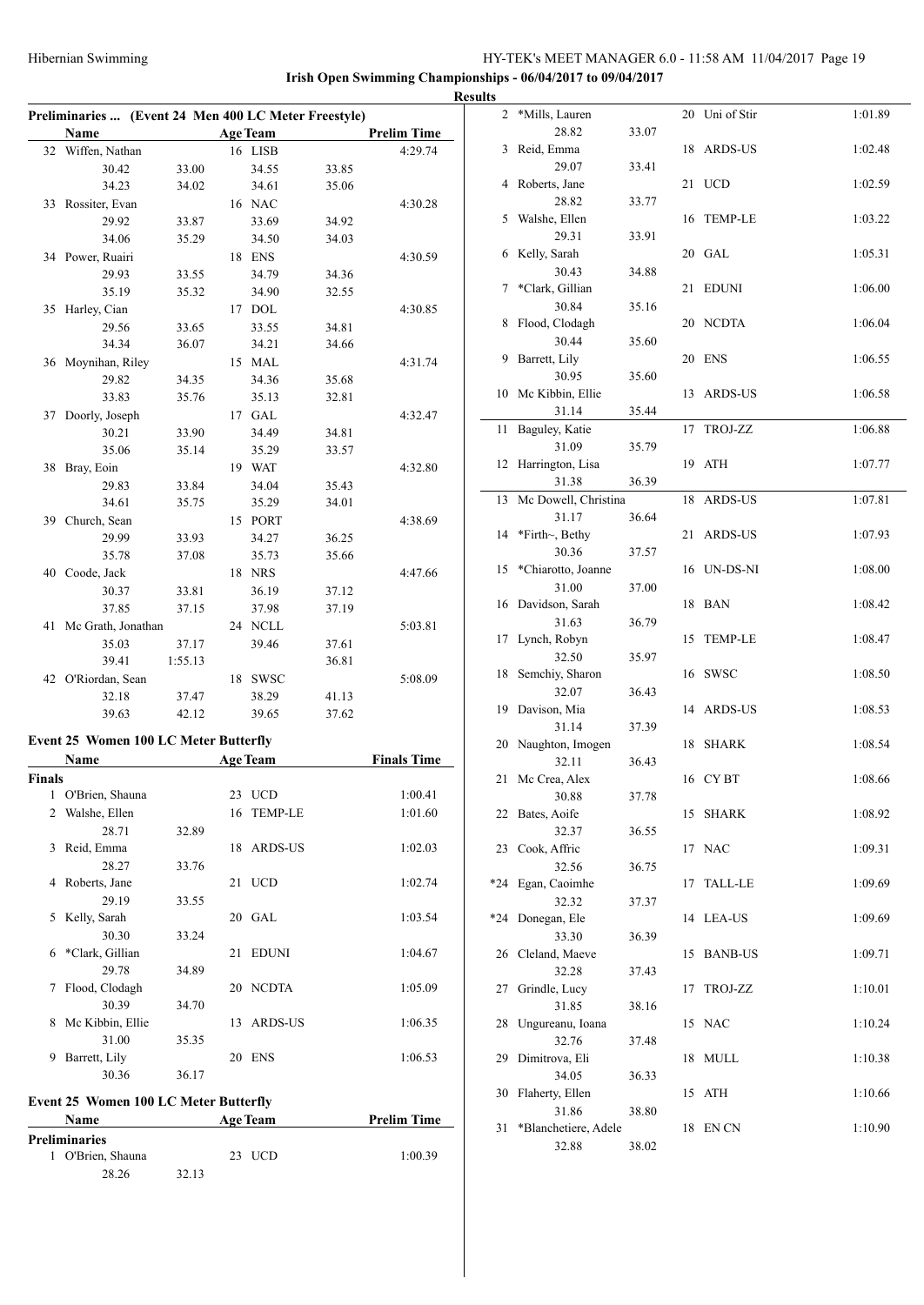**Irish Open Swimming Championships - 06/04/2017 to 09/04/2017**

#### **Preliminaries ... (Event 25 Women 100 LC Meter Butterfly)**

|    | $1$ chimiarics  (Event 25 ) women too DC meter Dutterity |       |  |                 |                    |  |  |  |  |  |
|----|----------------------------------------------------------|-------|--|-----------------|--------------------|--|--|--|--|--|
|    | Name                                                     |       |  | <b>Age Team</b> | <b>Prelim Time</b> |  |  |  |  |  |
|    | 32 Duggan McSweeney, Aoife                               |       |  | 19 ASK-MN       | 1:11.44            |  |  |  |  |  |
|    | 33.36                                                    | 38.08 |  |                 |                    |  |  |  |  |  |
| 33 | Gorman, Amy                                              |       |  | 17 GLN-LE       | 1:11.81            |  |  |  |  |  |
|    | 31.84                                                    | 39.97 |  |                 |                    |  |  |  |  |  |
|    | 34 O'Hara, Brogan                                        |       |  | 19 LEA-US       | 1:11.85            |  |  |  |  |  |
|    | 33.49                                                    | 38.36 |  |                 |                    |  |  |  |  |  |
|    | 35 Kelly, Sasha                                          |       |  | 17 TROJ-ZZ      | 1:12.04            |  |  |  |  |  |
|    | 31.19                                                    | 40.85 |  |                 |                    |  |  |  |  |  |
|    | 36 Stapleton, Cara                                       |       |  | 16 TROJ-ZZ      | 1:12.36            |  |  |  |  |  |
|    | 33.08                                                    | 39.28 |  |                 |                    |  |  |  |  |  |
| 37 | Gannon, Jessica                                          |       |  | 13 COM          | 1:12.79            |  |  |  |  |  |
|    | 33.39                                                    | 39.40 |  |                 |                    |  |  |  |  |  |
| 38 | Moes, Isabella                                           |       |  | 15 TEMP-LE      | 1:13.67            |  |  |  |  |  |
|    | 32.66                                                    | 41.01 |  |                 |                    |  |  |  |  |  |
|    | 39 Walshe, Hannah                                        |       |  | 15 TEMP-LE      | 1:14.36            |  |  |  |  |  |
|    | 34.11                                                    | 40.25 |  |                 |                    |  |  |  |  |  |
| 40 | Finnegan, Chloe                                          |       |  | 18 WAT          | 1:14.74            |  |  |  |  |  |
|    | 34.25                                                    | 40.49 |  |                 |                    |  |  |  |  |  |
| 41 | Kotsikava, Lizaveta                                      |       |  | 17 NAC          | 1:15.70            |  |  |  |  |  |
|    | 34.00                                                    | 41.70 |  |                 |                    |  |  |  |  |  |
| 42 | Keane, Ellen                                             |       |  | 22 NAC          | 1:15.91            |  |  |  |  |  |
|    | 34.38                                                    | 41.53 |  |                 |                    |  |  |  |  |  |

# **Event 26 Men 100 LC Meter Butterfly**

|               | Name                 |       | <b>Age Team</b> | <b>Finals Time</b> |  |
|---------------|----------------------|-------|-----------------|--------------------|--|
| <b>Finals</b> |                      |       |                 |                    |  |
| 1             | Hyland, Brendan      |       | 23 NCDTA        | 53.26              |  |
|               | 25.23                | 28.03 |                 |                    |  |
| 2             | Brines, Conor        |       | 22 LARNE-US     | 54.13              |  |
|               | 25.04                | 29.09 |                 |                    |  |
| 3             | *Watson, Greg        |       | 22 EDUNI        | 54.95              |  |
|               | 25.26                | 29.69 |                 |                    |  |
|               | 4 Doyle, Benjamin    |       | 20 ALS          | 55.53              |  |
|               | 25.87                | 29.66 |                 |                    |  |
| 5.            | Powell, Robert       |       | 17 ATH          | 55.71              |  |
|               | 26.18                | 29.53 |                 |                    |  |
|               | 6 Melly, Cillian     |       | 19 NCLCB        | 55.93              |  |
|               | 26.87                | 29.06 |                 |                    |  |
| 7             | *Dabauvalle, Quentin |       | 21 VK RN        | 56.37              |  |
|               | 25.79                | 30.58 |                 |                    |  |
| 8             | Moore, Andrew        |       | 19 UCD          | 56.71              |  |
|               | 26.04                | 30.67 |                 |                    |  |
| 9             | Melennec, Alex       |       | 21 UCD          | 56.99              |  |
|               | 26.49                | 30.50 |                 |                    |  |
| 10            | *Dulondel, Louis     |       | 19 VK RN        | 57.52              |  |
|               | 27.28                | 30.24 |                 |                    |  |

# **Event 26 Men 100 LC Meter Butterfly**

 $\overline{a}$ 

|               | <b>Name</b>     |       | <b>Age Team</b>     | <b>Prelim Time</b> |  |
|---------------|-----------------|-------|---------------------|--------------------|--|
| Preliminaries |                 |       |                     |                    |  |
| 1             | Brines, Conor   |       | 22 LARNE-US         | 54.00              |  |
|               | 24.98           | 29.02 |                     |                    |  |
| 2             | Hyland, Brendan |       | <b>NCDTA</b><br>23  | 54.46              |  |
|               | 26.39           | 28.07 |                     |                    |  |
| 3             | Doyle, Benjamin |       | 20 ALS              | 55.98              |  |
|               | 26.19           | 29.79 |                     |                    |  |
| 4             | *Watson, Greg   |       | <b>EDUNI</b><br>22. | 56.52              |  |
|               | 26.03           | 30.49 |                     |                    |  |
| 5             | Moore, Andrew   |       | UCD<br>19           | 56.67              |  |
|               | 26.12           | 30.55 |                     |                    |  |

| <b>Results</b> |                           |       |    |                |         |
|----------------|---------------------------|-------|----|----------------|---------|
|                | 6 Powell, Robert          |       |    | 17 ATH         | 56.68   |
|                | 26.07                     | 30.61 |    |                |         |
| 7              | *Dabauvalle, Quentin      |       |    | 21 VK RN       | 56.79   |
|                | 26.94                     | 29.85 |    |                |         |
| 8              | Melly, Cillian            |       |    | 19 NCLCB       | 57.11   |
|                | 26.37                     | 30.74 |    |                |         |
|                | 9 Melennec, Alex          |       |    | 21 UCD         | 57.61   |
|                | 27.63                     | 29.98 |    |                |         |
| 10             | *Dulondel, Louis<br>27.44 | 30.20 |    | 19 VK RN       | 57.64   |
| 11             | *Leslie, Ross             |       |    | 19 EDUNI       | 57.86   |
|                | 27.22                     | 30.64 |    |                |         |
| 12             | Gibbons, Brendan          |       |    | 22 NCD A       | 58.22   |
|                | 26.59                     | 31.63 |    |                |         |
| 13             | *Mc Callum, Iain          |       |    | 20 EDUNI       | 58.38   |
|                | 27.65                     | 30.73 |    |                |         |
| 14             | Jennings, Nathan          |       |    | 18 LISB        | 58.39   |
|                | 27.47                     | 30.92 |    |                |         |
| 15             | Corby, Alan               |       |    | 20 NCLL        | 58.41   |
|                | 27.32                     | 31.09 |    |                |         |
|                | 16 Mc Nicholl, Sean       |       |    | 16 TEMP-LE     | 58.43   |
| 17             | 26.96<br>Mc Geever, Finn  | 31.47 |    | 17 NCLL        | 58.47   |
|                | 27.00                     | 31.47 |    |                |         |
| 18             | Lennon, Fiachra           |       |    | 19 ATH         | 58.57   |
|                | 27.25                     | 31.32 |    |                |         |
| 19             | *Finlayson, Cameron       |       |    | 19 EDUNI       | 58.65   |
|                | 26.87                     | 31.78 |    |                |         |
| 20             | *Murden, William          |       | 21 | Uni of Stir    | 58.67   |
|                | 27.31                     | 31.36 |    |                |         |
| 21             | Murtagh, Ethan            |       | 15 | TROJ-ZZ        | 58.73   |
|                | 27.80                     | 30.93 |    |                |         |
| 22             | *Gifford, Felix<br>27.97  | 30.85 |    | 23 Uni of Stir | 58.82   |
| 23             | *Ormonde-Cunningham, Reis |       |    | 19 MTKLY       | 58.83   |
|                | 27.66                     | 31.17 |    |                |         |
|                | 24 *Sawkins, Andrew       |       |    | 19 EDUNI       | 59.09   |
|                | 26.85                     | 32.24 |    |                |         |
|                | 25 Mc Menamin, Fionnan    |       |    | 17 ALS         | 59.13   |
|                | 26.79                     | 32.34 |    |                |         |
|                | 26 *Robertson, Alastair   |       |    | 20 EDUNI       | 59.21   |
|                | 27.04                     | 32.17 |    |                |         |
| 27             | *Hewison, Brody<br>27.81  | 31.48 |    | 19 IOMN        | 59.29   |
| 28             | Mc Caughey, Christopher   |       |    | 19 BAN         | 59.60   |
|                | 27.09                     | 32.51 |    |                |         |
| 29             | Juskus, Kasparas          |       |    | 17 ALS         | 59.91   |
|                | 27.19                     | 32.72 |    |                |         |
| 30             | Dennis, Scott             |       |    | 20 BAN         | 1:00.46 |
|                | 28.12                     | 32.34 |    |                |         |
| 31             | Duffy, Fionn              |       |    | 16 GAL         | 1:00.82 |
|                | 28.68                     | 32.14 |    |                |         |
| 32             | Rafferty, Shea            |       |    | 16 NY&MN       | 1:01.03 |
| 33             | 27.85<br>O'Connor, Jermey | 33.18 | 15 | LIMK-MN        | 1:01.06 |
|                | 27.63                     | 33.43 |    |                |         |
| 34             | *Nikles, Christian        |       |    | 20 Uni of Stir | 1:01.15 |
|                | 27.25                     | 33.90 |    |                |         |
| 35             | Maher, Alex               |       |    | 15 KILK        | 1:01.38 |
|                | 28.85                     | 32.53 |    |                |         |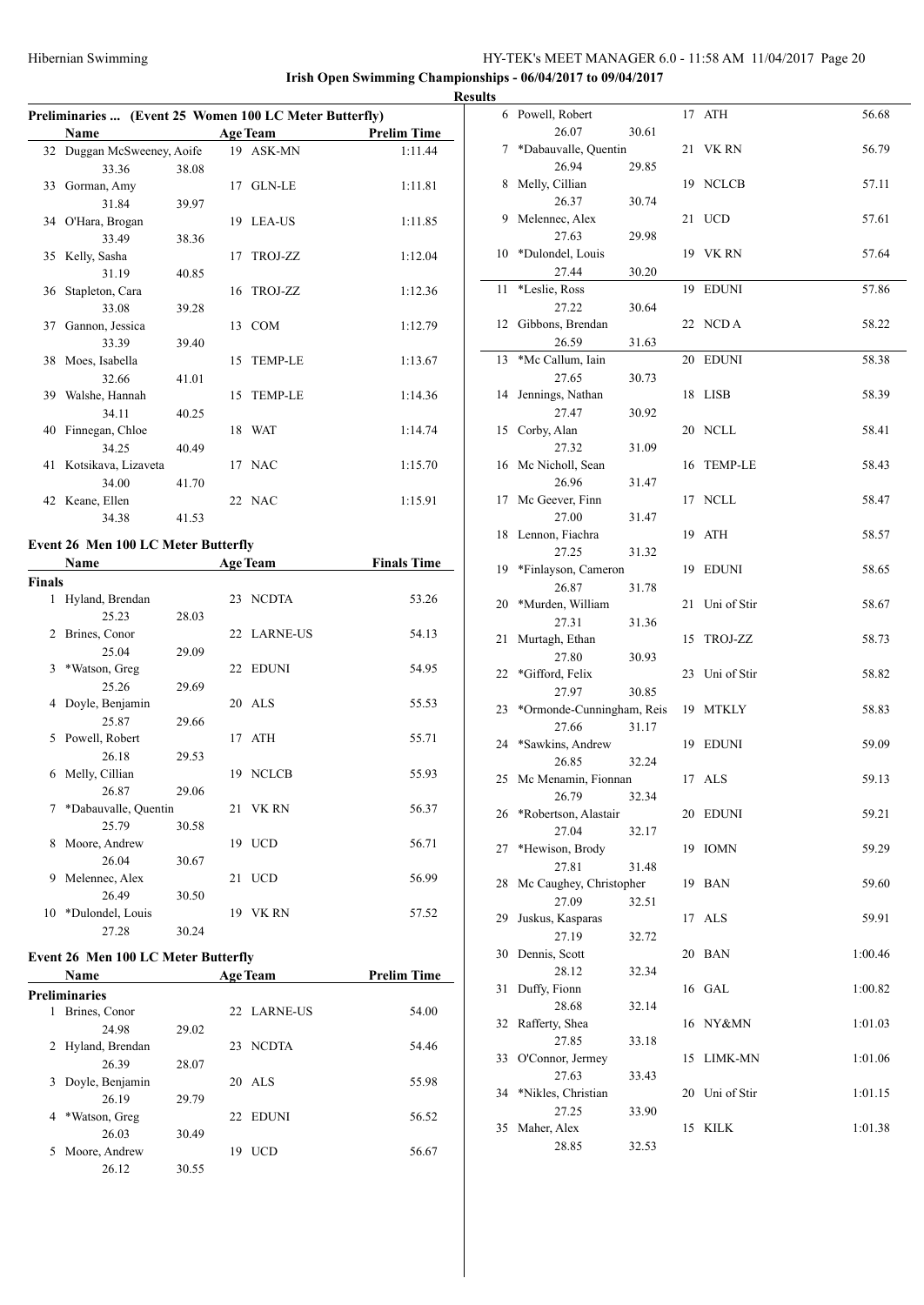|               | Preliminaries  (Event 26 Men 100 LC Meter Butterfly) |       |    |                 |                    |  |  |  |  |
|---------------|------------------------------------------------------|-------|----|-----------------|--------------------|--|--|--|--|
|               | Name                                                 |       |    | <b>Age Team</b> | <b>Prelim Time</b> |  |  |  |  |
|               | 36 O'Keeffe Tighe, Cian                              |       |    | 17 PORT         | 1:01.70            |  |  |  |  |
|               | 29.11                                                | 32.59 |    |                 |                    |  |  |  |  |
|               | 37 Lewis, Ryan                                       |       |    | 18 LARNE-US     | 1:01.98            |  |  |  |  |
|               | 27.97                                                | 34.01 |    |                 |                    |  |  |  |  |
|               | 38 Gardiner, Matthew                                 |       |    | 16 NAC          | 1:02.42            |  |  |  |  |
|               | 29.17                                                | 33.25 |    |                 |                    |  |  |  |  |
| 39            | Stoops, Mark                                         |       |    | 17 BAN          | 1:02.61            |  |  |  |  |
|               | 28.75                                                | 33.86 |    |                 |                    |  |  |  |  |
|               | 40 Mallon, Odhran                                    |       |    | 17 LISB         | 1:02.69            |  |  |  |  |
|               | 30.25                                                | 32.44 |    |                 |                    |  |  |  |  |
| 41            | Farren, Shay                                         |       |    | 18 BAN          | 1:02.99            |  |  |  |  |
|               | 28.94                                                | 34.05 |    |                 |                    |  |  |  |  |
|               | 42 Nolan-Whitney, Jack                               |       |    | 16 NRS          | 1:03.01            |  |  |  |  |
|               | 28.86                                                | 34.15 |    |                 |                    |  |  |  |  |
|               | 43 O'Keeffe, Finn                                    |       |    | 16 TEMP-LE      | 1:03.23            |  |  |  |  |
|               | 29.15                                                | 34.08 |    |                 |                    |  |  |  |  |
|               | 44 Shannon, Ryan                                     |       |    | 20 ENS          | 1:03.95            |  |  |  |  |
|               | 29.53                                                | 34.42 |    |                 |                    |  |  |  |  |
|               | 45 Mc Auliffe, Ross                                  |       |    | 18 SWSC         | 1:04.25            |  |  |  |  |
|               | 28.35                                                | 35.90 |    |                 |                    |  |  |  |  |
|               | 46 Mc Clements~, Barry                               |       |    | 16 ARDS-US      | 1:04.70            |  |  |  |  |
|               | 30.69                                                | 34.01 |    |                 |                    |  |  |  |  |
| 47            | *Proctor, Noah                                       |       | 17 | <b>MART-FG</b>  | 1:04.88            |  |  |  |  |
|               | 30.19                                                | 34.69 |    |                 |                    |  |  |  |  |
|               | 48 *Davis~, Peter                                    |       |    | 20 Uni of Stir  | 1:12.29            |  |  |  |  |
|               | 32.09                                                | 40.20 |    |                 |                    |  |  |  |  |
|               | <b>Event 27 Women 200 LC Meter Backstroke</b>        |       |    |                 |                    |  |  |  |  |
|               | <b>Name</b>                                          |       |    | <b>Age Team</b> | <b>Finals Time</b> |  |  |  |  |
| <b>Finals</b> |                                                      |       |    |                 |                    |  |  |  |  |
| 1             | *Hofton, Natasha                                     |       |    | 22 Uni of Stir  | 2:14.46            |  |  |  |  |
|               | 31.96                                                | 33.88 |    | 34.09           | 34.53              |  |  |  |  |

|                | ≁нопоп, Natasna     |       |    | 22 Uni of Stif |       | 2:14.40 |
|----------------|---------------------|-------|----|----------------|-------|---------|
|                | 31.96               | 33.88 |    | 34.09          | 34.53 |         |
| $\mathfrak{D}$ | Godden, Maria       |       | 15 | KILK           |       | 2:18.24 |
|                | 32.36               | 34.28 |    | 35.39          | 36.21 |         |
| 3              | *Briggs, Megan      |       | 20 | Uni of Stir    |       | 2:19.45 |
|                | 32.58               | 35.17 |    | 35.28          | 36.42 |         |
| 4              | Cassidy, Ellen      |       | 16 | <b>DOL</b>     |       | 2:21.34 |
|                | 32.91               | 35.00 |    | 37.16          | 36.27 |         |
| 5              | *Grant, Emily       |       | 20 | Uni of Stir    |       | 2:21.39 |
|                | 34.05               | 35.62 |    | 36.26          | 35.46 |         |
| 6              | Cunningham, Ally    |       | 18 | <b>SWSC</b>    |       | 2:21.68 |
|                | 32.91               | 35.76 |    | 36.23          | 36.78 |         |
| $*7$           | Armstrong, Scarlett |       | 14 | <b>ARDS-US</b> |       | 2:23.04 |
|                | 33.78               | 35.62 |    | 37.33          | 36.31 |         |
| $*7$           | Quinn, Caoimhe      |       | 15 | ALS            |       | 2:23.04 |
|                | 32.99               | 36.49 |    | 36.13          | 37.43 |         |
| 9              | Lowe, Rebecca       |       | 15 | <b>ATH</b>     |       | 2:24.65 |
|                | 33.13               | 36.94 |    | 36.97          | 37.61 |         |
| 10             | Dowling, Caoimhe    |       |    | 16 LASER       |       | 2:26.85 |
|                | 34.22               | 36.30 |    | 38.91          | 37.42 |         |

# **Event 27 Women 200 LC Meter Backstroke**

|                      | <b>Name</b>      |       |    | <b>Age Team</b> |       | <b>Prelim Time</b> |  |
|----------------------|------------------|-------|----|-----------------|-------|--------------------|--|
| <b>Preliminaries</b> |                  |       |    |                 |       |                    |  |
|                      | *Hofton, Natasha |       |    | 22 Uni of Stir  |       | 2:15.97            |  |
|                      | 32.30            | 34.28 |    | 34.60           | 34.79 |                    |  |
|                      | 2 Godden, Maria  |       |    | 15 KILK         |       | 2:19.71            |  |
|                      | 32.70            | 34.95 |    | 35.95           | 36.11 |                    |  |
| 3.                   | *Briggs, Megan   |       | 20 | Uni of Stir     |       | 2:19.72            |  |
|                      |                  |       |    | 35.78           | 36.43 |                    |  |

| <b>Results</b> |                        |       |                |       |         |
|----------------|------------------------|-------|----------------|-------|---------|
| 4              | *Grant, Emily          |       | 20 Uni of Stir |       | 2:20.23 |
|                | 32.63                  | 36.05 | 34.80          | 36.75 |         |
| 5              | Cunningham, Ally       |       | 18 SWSC        |       | 2:21.35 |
|                | 33.70                  | 35.48 | 36.56          | 35.61 |         |
| 6              | Cassidy, Ellen         |       | 16 DOL         |       | 2:23.01 |
|                | 32.75                  | 35.51 | 37.66          | 37.09 |         |
| 7              | Quinn, Caoimhe         |       | 15 ALS         |       | 2:23.68 |
|                | 33.04                  | 36.57 | 36.93          | 37.14 |         |
| 8              | Reid, Rebecca          |       | 16 ARDS-US     |       | 2:24.27 |
|                | 33.01                  | 36.27 | 37.49          | 37.50 |         |
| 9              | Armstrong, Scarlett    |       | 14 ARDS-US     |       | 2:24.30 |
|                | 33.27                  | 36.65 | 36.47          | 37.91 |         |
| 10             | Lowe, Rebecca          |       | 15 ATH         |       | 2:26.47 |
|                | 34.26                  | 36.48 | 38.68          | 37.05 |         |
| 11             | Dowling, Caoimhe       |       | 16 LASER       |       | 2:27.12 |
|                | 33.85                  | 36.45 | 39.63          | 37.19 |         |
| 12             | Walshe, Ellen          |       | 16 TEMP-LE     |       | 2:28.65 |
|                | 33.88                  | 38.77 | 37.94          | 38.06 |         |
| 13             | Tinsley, Florence      |       | 15 CYBT        |       | 2:29.00 |
|                | 33.93                  | 36.72 | 39.39          | 38.96 |         |
| 14             | Gillic, Trudie         |       | 15 NCD K       |       | 2:29.18 |
|                | 34.03                  | 37.88 | 38.74          | 38.53 |         |
| 15             | Leahy, Aoife           |       | 15 GAL         |       | 2:29.24 |
|                | 35.38                  | 37.32 | 39.40          | 37.14 |         |
|                | 16 Williams, Sophie    |       | 17 TMORE-US    |       | 2:29.56 |
|                | 35.21                  | 37.17 | 39.22          | 37.96 |         |
| 17             | Burke, Jessica         |       | 17 NAC         |       | 2:29.98 |
|                | 34.98                  | 38.22 | 37.60          | 39.18 |         |
| 18             | Osing, Cara            |       | 14 TEMP-LE     |       | 2:30.02 |
|                | 36.22                  | 37.39 | 39.08          | 37.33 |         |
| 19             | Trait, Naomi           |       | 14 KILK        |       | 2:30.04 |
|                | 33.68                  | 37.98 | 39.03          | 39.35 |         |
|                | 20 O'Connor, Alex      |       | 16 LIMK-MN     |       | 2:30.26 |
|                | 35.06                  | 37.07 | 39.24          | 38.89 |         |
| 21             | Gibbs, Isabelle        |       | 15 GAL         |       | 2:30.67 |
|                | 35.31                  | 36.88 | 39.60          | 38.88 |         |
| 22             | Henderson, Emma        |       | 19 LEA-US      |       | 2:30.89 |
|                | 34.79                  | 38.48 | 38.69          | 38.93 |         |
| 23             | *Henderson, Jenny      |       | 19 EDUNI       |       | 2:30.98 |
|                | 34.59                  | 37.95 | 38.64          | 39.80 |         |
|                | 24 Kearney, Aoife      |       | 13 ALS         |       | 2:31.47 |
|                | 35.59                  | 37.25 | 40.17          | 38.46 |         |
|                | 25 Nolan, Beth         |       | 15 SWSC        |       | 2:31.85 |
|                | 35.19                  | 38.13 | 40.02          | 38.51 |         |
|                | 26 Dunne, Katie        |       | 15 KILK        |       | 2:31.93 |
|                | 35.76                  |       | 40.27          | 38.53 |         |
| 27             | Hayman, Sophie         | 37.37 | 14 ALS         |       | 2:32.00 |
|                |                        |       |                |       |         |
|                | 36.38                  | 39.27 | 38.69          | 37.66 |         |
| 28             | Grindle, Lucy          |       | 17 TROJ-ZZ     |       | 2:32.22 |
|                | 35.76                  | 37.53 | 40.55          | 38.38 |         |
| 29             | Beattie, Jenni         |       | 16 TMORE-US    |       | 2:32.55 |
|                | 35.12                  | 38.53 | 38.99          | 39.91 |         |
| 30             | Mc Loughlin, Stephanie |       | 16 TUAM        |       | 2:32.89 |
|                | 36.63                  | 38.11 | 39.77          | 38.38 |         |
| 31             | Martin, Alie           |       | 16 TEMP-LE     |       | 2:33.36 |
|                | 34.20                  | 39.04 | 39.38          | 40.74 |         |
| 32             | Malcolm, Ciara         |       | 16 NY&MN       |       | 2:34.56 |
|                | 34.37                  | 39.43 | 40.45          | 40.31 |         |
| 33             | Martin, Leah           |       | 14 TEMP-LE     |       | 2:34.66 |
|                | 36.28                  | 39.20 | 40.51          | 38.67 |         |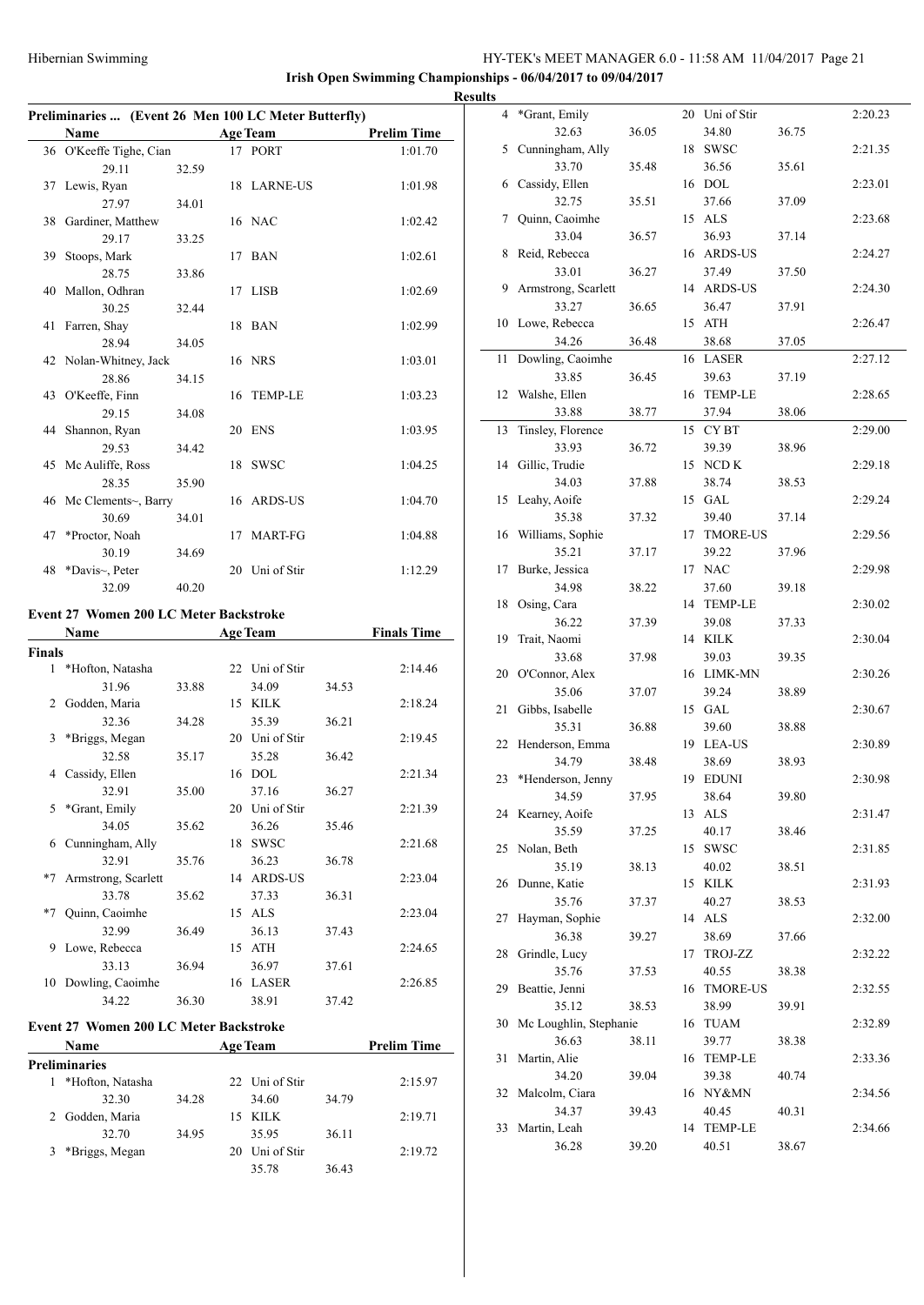**Irish Open Swimming Championships - 06/04/2017 to 09/04/2017**

|    | Preliminaries  (Event 27 Women 200 LC Meter Backstroke) |       |    |                 |       |                    |  |  |  |  |
|----|---------------------------------------------------------|-------|----|-----------------|-------|--------------------|--|--|--|--|
|    | <b>Name</b>                                             |       |    | <b>Age Team</b> |       | <b>Prelim Time</b> |  |  |  |  |
|    | 34 Pliszka, Anastazya                                   |       |    | 15 COM          |       | 2:34.98            |  |  |  |  |
|    | 34.88                                                   | 38.50 |    | 41.43           | 40.17 |                    |  |  |  |  |
|    | 35 Donegan, Ele                                         |       |    | 14 LEA-US       |       | 2:35.58            |  |  |  |  |
|    | 35.83                                                   | 39.87 |    | 40.25           | 39.63 |                    |  |  |  |  |
|    | 36 Naughton, Imogen                                     |       |    | 18 SHARK        |       | 2:35.59            |  |  |  |  |
|    | 35.03                                                   | 39.03 |    | 40.53           | 41.00 |                    |  |  |  |  |
| 37 | Rooney, Cora                                            |       |    | 12 MARL         |       | 2:35.68            |  |  |  |  |
|    | 36.05                                                   | 40.57 |    | 40.00           | 39.06 |                    |  |  |  |  |
|    | 38 Daly, Caoimhe                                        |       |    | 14 NRS          |       | 2:35.87            |  |  |  |  |
|    | 35.97                                                   | 38.93 |    | 40.83           | 40.14 |                    |  |  |  |  |
|    | 39 Kilduff, Jenni                                       |       |    | 17 COM          |       | 2:35.88            |  |  |  |  |
|    | 36.03                                                   | 39.82 |    | 40.48           | 39.55 |                    |  |  |  |  |
|    | 40 Pyne, Elise                                          |       |    | 15 ENS          |       | 2:37.19            |  |  |  |  |
|    | 36.40                                                   | 39.16 |    | 41.84           | 39.79 |                    |  |  |  |  |
| 41 | Hunter, Kelly                                           |       |    | 16 CKSTN-US     |       | 2:38.16            |  |  |  |  |
|    | 36.72                                                   | 40.48 |    | 41.87           | 39.09 |                    |  |  |  |  |
| 42 | Grace, Melanie                                          |       | 15 | <b>DOL</b>      |       | 2:38.43            |  |  |  |  |
|    | 36.54                                                   | 38.92 |    | 41.42           | 41.55 |                    |  |  |  |  |
|    | 43 Harley, May                                          |       | 16 | <b>DOL</b>      |       | 2:44.86            |  |  |  |  |
|    | 38.66                                                   | 42.38 |    | 41.30           | 42.52 |                    |  |  |  |  |
|    | Event 28 Men 200 LC Meter Backstroke                    |       |    |                 |       |                    |  |  |  |  |
|    | Name                                                    |       |    | <b>Age Team</b> |       | <b>Finals Time</b> |  |  |  |  |

|                |                       |       |    | $120$ really   |       |         |
|----------------|-----------------------|-------|----|----------------|-------|---------|
| Finals         |                       |       |    |                |       |         |
| 1              | Ferguson, Conor       |       | 18 | <b>BAN</b>     |       | 1:58.80 |
|                | 27.83                 | 30.35 |    | 30.43          | 30.19 |         |
| $\mathfrak{D}$ | *Warren-Ballard, Jack |       |    | 22 Uni of Stir |       | 2:05.15 |
|                | 28.64                 | 30.93 |    | 32.69          | 32.89 |         |
| $\mathbf{3}$   | Scannell, Sean        |       | 15 | <b>KILK</b>    |       | 2:06.44 |
|                | 29.70                 | 31.96 |    | 32.78          | 32.00 |         |
| 4              | Mc Evoy, Rory         |       | 19 | <b>NCLE</b>    |       | 2:09.92 |
|                | 28.80                 | 33.25 |    | 33.01          | 34.86 |         |
| 5              | *Robertson, Alastair  |       | 20 | <b>EDUNI</b>   |       | 2:11.46 |
|                | 29.85                 | 33.48 |    | 33.70          | 34.43 |         |
| 6              | Byrne, Stephen        |       | 18 | <b>NCDTA</b>   |       | 2:11.54 |
|                | 30.91                 | 33.36 |    | 34.10          | 33.17 |         |
| 7              | Burke, Ciaran         |       | 17 | <b>TUAM</b>    |       | 2:12.19 |
|                | 29.53                 | 33.85 |    | 33.45          | 35.36 |         |
| 8              | Mc Menamin, Conor     |       | 22 | <b>ALS</b>     |       | 2:14.64 |
|                | 30.48                 | 34.13 |    | 34.57          | 35.46 |         |
| 9              | Byrne, Jordan         |       | 17 | <b>ALS</b>     |       | 2:14.71 |
|                | 30.61                 | 33.40 |    | 36.07          | 34.63 |         |
| 10             | Galland, Luc          |       | 17 | <b>SWSC</b>    |       | 2:16.99 |
|                | 31.11                 | 33.83 |    | 36.27          | 35.78 |         |

# **Event 28 Men 200 LC Meter Backstroke**

|    | Name                    |       |    | <b>Age Team</b> |       | <b>Prelim Time</b> |  |  |
|----|-------------------------|-------|----|-----------------|-------|--------------------|--|--|
|    | <b>Preliminaries</b>    |       |    |                 |       |                    |  |  |
| 1  | Ferguson, Conor         |       | 18 | <b>BAN</b>      |       | 1:59.29            |  |  |
|    | 27.29                   | 30.16 |    | 30.74           | 31.10 |                    |  |  |
|    | 2 *Warren-Ballard, Jack |       | 22 | Uni of Stir     |       | 2:05.62            |  |  |
|    | 29.05                   | 30.74 |    | 32.71           | 33.12 |                    |  |  |
| 3  | Mc Evoy, Rory           |       | 19 | <b>NCLE</b>     |       | 2:05.97            |  |  |
|    | 29.34                   | 31.54 |    | 32.79           | 32.30 |                    |  |  |
| 4  | Scannell, Sean          |       | 15 | KILK            |       | 2:07.99            |  |  |
|    | 29.50                   | 32.56 |    | 33.16           | 32.77 |                    |  |  |
| 5. | Griffin, Ben            |       | 21 | <b>NCDTR</b>    |       | 2:10.43            |  |  |
|    | 30.05                   | 32.05 |    | 34.09           | 34.24 |                    |  |  |
| 6  | *Robertson, Alastair    |       | 20 | <b>EDUNI</b>    |       | 2:11.67            |  |  |
|    | 30.19                   | 33.24 |    | 33.48           | 34.76 |                    |  |  |

| <b>Results</b>  |                       |       |    |                  |       |         |
|-----------------|-----------------------|-------|----|------------------|-------|---------|
| $7\overline{ }$ | Byrne, Jordan         |       |    | 17 ALS           |       | 2:14.06 |
|                 | 30.57                 | 32.93 |    | 35.71            | 34.85 |         |
| 8               | Burke, Ciaran         |       |    | 17 TUAM          |       | 2:14.08 |
|                 | 29.91                 | 33.79 |    | 34.51            | 35.87 |         |
| 9               | Byrne, Stephen        |       |    | 18 NCDTA         |       | 2:15.19 |
|                 | 30.76                 | 33.82 |    | 35.60            | 35.01 |         |
| 10              | Mc Menamin, Conor     |       |    | 22 ALS           |       | 2:15.93 |
|                 | 31.42                 | 34.09 |    | 36.30            | 34.12 |         |
| 11              | Galland, Luc          |       | 17 | SWSC             |       | 2:17.16 |
|                 | 30.99                 | 34.46 |    | 35.78            | 35.93 |         |
| 12              | Wiffen, Nathan        |       |    | 16 LISB          |       | 2:17.92 |
|                 | 32.35                 | 34.82 |    | 36.37            | 34.38 |         |
| 13              | Nichols, Jaime        |       | 17 | <b>ARDS-US</b>   |       | 2:18.50 |
|                 | 31.69                 | 35.94 |    | 35.14            | 35.73 |         |
|                 | 14 Winston, Sam       |       |    | 15 ALS           |       | 2:18.61 |
|                 | 32.65                 | 34.41 |    | 36.95            | 34.60 |         |
| 15              | *Proctor, Noah        |       |    | 17 MART-FG       |       | 2:19.79 |
|                 | 31.81                 | 35.35 |    | 36.14            | 36.49 |         |
|                 | 16 Rossiter, Evan     |       |    | 16 NAC           |       | 2:22.75 |
|                 | 33.36                 | 36.62 |    | 36.17            | 36.60 |         |
| 17              | Barrett, Rowan        |       |    | 17 LIMK-MN       |       | 2:22.81 |
|                 | 34.13                 | 36.21 |    | 37.14            | 35.33 |         |
|                 | 18 Neenan, Fionn      |       |    | 17 MAL           |       | 2:23.44 |
|                 | 32.81                 | 36.82 |    | 37.29            | 36.52 |         |
| 19              | Anderson, Robbie      |       |    | 19 BMENA-US      |       | 2:24.49 |
|                 | 32.12                 | 36.10 |    | 38.38            | 37.89 |         |
| 20              | Staunton, Diarmuid    |       |    | 18 CLM           |       | 2:24.61 |
|                 | 32.44                 | 36.26 |    | 37.91            | 38.00 |         |
| 21              | Carroll, Aaron        |       |    | 15 LIMK-MN       |       | 2:24.79 |
|                 | 32.28                 | 35.64 |    | 38.72            | 38.15 |         |
| 22              | Moynihan, Riley       |       |    | 15 MAL           |       | 2:26.72 |
|                 | 33.81                 | 36.03 |    | 39.12            | 37.76 |         |
| 23              | Rafferty, Shea        |       |    | 16 NY&MN         |       | 2:28.13 |
| 24              | 34.11                 | 37.26 |    | 38.84            | 37.92 |         |
|                 | Brady, Ethan          |       |    | 15 TEMP-LE       |       | 2:28.22 |
|                 | 33.71                 | 38.28 |    | 38.03            | 38.20 |         |
| 25              | Keating, Aran         |       |    | 15 PORT          |       | 2:28.48 |
|                 | 35.10                 | 37.25 |    | 39.20            | 36.93 |         |
|                 | 26 Lee, Rory<br>31.93 |       |    | 16 SWSC          |       | 2:28.60 |
| 27              | Rennick, Sam          | 36.95 |    | 38.86<br>14 CBAR | 40.86 | 2:29.92 |
|                 | 33.66                 |       |    |                  |       |         |
| 28              | Morel, Matthew        | 38.40 | 15 | 38.71<br>ALS     | 39.15 | 2:30.45 |
|                 | 33.43                 | 38.55 |    | 38.70            | 39.77 |         |
|                 | Mc Carthy, Ronan      |       | 20 | SWSC             |       | DQ      |
|                 | 31.99                 | 36.08 |    | 37.10            | 38.48 |         |
|                 |                       |       |    |                  |       |         |

# **Event 29 Women 400 LC Meter Medley Relay**

|         | Relay |         |         |  |  |  |
|---------|-------|---------|---------|--|--|--|
|         | A     |         | 4:27.97 |  |  |  |
| 1:06.11 | 36.78 | 1:18.05 |         |  |  |  |
| 1:06.48 | 27.57 | 57.33   |         |  |  |  |
|         | A     |         | 4:28.12 |  |  |  |
| 1:08.50 | 34.41 | 1:13.49 |         |  |  |  |
| 1:06.82 | 28.40 | 59.31   |         |  |  |  |
|         | А     |         | 4:35.70 |  |  |  |
| 1:10.60 | 37.29 | 1:21.04 |         |  |  |  |
|         |       |         |         |  |  |  |
|         | А     |         | 4:35.86 |  |  |  |
| 1:05.30 | 35.90 | 1:18.19 |         |  |  |  |
| 1:13.46 | 27.86 | 58.91   |         |  |  |  |
|         |       |         |         |  |  |  |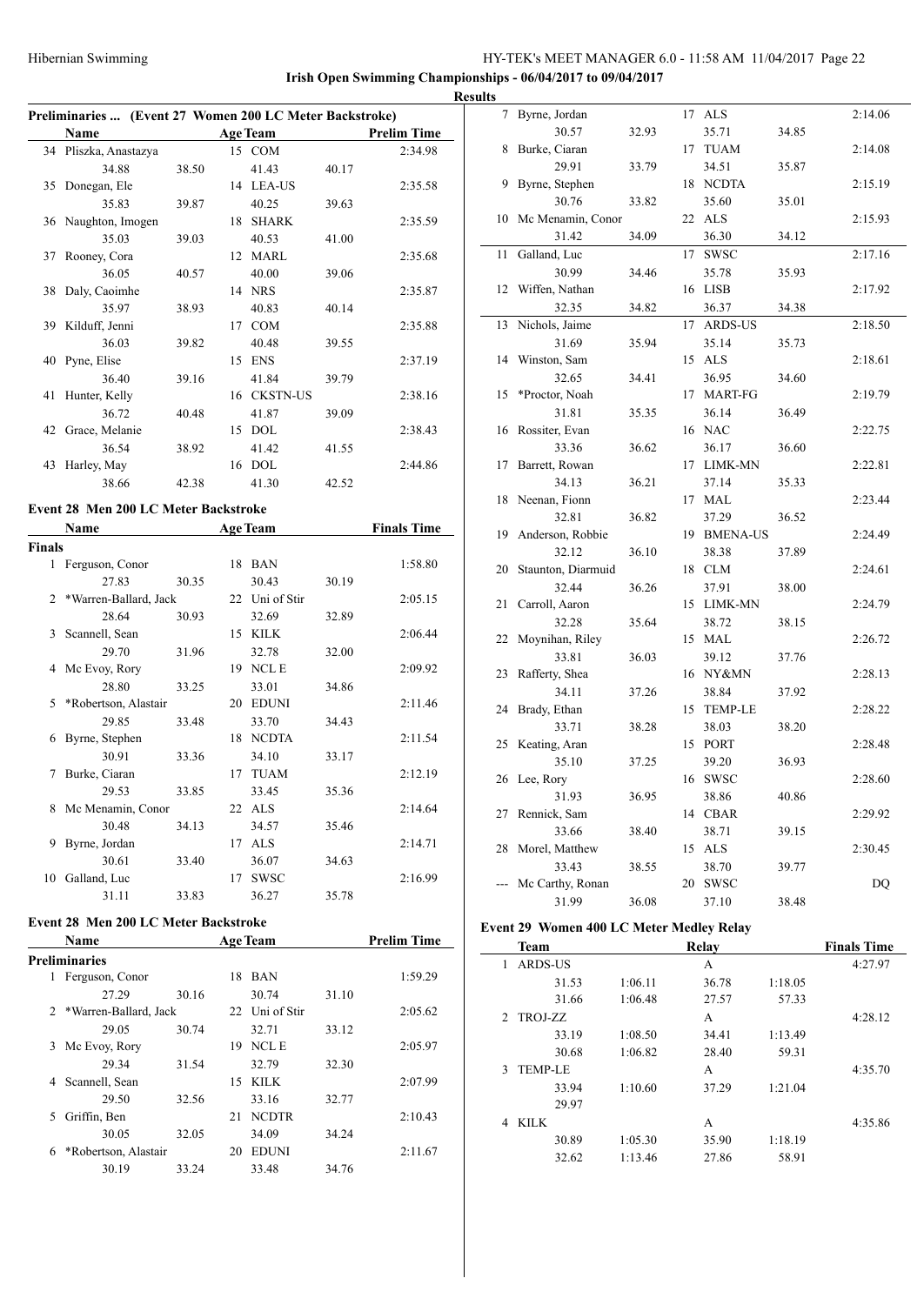| (Event 29 Women 400 LC Meter Medley Relay) |               |       |                    |       |         |         |
|--------------------------------------------|---------------|-------|--------------------|-------|---------|---------|
|                                            | <b>Team</b>   |       | <b>Finals Time</b> |       |         |         |
| 5                                          | <b>ATH</b>    |       |                    | А     |         | 4:42.27 |
|                                            |               | 32.99 | 1:09.31            | 37.82 | 1:23.46 |         |
|                                            |               | 31.03 | 1:07.65            | 28.51 | 1:01.85 |         |
| 6                                          | <b>NAC</b>    |       |                    | A     |         | 4:44.87 |
|                                            |               | 34.74 | 1:09.97            | 37.15 | 1:20.40 |         |
|                                            |               | 33.82 | 1:11.92            | 30.58 | 1:02.58 |         |
|                                            | <b>LEA-US</b> |       |                    | А     |         | 4:54.15 |
|                                            |               | 35.00 | 1:11.93            | 40.64 | 1:24.80 |         |
|                                            |               | 34.50 | 1:13.02            | 31.07 | 1:04.40 |         |
| 8                                          | <b>GLN-LE</b> |       |                    | А     |         | 4:54.84 |
|                                            |               | 33.77 | 1:11.37            | 39.58 | 1:27.49 |         |
|                                            |               | 32.50 | 1:12.67            | 28.93 | 1:03.31 |         |

# **Event 30 Men 400 LC Meter Medley Relay**

| Team                        |         | Relay |         | <b>Finals Time</b> |
|-----------------------------|---------|-------|---------|--------------------|
| <b>BAN</b><br>1             |         | A     |         | 3:45.07            |
|                             | 57.68   | 28.90 | 1:01.85 |                    |
| 24.67                       | 55.04   | 23.76 | 50.50   |                    |
| 2 VK RN                     |         | A     |         | 3:53.78            |
| 28.54                       | 59.60   | 31.13 | 1:06.49 |                    |
| 25.97                       | 56.30   | 24.19 | 51.39   |                    |
| $\mathcal{F}$<br><b>BAN</b> |         | B     |         | 3:58.92            |
| 30.35                       | 1:03.47 | 29.82 | 1:04.74 |                    |
| 27.72                       | 59.25   | 24.45 | 51.46   |                    |
| <b>LIMK-MN</b><br>4         |         | A     |         | 4:03.02            |
| 28.80                       | 59.89   | 31.75 | 1:09.23 |                    |
| 27.28                       | 59.18   | 25.79 | 54.72   |                    |
| <b>SWSC</b><br>5.           |         | A     |         | 4:08.51            |
| 29.96                       | 1:02.00 | 31.02 | 1:05.39 |                    |
| 29.24                       | 1:03.57 | 27.49 | 57.55   |                    |
| <b>NAC</b><br>6             |         | A     |         | 4:09.59            |
| 29.67                       | 1:02.88 | 30.19 | 1:07.60 |                    |
| 28.33                       | 1:02.94 | 25.95 | 56.17   |                    |

# **Event 31 Women 200 LC Meter IM**

|               | Name             |       | <b>Age Team</b> | <b>Finals Time</b> |       |         |
|---------------|------------------|-------|-----------------|--------------------|-------|---------|
| <b>Finals</b> |                  |       |                 |                    |       |         |
| 1             | Russell, Shannon |       |                 | 15 LURG-US         |       | 2:19.69 |
|               | 31.26            | 35.63 |                 | 41.00              | 31.80 |         |
| 2             | Reid, Rebecca    |       |                 | 16 ARDS-US         |       | 2:21.24 |
|               | 30.73            | 34.19 |                 | 42.80              | 33.52 |         |
| 3             | Walshe, Ellen    |       |                 | 16 TEMP-LE         |       | 2:22.67 |
|               | 29.45            | 36.40 |                 | 44.01              | 32.81 |         |
| 4             | Knox, Julia      |       | 14              | <b>BANB-US</b>     |       | 2:24.54 |
|               | 32.31            | 36.85 |                 | 42.87              | 32.51 |         |
| 5             | Kilgallen, Niamh |       |                 | 18 CLM             |       | 2:24.63 |
|               | 30.59            | 40.86 |                 | 39.44              | 33.74 |         |
| 6             | Kane, Amelia     |       | 14              | <b>ARDS-US</b>     |       | 2:26.49 |
|               | 32.15            | 37.35 |                 | 43.26              | 33.73 |         |
| 7             | Trait, Naomi     |       |                 | 14 KILK            |       | 2:26.75 |
|               | 32.65            | 37.54 |                 | 43.31              | 33.25 |         |
| 8             | Burke, Jessica   |       | 17              | <b>NAC</b>         |       | 2:29.66 |
|               | 33.35            | 38.73 |                 | 43.94              | 33.64 |         |
| 9             | Shorten, Aoife   |       | 19              | <b>GAL</b>         |       | 2:29.91 |
|               | 31.87            | 37.85 |                 | 44.95              | 35.24 |         |
| 10            | Barrett, Lily    |       | 20              | <b>ENS</b>         |       | 2:30.82 |
|               | 32.34            | 39.54 |                 | 43.50              | 35.44 |         |

|    | Name                    |       |    | <b>Age Team</b> |       | <b>Prelim Time</b> |
|----|-------------------------|-------|----|-----------------|-------|--------------------|
|    | <b>Preliminaries</b>    |       |    |                 |       |                    |
|    | 1 Russell, Shannon      |       |    | 15 LURG-US      |       | 2:22.69            |
|    | 31.21                   | 36.83 |    | 41.41           | 33.24 |                    |
|    | 2 Walshe, Ellen         |       |    | 16 TEMP-LE      |       | 2:23.05            |
|    | 30.56                   | 35.22 |    | 43.39           | 33.88 |                    |
| 3  | Kilgallen, Niamh        |       | 18 | <b>CLM</b>      |       | 2:23.40            |
|    | 29.15                   | 37.05 |    | 42.55           |       |                    |
| 4  |                         |       |    | 14 BANB-US      | 34.65 |                    |
|    | Knox, Julia             |       |    |                 |       | 2:24.81            |
|    | 31.91                   | 36.51 |    | 43.13           | 33.26 |                    |
| 5  | Kane, Amelia            |       |    | 14 ARDS-US      |       | 2:27.50            |
|    | 32.49                   | 37.27 |    | 43.60           | 34.14 |                    |
| 6  | Reid, Rebecca           |       |    | 16 ARDS-US      |       | 2:28.05            |
|    |                         |       |    | 45.89           | 35.15 |                    |
| 7  | Trait, Naomi            |       |    | 14 KILK         |       | 2:28.92            |
|    | 31.87                   | 39.04 |    | 43.77           | 34.24 |                    |
| 8  | Shorten, Aoife          |       |    | 19 GAL          |       | 2:29.72            |
|    | 30.72                   | 40.01 |    | 42.55           | 36.44 |                    |
| 9  | Barrett, Lily           |       |    | 20 ENS          |       | 2:30.13            |
|    | 31.86                   | 39.75 |    | 43.41           | 35.11 |                    |
| 10 | Burke, Jessica          |       | 17 | <b>NAC</b>      |       | 2:30.94            |
|    | 33.55                   | 37.21 |    | 45.29           | 34.89 |                    |
| 11 | Mc Dowell, Christina    |       | 18 | <b>ARDS-US</b>  |       | 2:31.33            |
|    | 32.15                   | 38.64 |    | 43.98           | 36.56 |                    |
| 12 | Quinn, Caoimhe          |       | 15 | <b>ALS</b>      |       | 2:31.68            |
|    | 32.69                   | 37.17 |    | 47.69           | 34.13 |                    |
| 13 |                         |       |    |                 |       |                    |
|    | Henderson, Emma         |       |    | 19 LEA-US       |       | 2:31.75            |
|    | 31.83                   | 38.67 |    | 45.87           | 35.38 |                    |
| 14 | Mc Kibbin, Ellie        |       |    | 13 ARDS-US      |       | 2:32.03            |
|    | 32.53                   | 38.56 |    | 46.47           | 34.47 |                    |
| 15 | Thompson, Zoe           |       |    | 16 ARDS-US      |       | 2:32.19            |
|    | 34.06                   | 40.37 |    | 43.17           | 34.59 |                    |
| 16 | Davison, Mia            |       | 14 | <b>ARDS-US</b>  |       | 2:32.26            |
|    | 31.64                   | 39.46 |    | 44.45           | 36.71 |                    |
| 17 | Mc Evoy, Lara           |       |    | 16 ALS          |       | 2:32.35            |
|    | 32.93                   | 37.97 |    | 46.29           | 35.16 |                    |
| 18 | Dowling, Caoimhe        |       |    | 16 LASER        |       | 2:32.77            |
|    | 33.17                   | 36.92 |    | 47.80           | 34.88 |                    |
|    | 19 O'Riordan, Charlotte |       |    | 15 TROJ-ZZ      |       | 2:32.85            |
|    | 32.09                   | 40.72 |    | 43.61           | 36.43 |                    |
| 20 | *Chiarotto, Joanne      |       |    | 16 UN-DS-NI     |       | 2:33.00            |
|    | 32.24                   | 39.05 |    | 47.62           | 34.09 |                    |
| 21 | Baguley, Katie          |       | 17 | TROJ-ZZ         |       | 2:33.21            |
|    | 30.15                   | 40.82 |    | 47.04           | 35.20 |                    |
| 22 | Flaherty, Ellen         |       |    | 15 ATH          |       | 2:33.94            |
|    | 32.35                   | 40.20 |    | 45.00           | 36.39 |                    |
| 23 | Mc Menamin, Hannah      |       | 20 | ALS             |       | 2:33.95            |
|    | 32.11                   | 42.46 |    | 43.73           | 35.65 |                    |
|    |                         |       |    |                 |       |                    |
|    | 24 Ahearne, Niamh       |       | 14 | <b>KILK</b>     |       | 2:34.31            |
|    | 33.48                   | 38.33 |    | 46.31           | 36.19 |                    |
| 25 | Grindle, Lucy           |       | 17 | TROJ-ZZ         |       | 2:34.33            |
|    | 31.86                   | 39.67 |    | 47.18           | 35.62 |                    |
| 26 | Kilduff, Jenni          |       | 17 | <b>COM</b>      |       | 2:34.49            |
|    | 32.95                   | 40.67 |    | 47.25           | 33.62 |                    |
| 27 | Neamt, Nicola           |       | 17 | <b>NCDTR</b>    |       | 2:34.85            |
|    | 33.49                   | 40.78 |    | 45.47           | 35.11 |                    |
| 28 | Lynch, Robyn            |       | 15 | <b>TEMP-LE</b>  |       | 2:34.94            |
|    | 31.67                   | 41.42 |    | 43.71           | 38.14 |                    |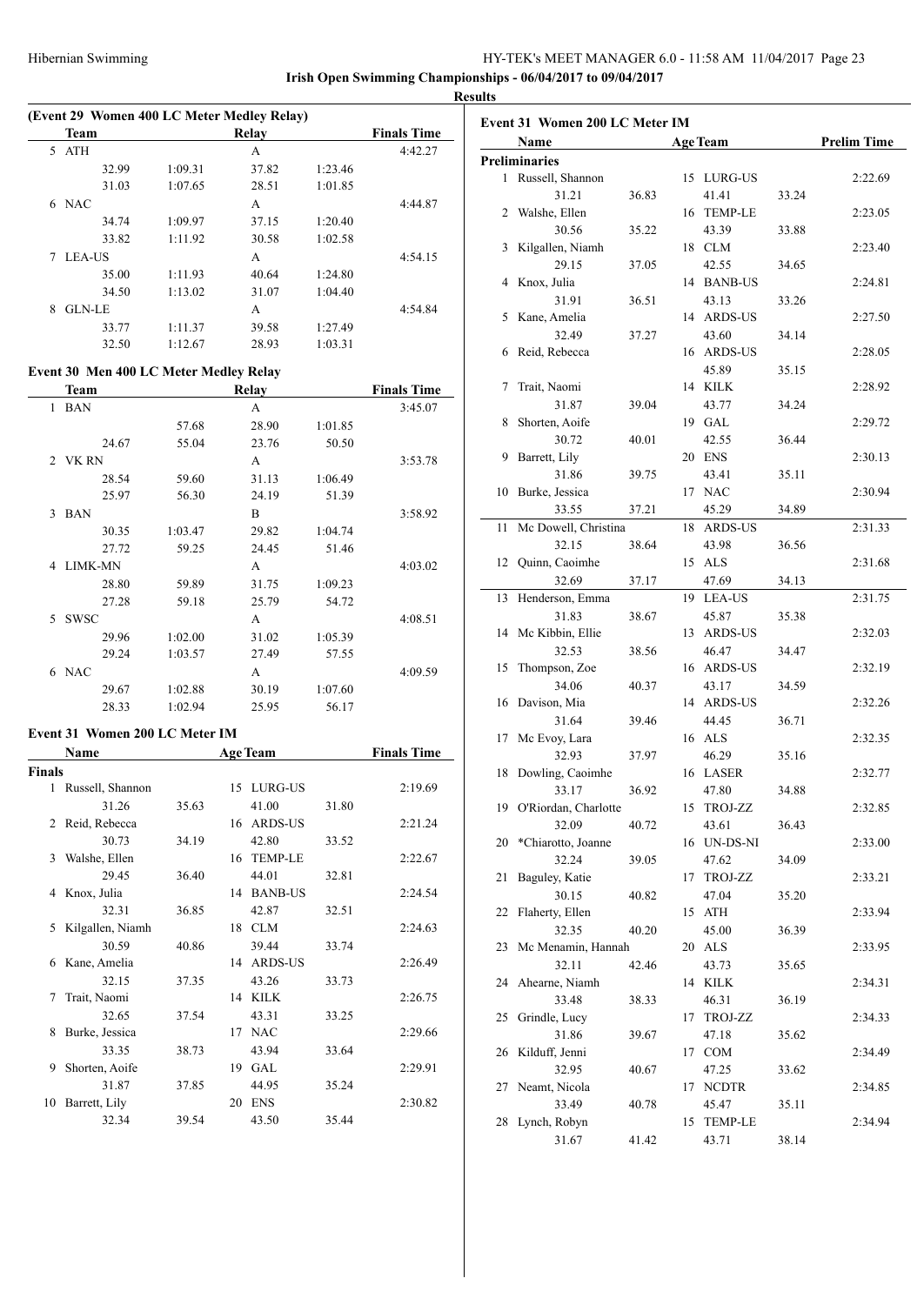**Preliminaries**

4 Corby, Alan 20 NCLL 2:10.50 27.11 33.19 37.95 32.25 5 Gibbons, Brendan 22 NCD A 2:10.79 26.97 34.73 38.34 30.75 6 Melly, Cillian 19 NCLCB 2:11.53 26.99 33.66 39.46 31.42 7 Anderson, Ronan 20 SLIGO 2:12.50 27.02 33.48 39.10 32.90 8 Walsh, Mark 20 NCLL 2:13.72 27.63 35.22 39.67 31.20 9 Quinn, Gerry 19 LONG 2:13.73 27.23 32.77 41.68 32.05 10 Armstrong, Cai 18 ARDS-US 2:14.03 27.33 35.08 38.37 33.25 11 Turner, Nathan 18 ALS 2:14.24 28.33 34.92 41.33 29.66 12 Mc Carthy, Cadan 17 MAL 2:14.55 28.47 34.56 40.08 31.44 13 O'Keeffe Tighe, Cian 17 PORT 2:17.69 29.10 36.18 42.33 30.08 14 \*Heald, Oscar 18 EDUNI 2:17.92 28.01 36.82 40.10 32.99 15 \*Proctor, Noah 17 MART-FG 2:17.93 28.86 33.51 43.86 31.70 16 \*Finlayson, Cameron 19 EDUNI 2:18.72 27.87 35.86 42.02 32.97 17 Gardiner, Matthew 16 NAC 2:18.84 29.31 34.98 41.41 33.14 18 Mc Menamin, Conor 22 ALS 2:19.02 29.28 34.90 43.99 30.85 19 Angus, Jack 16 ARDS-US 2:19.34 28.98 36.29 39.75 34.32 20 \*Meadows, Fraser 19 EDUNI 2:19.91 28.50 35.13 45.06 31.22 21 Mc Caughey, Christopher 19 BAN 2:20.11 28.31 33.14 22 Byrne, Stephen 18 NCDTA 2:20.32 29.25 34.38 43.66 33.03

**Irish Open Swimming Championships - 06/04/2017 to 09/04/2017**

|        | Preliminaries  (Event 31 Women 200 LC Meter IM)<br>Name |       |    |                            |       | <b>Prelim Time</b> |
|--------|---------------------------------------------------------|-------|----|----------------------------|-------|--------------------|
|        | 29 Cooke, Lisa                                          |       |    | <b>Age Team</b><br>20 MULL |       | 2:35.45            |
|        | 32.82                                                   | 43.39 |    | 43.68                      | 35.56 |                    |
|        | 30 Naughton, Imogen                                     |       |    | 18 SHARK                   |       | 2:35.71            |
|        | 32.73                                                   | 38.52 |    | 48.34                      | 36.12 |                    |
| 31     | Stapleton, Cara                                         |       |    | 16 TROJ-ZZ                 |       | 2:35.80            |
|        | 32.88                                                   | 41.85 |    | 45.21                      | 35.86 |                    |
|        | 32 Osing, Cara                                          |       |    | 14 TEMP-LE                 |       | 2:35.89            |
|        | 35.19                                                   |       |    |                            |       |                    |
|        |                                                         | 38.69 |    | 49.93<br>14 LEA-US         | 32.08 |                    |
| 33     | Donegan, Ele<br>33.48                                   | 38.40 |    |                            |       | 2:36.16            |
|        |                                                         |       |    | 50.26                      | 34.02 |                    |
|        | 34 Mc Loughlin, Stephanie                               |       |    | 16 TUAM                    |       | 2:36.42            |
|        | 35.29                                                   | 39.23 |    | 45.07                      | 36.83 |                    |
|        | 35 Cox, Eabha                                           |       |    | 17 WAT                     |       | 2:37.20            |
|        | 33.60                                                   | 40.14 |    | 47.79                      | 35.67 |                    |
|        | 36 Martin, Leah                                         |       |    | 14 TEMP-LE                 |       | 2:37.50            |
|        | 34.13                                                   | 39.93 |    | 45.23                      | 38.21 |                    |
|        | 37 Mc Daid, Carrie                                      |       |    | 15 SLIGO                   |       | 2:37.76            |
|        | 33.85                                                   | 40.12 |    | 45.79                      | 38.00 |                    |
|        | 38 Hudy, Joyce                                          |       |    | 17 SSEAL                   |       | 2:40.31            |
|        | 32.52                                                   | 42.42 |    | 46.18                      | 39.19 |                    |
|        | 39 Szmagara, Martyna                                    |       |    | 17 TROJ-ZZ                 |       | 2:41.49            |
|        | 33.91                                                   | 43.32 |    | 43.83                      | 40.43 |                    |
|        | 40 Mc Bride, Naoíse                                     |       |    | 15 TALL-LE                 |       | 2:44.45            |
|        | 36.53                                                   | 40.05 |    | 47.83                      | 40.04 |                    |
| 41     | Turner, Nicole                                          |       |    | 15 LAMAR                   |       | 3:17.20            |
|        | 41.06                                                   | 52.74 |    | 1:00.68                    | 42.72 |                    |
|        | Event 32 Men 200 LC Meter IM                            |       |    |                            |       |                    |
|        | Name                                                    |       |    | <b>Age Team</b>            |       | <b>Finals Time</b> |
| Finals |                                                         |       |    |                            |       |                    |
| 1      | Brown, James                                            |       |    | 20 ARDS-US                 |       | 2:02.90            |
|        | 26.37                                                   | 31.26 |    | 35.28                      | 29.99 |                    |
| 2      | Griffin, Ben                                            |       |    | 21 NCDTR                   |       | 2:05.69            |
|        | 27.18                                                   | 30.85 |    | 37.19                      | 30.47 |                    |
| 3      | Corby, Alan                                             |       |    | 20 NCLL                    |       | 2:08.44            |
|        | 27.02                                                   | 32.98 |    | 37.19                      | 31.25 |                    |
|        | 4 Moore, Andrew                                         |       |    | 19 UCD                     |       | 2:08.46            |
|        | 26.99                                                   | 35.21 |    | 34.53                      | 31.73 |                    |
| *5     | Melly, Cillian                                          |       |    | 19 NCLCB                   |       | 2:10.10            |
|        | 27.19                                                   | 32.43 |    | 39.75                      | 30.73 |                    |
| *5     | Quinn, Gerry                                            |       |    | 19 LONG                    |       | 2:10.10            |
|        | 26.44                                                   | 32.29 |    | 40.38                      | 30.99 |                    |
| 7      | Anderson, Ronan                                         |       |    | 20 SLIGO                   |       | 2:11.59            |
|        | 26.68                                                   | 33.59 |    | 37.99                      | 33.33 |                    |
| 8      | Gibbons, Brendan                                        |       |    | 22 NCDA                    |       | 2:12.55            |
|        | 26.75                                                   | 36.05 |    | 38.22                      | 31.53 |                    |
| 9      | Armstrong, Cai                                          |       | 18 | <b>ARDS-US</b>             |       | 2:12.75            |
|        | 27.62                                                   | 34.69 |    | 39.11                      | 31.33 |                    |
| 10     | Walsh, Mark                                             |       |    | 20 NCLL                    |       | 2:15.33            |
|        | 28.00                                                   |       |    | 41.99                      |       |                    |
|        |                                                         | 34.41 |    |                            | 30.93 |                    |
|        | Event 32 Men 200 LC Meter IM                            |       |    |                            |       |                    |
|        | Name                                                    |       |    | <b>Age Team</b>            |       | <b>Prelim Time</b> |

27.59 31.46 37.50 30.46 3 Moore, Andrew 19 UCD 2:08.71 26.63 34.17 36.19 31.72

| 4 Moore, Andrew            |       | 19 UCD                |       | 2:08.46            | 23 Wiffen, Daniel      |       | 16 LISB    |       | 2:20.97 |
|----------------------------|-------|-----------------------|-------|--------------------|------------------------|-------|------------|-------|---------|
| 26.99                      | 35.21 | 34.53                 | 31.73 |                    | 29.79                  | 35.73 | 45.67      | 29.78 |         |
| 5 Melly, Cillian           |       | 19 NCLCB              |       | 2:10.10            | 24 Mc Menamin, Fionnan |       | 17 ALS     |       | 2:21.25 |
| 27.19                      | 32.43 | 39.75                 | 30.73 |                    | 29.10                  | 35.78 | 44.96      | 31.41 |         |
| 5 Quinn, Gerry             |       | 19 LONG               |       | 2:10.10            | 25 Kearney, Cathal     |       | 16 ALS     |       | 2:21.81 |
| 26.44                      | 32.29 | 40.38                 | 30.99 |                    | 28.87                  | 38.57 | 42.99      | 31.38 |         |
| 7 Anderson, Ronan          |       | 20 SLIGO              |       | 2:11.59            | 26 Fleming, Jack       |       | 16 LISB    |       | 2:23.54 |
| 26.68                      | 33.59 | 37.99                 | 33.33 |                    | 30.25                  | 36.49 | 43.24      | 33.56 |         |
| 8 Gibbons, Brendan         |       | 22 NCD A              |       | 2:12.55            | 27 Galland, Luc        |       | 17 SWSC    |       | 2:23.59 |
| 26.75                      | 36.05 | 38.22                 | 31.53 |                    | 30.07                  | 34.13 | 45.54      | 33.85 |         |
| 9 Armstrong, Cai           |       | 18 ARDS-US            |       | 2:12.75            | 28 Duffy, Fionn        |       | 16 GAL     |       | 2:24.15 |
| 27.62                      | 34.69 | 39.11                 | 31.33 |                    | 29.50                  | 36.96 | 43.54      | 34.15 |         |
| 0 Walsh, Mark              |       | 20 NCLL               |       | 2:15.33            | 29 Staunton, Diarmuid  |       | 18 CLM     |       | 2:24.46 |
| 28.00                      | 34.41 | 41.99                 | 30.93 |                    | 29.84                  | 37.95 | 42.53      | 34.14 |         |
| ent 32 Men 200 LC Meter IM |       |                       |       |                    | 30 Rossiter, Evan      |       | 16 NAC     |       | 2:24.49 |
| <b>Name</b>                |       | <b>Age Team</b>       |       | <b>Prelim Time</b> | 30.61                  | 37.59 | 42.28      | 34.01 |         |
| liminaries                 |       |                       |       |                    | 31 Mc Sharry, Mouric   |       | 15 MARL    |       | 2:24.50 |
| 1 Brown, James             |       | 20 ARDS-US            |       | 2:06.86            | 29.91                  | 39.09 | 40.94      | 34.56 |         |
| 27.75                      | 31.26 | 38.06                 | 29.79 |                    | 32 Juskus, Kasparas    |       | 17 ALS     |       | 2:24.56 |
| 2 Griffin, Ben             |       | 21 NCDTR              |       | 2:07.01            | 28.41                  | 38.07 | 44.98      | 33.10 |         |
| 27.59                      | 31.46 | 37.50                 | 30.46 |                    | 33 O'Connor, Jermey    |       | 15 LIMK-MN |       | 2:24.66 |
| 3 Moore Andrew             |       | $10$ $\overline{100}$ |       | 2.0871             | 29.14                  | 37.61 | 44.37      | 33.54 |         |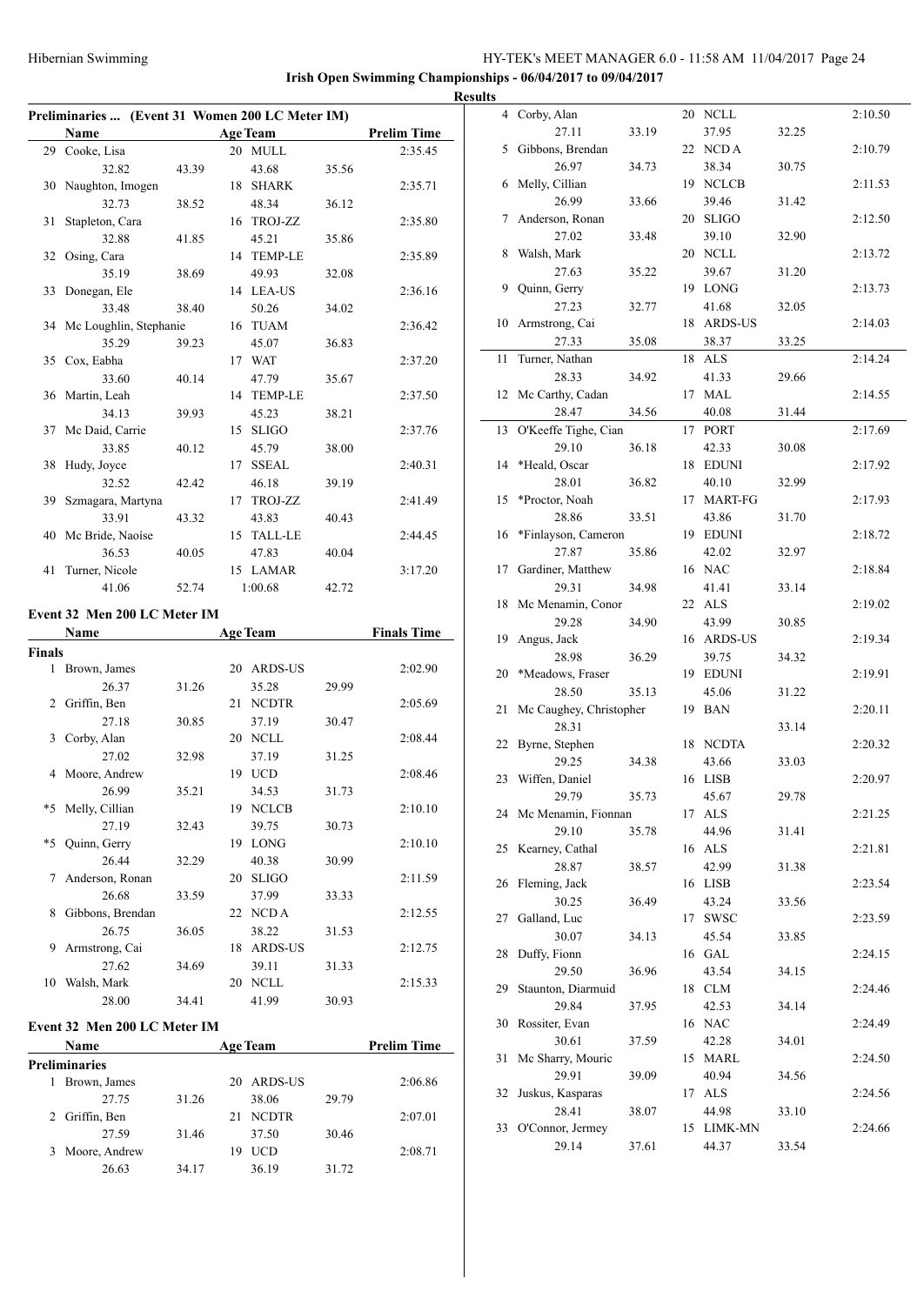**Irish Open Swimming Championships - 06/04/2017 to 09/04/2017**

**Results**

 $\overline{a}$ 

 $\overline{a}$ 

# **Preliminaries ... (Event 32 Men 200 LC Meter IM)**

|    | <b>Name</b>     |       |    | <b>Age Team</b> |       | <b>Prelim Time</b> |
|----|-----------------|-------|----|-----------------|-------|--------------------|
| 34 | Barrett, Rowan  |       | 17 | <b>LIMK-MN</b>  |       | 2:24.81            |
|    | 31.91           | 37.46 |    | 41.60           | 33.84 |                    |
| 35 | *Smith, Patrick |       | 19 | <b>EDUNI</b>    |       | 2:26.55            |
|    | 30.09           | 39.37 |    | 42.52           | 34.57 |                    |
| 36 | Kenny, Joe      |       | 16 | <b>TEMP-LE</b>  |       | 2:29.47            |
|    | 33.26           | 39.03 |    | 41.82           | 35.36 |                    |
| 37 | Murray, Conor   |       | 19 | <b>FER</b>      |       | 3:11.12            |
|    | 38.82           | 54.28 |    | 51.73           | 46.29 |                    |
|    | O'Hara, Eanna   |       | 17 | <b>SLIGO</b>    |       | DQ                 |
|    | 33.16           | 45.87 |    | 43.07           | 38.84 |                    |
|    | O'Riordan, Sean |       | 18 | <b>SWSC</b>     |       | DO                 |
|    |                 |       |    | 50.71           | 38.28 |                    |

#### **Event 33 Women 50 LC Meter Backstroke**

|                | <b>Name</b>      |    | <b>Age Team</b> | <b>Finals Time</b> |  |  |
|----------------|------------------|----|-----------------|--------------------|--|--|
| A - Final      |                  |    |                 |                    |  |  |
| 1              | Hill, Danielle   | 18 | LARNE-US        | 28.83              |  |  |
| $\overline{2}$ | *Mills, Lauren   | 20 | Uni of Stir     | 29.87              |  |  |
| 3              | Kavanagh, Kate   | 19 | <b>UCD</b>      | 29.89              |  |  |
| 4              | *Grant, Emily    | 20 | Uni of Stir     | 29.92              |  |  |
| 5.             | *Cummins, Erin   | 19 | Uni of Stir     | 30.55              |  |  |
| 6              | O'Donnell, Megan | 17 | <b>KGD</b>      | 30.65              |  |  |
| 7              | *Briggs, Megan   | 20 | Uni of Stir     | 30.83              |  |  |
| 8              | Godden, Maria    | 15 | KILK            | 31.20              |  |  |
| 9              | Gibbs, Isabelle  | 15 | GAL.            | 31.56              |  |  |
| 10             | Cassidy, Ellen   |    | 16 DOL          | 31.89              |  |  |

# **Event 33 Women 50 LC Meter Backstroke**

|                | <b>Name</b>          |    | <b>Age Team</b> | <b>Prelim Time</b> |  |  |
|----------------|----------------------|----|-----------------|--------------------|--|--|
|                | <b>Preliminaries</b> |    |                 |                    |  |  |
| 1              | Kavanagh, Kate       | 19 | <b>UCD</b>      | 29.70              |  |  |
| $\overline{c}$ | *Grant, Emily        | 20 | Uni of Stir     | 30.10              |  |  |
| 3              | Hill, Danielle       | 18 | <b>LARNE-US</b> | 30.13              |  |  |
| $\overline{4}$ | *Mills, Lauren       | 20 | Uni of Stir     | 30.18              |  |  |
| 5              | Godden, Maria        | 15 | <b>KILK</b>     | 30.64              |  |  |
| 6              | O'Donnell, Megan     | 17 | <b>KGD</b>      | 30.70              |  |  |
| 7              | Roberts, Jane        | 21 | <b>UCD</b>      | 31.00              |  |  |
| 8              | Gibbs, Isabelle      | 15 | <b>GAL</b>      | 31.01              |  |  |
| 9              | *Briggs, Megan       | 20 | Uni of Stir     | 31.08              |  |  |
| 10             | Cassidy, Ellen       | 16 | <b>DOL</b>      | 31.23              |  |  |
| 11             | Dowling, Caoimhe     | 16 | <b>LASER</b>    | 31.33              |  |  |
| 12             | *Cummins, Erin       | 19 | Uni of Stir     | 31.37              |  |  |
| 13             | Martin, Alie         | 16 | <b>TEMP-LE</b>  | 31.56              |  |  |
| 14             | Lowe, Rebecca        | 15 | <b>ATH</b>      | 31.63              |  |  |
| 15             | Reid, Emma           | 18 | <b>ARDS-US</b>  | 31.67              |  |  |
| 16             | Grindle, Lucy        | 17 | TROJ-ZZ         | 31.89              |  |  |
| 17             | Borriello, Maeform   | 18 | <b>ATH</b>      | 32.10              |  |  |
| 18             | Semchiy, Sharon      | 16 | <b>SWSC</b>     | 32.12              |  |  |
| 19             | Tinsley, Florence    | 15 | <b>CYBT</b>     | 32.13              |  |  |
| 20             | Dunne, Katie         | 15 | <b>KILK</b>     | 32.54              |  |  |
| 21             | Leahy, Aoife         | 15 | GAL.            | 32.59              |  |  |
| 22             | O'Connor, Alex       | 16 | LIMK-MN         | 32.64              |  |  |
| 23             | Macdougald, Jena     | 15 | <b>OTTER</b>    | 32.67              |  |  |
| 24             | Mc Crea, Alex        | 16 | <b>CYBT</b>     | 32.71              |  |  |
| 25             | Naughton, Imogen     | 18 | <b>SHARK</b>    | 32.90              |  |  |
| 26             | Cook, Affric         | 17 | <b>NAC</b>      | 33.00              |  |  |
| 27             | Ni Riain, Roisin     | 12 | LIMK-MN         | 33.14              |  |  |
| 28             | Trait, Naomi         | 14 | <b>KILK</b>     | 33.21              |  |  |
| 29             | Doherty, Rachel      | 16 | <b>NAC</b>      | 33.26              |  |  |

|     | 30 Gorman, Amy    | 17  | <b>GLN-LE</b> | 33.32 |
|-----|-------------------|-----|---------------|-------|
| 31  | Nolan, Beth       | 15. | <b>SWSC</b>   | 33.35 |
| 32  | Rowlands, Aisling |     | 12 TROJ-ZZ    | 33.38 |
| 33  | Kilduff, Jenni    | 17  | <b>COM</b>    | 33.47 |
| 34  | Hunter, Kelly     |     | 16 CKSTN-US   | 33.56 |
|     | 35 Ahearne, Niamh |     | 14 KILK       | 33.63 |
| 36  | Martin, Leah      |     | 14 TEMP-LE    | 33.65 |
| 37  | Kearney, Aoife    | 13  | ALS           | 33.83 |
| 38  | Murtagh, Fionnula |     | 16 CYBT       | 33.86 |
| *39 | O'Hara, Brogan    | 19  | LEA-US        | 33.93 |
| *39 | Cashin, Eva       | 17  | <b>KILK</b>   | 33.93 |
| 41  | D'Aughton, Hanna  | 15  | <b>SWSC</b>   | 34.30 |
|     | 42 Pyne, Elise    | 15  | <b>ENS</b>    | 35.50 |
|     | Reid, Rebecca     | 16  | ARDS-US       | DO    |

#### **Event 34 Men 50 LC Meter Backstroke**

| Name          |                      |    | <b>Age Team</b> | <b>Finals Time</b> |  |
|---------------|----------------------|----|-----------------|--------------------|--|
| <b>Finals</b> |                      |    |                 |                    |  |
|               | Ferguson, Conor      | 18 | <b>BAN</b>      | 25.24              |  |
|               | 2 Prendergast, David | 23 | <b>UCD</b>      | 26.69              |  |
| 3             | *Dulondel, Louis     | 19 | VK RN           | 27.03              |  |
|               | 4 *Sawkins, Andrew   | 19 | <b>EDUNI</b>    | 27.34              |  |
| 5             | Mc Evoy, Rory        | 19 | <b>NCLE</b>     | 27.43              |  |
| 6.            | Mc Nicholl, Sean     |    | 16 TEMP-LE      | 27.62              |  |
| $*7$          | Scannell, Sean       | 15 | KILK            | 27.72              |  |
| $*7$          | *Deslandes, Adrien   | 20 | VK RN           | 27.72              |  |
| 9             | *Rudd, Tom           | 20 | PLY             | 27.94              |  |
| 10            | O'Sullivan, Brian E  |    | 22 NAC          | 28.23              |  |

# **Event 34 Men 50 LC Meter Backstroke**

|                | <b>Name</b>          |    | <b>Age Team</b> | <b>Prelim Time</b> |
|----------------|----------------------|----|-----------------|--------------------|
|                | <b>Preliminaries</b> |    |                 |                    |
| 1              | Ferguson, Conor      | 18 | <b>BAN</b>      | 25.60              |
| $\overline{2}$ | Prendergast, David   | 23 | <b>UCD</b>      | 26.94              |
| 3              | Mc Evoy, Rory        | 19 | <b>NCLE</b>     | 27.10              |
| $\overline{4}$ | *Dulondel, Louis     | 19 | <b>VK RN</b>    | 27.18              |
| 5              | *Rudd, Tom           | 20 | <b>PLY</b>      | 27.25              |
| 6              | Mc Nicholl, Sean     | 16 | <b>TEMP-LE</b>  | 27.53              |
| 7              | O'Sullivan, Brian E  | 22 | <b>NAC</b>      | 27.59              |
| 8              | *Sawkins, Andrew     | 19 | <b>EDUNI</b>    | 27.74              |
| 9              | *Deslandes, Adrien   | 20 | <b>VK RN</b>    | 27.92              |
| 10             | *Kirkham, Danny      | 22 | <b>EDUNI</b>    | 27.93              |
| 11             | *Robertson, Alastair | 20 | <b>EDUNI</b>    | 27.96              |
| 12             | Scannell, Sean       | 15 | <b>KILK</b>     | 28.19              |
| 13             | Corby, Alan          | 20 | <b>NCLL</b>     | 28.26              |
| 14             | Mc Auliffe, Ross     | 18 | <b>SWSC</b>     | 28.54              |
| 15             | Byrne, Stephen       | 18 | <b>NCDTA</b>    | 28.56              |
| 16             | Burke, Ciaran        | 17 | <b>TUAM</b>     | 28.84              |
| 17             | Galland, Luc         | 17 | <b>SWSC</b>     | 28.86              |
| 18             | Winston, Sam         | 15 | <b>ALS</b>      | 29.13              |
| 19             | Nichols, Jaime       | 17 | <b>ARDS-US</b>  | 29.25              |
| 20             | Mc Menamin, Fionnan  | 17 | <b>ALS</b>      | 29.30              |
| 21             | Dennis, Scott        | 20 | <b>BAN</b>      | 29.63              |
| 22             | Carroll, Aaron       | 15 | LIMK-MN         | 29.94              |
| 23             | Deasy, Ciarán        | 17 | <b>SLBGH</b>    | 30.44              |
| 24             | O'Ceallaigh, Adam    | 19 | <b>CLNM</b>     | 30.46              |
| 25             | Mc Menamin, Conor    | 22 | <b>ALS</b>      | 30.65              |
| 26             | Anderson, Robbie     | 19 | <b>BMENA-US</b> | 30.71              |
| 27             | Nolke, Ewan          | 16 | <b>SPL</b>      | 31.03              |
| 28             | Barrett, Rowan       | 17 | LIMK-MN         | 31.08              |
| 29             | Flanagan, Patrick    | 20 | <b>UCD</b>      | 42.50              |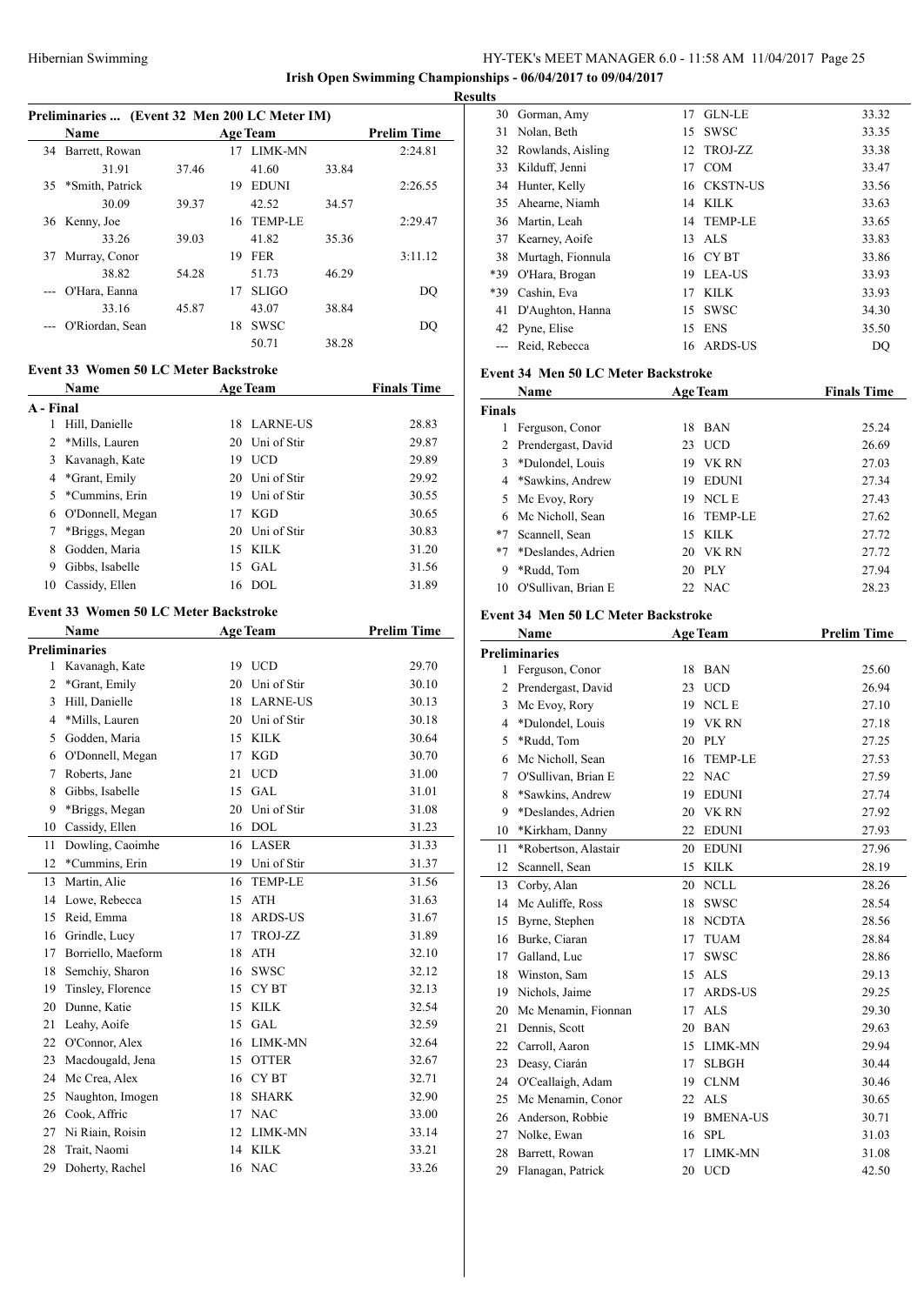# **Irish Open Swimming Championships - 06/04/2017 to 09/04/2017 Results**

| <b>Event 35 Women 50 LC Meter Freestyle</b> |                                             |    |                  |                    |  |  |  |  |
|---------------------------------------------|---------------------------------------------|----|------------------|--------------------|--|--|--|--|
|                                             | Name                                        |    | <b>Age Team</b>  | <b>Finals Time</b> |  |  |  |  |
| A - Final                                   |                                             |    |                  |                    |  |  |  |  |
| 1                                           | Hill, Danielle                              | 18 | <b>LARNE-US</b>  | 26.18              |  |  |  |  |
| 2                                           | *Cummins, Erin                              |    | 19 Uni of Stir   | 26.68              |  |  |  |  |
| 3                                           | *Firth~, Bethy                              | 21 | <b>ARDS-US</b>   | 26.79              |  |  |  |  |
| 4                                           | *Clark, Gillian                             | 21 | <b>EDUNI</b>     | 26.98              |  |  |  |  |
| 5                                           | Stapleton, Cara                             | 16 | TROJ-ZZ          | 27.37              |  |  |  |  |
| 6                                           | Godden, Maria                               | 15 | <b>KILK</b>      | 27.45              |  |  |  |  |
| 7                                           | Kilgallen, Niamh                            | 18 | <b>CLM</b>       | 27.51              |  |  |  |  |
| 8                                           | Kavanagh, Kate                              |    | 19 UCD           | 27.59              |  |  |  |  |
| 9                                           | Semchiy, Sharon                             | 16 | <b>SWSC</b>      | 27.73              |  |  |  |  |
| 10                                          | Haughey, Aisling                            | 22 | <b>ALS</b>       | 27.90              |  |  |  |  |
|                                             |                                             |    |                  |                    |  |  |  |  |
|                                             | <b>Event 35 Women 50 LC Meter Freestyle</b> |    |                  |                    |  |  |  |  |
|                                             | Name                                        |    | <b>Age Team</b>  | <b>Prelim Time</b> |  |  |  |  |
|                                             | Preliminaries                               |    |                  |                    |  |  |  |  |
| 1                                           | Hill, Danielle                              | 18 | <b>LARNE-US</b>  | 26.70              |  |  |  |  |
| 2                                           | *Firth~, Bethy                              | 21 | <b>ARDS-US</b>   | 26.88              |  |  |  |  |
| 3                                           | Kavanagh, Kate                              |    | 19 UCD           | 27.15              |  |  |  |  |
| 4                                           | *Cummins, Erin                              |    | 19 Uni of Stir   | 27.31              |  |  |  |  |
| 5                                           | Kilgallen, Niamh                            | 18 | <b>CLM</b>       | 27.51              |  |  |  |  |
| 6                                           | *Clark, Gillian                             | 21 | <b>EDUNI</b>     | 27.56              |  |  |  |  |
| 7                                           | Semchiy, Sharon                             | 16 | <b>SWSC</b>      | 27.58              |  |  |  |  |
| *8                                          | Godden, Maria                               | 15 | KILK             | 27.71              |  |  |  |  |
| *8                                          | Stapleton, Cara                             | 16 | TROJ-ZZ          | 27.71              |  |  |  |  |
| *8                                          | Haughey, Aisling                            | 22 | <b>ALS</b>       | 27.71              |  |  |  |  |
| 11                                          | Armstrong, Scarlett                         | 14 | <b>ARDS-US</b>   | 27.76              |  |  |  |  |
| 12                                          | Mc Crea, Alex                               |    | 16 CYBT          | 27.85              |  |  |  |  |
| 13                                          | O'Donnell, Megan                            | 17 | KGD              | 27.98              |  |  |  |  |
| $*14$                                       | *Chiarotto, Joanne                          | 16 | UN-DS-NI         | 28.06              |  |  |  |  |
| *14                                         | Leahy, Aoife                                | 15 | GAL              | 28.06              |  |  |  |  |
| 16                                          | Hunter, Kelly                               | 16 | <b>CKSTN-US</b>  | 28.07              |  |  |  |  |
| 17                                          | Cook, Affric                                | 17 | <b>NAC</b>       | 28.09              |  |  |  |  |
| $*18$                                       | Bethel, Leah                                | 14 | LISB             | 28.12              |  |  |  |  |
| *18                                         | Trait, Naomi                                | 14 | KILK             | 28.12              |  |  |  |  |
| 20                                          | Mellotte, Georgia                           | 18 | <b>WPORT</b>     | 28.16              |  |  |  |  |
| *21                                         | Hickey, Shona                               | 18 | <b>NCLL</b>      | 28.19              |  |  |  |  |
| *21                                         | *Henderson, Jenny                           |    | 19 EDUNI         | 28.19              |  |  |  |  |
| *23                                         | Cahill, Roisin                              | 18 | <b>ENS</b>       | 28.22              |  |  |  |  |
| *23                                         | Morris, Kate                                | 19 | <b>GLN-LE</b>    | 28.22              |  |  |  |  |
| 25                                          | Cunningham, Ally                            | 18 | <b>SWSC</b>      | 28.25              |  |  |  |  |
| 26                                          | Lowe, Rebecca                               | 15 | ATH              | 28.32              |  |  |  |  |
| 27                                          | Gillic, Trudie                              | 15 | NCD K            | 28.34              |  |  |  |  |
| 28                                          | Blewitt, Sophie                             | 18 | LIMK-MN          | 28.47              |  |  |  |  |
| 29                                          | Montgomery, Emma                            | 15 | CY BT            | 28.51              |  |  |  |  |
| 30                                          | Borriello, Maeform                          | 18 | ATH              | 28.54              |  |  |  |  |
| 31                                          | Flaherty, Ellen                             | 15 | <b>ATH</b>       | 28.56              |  |  |  |  |
| 32                                          | Osing, Cara                                 | 14 | <b>TEMP-LE</b>   | 28.65              |  |  |  |  |
| 33                                          | Ahearne, Niamh                              | 14 | <b>KILK</b>      | 28.67              |  |  |  |  |
| 34                                          | Baguley, Katie                              | 17 | TROJ-ZZ          | 28.73              |  |  |  |  |
| 35                                          | Grindle, Lucy                               | 17 | TROJ-ZZ          | 28.78              |  |  |  |  |
| 36                                          | Tinsley, Florence                           | 15 | CY <sub>BT</sub> | 28.95              |  |  |  |  |
| 37                                          | Mc Menamin, Hannah                          | 20 | <b>ALS</b>       | 28.96              |  |  |  |  |
| 38                                          | Kelly, Sasha                                | 17 | TROJ-ZZ          | 28.99              |  |  |  |  |
| 39                                          | Gueret, Sorcha                              | 17 | TROJ-ZZ          | 29.01              |  |  |  |  |
| 40                                          | Walshe, Ellen                               | 16 | TEMP-LE          | 29.04              |  |  |  |  |
| 41                                          | O'Riordan, Charlotte                        | 15 | TROJ-ZZ          | 29.27              |  |  |  |  |
| 42                                          | Mc Daid, Carrie                             | 15 | <b>SLIGO</b>     | 29.67              |  |  |  |  |
| 43                                          | Martin, Alie                                | 16 | <b>TEMP-LE</b>   | 30.78              |  |  |  |  |
|                                             |                                             |    |                  |                    |  |  |  |  |

| unts      |                                    |    |                 |                    |
|-----------|------------------------------------|----|-----------------|--------------------|
|           | 44 Turner, Nicole                  |    | 15 LAMAR        | 36.52              |
|           | 45 Grace, Hannah                   |    | 19 BALLY        | 46.71              |
|           | --- Cassidy, Ellen                 |    | 16 DOL          | DQ                 |
|           | --- Mc Sharry, Mona                |    | 17 MARL         | DQ                 |
|           |                                    |    |                 |                    |
|           | Event 36 Men 50 LC Meter Freestyle |    |                 |                    |
|           | Name                               |    | <b>Age Team</b> | <b>Finals Time</b> |
| A - Final |                                    |    |                 |                    |
| 1         | Bain, Calum                        | 21 | Uni of Stir     | 22.78              |
|           | 2 Coulter, Curtis                  | 23 | <b>ARDS-US</b>  | 23.07              |
| 3         | *Watson, Greg                      |    | 22 EDUNI        | 23.38              |
|           | *4 Powell, Robert                  | 17 | ATH             | 23.63              |
|           | *4 Thompson, David                 |    | 24 BAN          | 23.63              |
| 6         | Munn, Conor                        |    | 22 ARDS-US      | 23.72              |
|           | 7 O'Sullivan, Brian E              |    | 22 NAC          | 24.00              |
|           | 8 Graham, Jamie                    |    | 24 BAN          | 24.05              |
|           | 9 Colvin, Cillian                  |    | 20 NAC          | 24.24              |
|           | 10 Carey, Andrew                   |    | 18 ATH          | 24.77              |
|           |                                    |    |                 |                    |
|           | Event 36 Men 50 LC Meter Freestyle |    |                 |                    |
|           | Name                               |    | <b>Age Team</b> | <b>Prelim Time</b> |
|           | <b>Preliminaries</b>               |    |                 |                    |
| 1         | Bain, Calum                        | 21 | Uni of Stir     | 22.89              |
|           | 2 Coulter, Curtis                  |    | 23 ARDS-US      | 23.30              |
| 3         | *Watson, Greg                      |    | 22 EDUNI        | 23.50              |
|           | 4 Thompson, David                  |    | 24 BAN          | 23.64              |
|           | 5 Graham, Jamie                    |    | 24 BAN          | 23.69              |
| 6         | Powell, Robert                     |    | 17 ATH          | 23.78              |
| 7         | O'Sullivan, Brian E                |    | 22 NAC          | 24.02              |
| 8         | Prendergast, David                 |    | 23 UCD          | 24.04              |
| 9         | Munn, Conor                        | 22 | ARDS-US         | 24.07              |
|           |                                    |    |                 |                    |
|           | 10 Carey, Andrew                   |    | 18 ATH          | 24.09              |
| 11        | Colvin, Cillian                    | 20 | <b>NAC</b>      | 24.10              |
| 12        | Manley, Sam                        |    | 19 BAN          | J24.10             |
| 13        | Grace, Jack                        | 19 | <b>BALLY</b>    | 24.31              |
| 14        | *Nikles, Christian                 | 20 | Uni of Stir     | 24.33              |
| 15        | Moore, Andrew                      |    | 19 UCD          | 24.38              |
| 16        | Melennec, Alex                     | 21 | <b>UCD</b>      | 24.40              |
| 17        | Power, Dean                        |    | 20 UCD          | 24.46              |
| 18        | *Gale, Ross                        | 20 | <b>EDUNI</b>    | 24.47              |
| 19        | *Dabauvalle, Quentin               | 21 | VK RN           | 24.52              |
| 20        | *Deslandes, Adrien                 | 20 | VK RN           | 24.55              |
| 21        | *Hewison, Brody                    | 19 | <b>IOMN</b>     | 24.58              |
| 22        | Gibbons, Brendan                   | 22 | NCD A           | 24.67              |
| 23        | *Meadows, Fraser                   | 19 | <b>EDUNI</b>    | 24.74              |
| 24        | *Leslie, Ross                      | 19 | <b>EDUNI</b>    | 24.80              |
| *25       | Mooney, Peter                      | 23 | <b>SLIGO</b>    | 24.94              |
| *25       | Doyle, Benjamin                    | 20 | ALS             | 24.94              |
| 27        | Mooney, Joseph                     | 20 | <b>NCLL</b>     | 24.95              |
| 28        | *Pradines, Nicolas                 | 17 | VK RN           | 24.99              |
| 29        | Armstrong, Cai                     | 18 | ARDS-US         | 25.06              |
| 30        | Uprichard, Tom                     | 16 | ARDS-US         | 25.15              |
| 31        | Fitzmaurice, Isaac                 | 17 | NAC             | 25.22              |
| 32        | O'Keeffe Tighe, Cian               | 17 | <b>PORT</b>     | 25.29              |
| *33       | Mc Nicholl, Sean                   | 16 | TEMP-LE         | 25.54              |
| *33       | Anderson, Ronan                    | 20 | SLIGO           | 25.54              |
| 35        | Purdy, Finn                        | 18 | <b>LARNE-US</b> | 25.65              |
| 36        | *Mc Callum, Iain                   | 20 | <b>EDUNI</b>    | 25.67              |
| 37        | O'Farrell, Brian                   | 19 | GAL             | 25.76              |
| 38        | Kearney, Cathal                    |    | <b>ALS</b>      |                    |
|           |                                    | 16 |                 | 25.80              |
| 39        | O'Keeffe, Finn                     | 16 | TEMP-LE         | 25.96              |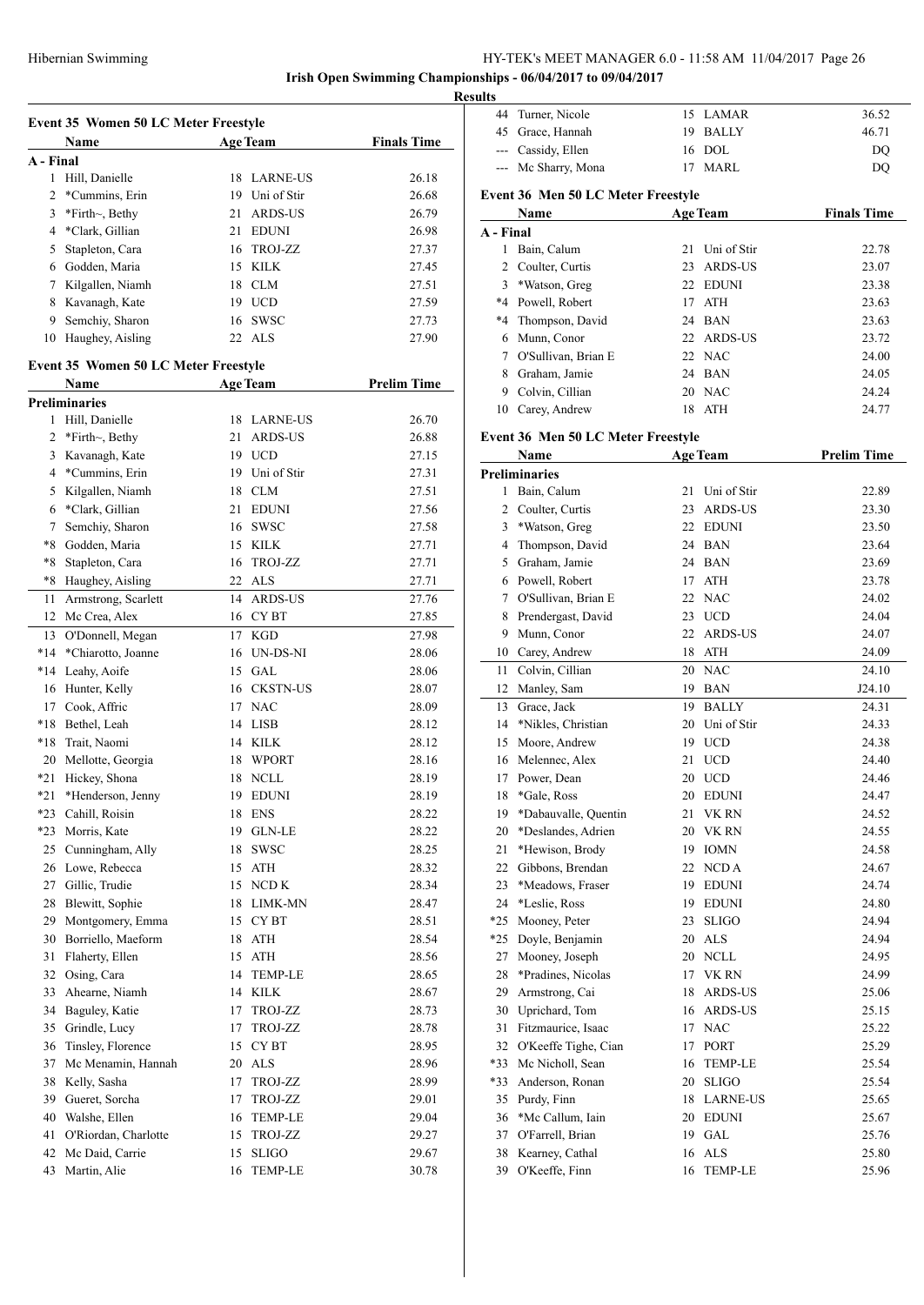**Irish Open Swimming Championships - 06/04/2017 to 09/04/2017 Results**

| Preliminaries  (Event 36 Men 50 LC Meter Freestyle) |                     |    |                 |                    |  |  |  |
|-----------------------------------------------------|---------------------|----|-----------------|--------------------|--|--|--|
|                                                     | Name                |    | <b>Age Team</b> | <b>Prelim Time</b> |  |  |  |
| 40                                                  | Wiffen, Daniel      |    | 16 LISB         | 26.02              |  |  |  |
| 41                                                  | Burke, Ciaran       | 17 | <b>TUAM</b>     | 26.07              |  |  |  |
| 42                                                  | *Finlayson, Cameron | 19 | <b>EDUNI</b>    | 26.09              |  |  |  |
| 43                                                  | Bergin, Eoin        | 22 | <b>NRS</b>      | 26.13              |  |  |  |
| 44                                                  | Feenan, Andrew      | 16 | <b>SWSC</b>     | 26.16              |  |  |  |
| 45                                                  | Mc Auliffe, Ross    | 18 | <b>SWSC</b>     | 26.33              |  |  |  |
| 46                                                  | Balashchuk, Maxym   |    | 16 NAC          | 26.52              |  |  |  |
| 47                                                  | Nolan-Whitney, Jack | 16 | <b>NRS</b>      | 26.54              |  |  |  |
| 48                                                  | Pyper, Sam          | 18 | <b>ARDS-US</b>  | 26.95              |  |  |  |
| *49                                                 | Purcell, Jamie      | 15 | TROJ-ZZ         | 27.00              |  |  |  |
| *49                                                 | Winston, Sam        | 15 | <b>ALS</b>      | 27.00              |  |  |  |
| 51                                                  | Deasy, Ciarán       | 17 | <b>SLBGH</b>    | 27.02              |  |  |  |
| 52                                                  | Shannon, Ryan       | 20 | <b>ENS</b>      | 27.05              |  |  |  |
| 53                                                  | Ryan, Mark          | 16 | <b>NEN</b>      | 27.11              |  |  |  |
| 54                                                  | O'Connor, Darragh   | 16 | <b>GLN-LE</b>   | 27.43              |  |  |  |
| 55                                                  | O'Riordan, Sean     | 18 | <b>SWSC</b>     | 29.02              |  |  |  |
| 56                                                  | *Davis~, Peter      | 20 | Uni of Stir     | 30.03              |  |  |  |

# **Event 37 Women 200 LC Meter Breaststroke**

|               | Name                     | <b>Age Team</b> |    |                | <b>Finals Time</b> |         |
|---------------|--------------------------|-----------------|----|----------------|--------------------|---------|
| <b>Finals</b> |                          |                 |    |                |                    |         |
|               | 1 Mc Sharry, Mona        |                 | 17 | MARL           |                    | 2:29.22 |
|               | 33.63                    | 36.84           |    | 39.23          | 39.52              |         |
|               | 2 *Blanchetiere, Adele   |                 | 18 | EN CN          |                    | 2:35.15 |
|               | 35.05                    | 40.08           |    | 39.48          | 40.54              |         |
| 3             | Haughey, Aisling         |                 |    | 22 ALS         |                    | 2:35.92 |
|               | 36.27                    | 39.69           |    | 40.13          | 39.83              |         |
| 4             | Coyne, Niamh             |                 | 16 | <b>NCDTA</b>   |                    | 2:36.32 |
|               | 35.18                    | 40.76           |    | 39.57          | 40.81              |         |
| 5.            | Kilgallen, Niamh         |                 | 18 | <b>CLM</b>     |                    | 2:37.30 |
|               | 34.87                    | 39.35           |    | 41.04          | 42.04              |         |
|               | 6 *Rossell-Smith, Llawen |                 | 20 | Uni of Stir    |                    | 2:39.77 |
|               | 37.07                    | 39.76           |    | 42.03          | 40.91              |         |
| 7             | Russell, Shannon         |                 | 15 | LURG-US        |                    | 2:40.27 |
|               | 35.38                    | 42.05           |    | 40.44          | 42.40              |         |
|               | 8 Mc Dowell, Christina   |                 | 18 | <b>ARDS-US</b> |                    | 2:41.98 |
|               | 35.66                    | 41.36           |    | 41.76          | 43.20              |         |
| 9             | *Milton, Zara            |                 | 21 | <b>EDUNI</b>   |                    | 2:45.88 |
|               | 37.20                    | 41.61           |    | 43.81          | 43.26              |         |
| 10            | Thompson, Zoe            |                 | 16 | <b>ARDS-US</b> |                    | 2:47.16 |
|               | 37.24                    | 42.28           |    | 44.15          | 43.49              |         |

# **Event 37 Women 200 LC Meter Breaststroke**

| Name                 |       |                        |             |                                                     | <b>Prelim Time</b> |
|----------------------|-------|------------------------|-------------|-----------------------------------------------------|--------------------|
| Preliminaries        |       |                        |             |                                                     |                    |
| Mc Sharry, Mona      |       | 17                     | <b>MARL</b> |                                                     | 2:32.01            |
| 33.82                | 37.63 |                        | 40.29       | 40.27                                               |                    |
| Kilgallen, Niamh     |       | 18                     | CLM         |                                                     | 2:34.75            |
| 35.24                | 39.23 |                        | 40.14       | 40.14                                               |                    |
| *Blanchetiere, Adele |       | 18                     | EN CN       |                                                     | 2:35.39            |
| 34.53                | 40.07 |                        | 40.52       | 40.27                                               |                    |
| Haughey, Aisling     |       |                        |             |                                                     | 2:36.49            |
| 35.76                | 39.69 |                        | 40.61       | 40.43                                               |                    |
| Coyne, Niamh         |       |                        |             |                                                     | 2:36.58            |
| 34.80                | 39.36 |                        | 40.47       | 41.95                                               |                    |
|                      |       | 20                     | Uni of Stir |                                                     | 2:37.44            |
| 36.24                | 39.57 |                        | 40.57       | 41.06                                               |                    |
| Russell, Shannon     |       |                        |             |                                                     | 2:41.10            |
| 35.58                | 41.57 |                        | 41.08       | 42.87                                               |                    |
|                      |       | *Rossell-Smith, Llawen |             | <b>Age Team</b><br>22 ALS<br>16 NCDTA<br>15 LURG-US |                    |

| 8  | *Milton, Zara           |       |    | 21 EDUNI       |       | 2:45.26 |
|----|-------------------------|-------|----|----------------|-------|---------|
|    | 36.06                   | 43.60 |    | 41.79          | 43.81 |         |
|    | 9 Mc Dowell, Christina  |       | 18 | <b>ARDS-US</b> |       | 2:45.76 |
|    | 36.73                   | 42.32 |    | 42.69          | 44.02 |         |
| 10 | Thompson, Zoe           |       |    | 16 ARDS-US     |       | 2:46.21 |
|    | 36.10                   | 43.37 |    | 42.31          | 44.43 |         |
| 11 | Szmagara, Martyna       |       | 17 | TROJ-ZZ        |       | 2:46.24 |
|    |                         |       |    |                |       |         |
|    | 37.09                   | 41.62 |    | 44.25          | 43.28 |         |
| 12 | Davison, Mia            |       | 14 | <b>ARDS-US</b> |       | 2:46.50 |
|    | 37.15                   | 42.68 |    | 43.96          | 42.71 |         |
| 13 | Knox, Julia             |       |    | 14 BANB-US     |       | 2:46.53 |
|    | 38.98                   | 41.80 |    | 44.13          | 41.62 |         |
| 14 | *Riordan, Dayna         |       |    | 20 EXTR        |       | 2:46.86 |
|    | 35.55                   | 42.81 |    | 43.09          | 45.41 |         |
| 15 | *Thompson, Eve          |       |    | 19 Uni of Stir |       | 2:46.99 |
|    | 38.08                   | 42.12 |    | 44.58          | 42.21 |         |
| 16 | Curry, Molly            |       |    | 15 COLE-US     |       | 2:49.09 |
|    | 36.86                   | 42.51 |    | 45.96          | 43.76 |         |
| 17 | Burke, Jessica          |       |    | 17 NAC         |       | 2:49.14 |
|    | 38.98                   | 42.29 |    | 44.39          | 43.48 |         |
|    | 18 Gardiner, Beth       |       |    | 14 NAC         |       | 2:49.30 |
|    | 39.20                   | 42.84 |    | 44.13          | 43.13 |         |
|    | 19 Cobey Dunne, Madison |       |    | 16 KILK        |       | 2:49.76 |
|    | 37.17                   | 43.91 |    | 43.27          | 45.41 |         |
|    |                         |       |    | 12 ENSK        |       | 2:50.15 |
|    | 20 Mc Cartney, Ellie    |       |    |                |       |         |
|    | 39.52                   | 42.36 |    | 46.11          | 42.16 |         |
| 21 | *Crawford, Emma         |       |    | 19 EDUNI       |       | 2:50.26 |
|    | 38.14                   | 42.52 |    | 43.86          | 45.74 |         |
| 22 | Macdougald, Jena        |       |    | 15 OTTER       |       | 2:51.50 |
|    | 39.66                   | 44.11 |    | 44.16          | 43.57 |         |
| 23 | Doyle, Eimear           |       |    | 16 WAT         |       | 2:52.35 |
|    | 36.21                   | 44.49 |    | 45.14          | 46.51 |         |
|    | 24 Mellotte, Georgia    |       |    | 18 WPORT       |       | 2:52.55 |
|    | 38.94                   | 42.42 |    | 45.97          | 45.22 |         |
|    | 25 Cooke, Olwyn         |       |    | 14 LIMK-MN     |       | 2:54.10 |
|    | 39.15                   | 45.33 |    | 43.41          | 46.21 |         |
|    | 26 Lynch, Robyn         |       |    | 15 TEMP-LE     |       | 2:54.15 |
|    | 38.47                   | 45.27 |    | 44.83          | 45.58 |         |
| 27 | Neamt, Nicola           |       |    | 17 NCDTR       |       | 2:54.57 |
|    | 38.21                   | 44.83 |    | 44.70          | 46.83 |         |
| 28 | Gueret, Sorcha          |       |    | 17 TROJ-ZZ     |       | 2:55.83 |
|    |                         |       |    | 1:33.48        |       |         |
|    |                         |       |    | 14 MAL         |       |         |
| 29 | O'Shea, Aoife           |       |    |                |       | 2:56.05 |
|    |                         |       |    | 1:33.21        |       |         |
| 30 | Mc Fadden, Ava          |       |    | 14 COM         |       | 2:57.08 |
|    | 39.02                   | 46.42 |    | 46.43          | 45.21 |         |
| 31 | Mc Feely, Christine     |       |    | 16 ALS         |       | 2:57.21 |
|    | 40.49                   | 44.81 |    | 46.28          | 45.63 |         |
| 32 | Mc Kibbin, Ellie        |       | 13 | ARDS-US        |       | 2:58.62 |
|    | 41.06                   | 44.57 |    | 47.59          | 45.40 |         |
| 33 | Joyce, Grace            |       | 15 | <b>SHARK</b>   |       | 2:59.30 |
|    | 39.38                   | 44.84 |    | 49.08          | 46.00 |         |
| 34 | Mc Bride, Naoíse        |       | 15 | <b>TALL-LE</b> |       | 2:59.34 |
|    | 40.52                   | 46.36 |    | 45.31          | 47.15 |         |
| 35 | Harford, Ella           |       |    | 13 BARRA-ZZ    |       | 3:00.26 |
|    | 41.48                   | 44.66 |    | 47.36          | 46.76 |         |
| 36 | Nolan, Beth             |       | 15 | <b>SWSC</b>    |       | 3:00.34 |
|    | 40.04                   |       |    |                |       |         |
|    |                         | 46.53 |    | 46.00          | 47.77 |         |
| 37 | Fadden, Heather         |       |    | 16 CBAR        |       | 3:01.22 |
|    | 40.14                   | 46.98 |    | 47.40          | 46.70 |         |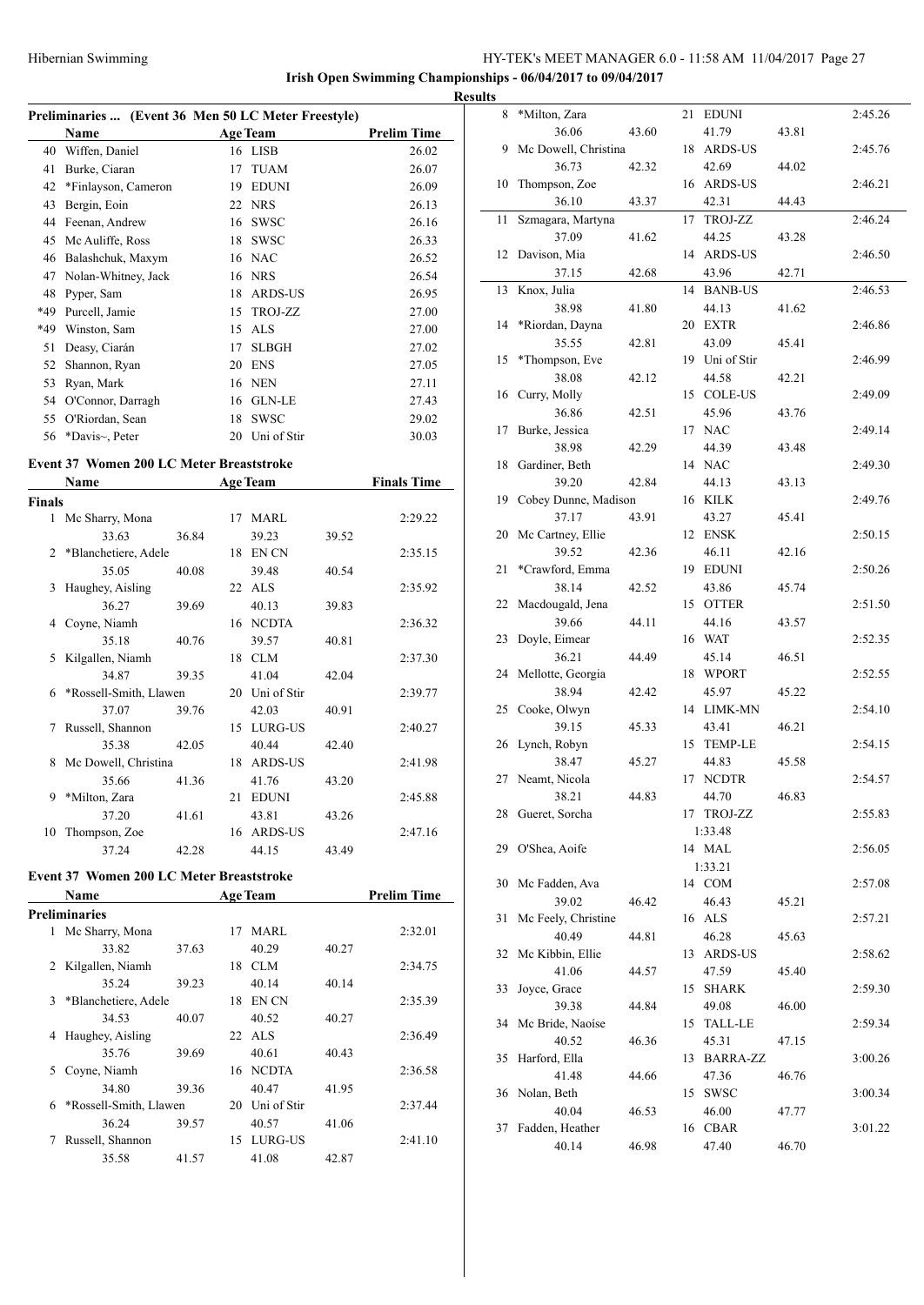$\overline{a}$ 

# HY-TEK's MEET MANAGER 6.0 - 11:58 AM 11/04/2017 Page 28

**Irish Open Swimming Championships - 06/04/2017 to 09/04/2017 Results**

 $\overline{a}$ 

 $\overline{a}$ 

# **Preliminaries ... (Event 37 Women 200 LC Meter Breaststroke)**

|    | Name             |       | <b>Age Team</b>     |       | <b>Prelim Time</b> |
|----|------------------|-------|---------------------|-------|--------------------|
| 38 | Dowling, Caoimhe |       | 16 LASER            |       | 3:01.37            |
|    |                  |       | 1:34.45             |       |                    |
| 39 | Martin, Leah     |       | 14 TEMP-LE          |       | 3:03.14            |
|    |                  |       | 1:35.63             |       |                    |
| 40 | Cosgrove, Aoife  |       | 15 NAC              |       | 3:03.93            |
|    | 41.08            | 46.41 | 48.46               | 47.98 |                    |
| 41 | Hudy, Joyce      |       | <b>SSEAL</b><br>17  |       | 3:04.06            |
|    | 38.94            | 45.68 | 48.79               | 50.65 |                    |
| 42 | Gibbs, Alison    |       | <b>GAL</b><br>13    |       | 3:04.97            |
|    | 41.67            | 46.09 | 49.50               | 47.71 |                    |
| 43 | Vaughan, Rachel  |       | <b>KILK</b><br>15   |       | 3:05.59            |
|    | 42.30            | 45.95 | 49.37               | 47.97 |                    |
| 44 | Murphy, Sinead   |       | <b>GLN-LE</b><br>17 |       | 3:07.94            |
|    | 40.75            | 48.47 | 48.25               | 50.47 |                    |
| 45 | Maguire, Sophie  |       | <b>NAC</b><br>17    |       | 3:10.23            |
|    | 39.36            | 48.52 | 49.22               | 53.13 |                    |

#### **Event 38 Men 200 LC Meter Breaststroke**

|                | Name                      |       |    | <b>Age Team</b> |       | <b>Finals Time</b> |
|----------------|---------------------------|-------|----|-----------------|-------|--------------------|
| Finals         |                           |       |    |                 |       |                    |
| 1              | Quinn, Nicholas           |       |    | 24 CBAR         |       | 2:14.07            |
|                | 30.09                     | 33.81 |    | 34.37           | 35.80 |                    |
| $\overline{c}$ | *Lim, Daniel              |       | 21 | <b>EDUNI</b>    |       | 2:18.02            |
|                | 31.69                     | 34.82 |    | 35.61           | 35.90 |                    |
| 3              | Sweeney, Dan              |       |    | 24 NCDSW        |       | 2:18.64            |
|                | 30.46                     | 35.64 |    | 35.25           | 37.29 |                    |
| 4              | Doyle, Liam               |       | 20 | NCL D           |       | 2:21.60            |
|                | 31.49                     | 36.47 |    | 36.38           | 37.26 |                    |
| 5              | Keighley, Euan            |       | 19 | ASG             |       | 2:22.75            |
|                | 33.19                     | 35.71 |    | 38.14           | 35.71 |                    |
| 6              | O'Hara, Eanna             |       | 17 | <b>SLIGO</b>    |       | 2:28.30            |
|                | 33.71                     | 36.74 |    | 38.92           | 38.93 |                    |
| 7              | Corby, Eoin               |       | 15 | <b>LIMK-MN</b>  |       | 2:28.63            |
|                | 32.68                     | 38.50 |    | 37.96           | 39.49 |                    |
| 8              | Greene, Darragh           |       | 22 | <b>UCD</b>      |       | 2:31.05            |
|                | 28.49                     | 33.83 |    | 45.04           | 43.69 |                    |
| 9              | Stoops, Mark              |       | 17 | <b>BAN</b>      |       | 2:31.37            |
|                | 34.28                     | 38.20 |    | 39.77           | 39.12 |                    |
|                | *Ormonde-Cunningham, Reis |       | 19 | <b>MTKLY</b>    |       | DQ                 |
|                | 33.91                     | 38.98 |    | 37.36           | 38.82 |                    |

#### **Event 38 Men 200 LC Meter Breaststroke**

|   | Name            |       |    | <b>Age Team</b> |       | <b>Prelim Time</b> |
|---|-----------------|-------|----|-----------------|-------|--------------------|
|   | Preliminaries   |       |    |                 |       |                    |
| 1 | Quinn, Nicholas |       |    | 24 CBAR         |       | 2:16.72            |
|   | 30.66           | 34.06 |    | 36.13           | 35.87 |                    |
| 2 | Greene, Darragh |       | 22 | <b>UCD</b>      |       | 2:19.97            |
|   | 32.73           | 34.93 |    | 36.95           | 35.36 |                    |
| 3 | Sweeney, Dan    |       | 24 | <b>NCDSW</b>    |       | 2:20.97            |
|   | 31.72           | 36.02 |    | 36.64           | 36.59 |                    |
| 4 | *Lim, Daniel    |       | 21 | <b>EDUNI</b>    |       | 2:21.70            |
|   | 31.74           | 34.98 |    | 36.18           | 38.80 |                    |
| 5 | Doyle, Liam     |       | 20 | NCL D           |       | 2:22.26            |
|   | 31.22           | 35.57 |    | 36.94           | 38.53 |                    |
| 6 | Keighley, Euan  |       | 19 | ASG             |       | 2:23.96            |
|   | 32.90           | 36.69 |    | 37.86           | 36.51 |                    |
| 7 | Corby, Eoin     |       | 15 | <b>LIMK-MN</b>  |       | 2:28.37            |
|   | 33.66           | 37.69 |    | 38.98           | 38.04 |                    |
| 8 | O'Hara, Eanna   |       | 17 | <b>SLIGO</b>    |       | 2:29.77            |
|   | 33.25           | 38.37 |    | 37.61           | 40.54 |                    |

| 9  | *Ormonde-Cunningham, Reis |       |    | 19 MTKLY       |       | 2:31.98 |
|----|---------------------------|-------|----|----------------|-------|---------|
|    | 34.14                     | 39.22 |    | 38.60          | 40.02 |         |
| 10 | Stoops, Mark              |       | 17 | <b>BAN</b>     |       | 2:32.31 |
|    | 33.42                     | 39.12 |    | 39.30          | 40.47 |         |
| 11 | *Hervieu, Lucas           |       | 17 | <b>VK RN</b>   |       | 2:33.84 |
|    | 33.11                     | 38.88 |    | 40.57          | 41.28 |         |
| 12 | Cooke, Uisean             |       | 16 | LIMK-MN        |       | 2:33.93 |
|    |                           |       |    |                |       |         |
|    | 33.07                     | 38.94 |    | 38.86          | 43.06 |         |
| 13 | Angus, Jack               |       | 16 | <b>ARDS-US</b> |       | 2:34.19 |
|    | 34.81                     | 40.06 |    | 39.19          | 40.13 |         |
| 14 | Manley, Adam              |       | 18 | <b>BAN</b>     |       | 2:34.37 |
|    | 32.53                     | 36.59 |    | 41.69          | 43.56 |         |
| 15 | Kurevlov, Leo             |       | 20 | <b>UCD</b>     |       | 2:36.30 |
|    | 32.80                     | 39.47 |    | 40.47          | 43.56 |         |
| 16 | Davenport, Max            |       |    | 16 NAC         |       | 2:37.79 |
|    | 36.29                     | 40.47 |    | 41.39          | 39.64 |         |
| 17 | Kenny, Joe                |       | 16 | <b>TEMP-LE</b> |       | 2:39.15 |
|    | 35.99                     | 40.03 |    | 42.43          | 40.70 |         |
| 18 | Savage, Odhran            |       | 18 | <b>SPL</b>     |       | 2:40.44 |
|    | 34.26                     | 41.29 |    | 41.22          | 43.67 |         |
| 19 | Uprichard, Tom            |       |    | 16 ARDS-US     |       | 2:41.37 |
|    | 36.83                     | 40.26 |    | 42.56          |       |         |
|    |                           |       |    | <b>NAC</b>     | 41.72 |         |
|    | 20 Vedernikovs, Nikita    |       | 17 |                |       | 2:41.61 |
|    | 35.14                     | 41.20 |    | 41.44          | 43.83 |         |
| 21 | Carew, Christopher        |       | 18 | LAMAR          |       | 2:41.96 |
|    | 37.48                     | 41.32 |    | 41.84          | 41.32 |         |
| 22 | Mc Sharry, Mouric         |       | 15 | MARL           |       | 2:42.11 |
|    | 34.86                     | 41.41 |    | 42.01          | 43.83 |         |
| 23 | Church, Sean              |       | 15 | <b>PORT</b>    |       | 2:42.79 |
|    | 35.59                     | 40.75 |    | 43.80          | 42.65 |         |
| 24 | Feenan, Andrew            |       | 16 | <b>SWSC</b>    |       | 2:43.21 |
|    | 35.61                     | 40.30 |    | 44.20          | 43.10 |         |
| 25 | Donnelly, John            |       | 16 | <b>SLBGH</b>   |       | 2:43.23 |
|    | 36.22                     | 41.72 |    | 42.15          | 43.14 |         |
|    | 26 Gardiner, Matthew      |       |    | 16 NAC         |       | 2:43.99 |
|    | 35.71                     | 42.47 |    | 41.88          | 43.93 |         |
| 27 | Foley, Cian               |       | 18 | <b>NRS</b>     |       | 2:44.53 |
|    | 37.76                     |       |    |                |       |         |
|    |                           | 42.30 |    | 43.29          | 41.18 |         |
| 28 | Mc Ilroy-Sanchez, Conor   |       | 15 | <b>LVADY</b>   |       | 2:45.32 |
|    | 36.70                     | 41.34 |    | 43.83          | 43.45 |         |
|    | 29 Kenny, Sean            |       |    | 14 TEMP-LE     |       | 2:45.60 |
|    | 38.05                     | 41.51 |    | 43.85          | 42.19 |         |
| 30 | Kelleher, Liam            |       |    | 18 MAL         |       | 2:45.71 |
|    | 37.48                     | 41.29 |    | 43.70          | 43.24 |         |
| 31 | Staunton, Diarmuid        |       |    | 18 CLM         |       | 2:46.62 |
|    | 35.83                     | 41.80 |    | 45.17          | 43.82 |         |
| 32 | O'Sullivan, Cillian       |       |    | 15 PORT        |       | 2:47.02 |
|    | 37.24                     | 42.40 |    | 44.17          | 43.21 |         |
| 33 | Phelan, Yosef             |       |    | 17 GLN-LE      |       | 2:48.26 |
|    | 36.19                     | 42.73 |    | 43.10          | 46.24 |         |
| 34 | Rooney, Cian              |       |    | 14 MARL        |       | 2:49.21 |
|    | 38.74                     | 43.62 |    | 43.56          | 43.29 |         |
| 35 | Dervan, Ronan             |       |    | 16 CBAR        |       | 2:49.97 |
|    |                           |       |    |                |       |         |
|    | 37.72                     | 45.05 |    | 44.39          | 42.81 |         |
| 36 | Sutton, Diarmiud          |       | 15 | TRID           |       | 2:50.52 |
|    | 37.87                     | 43.70 |    | 43.49          | 45.46 |         |
| 37 | Morris, Jayke             |       |    | 17 CLM         |       | 2:50.68 |
|    | 37.48                     | 42.10 |    | 45.92          | 45.18 |         |
| 38 | Doorly, Joseph            |       |    | 17 GAL         |       | 2:50.93 |
|    | 38.68                     | 42.92 |    | 44.76          | 44.57 |         |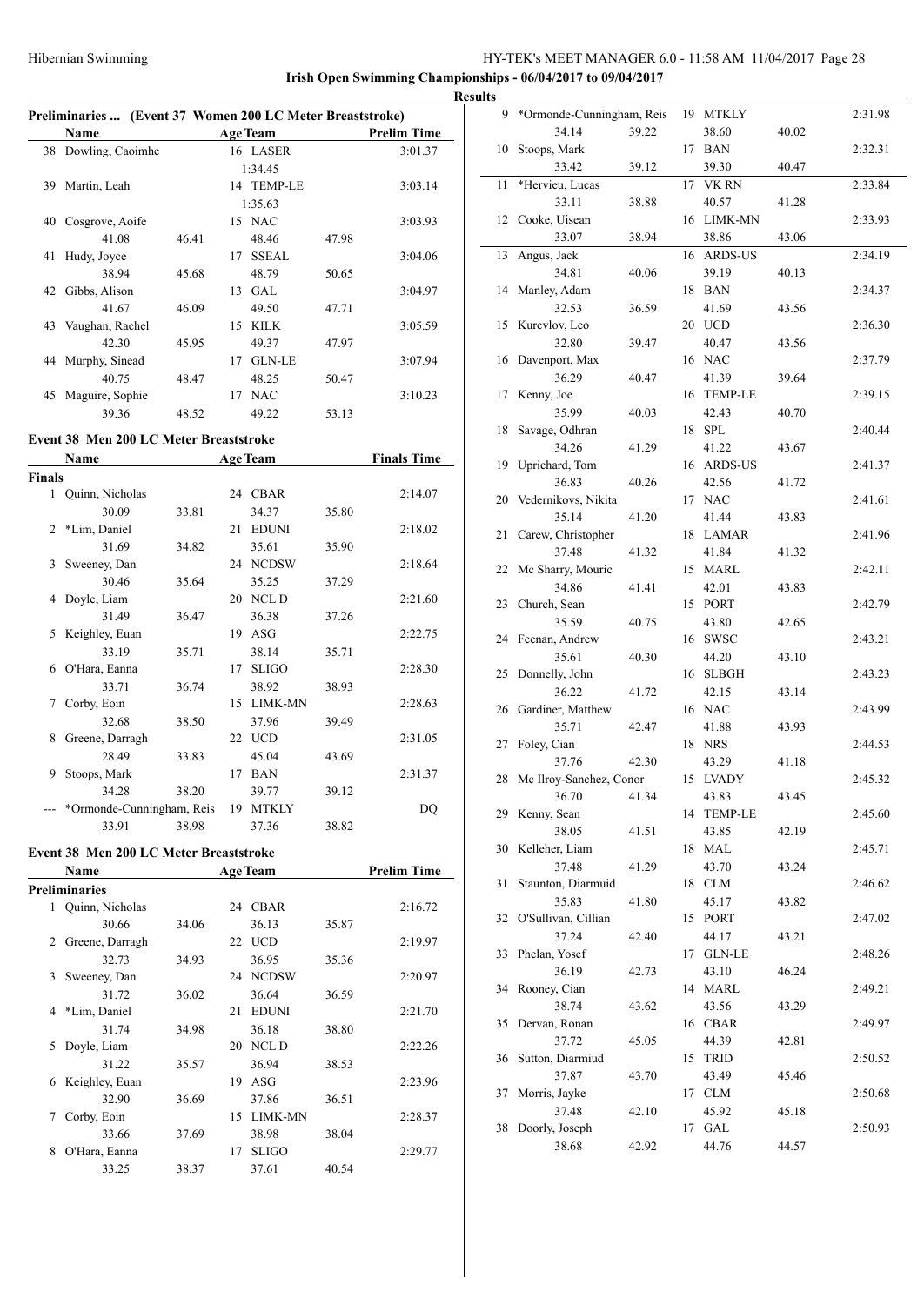|    |                                                         |       |                      |       |                    | <b>Results</b>                      |       |                 |       |                    |
|----|---------------------------------------------------------|-------|----------------------|-------|--------------------|-------------------------------------|-------|-----------------|-------|--------------------|
|    | Preliminaries  (Event 38 Men 200 LC Meter Breaststroke) |       |                      |       |                    | 6 Cruise, Deirbhile                 |       | 17 NRS          |       | 18:40.43           |
|    | Name                                                    |       | <b>Age Team</b>      |       | <b>Prelim Time</b> | 32.24                               | 37.22 | 36.58           | 38.41 |                    |
|    | 39 De Paor, Conal                                       |       | 19 SPL               |       | 2:53.99            | 36.91                               | 38.11 | 37.15           | 38.62 |                    |
|    |                                                         |       | 1:34.09              |       |                    | 37.22                               | 38.59 | 37.00           | 38.17 |                    |
|    | 40 Mc Cartney, Lewis                                    |       | 15 ENSK              |       | 2:55.85            | 36.96                               | 38.70 | 37.26           | 38.59 |                    |
|    | 39.83                                                   | 45.52 | 45.02                | 45.48 |                    | 36.77                               | 37.85 | 37.48           | 37.97 |                    |
| 41 | Sandford, Jack                                          |       | $17$ ${\mbox{ SPL}}$ |       | 2:55.95            | 36.86                               | 38.02 | 37.54           | 38.54 |                    |
|    | 38.55                                                   | 43.10 | 47.41                | 46.89 |                    | 37.14                               | 38.40 | 36.70           | 37.97 |                    |
|    | 42 Keogh, Timothy                                       |       | 17 GAL               |       | 2:58.09            | 35.92                               | 35.54 |                 |       |                    |
|    | 38.70                                                   | 45.90 | 45.55                | 47.94 |                    | 7 Doran, Ciara                      |       | 17 NCLCD        |       | 19:00.05           |
|    | --- O'Mahony, Oisín                                     |       | 17 KGD               |       | DQ                 | 32.56                               | 35.12 | 36.70           | 37.05 |                    |
|    | 40.02                                                   | 43.20 | 45.91                | 43.45 |                    | 37.29                               | 37.72 | 37.50           | 37.50 |                    |
|    | Event 39 Women 1500 LC Meter Freestyle                  |       |                      |       |                    | 37.75                               | 37.88 | 38.14           | 37.59 |                    |
|    | Name                                                    |       | <b>Age Team</b>      |       | <b>Finals Time</b> | 37.55                               | 37.63 | 38.28           | 38.01 |                    |
|    | 1 Bethel, Rachel                                        |       | 17 LISB              |       | 17:21.13           | 38.38                               | 38.93 | 37.92           | 38.83 |                    |
|    | 31.21                                                   | 33.90 | 34.58                | 34.39 |                    | 38.76                               | 38.40 | 39.76           | 39.43 |                    |
|    | 34.50                                                   | 35.07 | 34.78                | 34.52 |                    | 39.17                               | 40.05 | 40.22           | 39.17 |                    |
|    | 35.24                                                   | 35.27 | 35.27                | 35.25 |                    | 38.75                               | 38.01 |                 |       |                    |
|    | 35.11                                                   | 35.17 | 35.39                | 35.02 |                    | 8 Cash, Fiona                       |       | 19 LISB         |       | 19:02.36           |
|    | 35.62                                                   | 35.29 | 35.38                | 35.32 |                    |                                     |       | 37.01           | 37.85 |                    |
|    | 35.59                                                   | 34.82 | 35.03                | 34.79 |                    | 37.29                               | 38.09 | 37.49           | 38.67 |                    |
|    | 34.93                                                   | 34.54 | 34.88                | 34.41 |                    | 37.74                               | 38.55 | 37.74           | 38.53 |                    |
|    | 33.64                                                   | 32.22 |                      |       |                    | 38.23                               | 38.97 | 38.14           | 38.84 |                    |
|    | 2 Bethel, Leah                                          |       | 14 LISB              |       | 17:54.19           | 38.42                               | 38.82 | 1:55.76         |       |                    |
|    | 31.98                                                   | 35.71 | 35.03                | 36.28 |                    |                                     |       | 38.20           | 39.29 |                    |
|    | 35.19                                                   | 36.25 | 35.53                | 36.54 |                    | 38.53                               | 38.88 | 38.34           | 38.67 |                    |
|    | 35.64                                                   | 36.51 | 35.21                | 36.59 |                    | 37.87                               | 37.53 |                 |       |                    |
|    | 35.78                                                   | 36.90 | 35.61                | 37.00 |                    | 9 Mc Feely, Christine               |       | 16 ALS          |       | 19:05.71           |
|    | 35.04                                                   | 36.33 | 35.86                | 36.68 |                    | 34.84                               | 36.77 | 38.44           | 37.68 |                    |
|    | 35.41                                                   | 36.14 | 35.19                | 36.53 |                    | 38.59                               | 37.96 | 38.67           | 37.93 |                    |
|    | 35.57                                                   | 36.18 | 35.52                | 36.58 |                    | 38.69                               | 37.47 | 38.81           | 37.97 |                    |
|    | 35.73                                                   | 35.68 |                      |       |                    | 38.83                               | 37.52 | 38.70           | 37.86 |                    |
|    | 3 Gannon, Jessica                                       |       | 13 COM               |       | 17:55.88           | 38.58                               | 37.83 | 39.20           | 37.83 |                    |
|    | 33.39                                                   | 35.02 | 35.95                | 35.06 |                    | 39.12                               | 38.42 | 39.06           | 38.23 |                    |
|    | 36.62                                                   | 35.31 | 36.48                | 35.40 |                    | 39.38                               | 38.38 | 39.46           | 38.24 |                    |
|    | 36.59                                                   | 35.36 | 36.52                | 35.31 |                    | 38.67                               | 36.58 |                 |       |                    |
|    | 36.52                                                   | 35.32 | 36.36                | 35.77 |                    | Event 40 Men 800 LC Meter Freestyle |       |                 |       |                    |
|    | 36.56                                                   | 35.45 | 36.44                | 35.57 |                    | Name                                |       | <b>Age Team</b> |       | <b>Finals Time</b> |
|    | 36.71                                                   | 35.62 | 36.42                | 35.75 |                    | 1 Turner, Nathan                    |       | 18 ALS          |       | 8:30.03            |
|    | 36.57                                                   | 36.00 | 36.90                | 36.31 |                    | 28.81                               | 31.44 | 32.03           | 32.23 |                    |
|    | 36.34                                                   | 34.26 |                      |       |                    | 32.21                               | 32.27 | 32.34           | 32.80 |                    |
|    | 4 Mc Evoy, Lara                                         |       | 16 ALS               |       | 18:18.10           | 32.20                               | 33.28 | 32.31           | 33.01 |                    |
|    | 32.92                                                   | 35.13 | 36.37                | 35.87 |                    | 32.70                               | 31.24 | 30.28           | 30.88 |                    |
|    | 36.68                                                   | 35.51 | 36.54                | 35.81 |                    | 2 Mc Geever, Finn                   |       | 17 NCLL         |       | 8:30.89            |
|    | 36.89                                                   | 35.89 | 37.24                | 36.54 |                    | 28.11                               | 31.93 | 31.72           | 32.70 |                    |
|    | 37.63                                                   | 36.64 | 37.40                | 36.49 |                    | 31.78                               | 32.64 | 32.45           | 32.93 |                    |
|    | 37.73                                                   | 37.20 | 38.09                | 36.92 |                    | 32.12                               | 32.98 | 32.68           | 33.42 |                    |
|    | 37.78                                                   | 37.26 | 37.67                | 36.53 |                    | 32.34                               | 32.17 | 31.04           | 29.88 |                    |
|    | 37.89                                                   | 36.58 | 37.34                | 36.02 |                    | 3 Wiffen, Daniel                    |       | 16 LISB         |       | 8:35.56            |
|    | 36.62                                                   | 34.92 |                      |       |                    | 29.50                               | 31.36 | 31.94           | 32.21 |                    |
|    | 5 Gaffney, Kate                                         |       | 17 LIMK-MN           |       | 18:18.60           | 31.93                               | 32.35 | 32.99           | 33.12 |                    |
|    | 32.69                                                   | 36.71 | 36.30                | 37.70 |                    | 32.16                               | 32.06 | 32.50           | 32.79 |                    |
|    | 35.93                                                   | 37.73 | 35.76                | 37.21 |                    | 32.69                               | 32.42 | 32.29           | 33.25 |                    |
|    | 36.17                                                   | 37.49 | 36.28                | 37.01 |                    | 4 *Fisher, Daniel                   |       | 20 EDUNI        |       | 8:42.56            |
|    | 36.29                                                   | 37.54 | 36.28                | 37.16 |                    | 28.87                               | 31.92 | 31.87           | 32.89 |                    |
|    | 36.46                                                   | 37.16 | 36.45                | 37.38 |                    | 31.81                               | 32.82 | 32.10           | 33.43 |                    |
|    | 36.15                                                   | 37.43 | 36.15                | 37.34 |                    | 32.75                               | 33.59 | 33.01           | 34.08 |                    |
|    | 36.40                                                   | 37.50 | 36.84                | 37.66 |                    | 33.15                               | 34.21 | 33.07           | 32.99 |                    |
|    | 35.82                                                   | 35.61 |                      |       |                    |                                     |       |                 |       |                    |
|    |                                                         |       |                      |       |                    |                                     |       |                 |       |                    |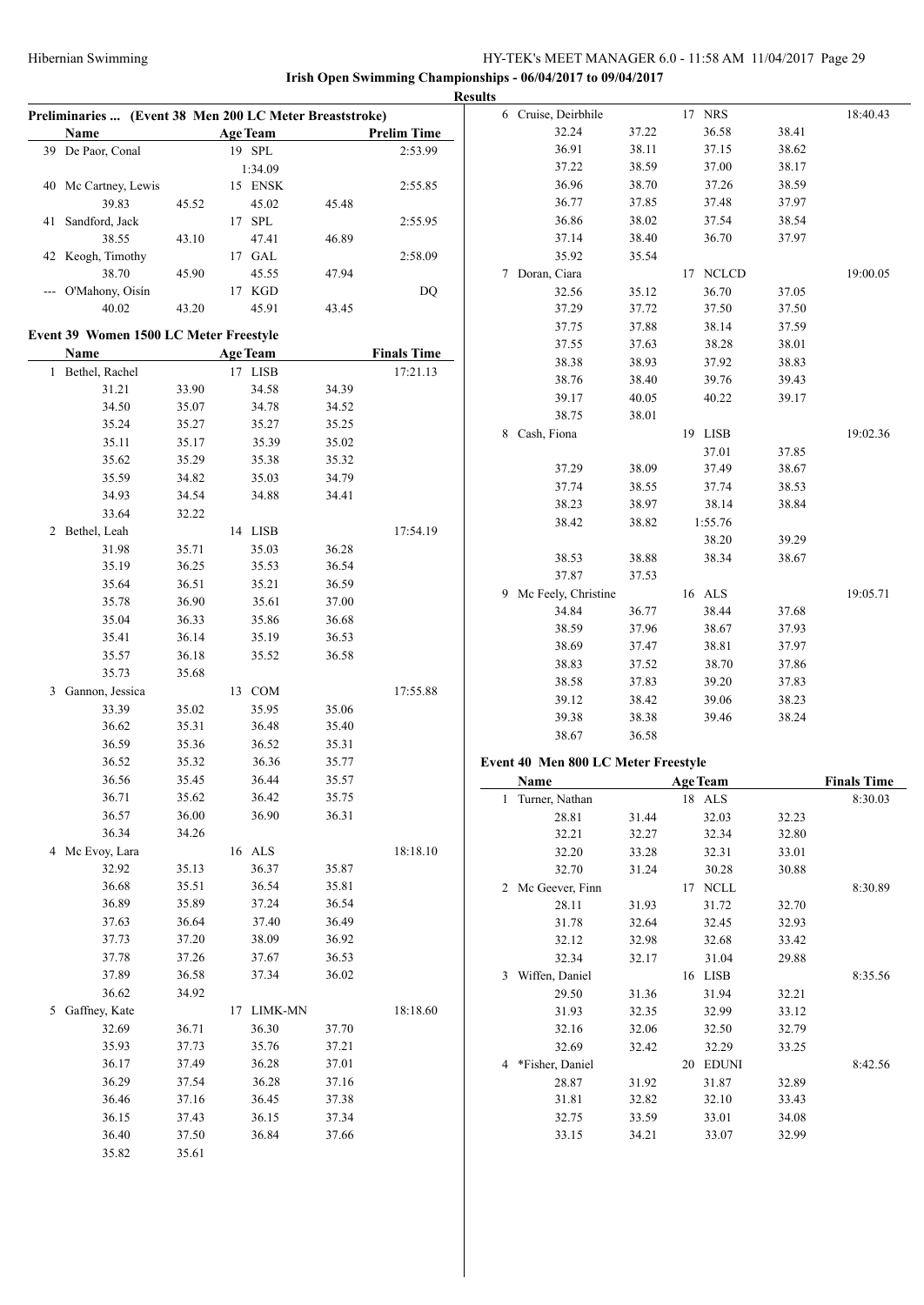|                                       |       |                 |       |                    | <b>Results</b> |                                                 |       |                  |       |                    |
|---------------------------------------|-------|-----------------|-------|--------------------|----------------|-------------------------------------------------|-------|------------------|-------|--------------------|
| (Event 40 Men 800 LC Meter Freestyle) |       |                 |       |                    |                | 17 Purcell, Jamie                               |       | 15 TROJ-ZZ       |       | 9:23.11            |
| Name                                  |       | <b>Age Team</b> |       | <b>Finals Time</b> |                | 31.84                                           | 33.78 | 35.42            | 34.92 |                    |
| 5 Byrne, Jordan                       |       | 17 ALS          |       | 8:43.21            |                | 35.69                                           | 35.18 | 36.22            | 35.55 |                    |
| 29.21                                 | 31.23 | 32.79           | 32.02 |                    |                | 36.35                                           | 36.23 | 35.91            | 35.25 |                    |
| 32.71                                 | 31.86 | 33.70           | 32.69 |                    |                | 36.69                                           | 34.84 | 36.43            | 32.81 |                    |
| 33.66                                 | 32.69 | 34.31           | 33.20 |                    |                | 18 David, Ben                                   |       | 16 BARRA-ZZ      |       | 9:23.39            |
| 34.27                                 | 33.11 | 34.04           | 31.72 |                    |                |                                                 |       | 34.51            | 35.54 |                    |
| 6 Doyle, Connor                       |       | 17 DOL          |       | 8:55.51            |                | 34.77                                           | 36.18 |                  |       |                    |
| 29.03                                 | 31.10 | 32.63           | 32.61 |                    |                |                                                 |       | 35.18            | 32.11 |                    |
| 33.39                                 | 33.10 | 33.86           | 33.51 |                    |                | 19 Harley, Cian                                 |       | 17 DOL           |       | 9:24.23            |
| 34.71                                 | 34.14 | 34.98           | 34.37 |                    |                | 31.02                                           | 33.88 | 36.14            | 34.58 |                    |
| 34.97                                 | 34.23 | 35.11           | 33.77 |                    |                | 36.64                                           | 34.97 | 37.02            | 35.46 |                    |
| 7 Kilbride, Denis                     |       | 16 NRS          |       | 8:59.74            |                | 36.97                                           | 35.69 | 37.06            | 35.39 |                    |
| 29.41                                 | 32.20 | 34.09           | 33.39 |                    |                | 36.62                                           | 35.96 | 34.28            | 32.55 |                    |
| 34.52                                 | 33.48 | 34.93           | 33.98 |                    |                | 20 Doorly, Joseph                               |       | 17 GAL           |       | 9:40.08            |
| 35.11                                 | 34.30 | 35.12           | 34.15 |                    |                | 31.86                                           | 35.30 | 36.30            | 36.63 |                    |
| 34.85                                 | 34.29 | 33.89           | 32.03 |                    |                | 36.70                                           | 36.82 | 36.80            | 37.27 |                    |
| 8 Nichols, Jaime                      |       | 17 ARDS-US      |       | 9:02.27            |                | 36.88                                           | 37.29 | 36.41            | 37.31 |                    |
| 29.63                                 | 32.53 | 34.38           | 34.11 |                    |                | 36.81                                           | 36.99 | 35.64            | 35.07 |                    |
| 34.99                                 | 33.98 | 35.22           | 34.24 |                    |                | 21 Stafford, Finlay                             |       | 15 ARDS-US       |       | 9:41.57            |
| 35.17                                 | 34.48 | 35.26           | 34.43 |                    |                | 30.74                                           | 33.95 | 35.76            | 35.36 |                    |
| 34.75                                 | 33.53 | 34.01           | 31.56 |                    |                | 36.54                                           | 35.67 | 37.03            | 36.07 |                    |
| 9 Bevan, Fiachra                      |       | 17 ALS          |       | 9:03.48            |                | 36.97                                           | 36.72 | 37.84            | 37.14 |                    |
| 29.93                                 | 33.09 | 33.62           | 34.51 |                    |                | 38.61                                           | 37.58 | 38.71            | 36.88 |                    |
| 33.74                                 | 34.27 | 33.77           | 34.79 |                    |                | 22 Morris, Jayke                                |       | 17 CLM           |       | 9:49.00            |
| 34.36                                 | 34.78 | 34.20           | 35.10 |                    |                | 31.19                                           | 35.38 | 37.08            | 36.62 |                    |
| 34.30                                 | 35.22 | 34.32           | 33.48 |                    |                | 36.59                                           | 36.87 | 36.77            | 37.55 |                    |
| 10 Griffiths, Dylan                   |       | 15 LISB         |       | 9:04.95            |                | 37.44                                           | 37.63 | 38.17            | 38.13 |                    |
| 30.11                                 | 34.77 | 34.65           | 35.42 |                    |                | 38.51                                           | 38.25 | 37.16            | 35.66 |                    |
| 34.25                                 | 35.10 | 33.91           | 35.61 |                    |                | 23 O'Sullivan, Cillian                          |       | 15 PORT          |       | 9:55.85            |
| 33.96                                 | 35.26 | 34.02           | 35.06 |                    |                | 32.76                                           | 36.98 | 37.16            | 38.08 |                    |
| 33.58                                 | 34.45 | 32.95           | 31.85 |                    |                | 38.41                                           | 36.67 | 38.14            | 38.49 |                    |
| 11 Foley, Cian                        |       | 18 NRS          |       | 9:06.58            |                | 37.87                                           | 38.52 | 37.83            | 38.50 |                    |
| 29.57                                 | 33.34 | 33.31           | 34.90 |                    |                | 37.49                                           | 38.26 | 36.72            | 33.97 |                    |
| 33.96                                 | 35.06 | 33.92           | 35.26 |                    |                | Event 103 Men 18 & Under 200 LC Meter Freestyle |       |                  |       |                    |
| 34.71                                 | 35.15 | 34.69           | 35.30 |                    |                |                                                 |       |                  |       | <b>Finals Time</b> |
| 34.45                                 | 35.36 | 34.54           | 33.06 |                    |                | Name                                            |       | <b>Age Team</b>  |       |                    |
| 12 Fleming, Jack                      |       | 16 LISB         |       | 9:07.48            |                | 1 O'Keeffe Tighe, Cian<br>27.05                 | 29.46 | 17 PORT<br>29.90 | 29.85 | 1:56.26            |
| 29.25                                 | 32.98 | 32.85           | 34.22 |                    |                | 2 Savage, Odhran                                |       | 18 SPL           |       | 1:58.90            |
| 33.69                                 | 34.75 | 34.05           | 35.49 |                    |                | 27.31                                           | 29.45 | 31.44            | 30.70 |                    |
| 35.05                                 | 35.11 | 35.03           | 34.86 |                    |                | 3 Turner, Nathan                                |       | 18 ALS           |       | 1:59.18            |
| 35.06                                 | 36.07 | 34.94           | 34.08 |                    |                | 26.92                                           | 30.00 | 31.30            | 30.96 |                    |
| 13 Nolan-Whitney, Jack                |       | 16 NRS          |       | 9:09.26            |                | 4 Jennings, Nathan                              |       | 18 LISB          |       | 1:59.21            |
| 30.87                                 | 33.63 | 34.54           | 33.94 |                    |                | 28.05                                           | 30.59 | 30.24            | 30.33 |                    |
| 35.34                                 | 34.38 | 34.84           | 34.61 |                    |                | 5 Uprichard, Tom                                |       | 16 ARDS-US       |       | 2:00.16            |
| 35.86                                 | 34.63 | 35.23           | 34.57 |                    |                | 28.36                                           | 29.61 | 31.15            | 31.04 |                    |
| 35.75                                 | 35.00 | 34.30           | 31.77 |                    |                | 6 Carey, Andrew                                 |       | 18 ATH           |       | 2:00.38            |
| 14 Rossiter, Evan                     |       | 16 NAC          |       | 9:12.65            |                | 28.63                                           | 30.49 | 31.23            | 30.03 |                    |
| 32.09                                 | 34.43 | 34.82           | 34.35 |                    |                | 7 Wiffen, Daniel                                |       | 16 LISB          |       | 2:03.19            |
| 34.83                                 | 34.25 | 34.83           | 34.66 |                    |                | 27.62                                           | 31.15 | 31.50            | 32.92 |                    |
| 34.75                                 | 34.19 | 35.08           | 35.13 |                    |                | 8 Doyle, Connor                                 |       | 17 DOL           |       | 2:03.65            |
| 35.27                                 | 35.35 | 35.19           | 33.43 |                    |                | 29.51                                           | 30.56 | 31.85            | 31.73 |                    |
| 15 Wiffen, Nathan                     |       | 16 LISB         |       | 9:18.92            |                | 9 Fitzmaurice, Isaac                            |       | 17 NAC           |       | 2:03.84            |
| 30.55                                 | 34.15 | 34.23           | 34.43 |                    |                | 27.60                                           | 31.66 | 31.90            | 32.68 |                    |
| 34.89                                 | 34.55 | 35.54           | 35.05 |                    |                | 10 Fleming, Jack                                |       | 16 LISB          |       | 2:06.36            |
| 34.65                                 | 35.48 | 35.49           | 35.81 |                    |                | 27.73                                           | 31.91 | 32.92            | 33.80 |                    |
| 35.76                                 | 37.16 | 37.66           | 33.52 |                    |                |                                                 |       |                  |       |                    |
| 16 Mc Grattan, Chris                  |       | 18 BAN          |       | 9:19.01            |                |                                                 |       |                  |       |                    |
| 30.46                                 | 34.53 | 34.44           | 35.25 |                    |                |                                                 |       |                  |       |                    |
| 35.08                                 | 35.09 | 35.34           | 35.90 |                    |                |                                                 |       |                  |       |                    |
| 35.39                                 | 36.60 | 36.11           | 36.57 |                    |                |                                                 |       |                  |       |                    |
| 35.99                                 | 35.35 | 35.04           | 31.87 |                    |                |                                                 |       |                  |       |                    |
|                                       |       |                 |       |                    |                |                                                 |       |                  |       |                    |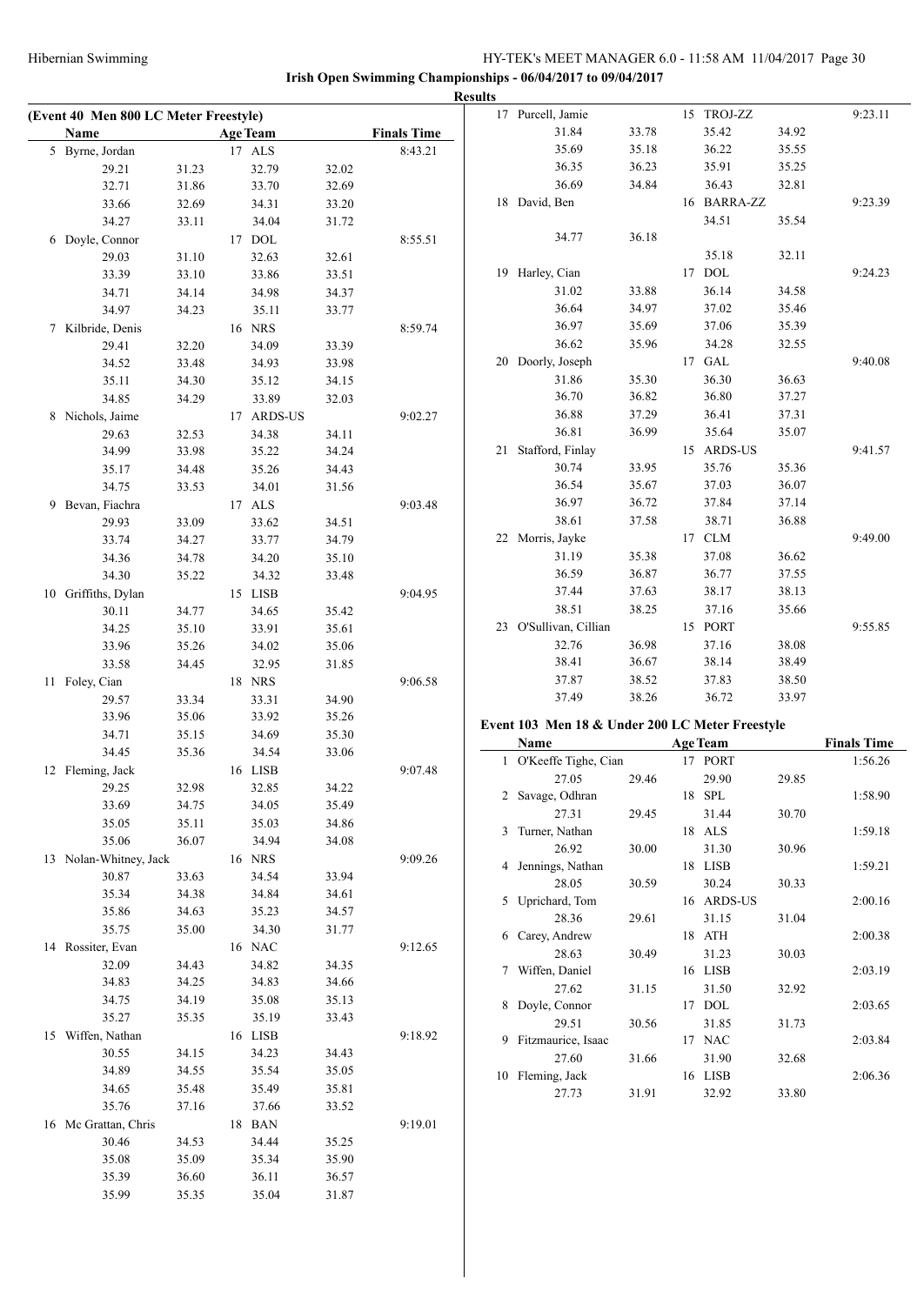$\overline{a}$ 

# HY-TEK's MEET MANAGER 6.0 - 11:58 AM 11/04/2017 Page 31

# **Irish Open Swimming Championships - 06/04/2017 to 09/04/2017**

**Results**

|  |  |  |  | Event 104 Women 17 & Under 200 LC Meter Freestyle |  |
|--|--|--|--|---------------------------------------------------|--|
|--|--|--|--|---------------------------------------------------|--|

|    | Name                   |       |    | <b>Age Team</b> |       | <b>Finals Time</b> |
|----|------------------------|-------|----|-----------------|-------|--------------------|
| 1  | Bethel, Leah           |       |    | 14 LISB         |       | 2:09.70            |
|    | 30.44                  | 32.19 |    | 33.34           | 33.73 |                    |
| 2  | Mc Loughlin, Stephanie |       | 16 | <b>TUAM</b>     |       | 2:10.44            |
|    | 30.81                  | 32.28 |    | 33.68           | 33.67 |                    |
| 3  | Lowe, Rebecca          |       | 15 | ATH             |       | 2:11.52            |
|    | 29.98                  | 33.80 |    | 33.86           | 33.88 |                    |
| 4  | Mc Evoy, Lara          |       | 16 | ALS             |       | 2:11.80            |
|    | 30.74                  | 32.97 |    | 34.49           | 33.60 |                    |
| 5. | Leahy, Aoife           |       | 15 | GAL             |       | 2:12.53            |
|    | 31.29                  | 33.63 |    | 34.43           | 33.18 |                    |
| 6  | Burke, Jessica         |       | 17 | <b>NAC</b>      |       | 2:12.79            |
|    | 31.69                  | 33.40 |    | 33.93           | 33.77 |                    |
| 7  | Stapleton, Cara        |       | 16 | TROJ-ZZ         |       | 2:13.46            |
|    | 30.40                  | 34.28 |    | 34.54           | 34.24 |                    |
| 8  | Daly, Edel             |       | 14 | <b>LIMK-MN</b>  |       | 2:14.01            |
|    | 29.82                  | 33.98 |    | 35.00           | 35.21 |                    |
| 9  | Gillic, Trudie         |       | 15 | NCD K           |       | 2:16.07            |
|    | 29.74                  | 34.24 |    | 34.91           | 37.18 |                    |
| 10 | Nolan, Aisling         |       | 16 | <b>NAC</b>      |       | 2:17.23            |
|    | 31.35                  | 34.09 |    | 36.16           | 35.63 |                    |

### **Event 105 Men 18 & Under 100 LC Meter Backstroke**

|    | Name              |       |    | <b>Age Team</b> | <b>Finals Time</b> |
|----|-------------------|-------|----|-----------------|--------------------|
| 1  | Byrne, Stephen    |       |    | 18 NCDTA        | 1:00.62            |
|    | 29.38             | 31.24 |    |                 |                    |
| 2  | Burke, Ciaran     |       | 17 | TUAM            | 1:01.28            |
|    | 29.22             | 32.06 |    |                 |                    |
| 3  | Wilson, Mitchell  |       |    | 18 GAL          | 1:01.35            |
|    | 29.22             | 32.13 |    |                 |                    |
| 4  | Byrne, Jordan     |       |    | 17 ALS          | 1:02.23            |
|    | 29.79             | 32.44 |    |                 |                    |
| 5  | Galland, Luc      |       | 17 | <b>SWSC</b>     | 1:02.43            |
|    | 30.08             | 32.35 |    |                 |                    |
| 6  | Winston, Sam      |       |    | 15 ALS          | 1:03.39            |
|    | 30.40             | 32.99 |    |                 |                    |
| 7  | Gardiner, Matthew |       |    | 16 NAC          | 1:03.64            |
|    | 30.23             | 33.41 |    |                 |                    |
| 8  | Angus, Jack       |       |    | 16 ARDS-US      | 1:03.82            |
|    | 31.34             | 32.48 |    |                 |                    |
| 9  | Mc Auliffe, Ross  |       | 18 | <b>SWSC</b>     | 1:04.54            |
|    | 30.95             | 33.59 |    |                 |                    |
| 10 | Carroll, Aaron    |       | 15 | LIMK-MN         | 1:04.84            |
|    | 30.89             | 33.95 |    |                 |                    |

# **Event 106 Women 17 & Under 100 LC Meter Backstroke**

|    | <b>Name</b>         |       |    | <b>Age Team</b> | <b>Finals Time</b> |
|----|---------------------|-------|----|-----------------|--------------------|
| 1  | Gibbs, Isabelle     |       |    | 15 GAL          | 1:06.70            |
|    | 33.12               | 33.58 |    |                 |                    |
| 2  | Lowe, Rebecca       |       |    | 15 ATH          | 1:06.92            |
|    | 32.76               | 34.16 |    |                 |                    |
| 3  | Quinn, Caoimhe      |       |    | 15 ALS          | 1:07.04            |
|    | 32.02               | 35.02 |    |                 |                    |
| 4  | Armstrong, Scarlett |       |    | 14 ARDS-US      | 1:07.23            |
|    | 32.58               | 34.65 |    |                 |                    |
| 5. | O'Donnell, Megan    |       | 17 | KGD             | 1:07.51            |
|    | 32.37               | 35.14 |    |                 |                    |
| 6  | Tinsley, Florence   |       |    | 15 CYBT         | 1:07.59            |
|    | 32.38               | 35.21 |    |                 |                    |
| 7  | Semchiy, Sharon     |       |    | 16 SWSC         | 1:07.80            |
|    | 33.72               | 34.08 |    |                 |                    |

| 1 L.J |                |       |            |         |
|-------|----------------|-------|------------|---------|
| 8     | Walshe, Ellen  |       | 16 TEMP-LE | 1:08.86 |
|       | 32.84          | 36.02 |            |         |
|       | 9 Martin, Alie |       | 16 TEMP-LE | 1:10.57 |
|       | 33.49          | 37.08 |            |         |

# **Event 107 Men 18 & Under 200 LC Meter Butterfly**

|   | Name                |       |    | <b>Age Team</b> |       | <b>Finals Time</b> |
|---|---------------------|-------|----|-----------------|-------|--------------------|
| 1 | Mc Carthy, Cadan    |       | 17 | MAL             |       | 2:07.24            |
|   | 28.97               | 31.10 |    | 33.99           | 33.18 |                    |
| 2 | Jennings, Nathan    |       | 18 | <b>LISB</b>     |       | 2:11.44            |
|   | 29.17               | 32.97 |    | 33.87           | 35.43 |                    |
| 3 | Mc Menamin, Fionnan |       | 17 | <b>ALS</b>      |       | 2:13.28            |
|   | 28.68               | 33.97 |    | 34.57           | 36.06 |                    |
| 4 | O'Connor, Jermey    |       | 15 | LIMK-MN         |       | 2:13.60            |
|   | 29.96               | 33.33 |    | 35.16           | 35.15 |                    |
| 5 | Duffy, Fionn        |       |    | 16 GAL          |       | 2:14.77            |
|   | 29.62               | 33.69 |    | 35.69           | 35.77 |                    |
| 6 | Maher, Alex         |       | 15 | <b>KILK</b>     |       | 2:16.40            |
|   | 30.91               | 35.95 |    | 35.61           | 33.93 |                    |
| 7 | Mallon, Odhran      |       | 17 | <b>LISB</b>     |       | 2:18.51            |
|   | 30.51               | 34.22 |    | 38.14           | 35.64 |                    |
| 8 | Nolan-Whitney, Jack |       | 16 | <b>NRS</b>      |       | 2:22.99            |
|   | 30.41               | 36.91 |    | 37.26           | 38.41 |                    |
| 9 | Farren, Shay        |       | 18 | <b>BAN</b>      |       | 2:30.45            |
|   | 31.54               | 37.71 |    | 42.22           | 38.98 |                    |
|   | Lewis, Ryan         |       | 18 | <b>LARNE-US</b> |       | DQ                 |

# **Event 108 Women 17 & Under 200 LC Meter Butterfly**

|             | Name              |       | <b>Finals Time</b> |                |       |         |
|-------------|-------------------|-------|--------------------|----------------|-------|---------|
| 1           | Bates, Aoife      |       |                    | 15 SHARK       |       | 2:30.22 |
|             | 33.60             | 39.16 |                    | 40.18          | 37.28 |         |
| $2^{\circ}$ | Cleland, Maeve    |       | 15                 | <b>BANB-US</b> |       | 2:33.56 |
|             | 32.65             | 39.17 |                    | 39.90          | 41.84 |         |
| 3           | Lynch, Robyn      |       | 15                 | <b>TEMP-LE</b> |       | 2:34.06 |
|             | 33.85             | 38.51 |                    | 43.67          | 38.03 |         |
| 4           | Walshe, Hannah    |       | 15                 | <b>TEMP-LE</b> |       | 2:35.28 |
|             | 34.34             | 39.20 |                    | 41.80          | 39.94 |         |
| 5.          | Bryson, Aoibheann |       | 15                 | <b>ALS</b>     |       | 2:36.01 |
|             | 33.34             | 40.28 |                    | 40.33          | 42.06 |         |
| 6           | Gannon, Jessica   |       | 13                 | <b>COM</b>     |       | 2:38.14 |
|             | 34.71             | 39.81 |                    | 41.05          | 42.57 |         |
| 7           | Mulhall, Ailbhe   |       |                    | 14 GAL         |       | 2:39.70 |
|             | 33.66             | 41.28 |                    | 41.77          | 42.99 |         |
| 8           | Murray, Aoife     |       | 13                 | <b>GLN-LE</b>  |       | 2:39.75 |
|             | 34.56             | 41.02 |                    | 41.74          | 42.43 |         |
| 9           | Trait, Áine       |       | 17                 | <b>KILK</b>    |       | 2:45.53 |
|             | 35.65             | 40.98 |                    | 44.58          | 44.32 |         |

#### **Event 113 Men 18 & Under 100 LC Meter Freestyle**

 $\overline{a}$ 

| Name                   |       |    | <b>Age Team</b> | <b>Finals Time</b> |
|------------------------|-------|----|-----------------|--------------------|
| 1 O'Keeffe Tighe, Cian |       |    | 17 PORT         | 53.77              |
| 26.32                  | 27.45 |    |                 |                    |
| Carey, Andrew<br>2     |       | 18 | ATH             | 53.99              |
| 26.12                  | 27.87 |    |                 |                    |
| Turner, Nathan<br>3.   |       |    | 18 ALS          | 54.11              |
| 26.57                  | 27.54 |    |                 |                    |
| Jennings, Nathan<br>4  |       | 18 | - LISB          | 54.21              |
| 26.32                  | 27.89 |    |                 |                    |
| 5 Kearney, Cathal      |       |    | 16 ALS          | 54.48              |
| 26.54                  | 27.94 |    |                 |                    |
| Mc Geever, Finn<br>6   |       | 17 | NCLL.           | 54.52              |
| 26.14                  | 28.38 |    |                 |                    |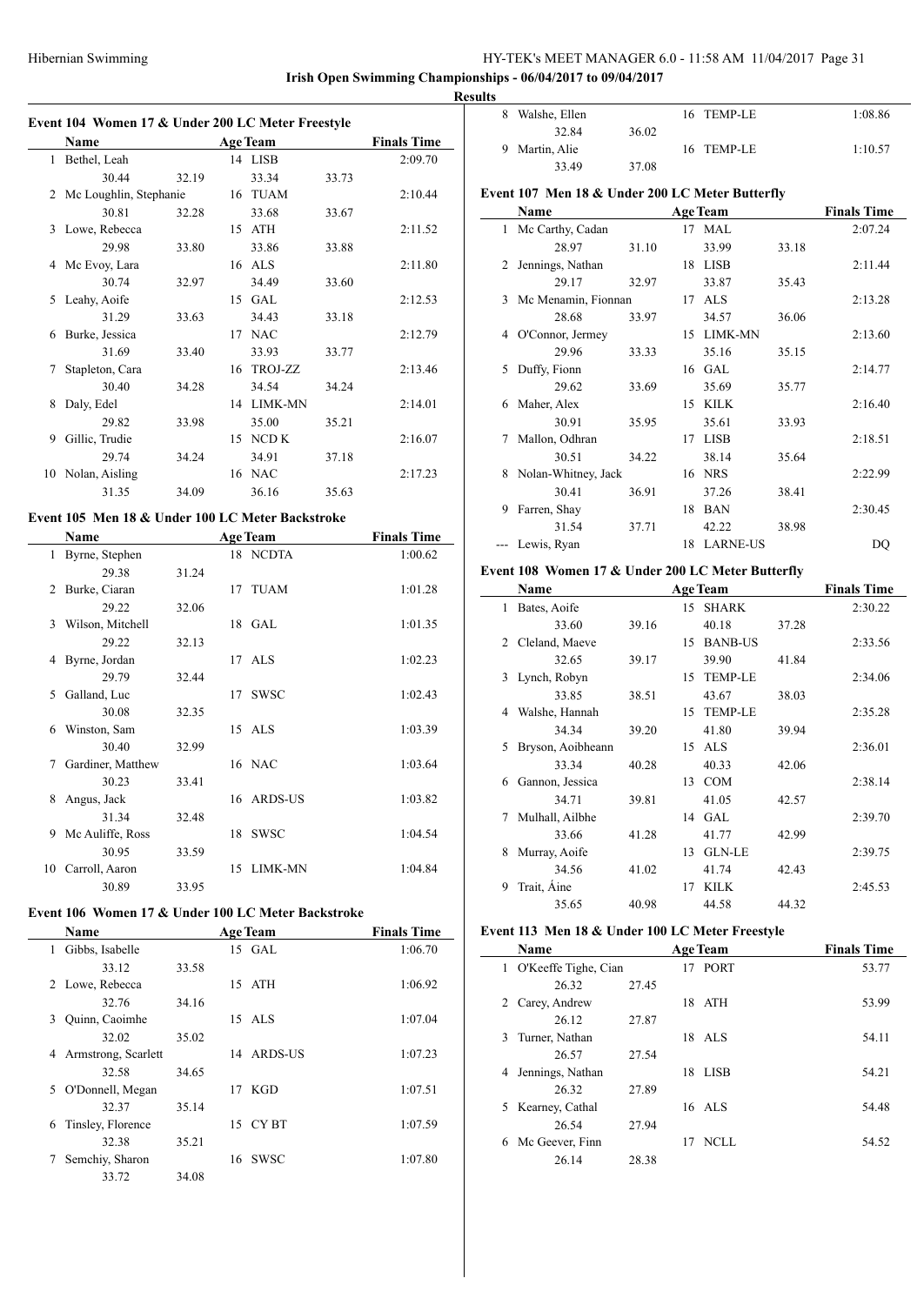$\overline{\phantom{a}}$ 

# HY-TEK's MEET MANAGER 6.0 - 11:58 AM 11/04/2017 Page 32

**Irish Open Swimming Championships - 06/04/2017 to 09/04/2017 Results**

|   | (Event 113 Men 18 & Under 100 LC Meter Freestyle) |       |                        |                    |  |  |  |  |  |  |
|---|---------------------------------------------------|-------|------------------------|--------------------|--|--|--|--|--|--|
|   | <b>Name</b>                                       |       | <b>Age Team</b>        | <b>Finals Time</b> |  |  |  |  |  |  |
|   | Uprichard, Tom                                    |       | 16 ARDS-US             | 54.53              |  |  |  |  |  |  |
|   | 26.55                                             | 27.98 |                        |                    |  |  |  |  |  |  |
| 8 | Johnston, Paddy                                   |       | 16 ARDS-US             | 55.51              |  |  |  |  |  |  |
|   | 26.70                                             | 28.81 |                        |                    |  |  |  |  |  |  |
| 9 | Fitzmaurice, Isaac                                |       | NAC <sup>.</sup><br>17 | 55.90              |  |  |  |  |  |  |
|   | 26.31                                             | 29.59 |                        |                    |  |  |  |  |  |  |

# **Event 114 Women 17 & Under 100 LC Meter Freestyle**

|    | Name                   |       | <b>Age Team</b> | <b>Finals Time</b> |
|----|------------------------|-------|-----------------|--------------------|
| 1  | Osing, Cara            |       | 14 TEMP-LE      | 59.25              |
|    | 29.23                  | 30.02 |                 |                    |
| 2  | Trait, Naomi           |       | 14 KILK         | 59.31              |
|    | 28.79                  | 30.52 |                 |                    |
| 3  | Lowe, Rebecca          |       | 15 ATH          | 59.71              |
|    | 29.19                  | 30.52 |                 |                    |
| 4  | Semchiy, Sharon        |       | 16 SWSC         | 59.84              |
|    | 29.01                  | 30.83 |                 |                    |
| 5  | Stapleton, Cara        |       | 16 TROJ-ZZ      | 1:00.09            |
|    | 29.00                  | 31.09 |                 |                    |
| 6  | Armstrong, Scarlett    |       | 14 ARDS-US      | 1:00.16            |
|    | 28.64                  | 31.52 |                 |                    |
| 7  | O'Donnell, Megan       |       | 17 KGD          | 1:00.50            |
|    | 28.23                  | 32.27 |                 |                    |
| 8  | Mc Loughlin, Stephanie |       | 16 TUAM         | 1:01.28            |
|    | 29.65                  | 31.63 |                 |                    |
| 9  | Mulhall, Keela         |       | 16 GAL          | 1:01.85            |
|    | 30.38                  | 31.47 |                 |                    |
| 10 | Bethel, Leah           |       | 14 LISB         | 1:01.90            |
|    | 29.10                  | 32.80 |                 |                    |

### **Event 115 Men 18 & Under 100 LC Meter Breaststroke**

|    | <b>Name</b>         | <b>Age Team</b> |    |                | <b>Finals Time</b> |
|----|---------------------|-----------------|----|----------------|--------------------|
| 1  | Angus, Jack         |                 |    | 16 ARDS-US     | 1:08.80            |
|    | 33.22               | 35.58           |    |                |                    |
| 2  | Cooke, Uisean       |                 |    | 16 LIMK-MN     | 1:09.34            |
|    | 33.01               | 36.33           |    |                |                    |
| 3  | Stoops, Mark        |                 |    | 17 BAN         | 1:09.52            |
|    | 32.87               | 36.65           |    |                |                    |
| 4  | Duffy, Fionn        |                 |    | 16 GAL         | 1:11.27            |
|    | 33.77               | 37.50           |    |                |                    |
| 5  | Scully, Bryan       |                 |    | 17 ATH         | 1:11.28            |
|    | 33.86               | 37.42           |    |                |                    |
| 6  | Woodside, Ben       |                 |    | 14 LARNE-US    | 1:11.77            |
|    | 33.79               | 37.98           |    |                |                    |
| 7  | Savage, Odhran      |                 |    | 18 SPL         | 1:11.84            |
|    | 33.17               | 38.67           |    |                |                    |
| 8  | Vedernikovs, Nikita |                 |    | 17 NAC         | 1:12.30            |
|    | 33.98               | 38.32           |    |                |                    |
| 9  | Donnelly, John      |                 | 16 | <b>SLBGH</b>   | 1:12.63            |
|    | 33.29               | 39.34           |    |                |                    |
| 10 | Uprichard, Tom      |                 | 16 | <b>ARDS-US</b> | 1:13.29            |
|    | 33.30               | 39.99           |    |                |                    |

# **Event 116 Women 17 & Under 100 LC Meter Breaststroke**

|      | Name           |       | <b>Age Team</b> | <b>Finals Time</b> |  |
|------|----------------|-------|-----------------|--------------------|--|
| $*1$ | Curry, Molly   |       | 15 COLE-US      | 1:15.80            |  |
|      | 34.95          | 40.85 |                 |                    |  |
| *1   | Davison, Mia   |       | 14 ARDS-US      | 1:15.80            |  |
|      | 35.94          | 39.86 |                 |                    |  |
| 3    | Burke, Jessica |       | NAC<br>17       | 1:16.20            |  |
|      | 35.78          | 40.42 |                 |                    |  |

| 4  | Doyle, Eimear        |       |    | 16 WAT       | 1:17.74 |
|----|----------------------|-------|----|--------------|---------|
|    | 36.43                | 41.31 |    |              |         |
| 5. | Cobey Dunne, Madison |       |    | 16 KILK      | 1:17.77 |
|    | 36.03                | 41.74 |    |              |         |
| 6  | Macdougald, Jena     |       | 15 | <b>OTTER</b> | 1:18.18 |
|    | 37.22                | 40.96 |    |              |         |
| 7  | Neamt, Nicola        |       |    | 17 NCDTR     | 1:18.74 |
|    | 36.19                | 42.55 |    |              |         |
| 8  | Gardiner, Beth       |       |    | 14 NAC       | 1:19.40 |
|    | 38.34                | 41.06 |    |              |         |
| 9  | Stapleton, Cara      |       | 16 | TROJ-ZZ      | 1:19.99 |
|    | 37.87                | 42.12 |    |              |         |
| 10 | Mc Evoy, Lara        |       |    | 16 ALS       | 1:20.32 |
|    | 36.88                | 43.44 |    |              |         |

# **Event 117 Men 18 & Under 400 LC Meter IM**

|              | Name             |       |    | <b>Age Team</b> |       | <b>Finals Time</b> |  |
|--------------|------------------|-------|----|-----------------|-------|--------------------|--|
| $\mathbf{1}$ | Wiffen, Daniel   |       |    | 16 LISB         |       | 4:52.03            |  |
|              | 30.12            | 34.25 |    | 38.42           | 35.83 |                    |  |
|              | 46.28            | 44.56 |    | 32.18           | 30.39 |                    |  |
| 2            | Mallon, Odhran   |       |    | 17 LISB         |       | 4:54.27            |  |
|              | 29.50            | 36.31 |    | 37.50           | 37.73 |                    |  |
|              | 43.14            | 46.35 |    | 32.29           | 31.45 |                    |  |
| 3            | Carroll, Aaron   |       |    | 15 LIMK-MN      |       | 4:55.83            |  |
|              | 29.61            | 34.82 |    | 37.36           | 36.72 |                    |  |
|              | 43.40            | 47.04 |    | 32.76           | 34.12 |                    |  |
|              | 4 Bevan, Fiachra |       | 17 | <b>ALS</b>      |       | 4:58.61            |  |
|              | 30.53            | 35.76 |    | 38.12           | 38.29 |                    |  |
|              | 43.39            | 44.61 |    | 34.26           | 33.65 |                    |  |
| 5            | Stoops, Mark     |       | 17 | <b>BAN</b>      |       | 5:01.34            |  |
|              | 31.29            | 36.67 |    | 40.48           | 39.75 |                    |  |
|              | 41.48            | 41.69 |    | 35.55           | 34.43 |                    |  |
|              | 6 Kenny, Joe     |       | 16 | <b>TEMP-LE</b>  |       | 5:06.78            |  |
|              | 31.80            | 40.46 |    | 39.04           | 41.24 |                    |  |
|              | 40.07            | 43.31 |    | 36.48           | 34.38 |                    |  |
| 7            | Wiffen, Nathan   |       | 16 | <b>LISB</b>     |       | 5:09.34            |  |
|              | 31.26            | 34.98 |    | 37.22           | 34.59 |                    |  |
|              | 52.46            | 50.26 |    | 35.23           | 33.34 |                    |  |
| 8            | Rossiter, Evan   |       | 16 | <b>NAC</b>      |       | 5:09.60            |  |
|              | 30.80            | 38.66 |    | 38.20           | 38.80 |                    |  |
|              | 44.70            | 47.34 |    | 35.50           | 35.60 |                    |  |
| 9            | O'Connor, Jermey |       |    | 15 LIMK-MN      |       | 5:10.08            |  |
|              | 29.27            | 34.08 |    | 39.71           | 38.78 |                    |  |
|              | 49.68            | 49.61 |    | 35.40           | 33.55 |                    |  |

# **Event 118 Women 17 & Under 400 LC Meter IM**

| Name                 |       | <b>Age Team</b>  | <b>Finals Time</b> |         |
|----------------------|-------|------------------|--------------------|---------|
| Baguley, Katie<br>1  |       | TROJ-ZZ<br>17    |                    | 5:16.98 |
| 31.16                | 37.78 | 40.98            | 41.18              |         |
| 46.49                | 48.21 | 36.23            | 34.95              |         |
| Grindle, Lucy<br>2   |       | TROJ-ZZ<br>17    |                    | 5:17.99 |
| 33.62                | 39.01 | 40.24            | 39.88              |         |
| 48.43                | 46.93 | 36.58            | 33.30              |         |
| Donegan, Ele<br>3    |       | LEA-US<br>14     |                    | 5:21.59 |
| 33.11                | 38.28 | 41.29            | 40.42              |         |
| 49.01                | 49.04 | 36.38            | 34.06              |         |
| Gannon, Jessica<br>4 |       | <b>COM</b><br>13 |                    | 5:22.27 |
| 34.00                | 39.37 | 40.26            | 39.50              |         |
| 50.71                | 48.47 | 36.31            | 33.65              |         |
| Cox, Eabha<br>5      |       | <b>WAT</b><br>17 |                    | 5:25.47 |
| 32.81                | 40.54 | 41.63            | 41.53              |         |
| 45.92                | 48.70 | 37.92            | 36.42              |         |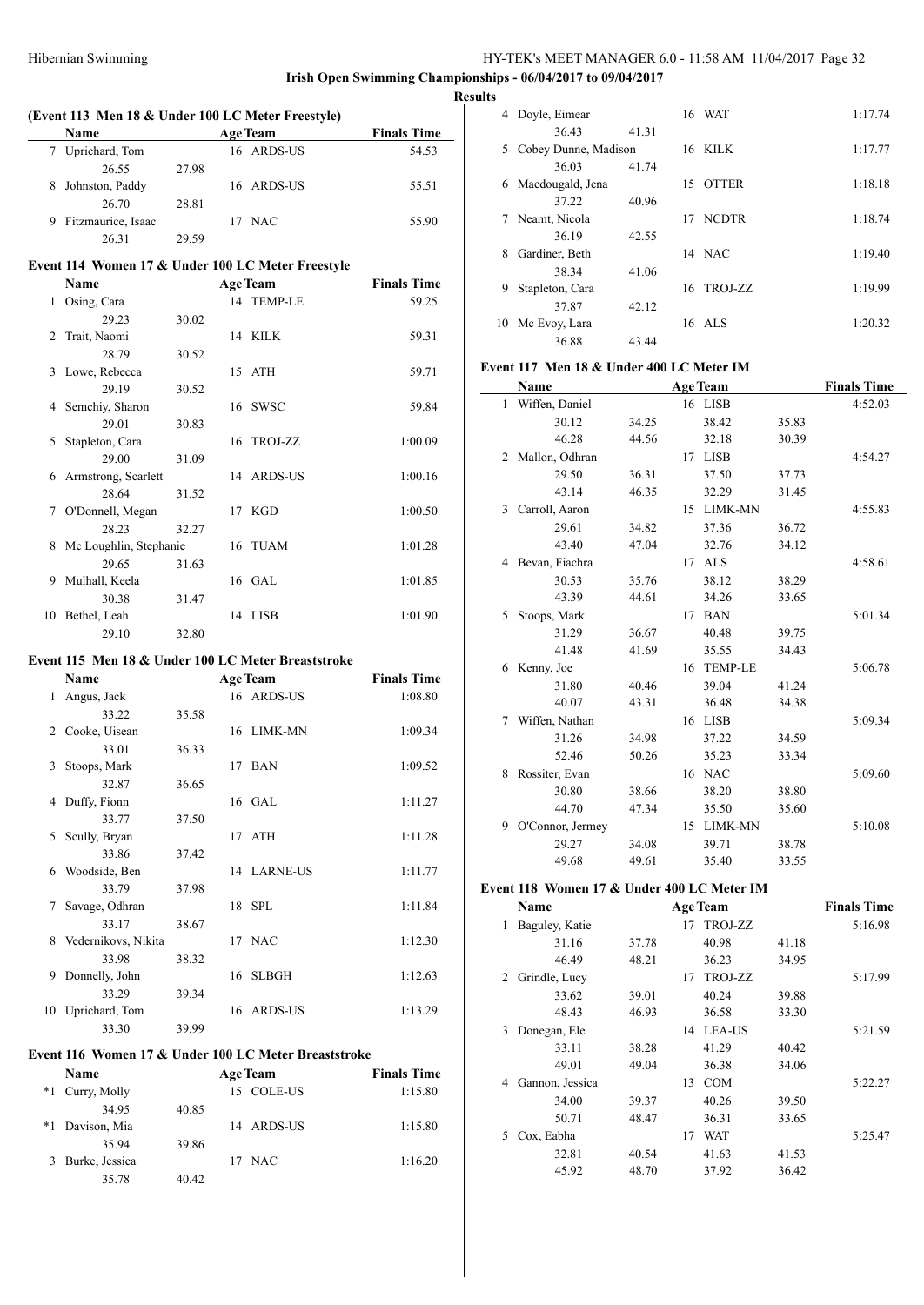**Irish Open Swimming Championships - 06/04/2017 to 09/04/2017**

|   | (Event 118 Women 17 & Under 400 LC Meter IM) |         |    |                 |       |                    |  |  |
|---|----------------------------------------------|---------|----|-----------------|-------|--------------------|--|--|
|   | Name                                         |         |    | <b>Age Team</b> |       | <b>Finals Time</b> |  |  |
| 6 | Daly, Caoimhe                                |         | 14 | <b>NRS</b>      |       | 5:31.75            |  |  |
|   | 35.64                                        | 40.77   |    | 42.32           | 39.45 |                    |  |  |
|   | 51.85                                        | 48.75   |    | 37.45           | 35.52 |                    |  |  |
| 7 | Dawson, Ailbhe                               |         | 14 | <b>NAC</b>      |       | 5:34.54            |  |  |
|   | 34.83                                        | 41.29   |    | 44.09           | 41.98 |                    |  |  |
|   | 49.30                                        | 49.75   |    | 38.10           | 35.20 |                    |  |  |
| 8 | Trait, Aine                                  |         | 17 | KILK            |       | 5:35.69            |  |  |
|   | 33.74                                        | 40.70   |    | 42.21           | 42.76 |                    |  |  |
|   | 51.30                                        | 51.73   |    | 36.61           | 36.64 |                    |  |  |
| 9 | Walshe, Hannah                               |         | 15 | <b>TEMP-LE</b>  |       | 5:45.23            |  |  |
|   | 34.99                                        | 40.12   |    | 44.99           | 42.28 |                    |  |  |
|   | 53.70                                        | 2:09.15 |    |                 |       |                    |  |  |
|   | Flaherty, Ellen                              |         | 15 | <b>ATH</b>      |       | DO                 |  |  |
|   | 32.29                                        | 40.65   |    | 40.56           | 42.74 |                    |  |  |
|   | 46.78                                        | 48.37   |    | 37.78           | 38.16 |                    |  |  |

# **Event 123 Women 17 & Under 400 LC Meter Freestyle**

|              | Name                     |       |    | <b>Age Team</b> |       | <b>Finals Time</b> |
|--------------|--------------------------|-------|----|-----------------|-------|--------------------|
| $\mathbf{1}$ | Bethel, Leah             |       |    | 14 LISB         |       | 4:33.29            |
|              | 30.57                    | 34.38 |    | 34.49           | 35.78 |                    |
|              | 34.38                    | 35.65 |    | 33.97           | 34.07 |                    |
|              | 2 Mc Loughlin, Stephanie |       |    | 16 TUAM         |       | 4:40.46            |
|              | 30.57                    | 34.69 |    | 33.97           | 35.86 |                    |
|              | 34.98                    | 37.05 |    | 36.27           | 37.07 |                    |
| 3            | Mc Evoy, Lara            |       |    | 16 ALS          |       | 4:40.78            |
|              | 31.60                    | 34.53 |    | 35.91           | 35.70 |                    |
|              | 35.89                    | 36.20 |    | 36.23           | 34.72 |                    |
|              | 4 Gannon, Jessica        |       |    | 13 COM          |       | 4:42.19            |
|              | 32.20                    | 34.86 |    | 35.40           | 35.88 |                    |
|              | 36.17                    | 36.40 |    | 36.29           | 34.99 |                    |
| 5            | O'Riordan, Charlotte     |       |    | 15 TROJ-ZZ      |       | 4:42.96            |
|              | 32.05                    | 34.42 |    | 36.28           | 36.09 |                    |
|              | 36.56                    | 36.02 |    | 36.71           | 34.83 |                    |
| 6            | Kilduff, Jenni           |       | 17 | <b>COM</b>      |       | 4:44.89            |
|              | 30.86                    | 34.79 |    | 35.01           | 37.35 |                    |
|              | 36.60                    | 38.29 |    | 36.68           | 35.31 |                    |
| 7            | Thompson, Zoe            |       |    | 16 ARDS-US      |       | 4:45.18            |
|              | 32.21                    | 35.14 |    | 36.25           | 35.56 |                    |
|              | 36.83                    | 36.28 |    | 37.71           | 35.20 |                    |
| 8            | Donegan, Ele             |       |    | 14 LEA-US       |       | 4:48.30            |
|              | 32.44                    | 35.95 |    | 36.64           | 37.20 |                    |
|              | 37.28                    | 36.83 |    | 37.00           | 34.96 |                    |
| 9            | Cruise, Deirbhile        |       |    | 17 NRS          |       | 4:54.55            |
|              | 31.86                    | 37.16 |    | 37.67           | 39.00 |                    |
|              | 37.72                    | 38.02 |    | 36.68           | 36.44 |                    |
|              | Gaffney, Kate            |       | 17 | LIMK-MN         |       | D <sub>O</sub>     |
|              | 32.71                    | 34.25 |    |                 |       |                    |

# **Event 124 Men 18 & Under 400 LC Meter Freestyle**

|   | <b>Name</b>          |       |    | <b>Age Team</b> |       | <b>Finals Time</b> |
|---|----------------------|-------|----|-----------------|-------|--------------------|
| 1 | Mc Carthy, Cadan     |       |    | MAL.            |       | 4:07.03            |
|   | 28.33                | 30.26 |    | 31.16           | 31.24 |                    |
|   | 31.68                | 31.99 |    | 32.24           | 30.13 |                    |
| 2 | O'Keeffe Tighe, Cian |       | 17 | <b>PORT</b>     |       | 4:09.69            |
|   | 28.45                | 31.04 |    | 31.23           | 31.75 |                    |
|   | 31.69                | 32.31 |    | 32.28           | 30.94 |                    |
| 3 | Doyle, Connor        |       | 17 | <b>DOL</b>      |       | 4:15.05            |
|   | 29.27                | 30.44 |    | 32.24           | 32.39 |                    |
|   | 33.37                | 32.82 |    | 32.95           | 31.57 |                    |

| <b>Results</b> |                   |       |    |                |       |         |
|----------------|-------------------|-------|----|----------------|-------|---------|
|                | 4 Kearney, Cathal |       |    | 16 ALS         |       | 4:15.51 |
|                | 27.84             | 32.03 |    | 32.11          | 32.76 |         |
|                | 32.80             | 33.51 |    | 32.83          | 31.63 |         |
| 5              | Fleming, Jack     |       |    | 16 LISB        |       | 4:20.61 |
|                | 28.79             | 30.52 |    | 33.03          | 33.37 |         |
|                | 34.69             | 33.82 |    | 34.39          | 32.00 |         |
| 6              | Mallon, Odhran    |       | 17 | <b>LISB</b>    |       | 4:21.29 |
|                | 29.14             | 33.72 |    | 32.41          | 34.27 |         |
|                | 32.90             | 34.07 |    | 32.65          | 32.13 |         |
| 7              | Kilbride, Denis   |       |    | 16 NRS         |       | 4:21.33 |
|                | 29.24             | 31.48 |    | 33.71          | 33.23 |         |
|                | 34.15             | 33.52 |    | 34.10          | 31.90 |         |
| 8              | Griffiths, Dylan  |       | 15 | <b>LISB</b>    |       | 4:22.45 |
|                | 29.10             | 33.07 |    | 33.02          | 34.14 |         |
|                | 33.25             | 34.19 |    | 33.27          | 32.41 |         |
| 9              | Bevan, Fiachra    |       | 17 | <b>ALS</b>     |       | 4:24.44 |
|                | 30.03             | 32.16 |    | 33.87          | 33.51 |         |
|                | 34.45             | 33.73 |    | 34.56          | 32.13 |         |
| 10             | Nichols, Jaime    |       | 17 | <b>ARDS-US</b> |       | 4:37.78 |
|                | 30.96             | 34.87 |    | 34.79          | 35.71 |         |
|                | 35.17             | 36.66 |    | 34.63          | 34.99 |         |

#### **Event 125 Women 17 & Under 100 LC Meter Butterfly**

|    | Name             | <b>Age Team</b> |    |            | <b>Finals Time</b> |
|----|------------------|-----------------|----|------------|--------------------|
| 1. | Semchiy, Sharon  |                 |    | 16 SWSC    | 1:05.81            |
|    | 30.25            | 35.56           |    |            |                    |
| 2  | Baguley, Katie   |                 | 17 | TROJ-ZZ    | 1:05.93            |
|    | 30.43            | 35.50           |    |            |                    |
| 3  | Lynch, Robyn     |                 |    | 15 TEMP-LE | 1:07.59            |
|    | 31.22            | 36.37           |    |            |                    |
| 4  | Bates, Aoife     |                 |    | 15 SHARK   | 1:08.02            |
|    | 32.58            | 35.44           |    |            |                    |
| 5. | Mc Crea, Alex    |                 |    | 16 CYBT    | 1:08.80            |
|    | 32.07            | 36.73           |    |            |                    |
|    | 6 Egan, Caoimhe  |                 |    | 17 TALL-LE | 1:08.85            |
|    | 31.65            | 37.20           |    |            |                    |
|    | 7 Cleland, Maeve |                 |    | 15 BANB-US | 1:08.93            |
|    | 31.94            | 36.99           |    |            |                    |
| 8  | Donegan, Ele     |                 |    | 14 LEA-US  | 1:08.94            |
|    | 33.35            | 35.59           |    |            |                    |
| 9  | Cook, Affric     |                 |    | 17 NAC     | 1:09.10            |
|    | 31.71            | 37.39           |    |            |                    |
| 10 | Ungureanu, Ioana |                 |    | 15 NAC     | 1:09.90            |
|    | 32.46            | 37.44           |    |            |                    |

# **Event 126 Men 18 & Under 100 LC Meter Butterfly**

|    | Name                  |       |    | <b>Age Team</b> | <b>Finals Time</b> |  |
|----|-----------------------|-------|----|-----------------|--------------------|--|
| 1. | Mc Nicholl, Sean      |       |    | 16 TEMP-LE      | 57.23              |  |
|    | 26.67                 | 30.56 |    |                 |                    |  |
|    | 2 Mc Geever, Finn     |       |    | 17 NCLL         | 57.91              |  |
|    | 26.82                 | 31.09 |    |                 |                    |  |
| 3  | Jennings, Nathan      |       | 18 | LISB            | 58.21              |  |
|    | 27.06                 | 31.15 |    |                 |                    |  |
| 4  | Murtagh, Ethan        |       |    | 15 TROJ-ZZ      | 59.15              |  |
|    | 28.10                 | 31.05 |    |                 |                    |  |
|    | 5 Mc Menamin, Fionnan |       |    | 17 ALS          | 59.35              |  |
|    | 27.20                 | 32.15 |    |                 |                    |  |
| 6  | Juskus, Kasparas      |       |    | $17$ ALS        | 1:00.37            |  |
|    | 28.28                 | 32.09 |    |                 |                    |  |
|    | Duffy, Fionn          |       |    | $16$ GAL        | 1:00.57            |  |
|    | 27.88                 | 32.69 |    |                 |                    |  |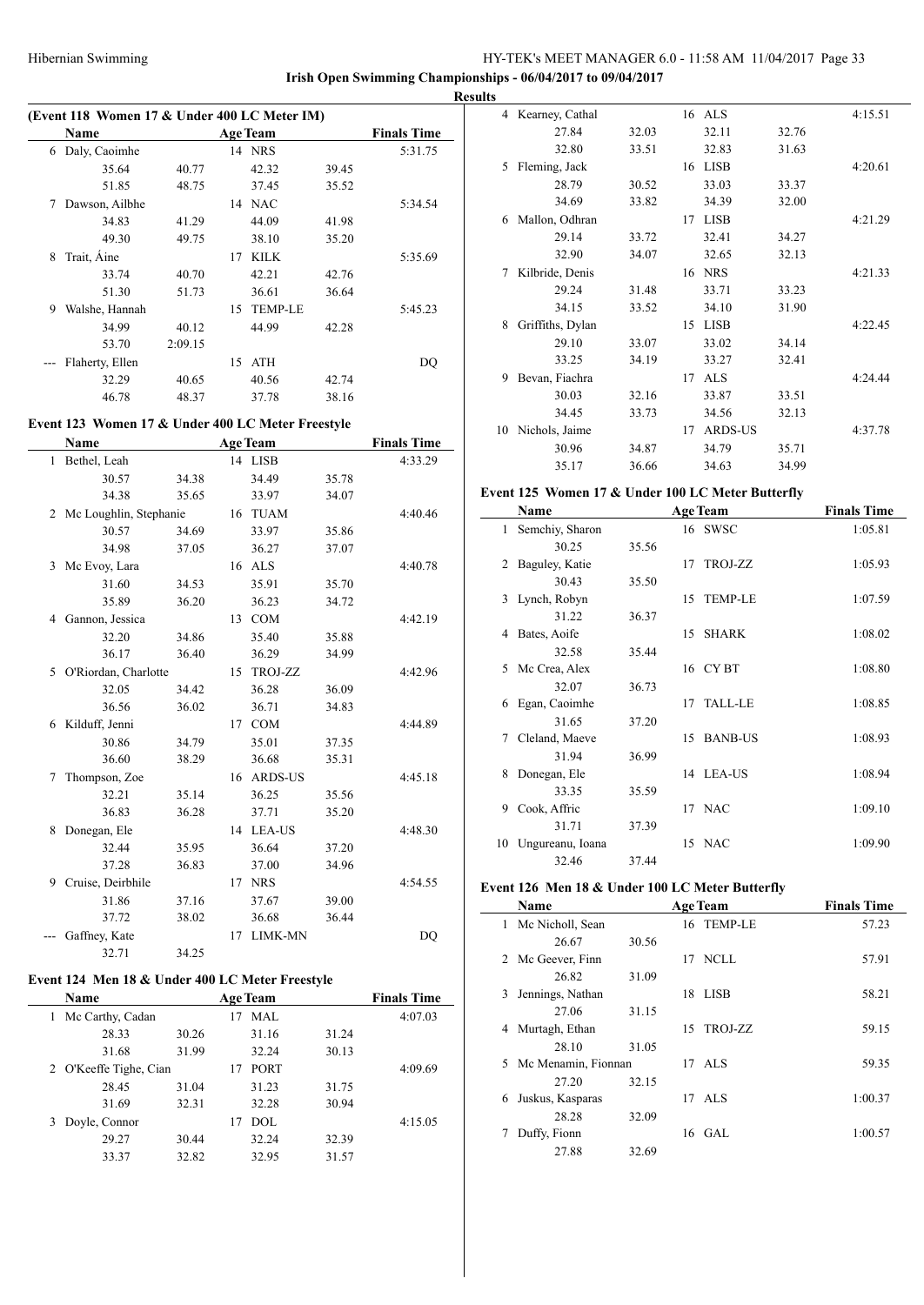**Irish Open Swimming Championships - 06/04/2017 to 09/04/2017 Results**

|    | (Event 126 Men 18 & Under 100 LC Meter Butterfly) |       |                 |                    |  |  |  |  |
|----|---------------------------------------------------|-------|-----------------|--------------------|--|--|--|--|
|    | <b>Name</b>                                       |       | <b>Age Team</b> | <b>Finals Time</b> |  |  |  |  |
| 8  | Rafferty, Shea                                    |       | 16 NY&MN        | 1:00.98            |  |  |  |  |
|    | 28.45                                             | 32.53 |                 |                    |  |  |  |  |
| 9  | O'Connor, Jermey                                  |       | 15 LIMK-MN      | 1:01.22            |  |  |  |  |
|    | 28.29                                             | 32.93 |                 |                    |  |  |  |  |
| 10 | Maher, Alex                                       |       | 15 KILK         | 1:01.87            |  |  |  |  |
|    | 29.83                                             | 32.04 |                 |                    |  |  |  |  |

### **Event 127 Women 17 & Under 200 LC Meter Backstroke**

|               | Name              |       |    | <b>Age Team</b> |       | <b>Finals Time</b> |
|---------------|-------------------|-------|----|-----------------|-------|--------------------|
| 1             | Walshe, Ellen     |       | 16 | <b>TEMP-LE</b>  |       | 2:24.23            |
|               | 33.71             | 35.89 |    | 37.58           | 37.05 |                    |
| $\mathcal{L}$ | Gibbs, Isabelle   |       | 15 | GAL             |       | 2:25.13            |
|               | 33.51             | 37.49 |    | 36.84           | 37.29 |                    |
| 3             | Williams, Sophie  |       | 17 | <b>TMORE-US</b> |       | 2:27.33            |
|               | 34.01             | 37.73 |    | 37.27           | 38.32 |                    |
| 4             | Leahy, Aoife      |       | 15 | <b>GAL</b>      |       | 2:27.94            |
|               | 34.83             | 37.46 |    | 38.54           | 37.11 |                    |
| 5             | Tinsley, Florence |       | 15 | CY BT           |       | 2:28.90            |
|               | 33.85             | 37.53 |    | 38.70           | 38.82 |                    |
| 6             | Osing, Cara       |       | 14 | <b>TEMP-LE</b>  |       | 2:29.26            |
|               | 35.82             | 37.18 |    | 39.46           | 36.80 |                    |
| $*7$          | O'Connor, Alex    |       | 16 | LIMK-MN         |       | 2:29.71            |
|               | 35.14             | 36.65 |    | 39.50           | 38.42 |                    |
| $*7$          | Trait, Naomi      |       | 14 | <b>KILK</b>     |       | 2:29.71            |
|               | 33.53             | 38.46 |    | 38.58           | 39.14 |                    |
| 9             | Kearney, Aoife    |       | 13 | <b>ALS</b>      |       | 2:29.89            |
|               | 35.41             | 37.11 |    | 39.66           | 37.71 |                    |
| 10            | Gillic, Trudie    |       | 15 | NCD K           |       | 2:30.55            |
|               | 33.91             | 38.03 |    | 39.29           | 39.32 |                    |

#### **Event 128 Men 18 & Under 200 LC Meter Backstroke**

|    | <b>Name</b>        |       | <b>Age Team</b>  |                | <b>Finals Time</b> |
|----|--------------------|-------|------------------|----------------|--------------------|
|    | 1 Wiffen, Nathan   |       | 16 LISB          |                | 2:14.65            |
|    | 31.61              | 34.20 | 34.68            | 34.16          |                    |
| 2  | Nichols, Jaime     |       | 17               | <b>ARDS-US</b> | 2:17.58            |
|    | 32.26              | 34.95 | 35.29            | 35.08          |                    |
| 3  | Winston, Sam       |       | 15 ALS           |                | 2:18.41            |
|    | 32.37              | 35.80 | 35.71            | 34.53          |                    |
| 4  | Carroll, Aaron     |       | 15               | LIMK-MN        | 2:18.92            |
|    | 32.30              | 35.55 | 36.95            | 34.12          |                    |
| 5  | Rossiter, Evan     |       | 16 NAC           |                | 2:22.17            |
|    | 33.31              | 35.71 | 37.85            | 35.30          |                    |
| 6  | Barrett, Rowan     |       | 17 LIMK-MN       |                | 2:22.87            |
|    | 32.96              | 36.61 | 1:13.30          |                |                    |
| 7  | Neenan, Fionn      |       | <b>MAL</b><br>17 |                | 2:25.46            |
|    | 33.65              | 36.48 | 38.42            | 36.91          |                    |
| 8  | Moynihan, Riley    |       | <b>MAL</b><br>15 |                | 2:25.66            |
|    | 33.16              | 37.08 | 37.75            | 37.67          |                    |
| 9  | Staunton, Diarmuid |       | <b>CLM</b><br>18 |                | 2:27.12            |
|    | 32.30              | 37.46 | 38.31            | 39.05          |                    |
| 10 | Rafferty, Shea     |       | 16 NY&MN         |                | 2:39.93            |
|    | 37.54              | 41.82 | 40.60            | 39.97          |                    |

# **Event 131 Women 17 & Under 200 LC Meter IM**

 $\overline{\phantom{0}}$ 

| Name               |       | <b>Finals Time</b> |       |         |
|--------------------|-------|--------------------|-------|---------|
| Quinn, Caoimhe     |       | AL S<br>15.        |       | 2:29.42 |
| 32.54              | 36.55 | 46.38              | 33.95 |         |
| 2 Thompson, Zoe    |       | 16 ARDS-US         |       | 2:29.62 |
| 33.10              | 40.72 | 40.83              | 34.97 |         |
| 3 Mc Kibbin, Ellie |       | ARDS-US            |       | 2:30.56 |
| 31.40              | 38.06 | 45.51              | 35.59 |         |

| 4 | Grindle, Lucy        |         | 17 | TROJ-ZZ |       | 2:31.48 |
|---|----------------------|---------|----|---------|-------|---------|
|   | 31.38                | 38.56   |    | 46.65   | 34.89 |         |
| 5 | Flaherty, Ellen      |         | 15 | ATH     |       | 2:32.52 |
|   | 32.08                | 40.11   |    | 44.41   | 35.92 |         |
| 6 | Baguley, Katie       |         | 17 | TROJ-ZZ |       | 2:32.83 |
|   | 31.21                | 39.48   |    | 48.67   | 33.47 |         |
|   | Ahearne, Niamh       |         | 14 | KILK    |       | 2:32.90 |
|   | 33.69                | 1:59.34 |    |         | 35.08 |         |
| 8 | O'Riordan, Charlotte |         | 15 | TROJ-ZZ |       | 2:33.15 |
|   | 32.68                | 42.54   |    | 42.89   | 35.04 |         |
|   | Mc Evoy, Lara        |         | 16 | AL S    |       | DNF     |

# **Event 132 Men 18 & Under 200 LC Meter IM**

|    | Name                   |       |    | <b>Age Team</b> |       | <b>Finals Time</b> |
|----|------------------------|-------|----|-----------------|-------|--------------------|
|    | 1 Mc Carthy, Cadan     |       |    | 17 MAL          |       | 2:09.08            |
|    | 27.25                  | 34.03 |    | 37.97           | 29.83 |                    |
|    | 2 Byrne, Stephen       |       | 18 | <b>NCDTA</b>    |       | 2:15.37            |
|    | 28.53                  | 33.87 |    | 41.35           | 31.62 |                    |
|    | 3 O'Keeffe Tighe, Cian |       | 17 | <b>PORT</b>     |       | 2:17.39            |
|    | 29.01                  | 35.77 |    | 42.82           | 29.79 |                    |
| 4  | Gardiner, Matthew      |       |    | 16 NAC          |       | 2:17.42            |
|    | 28.77                  | 35.17 |    | 40.32           | 33.16 |                    |
| 5. | Kearney, Cathal        |       |    | 16 ALS          |       | 2:18.75            |
|    | 28.91                  | 37.54 |    | 41.23           | 31.07 |                    |
|    | 6 Mc Menamin, Fionnan  |       | 17 | <b>ALS</b>      |       | 2:21.25            |
|    | 28.45                  | 35.34 |    | 45.55           | 31.91 |                    |
| 7  | Fleming, Jack          |       | 16 | <b>LISB</b>     |       | 2:21.42            |
|    | 31.56                  | 35.51 |    | 44.07           | 30.28 |                    |
| 8  | Galland, Luc           |       | 17 | <b>SWSC</b>     |       | 2:21.91            |
|    | 29.45                  |       |    |                 | 34.84 |                    |
| 9  | Wiffen, Daniel         |       | 16 | <b>LISB</b>     |       | 2:22.49            |
|    | 29.40                  | 37.47 |    | 43.73           | 31.89 |                    |
| 10 | Duffy, Fionn           |       |    | 16 GAL          |       | 2:22.53            |
|    | 30.02                  | 37.05 |    | 42.32           | 33.14 |                    |

# **Event 135 Women 17 & Under 50 LC Meter Freestyle**

|    | Name                  |     | <b>Age Team</b> | <b>Finals Time</b> |
|----|-----------------------|-----|-----------------|--------------------|
| 1  | Mc Crea, Alex         |     | 16 CYBT         | 27.53              |
|    | 2 Armstrong, Scarlett |     | 14 ARDS-US      | 27.64              |
|    | 3 Leahy, Aoife        |     | $15$ GAL        | 27.78              |
| 4  | Bethel, Leah          |     | 14 LISB         | 28.18              |
|    | 5 Cook, Affric        |     | 17 NAC          | 28.20              |
|    | 6 Lowe, Rebecca       | 15  | ATH             | 28.24              |
|    | Gillic, Trudie        |     | 15 NCD K        | 28.30              |
| 8  | O'Donnell, Megan      | 17  | <b>KGD</b>      | 28.31              |
| 9  | Trait, Naomi          | 14  | KILK            | 28.32              |
| 10 | Hunter, Kelly         | 16. | CKSTN-US        | 28.48              |

# **Event 136 Men 18 & Under 50 LC Meter Freestyle**

 $\overline{\phantom{a}}$ 

|    | $\frac{1}{2}$ . Then to be under to be them a recovered |                   |                    |  |  |  |  |  |
|----|---------------------------------------------------------|-------------------|--------------------|--|--|--|--|--|
|    | Name                                                    | <b>Age Team</b>   | <b>Finals Time</b> |  |  |  |  |  |
| 1  | Mc Nicholl, Sean                                        | 16 TEMP-LE        | 24.74              |  |  |  |  |  |
|    | 2 Fitzmaurice, Isaac                                    | NAC<br>17         | 24.96              |  |  |  |  |  |
| 3  | Kearney, Cathal                                         | 16 ALS            | 24.97              |  |  |  |  |  |
| 4  | Uprichard, Tom                                          | 16 ARDS-US        | 25.04              |  |  |  |  |  |
| 5. | O'Keeffe Tighe, Cian                                    | <b>PORT</b><br>17 | 25.35              |  |  |  |  |  |
| 6  | Purdy, Finn                                             | 18 LARNE-US       | 25.57              |  |  |  |  |  |
| 7  | O'Keeffe, Finn                                          | 16 TEMP-LE        | 26.05              |  |  |  |  |  |
| 8  | Feenan, Andrew                                          | 16 SWSC           | 26.12              |  |  |  |  |  |
| 9  | Wiffen, Daniel                                          | 16 LISB           | 26.31              |  |  |  |  |  |